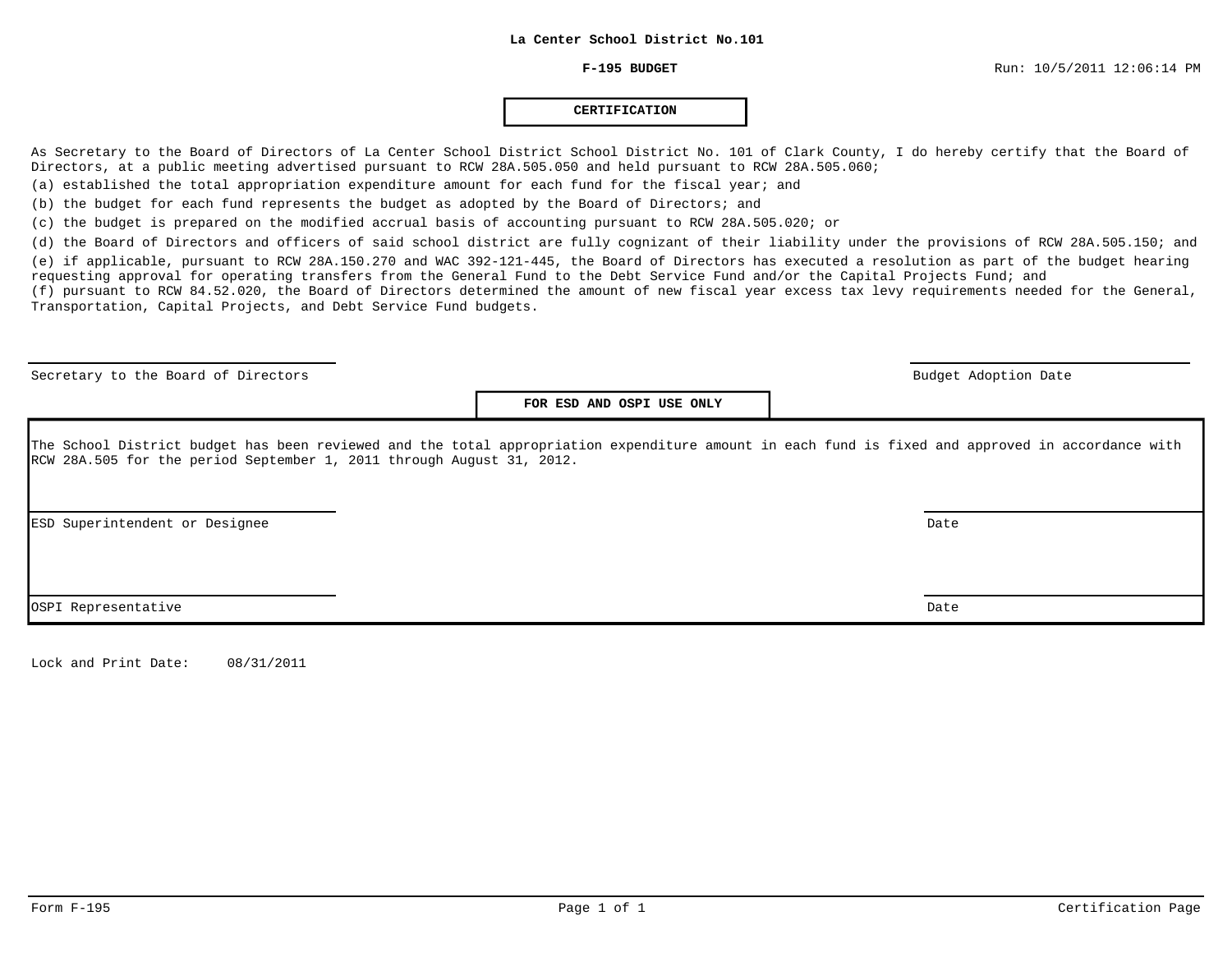# **F-195 TABLE OF CONTENTS**

#### **Fiscal Year 2011-2012**

| REPORT TITLE                                                 | <b>PAGE NUMBER</b> |
|--------------------------------------------------------------|--------------------|
| Budget and Excess Levy Certification                         | Certification Page |
| Budget and Excess Levy Summary                               | Fund Summary       |
| General Fund Budget                                          |                    |
| Financial Summary                                            | Budget Summary     |
| Enrollment and Staff Counts                                  | GF1                |
| Summary of General Fund                                      | GF <sub>2</sub>    |
| Revenues and Other Financing Sources                         | GF4                |
| Expenditure by Program                                       | GF8                |
| Program Summary by Object of Expenditure                     | GF9                |
| Program Matrices                                             | $GF9-XX$           |
| Salary Exhibits: Certificated Employees                      | $GF9-201-XX$       |
| Salary Exhibits: Classified Employees                        | $GF9-301-XX$       |
| Objects of Expenditure                                       | GF10               |
| Activity Summary                                             | GF11               |
| Revenue Worksheet: Local Excess Levies and Timber Excise Tax | GF13               |
| Long-Term Financing: Conditional Sales Contract              | GF14               |
| Certificated/Classified Staff Counts by Activity             | GF15               |
| Associated Student Body Fund Budget                          |                    |
| Summary of Associated Student Body Fund                      | ASB1               |
| Debt Service Fund Budget                                     |                    |
| Summary of Debt Service Fund                                 | DS1                |
| Revenues and Other Financing Sources                         | DS <sub>2</sub>    |
| Revenue Worksheet: Local Excess Levies and Timber Excise Tax | DS3                |
| Detail of Outstanding Bonds                                  | DS4                |
| Capital Projects Fund Budget                                 |                    |
| Summary of Capital Projects Fund                             | CP1                |
| Revenues and Other Financing Sources                         | CP3                |
| Revenue Worksheet: Local Excess Levies and Timber Excise Tax | CP5                |
| Description of Projects                                      | CP <sub>6</sub>    |
| Salary Exhibt: Certificated Employees                        | CP7                |
| Salary Exhibit: Classified Employees                         | CP8                |
| Long-Term Financing: Conditional Sales Contracts             | CP9                |
| Transportation Vehicle Fund Budget                           |                    |
| Summary of Transportation Vehicle Fund                       | TVF1               |
| Revenue Worksheet: Local Excess Levies and Timber Excise Tax | TVF3               |
| Long-Term Financing: Condition Sales Contract                | TVF4               |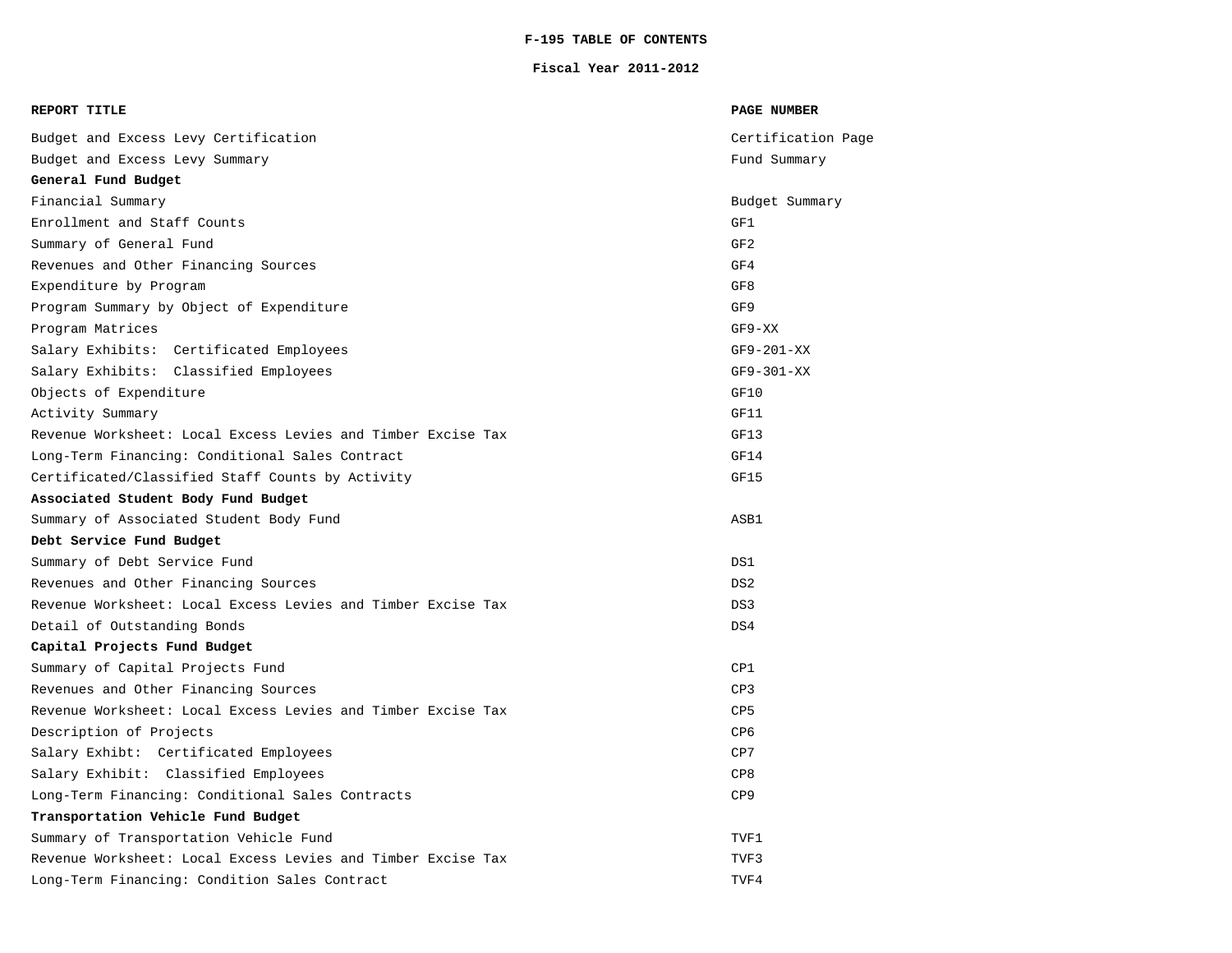#### **BUDGET AND EXCESS LEVY SUMMARY**

|                                                                                                     | General Fund | Associated<br>Student Body<br>Fund | Debt Service<br>Fund | Capital<br>Projects Fund | Transportation<br>Vehicle Fund |
|-----------------------------------------------------------------------------------------------------|--------------|------------------------------------|----------------------|--------------------------|--------------------------------|
| SECTION A: BUDGET SUMMARY                                                                           |              |                                    |                      |                          |                                |
| Total Revenues and Other Financing Sources                                                          | 13,245,830   | 413,735                            | 1,265,703            | 123,500                  | $\Omega$                       |
| Total Appropriation (Expenditures)                                                                  | 13,297,998   | 402,235                            | 1,248,157            | 105,000                  | $\Omega$                       |
| Other Financing Uses--Transfers Out (G.L.<br>536)                                                   | 97,000       | XXXX                               | $\Omega$             | 49,653                   | 0                              |
| Other Financing Uses (G.L. 535)                                                                     | $\Omega$     | XXXX                               | $\Omega$             | $\Omega$                 | $\Omega$                       |
| Excess of Revenues/Other Financing Sources<br>Over/(Under) Expenditures and Other<br>Financing Uses | $-149,168$   | 11,500                             | 17,546               | $-31, 153$               | 0                              |
| Beginning Total Fund Balance                                                                        | 1,525,000    | 115,000                            | 650,000              | 46,000                   | $\Omega$                       |
| Ending Total Fund Balance                                                                           | 1,375,832    | 126,500                            | 667,546              | 14,847                   | $\mathbf 0$                    |
| SECTION B:<br><b>EXCESS LEVIES FOR 2012</b><br>COLLECTION                                           |              |                                    |                      |                          |                                |
| Excess levies approved by voters for 2012<br>collection                                             | 2,431,013    | $\mathbf 0$                        | $\Omega$             | $\mathbf 0$              | 0                              |
| Rollback mandated by school district Board<br>of Directors 1/                                       | $\Omega$     | $\mathbf 0$                        | $\Omega$             | $\mathbf 0$              | $\mathbf 0$                    |
| Net excess levy amount for 2012 collection<br>after rollback                                        | 2,431,013    | XXXX                               | 1,100,000            | $\mathbf 0$              | $\mathbf 0$                    |

1/ Rollback of levies needs to be certified pursuant to RCW 84.52.020. Please do NOT include such resolution as part of this document.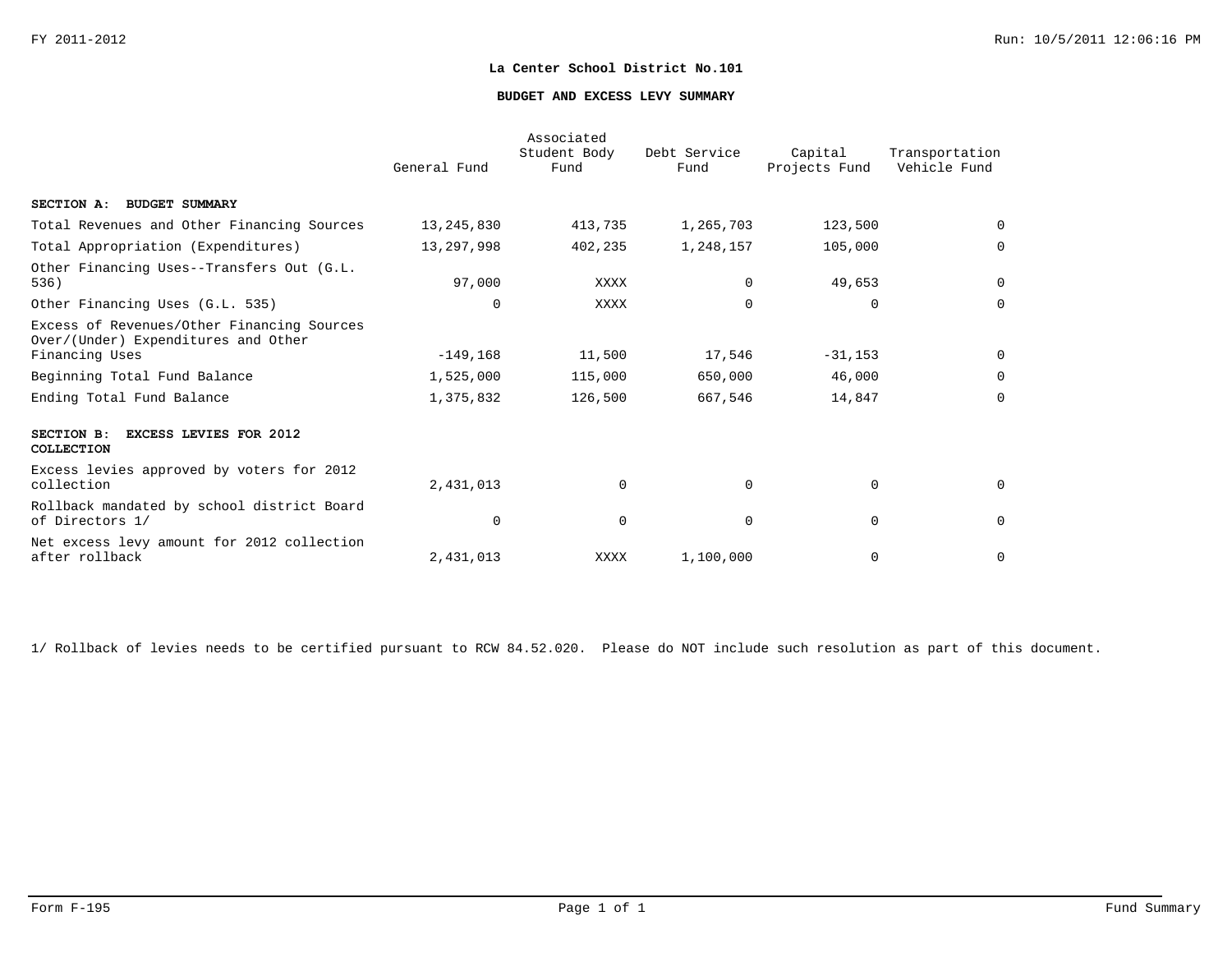#### **GENERAL FUND FINANCIAL SUMMARY**

|                                                  | (1)<br>Actual |                   | (3)<br>Budget | (4)         | (5)<br>Budget | (6)         |
|--------------------------------------------------|---------------|-------------------|---------------|-------------|---------------|-------------|
|                                                  | 2009-2010     | $(2)\n$ of Totall | 2010-2011     | % of Total2 | 2011-2012     | % of Total3 |
| ENROLLMENT AND STAFFING<br><b>SUMMARY</b>        |               |                   |               |             |               |             |
| Total K-12 FTE Enrollment<br>Counts              | 1,481.41      |                   | 1,469.00      |             | 1,468.00      |             |
| FTE Certificated Employees                       | 87.800        |                   | 86.205        |             | 84.910        |             |
| FTE Classified Employees                         | 31.814        |                   | 34.600        |             | 34.458        |             |
| FINANCIAL SUMMARY                                |               |                   |               |             |               |             |
| Total Revenues and Other<br>Financing Sources    | 12,615,008    |                   | 13, 183, 221  |             | 13, 245, 830  |             |
| Total Expenditures                               | 12,349,195    |                   | 13, 293, 315  |             | 13,297,998    |             |
| Total Beginning Fund Balance                     | 1,283,925     |                   | 1,350,000     |             | 1,525,000     |             |
| Total Ending Fund Balance                        | 1,500,373     |                   | 1,139,906     |             | 1,375,832     |             |
| EXPENDITURE SUMMARY BY PROGRAM<br><b>GROUPS</b>  |               |                   |               |             |               |             |
| Regular Instruction                              | 7,623,346     | 61.73             | 8,316,794     | 62.56       | 8,514,801     | 64.03       |
| Federal Stimulus                                 | 410,346       | 3.32              | 30,796        | 0.23        | $\Omega$      | 0.00        |
| Special Education Instruction                    | 1,071,395     | 8.68              | 1,062,183     | 7.99        | 1,040,823     | 7.83        |
| Vocational Instruction                           | 343,266       | 2.78              | 338,435       | 2.55        | 238,004       | 1.79        |
| Skills Center Instruction                        | $\mathbf 0$   | 0.00              | $\mathbf 0$   | 0.00        | $\Omega$      | 0.00        |
| Compensatory Education                           | 330,899       | 2.68              | 854,841       | 6.43        | 874,994       | 6.58        |
| Other Instructional Programs                     | 19,580        | 0.16              | 10,500        | 0.08        | 10,500        | 0.08        |
| Community Services                               | 98,664        | 0.80              | 100,186       | 0.75        | 102,127       | 0.77        |
| Support Services                                 | 2,451,700     | 19.85             | 2,579,580     | 19.41       | 2,516,749     | 18.93       |
| Total - Program Groups                           | 12,349,195    | 100.00            | 13, 293, 315  | 100.00      | 13,297,998    | 100.00      |
| EXPENDITURE SUMMARY BY<br><b>ACTIVITY GROUPS</b> |               |                   |               |             |               |             |
| Teaching Activities                              | 8,396,177     | 67.99             | 9,222,037     | 69.37       | 9,247,425     | 69.54       |
| Teaching Support                                 | 419,418       | 3.40              | 492,416       | 3.70        | 510,545       | 3.84        |
| Other Supportive Activities                      | 1,896,890     | 15.36             | 1,929,905     | 14.52       | 1,820,238     | 13.69       |
| Building Administration                          | 889,226       | 7.20              | 899,611       | 6.77        | 918,449       | 6.91        |
| Central Administration                           | 747,485       | 6.05              | 749,346       | 5.64        | 801,341       | 6.03        |
| Total - Activity Groups                          | 12,349,195    | 100.00            | 13, 293, 315  | 100.00      | 13,297,998    | 100.00      |
| EXPENDITURE SUMMARY BY OBJECTS                   |               |                   |               |             |               |             |
| Certificated Salaries                            | 5,571,224     | 45.11             | 5,537,365     | 41.66       | 5,453,753     | 41.01       |
| Classified Salaries                              | 1,447,854     | 11.72             | 1,342,921     | 10.10       | 1,331,531     | 10.01       |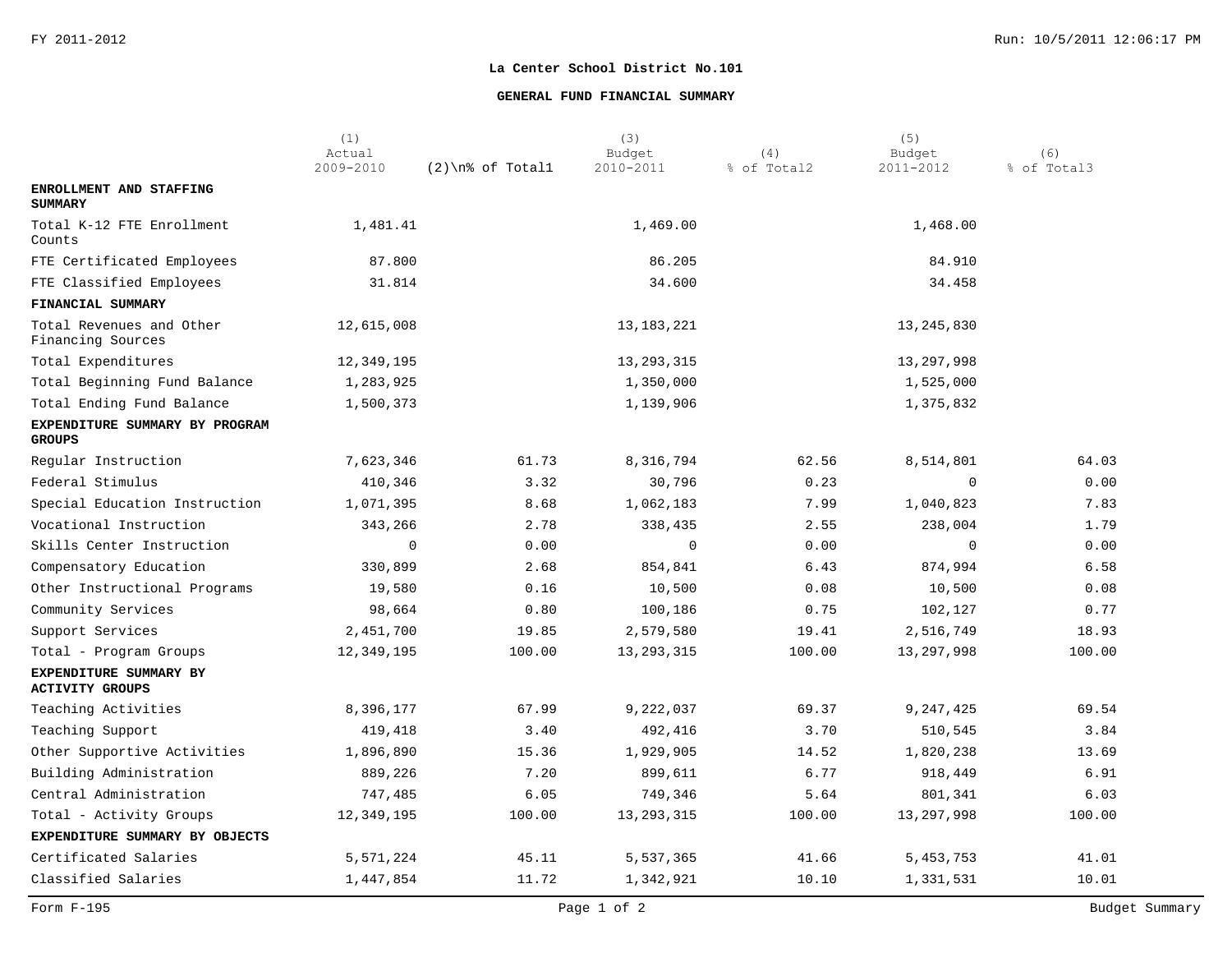#### **GENERAL FUND FINANCIAL SUMMARY**

|                                                                  | (1)        |                     | (3)          |             | (5)          |             |
|------------------------------------------------------------------|------------|---------------------|--------------|-------------|--------------|-------------|
|                                                                  | Actual     |                     | Budget       | (4)         | Budget       | (6)         |
|                                                                  | 2009-2010  | $(2)$ \n% of Totall | 2010-2011    | % of Total2 | 2011-2012    | % of Total3 |
| Employee Benefits and Payroll<br>Taxes                           | 2,194,017  | 17.77               | 2,276,784    | 17.13       | 2,387,686    | 17.96       |
| Supplies, Instructional<br>Resources and Noncapitalized<br>Items | 655,958    | 5.31                | 1,608,414    | 12.10       | 1,537,998    | 11.57       |
| Purchased Services                                               | 2,422,654  | 19.62               | 2,416,231    | 18.18       | 2,463,065    | 18.52       |
| Travel                                                           | 20,336     | 0.16                | 20,350       | 0.15        | 25,542       | 0.19        |
| Capital Outlay                                                   | 37,152     | 0.30                | 91,250       | 0.69        | 98,423       | 0.74        |
| Total - Objects                                                  | 12,349,195 | 100.00              | 13, 293, 315 | 100.00      | 13, 297, 998 | 100.00      |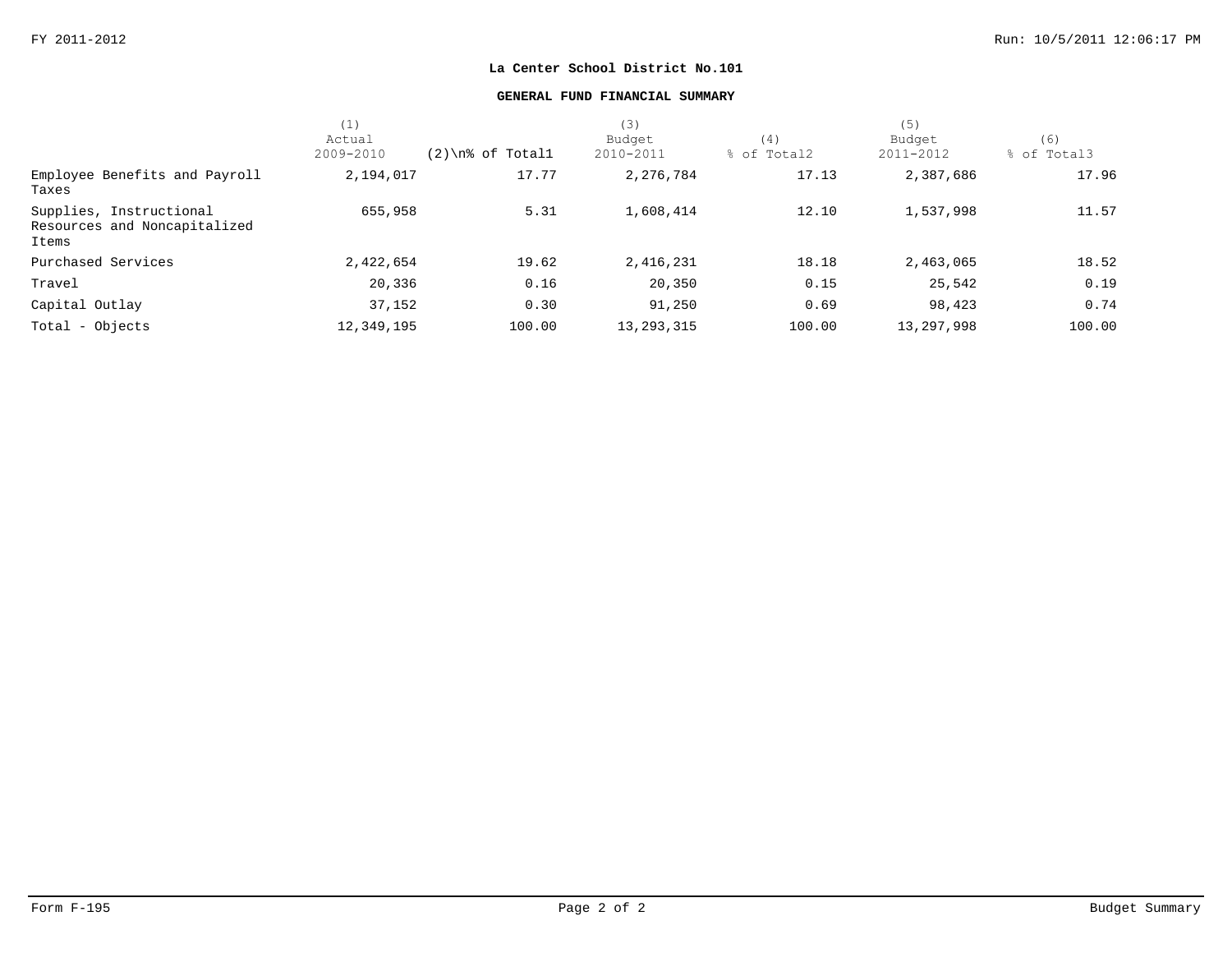#### **FY ENROLLMENT AND STAFF COUNTS**

|           |                                                         | Average 1/<br>2009-2010 | Budget 2/<br>2010-2011 | Budget 3/<br>2011-2012 |
|-----------|---------------------------------------------------------|-------------------------|------------------------|------------------------|
| Α.        | FTE ENROLLMENT COUNTS (calculate to two decimal places) |                         |                        |                        |
|           |                                                         |                         |                        |                        |
|           | 1. Kindergarten /2                                      | 59.78                   | 54.00                  | 50.00                  |
|           | 2. Grade 1                                              | 98.71                   | 115.00                 | 100.00                 |
|           | 3. Grade 2                                              | 99.67                   | 99.00                  | 116.00                 |
|           | 4. Grade 3                                              | 129.22                  | 96.00                  | 101.00                 |
|           | 5. Grade 4                                              | 136.78                  | 132.00                 | 112.00                 |
|           | 6. Grade 5                                              | 129.09                  | 137.00                 | 138.00                 |
|           | 7. Grade 6                                              | 128.71                  | 129.00                 | 143.00                 |
|           | 8. Grade 7                                              | 126.84                  | 127.00                 | 124.00                 |
|           | 9. Grade 8                                              | 119.16                  | 128.00                 | 132.00                 |
|           | 10. Grade 9                                             | 136.22                  | 133.00                 | 150.00                 |
|           | 11. Grade 10                                            | 115.67                  | 122.00                 | 120.00                 |
|           | 12. Grade 11 (excluding Running Start)                  | 90.22                   | 87.00                  | 85.00                  |
|           | 13. Grade 12 (excluding Running Start)                  | 88.73                   | 88.00                  | 69.00                  |
|           | 14. SUBTOTAL                                            | 1,458.80                | 1,447.00               | 1,440.00               |
|           | 15. Running Start                                       | 22.62                   | 22.00                  | 28.00                  |
|           | 16. TOTAL K-12                                          | 1,481.41                | 1,469.00               | 1,468.00               |
| <b>B.</b> | STAFF COUNTS (calculate to three decimal places)        |                         |                        |                        |
|           | 1. General Fund FTE Certificated Employees /4           | 87.800                  | 86.205                 | 84.910                 |
|           | 2. General Fund FTE Classified Employees /4             | 31.814                  | 34.600                 | 34.458                 |

1/ Enrollment are the average counts at school year?s end as reported in the P-223 system. These counts do not include Ancillary and Non-Standard (summer) data.

2/ Enrollment and staff counts are entered in the budget for the school year. These counts remain constant and are not subject to change with subsequent updates to the P-233 and S-275 system, respectively.

3/ Enrollment should include special ed., part-time private, home-based, and summer students eligible for BEA funding, as reflected in the F-203.

4/ The staff counts for the prior year are the actual counts reported on Form S-275 and the current fiscal year are budgeted counts reported on Form F-195.

5/ Beginning in 2011-2012 kindergarten is considered full day and basic education. Beginning with 2011-2012, kindergarten enrollment counts should include any additional FTE attributable to the state funded full day kindergarten allocation based on total kindergarten enrollment, as reflected in the F-203.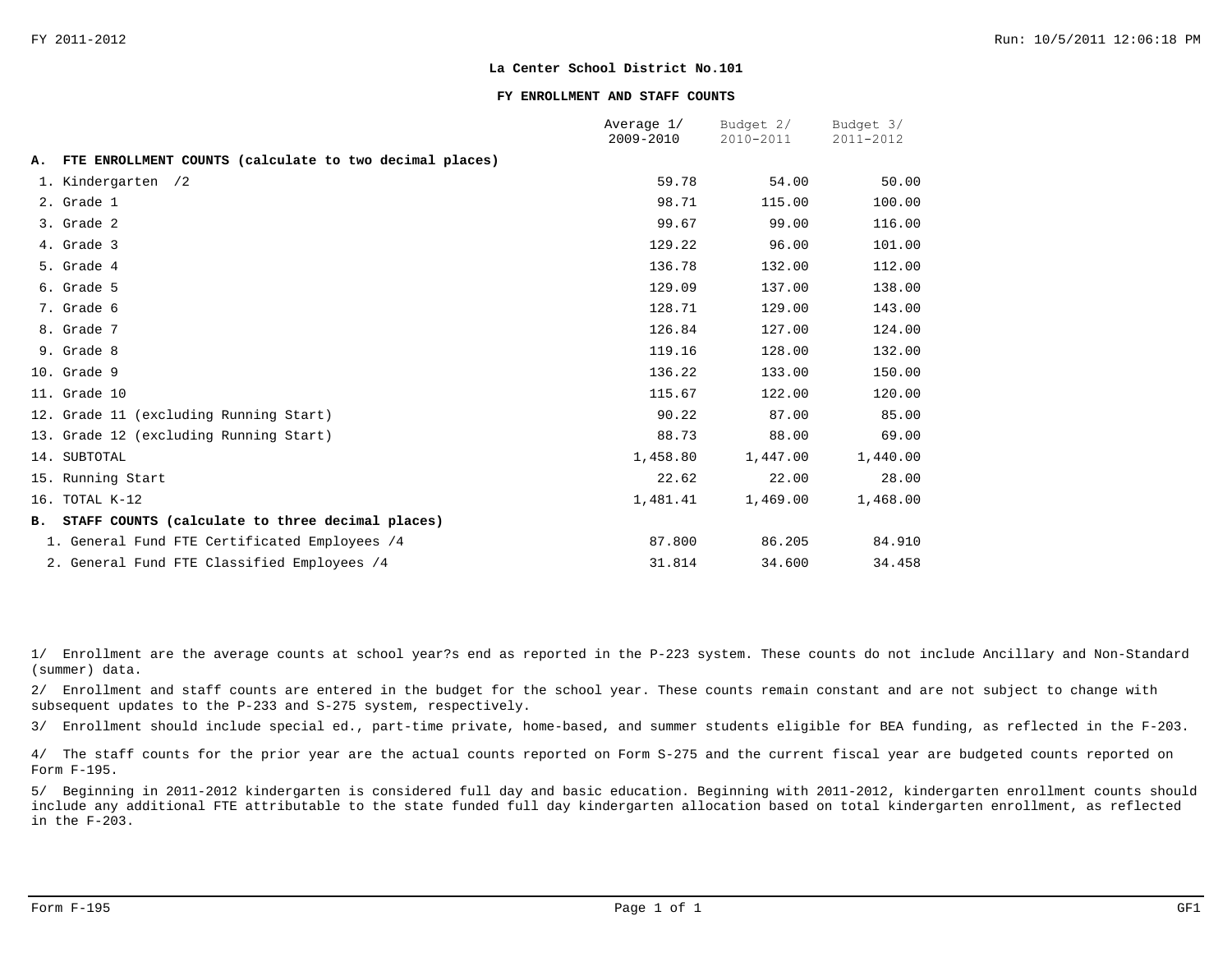#### **SUMMARY OF GENERAL FUND BUDGET**

|                                                                                                                  | (1)<br>Actual | (2)<br>Budget | (3)<br>Budget  |
|------------------------------------------------------------------------------------------------------------------|---------------|---------------|----------------|
|                                                                                                                  | 2009-2010     | 2010-2011     | 2011-2012      |
| REVENUES AND OTHER FINANCING SOURCES                                                                             |               |               |                |
| 1000<br>Local Taxes                                                                                              | 2,126,897     | 2,265,638     | 2,378,920      |
| 2000<br>Local Nontax Support                                                                                     | 614,288       | 611,750       | 617,250        |
| 3000<br>State, General Purpose                                                                                   | 7,993,411     | 8,346,908     | 8,282,660      |
| 4000<br>State, Special Purpose                                                                                   | 1,094,454     | 1,198,223     | 1,203,737      |
| 5000<br>Federal, General Purpose                                                                                 | 129           | $\Omega$      | $\mathbf 0$    |
| 6000<br>Federal, Special Purpose                                                                                 | 759,532       | 735,702       | 738,263        |
| 7000<br>Revenues from Other School Districts                                                                     | 26,296        | 25,000        | 25,000         |
| 8000<br>Revenues from Other Entities                                                                             | 0             | 0             | $\Omega$       |
| 9000<br>Other Financing Sources                                                                                  | 0             | $\Omega$      |                |
| TOTAL REVENUES AND OTHER FINANCING SOURCES<br>А.                                                                 | 12,615,008    | 13,183,221    | 13,245,830     |
| <b>EXPENDITURES</b>                                                                                              |               |               |                |
| Regular Instruction<br>00                                                                                        | 7,623,346     | 8,316,794     | 8,514,801      |
| Federal Stimulus<br>10                                                                                           | 410,346       | 30,796        | $\Omega$       |
| Special Education Instruction<br>20                                                                              | 1,071,395     | 1,062,183     | 1,040,823      |
| Vocational Education Instruction<br>30                                                                           | 343,266       | 338,435       | 238,004        |
| Skills Center Instruction<br>40                                                                                  | $\mathbf 0$   | $\mathbf 0$   | $\overline{0}$ |
| 50 and 60   Compensatory Education Instruction                                                                   | 330,899       | 854,841       | 874,994        |
| Other Instructional Programs<br>70                                                                               | 19,580        | 10,500        | 10,500         |
| Community Services<br>80                                                                                         | 98,664        | 100,186       | 102,127        |
| Support Services<br>90                                                                                           | 2,451,700     | 2,579,580     | 2,516,749      |
| TOTAL EXPENDITURES<br>в.                                                                                         | 12,349,195    | 13,293,315    | 13,297,998     |
| OTHER FINANCING USES--TRANSFERS OUT (G.L.536) 1/<br>$\mathbf{C}$ .                                               | 50,741        | 100,000       | 97,000         |
| OTHER FINANCING USES (G.L.535) 2/<br>D.                                                                          | 0             | 0             | $\Omega$       |
| EXCESS OF REVENUES/OTHER FINANCING SOURCES OVER (UNDER)<br>Е.<br>EXPENDITURES AND OTHER FINANCING USES (A-B-C-D) | 215,072       | $-210,094$    | $-149,168$     |
| BEGINNING FUND BALANCE                                                                                           |               |               |                |
| G.L.810 Restricted for Other Items                                                                               | 55,052        | 0             | $\Omega$       |
| Restricted for Unequalized Deductible Revenue<br>G.L.815                                                         | $\mathbf 0$   | 0             | $\Omega$       |
| Restricted for Carryover of Restricted Revenues<br>G.L.821                                                       | XXXXX         | $\Omega$      | $\Omega$       |
| Restricted for Debt Service<br>G.L.830                                                                           | 115,460       | 100,000       | 146,653        |
| G.L.835<br>Restricted for Arbitrage Rebate                                                                       | 0             | $\Omega$      | $\Omega$       |
| G.L.840 Nonspendable Fund Balance-Inventory & Prepaid Items                                                      | 0             | $\mathbf 0$   | 30,000         |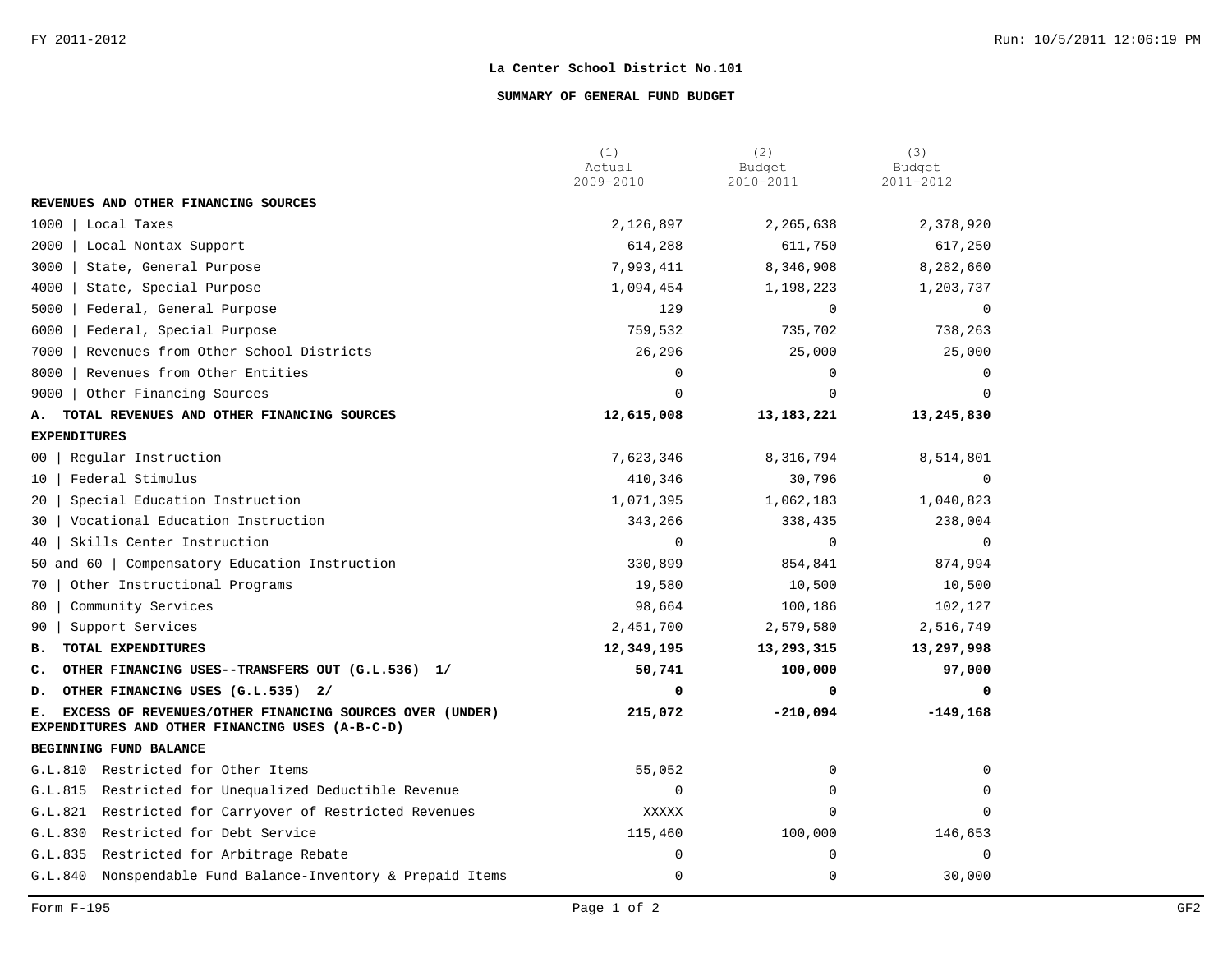#### **SUMMARY OF GENERAL FUND BUDGET**

|         |                                                         | (1)<br>Actual<br>2009-2010 | (2)<br>Budget<br>2010-2011 | (3)<br>Budget<br>2011-2012 |
|---------|---------------------------------------------------------|----------------------------|----------------------------|----------------------------|
| G.L.845 | Restricted for Self-Insurance                           | XXXXX                      | $\Omega$                   |                            |
| G.L.850 | Restricted for Uninsured Risks                          | $\Omega$                   | $\Omega$                   |                            |
| G.L.870 | Committed to Other Purposes                             | 225,617                    | 150,000                    | $\Omega$                   |
| G.L.872 | Committed to Minimum Fund Balance Policy                | XXXXX                      | 689,751                    | 669,750                    |
| G.L.875 | Assigned to Contingencies                               | $\Omega$                   | $\Omega$                   | $\Omega$                   |
| G.L.884 | Assigned to Other Capital Projects                      | XXXXX                      | $\Omega$                   | $\Omega$                   |
| G.L.888 | Assigned to Other Purposes                              | XXXXX                      | $\Omega$                   | 250,000                    |
| G.L.890 | Unassigned Fund Balance                                 | 927,273                    | 410,249                    | 428,597                    |
| F.      | TOTAL BEGINNING FUND BALANCE                            | 1,283,925                  | 1,350,000                  | 1,525,000                  |
| G.      | G.L.898 PRIOR YEAR CORRECTIONS OR RESTATEMENTS (+ OR -) | <b>XXXXX</b>               | <b>XXXXX</b>               | <b>XXXXX</b>               |
|         | ENDING FUND BALANCE                                     |                            |                            |                            |
| G.L.810 | Restricted for Other Items                              | 31,845                     | $\Omega$                   | <sup>n</sup>               |
| G.L.815 | Restricted for Unequalized Deductible Revenue           | $\Omega$                   | 0                          |                            |
| G.L.821 | Restricted for Carryover of Restricted Revenues         | XXXXX                      | $\Omega$                   | $\Omega$                   |
| G.L.830 | Restricted for Debt Service                             | 55,112                     | 146,652                    | 146,653                    |
| G.L.835 | Restricted for Arbitrage Rebate                         | 0                          | $\Omega$                   |                            |
| G.L.840 | Nonspendable Fund Balance-Inventory & Prepaid Items     | $\Omega$                   | $\Omega$                   | 30,000                     |
| G.L.845 | Restricted for Self-Insurance                           | XXXXX                      | $\Omega$                   | $\Omega$                   |
| G.L.850 | Restricted for Uninsured Risks                          | $\Omega$                   | 0                          |                            |
| G.L.870 | Committed to Other Purposes                             | 225,617                    | 150,000                    | $\Omega$                   |
| G.L.872 | Committed to Minimum Fund Balance Policy                | XXXXX                      | 664,666                    | 669,750                    |
| G.L.875 | Assigned to Contingencies                               | 0                          | $\Omega$                   |                            |
| G.L.884 | Assigned to Other Capital Projects                      | XXXXX                      | $\Omega$                   | $\Omega$                   |
| G.L.888 | Assigned to Other Purposes                              | XXXXX                      | 0                          | 250,000                    |
| G.L.890 | Unassigned Fund Balance                                 | 1,187,798                  | 178,588                    | 279,429                    |
| н.      | TOTAL ENDING FUND BALANCE (E+F, +OR-G)<br>3/            | 1,500,373                  | 1,139,906                  | 1,375,832                  |

1/ G.L. 536 is an account that is used to summarize actions for other financing uses--transfers out.

2/ G.L.535 is an account that is used to summarize actions for other financing uses such as long-term financing and debt extingishments. Nonvoted debts may be serviced in the Debt Service Fund (DSF) rather than in the fund that received the debt proceeds. In order to provide the resources to retire the debt, a transfer is used by the General Fund, Capital Projects Fund, or Transportation Vehicle Fund to transfer resources to the DSF. Refer to Page DS4 for detail of estimated outstanding nonvoted bond detail information.

3/ Line H must be equal to or greater than all reserved fund balances.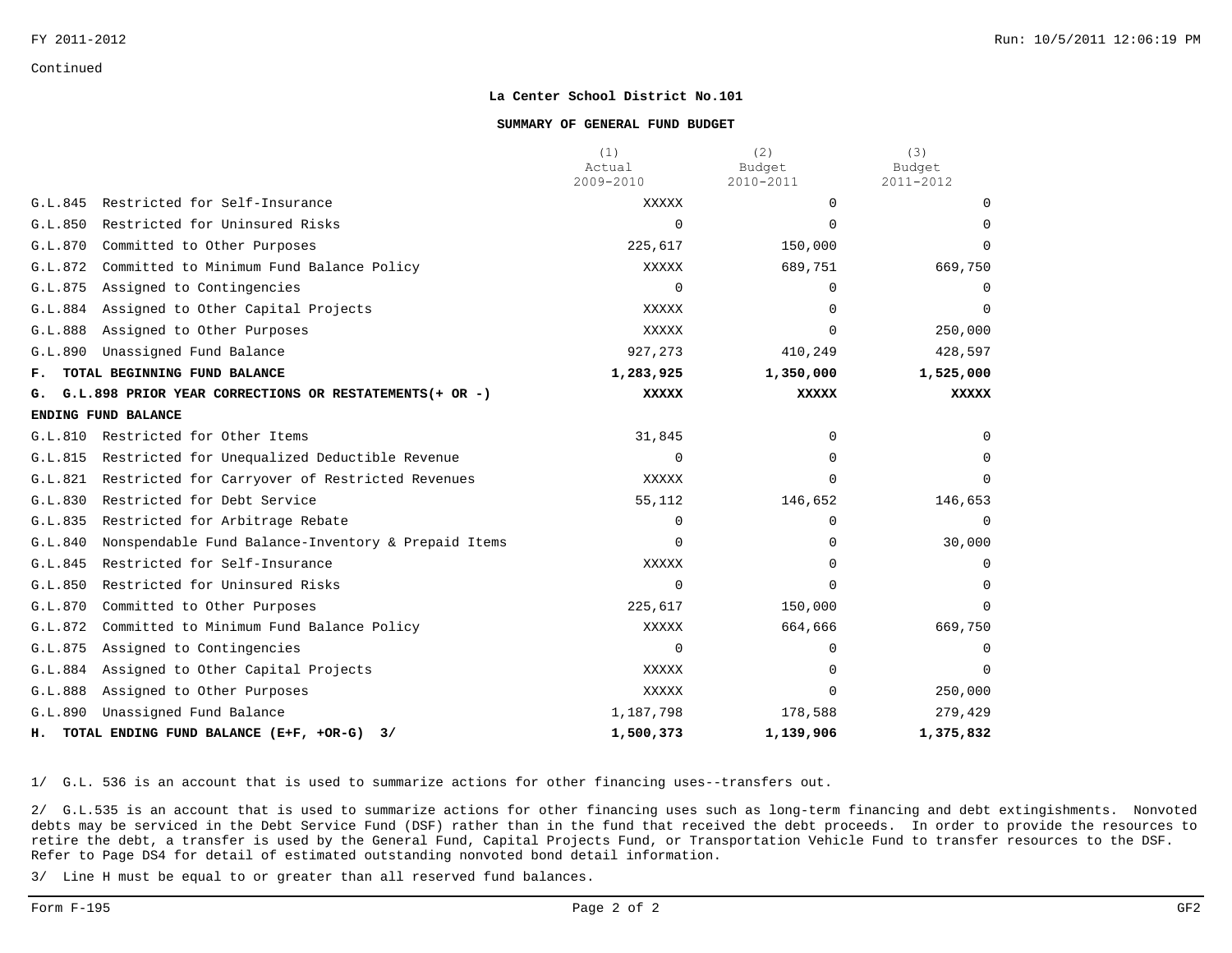|                  |                                                        | (1)<br>Actual<br>2009-2010 | (2)<br>Budget<br>2010-2011 | (3)<br>Budget<br>2011-2012 |
|------------------|--------------------------------------------------------|----------------------------|----------------------------|----------------------------|
| LOCAL TAXES      |                                                        |                            |                            |                            |
| 1100             | Local Property Tax                                     | 2,126,401                  | 2,265,638                  | 2,378,920                  |
| 1300             | Sale of Tax Title Property                             | $\mathbf 0$                | $\Omega$                   | $\Omega$                   |
| 1400             | Local in lieu of Taxes                                 | 0                          | $\mathbf 0$                | 0                          |
| 1500             | Timber Excise Tax                                      | 496                        | $\mathbf 0$                | $\Omega$                   |
| 1600             | County-Administered Forests                            | $\mathsf 0$                | $\Omega$                   | $\Omega$                   |
| 1900             | Other Local Taxes                                      | $\Omega$                   | $\Omega$                   | $\Omega$                   |
| 1000             | TOTAL LOCAL TAXES                                      | 2,126,897                  | 2,265,638                  | 2,378,920                  |
|                  | LOCAL SUPPORT NONTAX                                   |                            |                            |                            |
| 2100             | Tuitions and Fees, Unassigned                          | 18,368                     | 41,250                     | 41,250                     |
| 2131             | Secondary Vocational Education Tuition                 | 0                          | 0                          | 0                          |
| 2145             | Skills Center Tuitions and Fees                        | 0                          | $\mathbf 0$                | 0                          |
| 2171             | Traffic Safety Education Fees                          | 0                          | $\Omega$                   | $\Omega$                   |
| 2173             | Summer School Tuition and Fees                         | 0                          | $\mathbf 0$                | $\Omega$                   |
| 2186             | Community School Tuition and Fees                      | 94,027                     | 99,500                     | 102,000                    |
| 2188             | Day Care Tuitions and Fees                             | $\Omega$                   | $\Omega$                   | $\Omega$                   |
| 2200             | Sales of Goods, Supplies, and Services, Unassigned     | 29,835                     | 40,000                     | 40,000                     |
| 2231<br>Services | Secondary Voc. Ed., Sales of Goods, Supplies, and      | 4,915                      | $\mathbf 0$                | $\mathbf 0$                |
| 2245             | Skills Center, Sales of Goods, Supplies and Services   | $\mathbf 0$                | 0                          | $\Omega$                   |
| 2288             | Day Care, Sales of Goods, Supplies and Services        | 0                          | $\mathbf 0$                | $\Omega$                   |
| 2289<br>Services | Other Community Services, Sales of Goods, Supplies and | 0                          | $\Omega$                   | $\Omega$                   |
| 2298<br>Services | School Food Services, Sales of Goods, Supplies and     | 215,978                    | 255,000                    | 255,000                    |
| 2300             | Investment Earnings                                    | 13,276                     | 12,000                     | 8,000                      |
| 2400             | Interfund Loan Interest Earnings                       | 0                          | 0                          | $\Omega$                   |
| 2500             | Gifts and Donations                                    | 21,693                     | 60,000                     | 60,000                     |
| 2600             | Fines and Damages                                      | 13,375                     | 10,000                     | 10,000                     |
| 2700             | Rentals and Leases                                     | 385                        | 1,000                      | 1,000                      |
| 2800             | Insurance Recoveries                                   | 33,193                     | $\Omega$                   | $\Omega$                   |
| 2900             | Local Support Nontax, Unassigned                       | 169,242                    | 93,000                     | 100,000                    |
| 2910             | E-Rate                                                 | $\Omega$                   | $\Omega$                   | $\Omega$                   |
| 2000             | TOTAL LOCAL SUPPORT NONTAX                             | 614,288                    | 611,750                    | 617,250                    |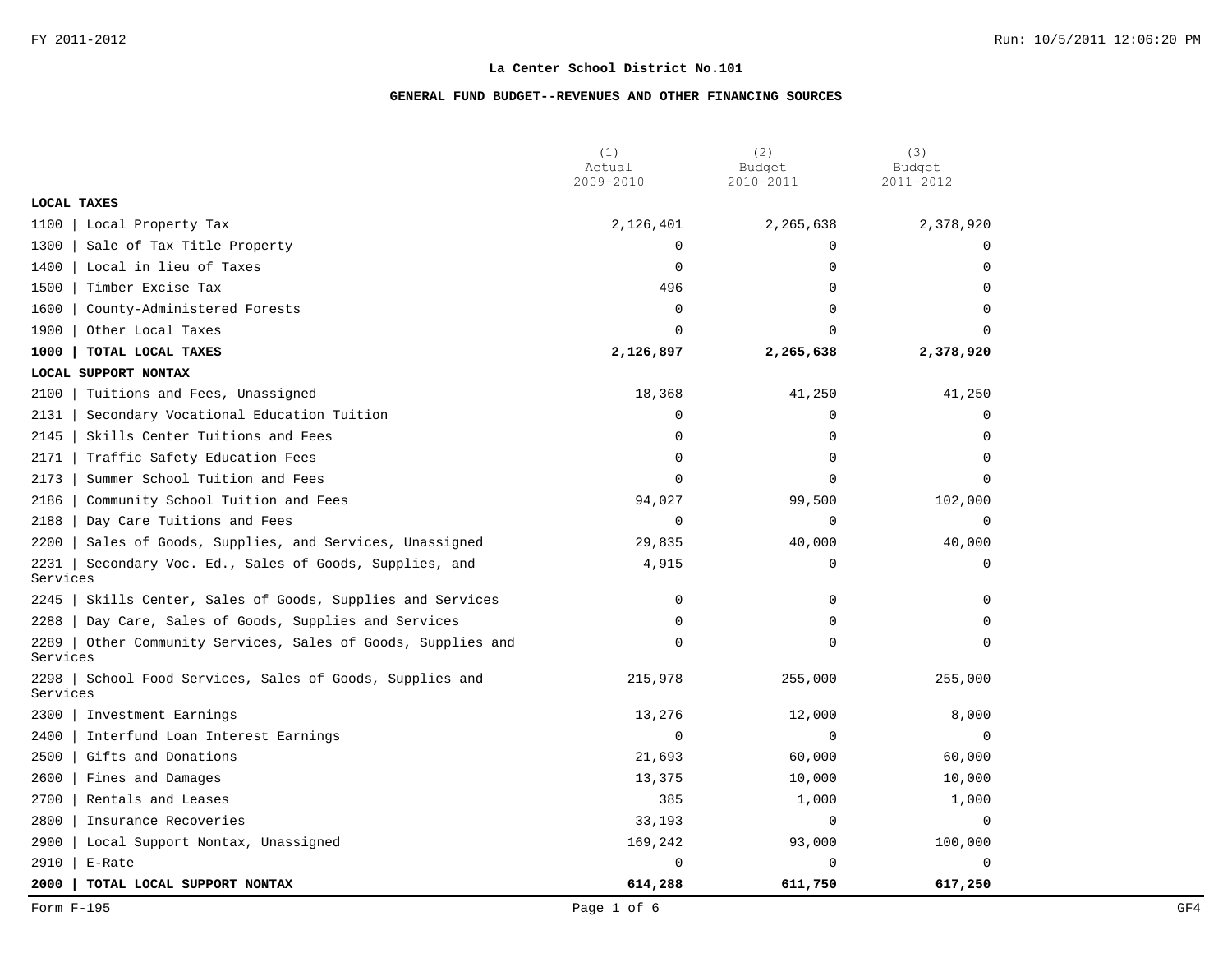#### **La Center School District No.101**

|                  |                                                                         | (1)<br>Actual | (2)<br>Budget | (3)<br>Budget |
|------------------|-------------------------------------------------------------------------|---------------|---------------|---------------|
|                  |                                                                         | 2009-2010     | 2010-2011     | 2011-2012     |
|                  | STATE, GENERAL PURPOSE                                                  |               |               |               |
| 3100             | Apportionment                                                           | 7,655,442     | 7,605,898     | 7,521,925     |
| 3121             | Special Education--General Apportionment                                | 187,569       | 188,296       | 177,519       |
| 3300             | Local Effort Assistance                                                 | 150,400       | 552,714       | 583,216       |
| 3600             | State Forests                                                           | $\Omega$      | $\Omega$      | $\Omega$      |
| 3900             | Other State General Purpose, Unassigned                                 | $\Omega$      | $\Omega$      | $\Omega$      |
| 3000             | TOTAL STATE, GENERAL PURPOSE                                            | 7,993,411     | 8,346,908     | 8,282,660     |
| STATE,           | SPECIAL PURPOSE                                                         |               |               |               |
| 4100             | Special Purpose, Unassigned                                             | 0             | 0             | $\Omega$      |
| 4121             | Special Education                                                       | 878,741       | 873,887       | 863,304       |
| 4126             | State Institutions, Special Education                                   | $\Omega$      | $\Omega$      | $\Omega$      |
| 4134             | Middle School Career and Technical Education                            | $\Omega$      | $\Omega$      | $\Omega$      |
| 4155             | Learning Assistance                                                     | 105,317       | 105,345       | 125,960       |
| 4156             | State Institutions, Centers, and Homes, Delinquent                      | 0             | $\mathbf 0$   | $\mathbf 0$   |
| 4158             | Special and Pilot Programs                                              | 30,581        | 182,375       | 172,450       |
| 4159             | Institutions-Juveniles in Adult Jails                                   | XXXXX         | 0             | $\mathbf 0$   |
| 4165             | Transitional Bilingual                                                  | 17,173        | 15,064        | 14,854        |
| 4166             | Student Achievement                                                     | 39,359        | $\mathbf 0$   | $\Omega$      |
| 4174             | Highly Capable                                                          | 12,841        | 13,699        | 14,713        |
| 4188             | Day Care                                                                | $\mathbf 0$   | $\Omega$      | $\Omega$      |
| 4198             | School Food Services                                                    | 10,442        | 7,853         | 12,456        |
| 4199             | Transportation--Operations                                              | 0             | 0             | 0             |
| 4300             | Other State Agencies, Unassigned                                        | $\Omega$      | $\Omega$      | $\Omega$      |
| 4321             | Special Education--Other State Agencies                                 | 0             | $\Omega$      | $\Omega$      |
| 4326<br>Agencies | State Institutions--Special Education--Other State                      | 0             | 0             | $\Omega$      |
| 4356             | State Institutions, Centers, Homes, Delinquent--Other<br>State Agencies | 0             | $\Omega$      | $\Omega$      |
| 4358             | Speical and Pilot Programs--Other State Agencies                        | 0             | 0             | $\Omega$      |
| 4365             | Transitional Bilingual--Other State Agencies                            | 0             | $\Omega$      | $\Omega$      |
| 4388             | Day Care--Other State Agencies                                          | $\Omega$      | $\Omega$      | $\Omega$      |
| 4398             | School Food Services--Other State Agencies                              | 0             | 0             | $\Omega$      |
| 4399             | Transportation--Operations--Other State Agencies                        | 0             | $\Omega$      | $\mathbf 0$   |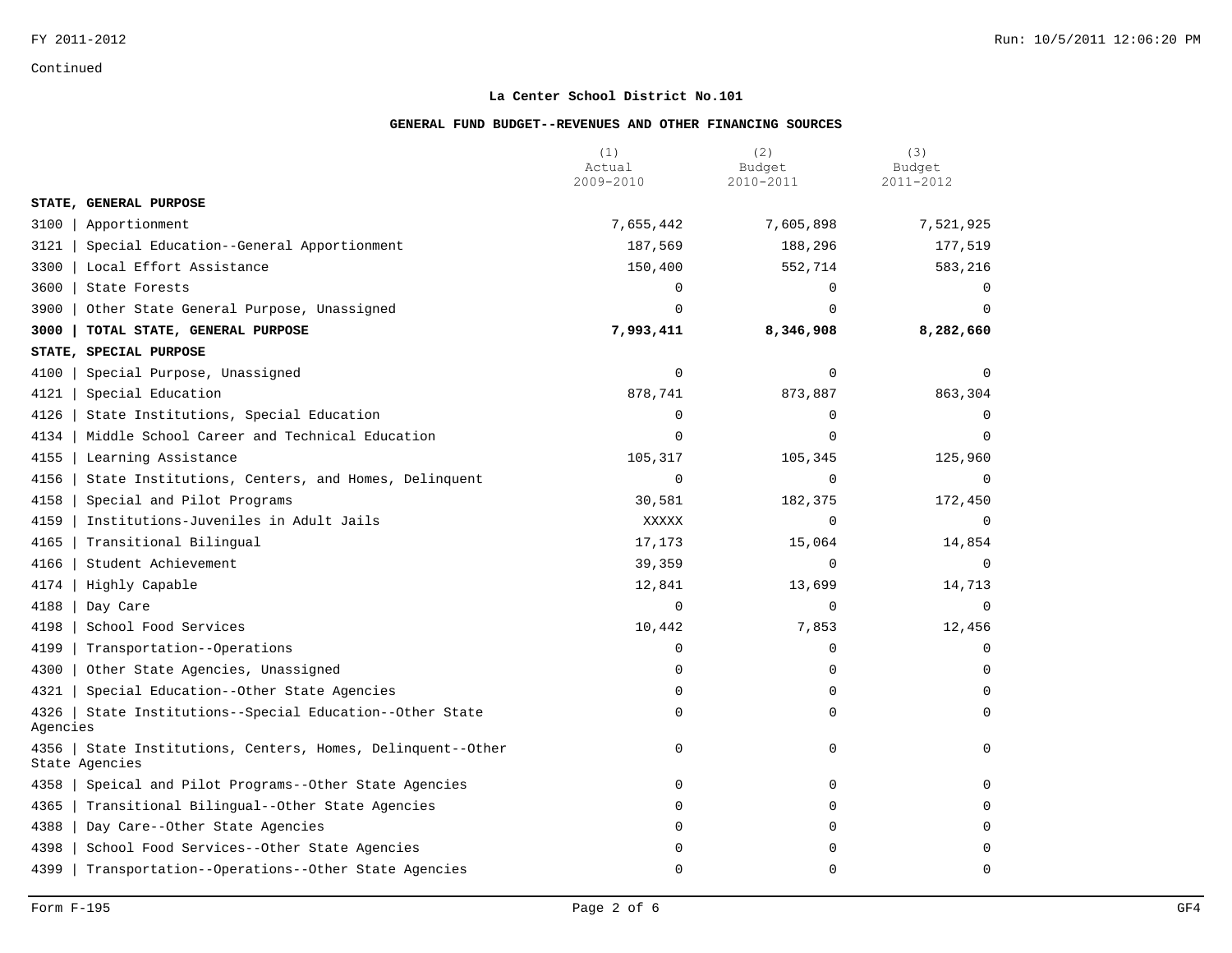#### **La Center School District No.101**

|      |                                                                       | (1)<br>Actual<br>2009-2010 | (2)<br>Budget<br>2010-2011 | (3)<br>Budget<br>2011-2012 |
|------|-----------------------------------------------------------------------|----------------------------|----------------------------|----------------------------|
| 4000 | TOTAL STATE, SPECIAL PURPOSE                                          | 1,094,454                  | 1,198,223                  | 1,203,737                  |
|      | FEDERAL, GENERAL PURPOSE                                              |                            |                            |                            |
| 5200 | General Purpose Direct Federal Grants, Unassigned                     | 0                          | 0                          | 0                          |
| 5300 | Impact Aid, Maintenance and Operation                                 | $\Omega$                   | $\Omega$                   | $\Omega$                   |
| 5329 | Impact Aid, Special Education Funding                                 | $\mathbf 0$                | $\Omega$                   | $\Omega$                   |
| 5400 | Federal in lieu of Taxes                                              | $\mathbf 0$                | 0                          | $\Omega$                   |
| 5500 | Federal Forests                                                       | 129                        | $\Omega$                   | $\Omega$                   |
| 5600 | Qualified Bond Interest Credit - Federal                              | $\mathbf 0$                | 0                          | 0                          |
| 5000 | TOTAL FEDERAL, GENERAL PURPOSE                                        | 129                        | 0                          | 0                          |
|      | FEDERAL, SPECIAL PURPOSE                                              |                            |                            |                            |
| 6100 | Special Purpose, OSPI, Unassigned                                     | $\mathbf 0$                | $\Omega$                   | $\Omega$                   |
| 6111 | Federal Stimulus--Title I                                             | 19,789                     | 32,239                     | $\Omega$                   |
| 6112 | Federal Stimulus--School Improvement                                  | $\mathbf 0$                | 0                          | $\mathbf 0$                |
| 6113 | Federal Stimulus--State Fiscal Stabilization Fund                     | 299,921                    | 0                          | 0                          |
| 6114 | Federal Stimulus--IDEA                                                | 0                          | $\Omega$                   | $\Omega$                   |
| 6118 | Federal Stimulus--Competitive Grants                                  | $\Omega$                   | $\Omega$                   | $\Omega$                   |
| 6119 | Federal Stimulus--Other                                               | 91,184                     | $\Omega$                   | $\Omega$                   |
| 6121 | Special Education--Medicaid Reimbursement                             | $\mathbf 0$                | $\Omega$                   | $\Omega$                   |
| 6124 | Special Education--Supplemental                                       | 839                        | $\Omega$                   | $\Omega$                   |
| 6138 | Secondary Vocational Education                                        | 5,553                      | 7,500                      | 7,500                      |
| 6146 | Skills Center                                                         | $\Omega$                   | $\Omega$                   | $\Omega$                   |
| 6151 | Disadvantaged (formerly Remediation) ESEA<br>Disadvantaged, Federal   | 88,374                     | 105,692                    | 139,276                    |
| 6152 | School Improvement, Federal Other Title Grants under<br>ESEA, Federal | 44,765                     | 443,271                    | 436,487                    |
| 6153 | Migrant ESEA Migrant, Federal                                         | 0                          | 0                          | $\Omega$                   |
| 6154 | Reading First, Federal                                                | 0                          | $\mathbf 0$                | $\Omega$                   |
| 6157 | Institutions, Neglected and Delinquent                                | 0                          | 0                          | 0                          |
| 6161 | Head Start                                                            | 0                          | 0                          | $\Omega$                   |
| 6162 | Math & Science--Professional Development                              | $\Omega$                   | $\Omega$                   | $\Omega$                   |
| 6164 | Limited English Proficiency (formerly Bilingual)                      | $\Omega$                   | $\Omega$                   | $\Omega$                   |
| 6167 | Indian Education JOM                                                  | 0                          | $\Omega$                   | $\Omega$                   |
| 6168 | Indian Education, ED                                                  | $\Omega$                   | $\Omega$                   | $\Omega$                   |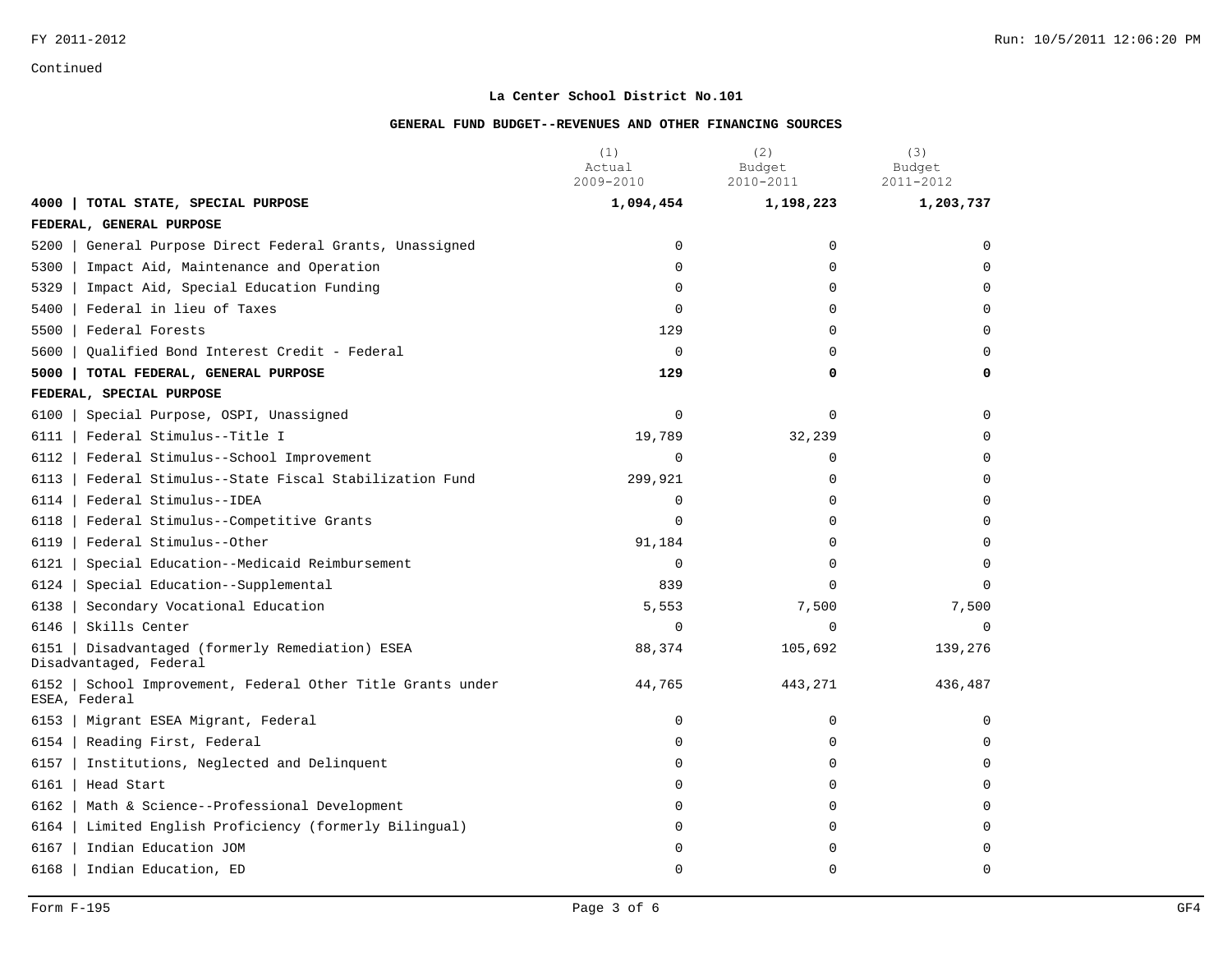#### **La Center School District No.101**

|                                                                               | (1)<br>Actual<br>2009-2010 | (2)<br>Budget<br>2010-2011 | (3)<br>Budget<br>2011-2012 |
|-------------------------------------------------------------------------------|----------------------------|----------------------------|----------------------------|
| Targeted Assistance<br>6176                                                   | 0                          | 0                          | 0                          |
| 6178<br>Youth Training Programs                                               | 0                          | $\Omega$                   | $\Omega$                   |
| 6188<br>Day Care                                                              | $\Omega$                   | $\Omega$                   | $\Omega$                   |
| 6189<br>Other Community Services                                              | 0                          | $\Omega$                   | $\Omega$                   |
| 6198<br>School Food Services                                                  | 184,189                    | 112,000                    | 120,000                    |
| 6199<br>Transportation--Operations                                            | 0                          | $\Omega$                   | $\Omega$                   |
| 6200<br>Direct Special Purpose Grants                                         | 0                          | 0                          | 0                          |
| 6211<br>Federal Stimulus--Title I                                             | 0                          | $\Omega$                   | $\Omega$                   |
| 6212<br>Federal Stimulus--School Improvement                                  | $\Omega$                   | $\Omega$                   | $\Omega$                   |
| 6213<br>Federal Stimulus--State Fiscal Stabilization Fund                     | 0                          | $\Omega$                   | $\mathbf 0$                |
| Federal Stimulus--IDEA<br>6214                                                | 0                          | $\Omega$                   | $\Omega$                   |
| 6218<br>Federal Stimulus--Competitive Grants                                  | 0                          | $\Omega$                   | $\Omega$                   |
| 6219<br>Federal Stimulus--Other                                               | 0                          | 0                          | $\mathbf 0$                |
| Special Education--Medicaid Reimbursement<br>6221                             | 0                          | $\Omega$                   | $\Omega$                   |
| 6224<br>Special Education--Supplemental                                       | 0                          | $\Omega$                   | $\Omega$                   |
| Secondary Vocational Education<br>6238                                        | 0                          | 0                          | $\mathbf 0$                |
| 6246<br>Skills Center                                                         | 0                          | $\Omega$                   | $\Omega$                   |
| Disadvantaged (formerly Remediation) ESEA<br>6251<br>Disadvantaged, Federal   | 0                          | 0                          | $\Omega$                   |
| 6252<br>School Improvement, Federal Other Title Grants under<br>ESEA, Federal | 0                          | $\Omega$                   | $\Omega$                   |
| 6253<br>ESEA Migrant, Federal                                                 | 0                          | 0                          | $\mathbf 0$                |
| Reading First, Federal<br>6254                                                | $\Omega$                   | $\Omega$                   | $\Omega$                   |
| 6257<br>Institutions, Neglected and Delinquent                                | 0                          | $\Omega$                   | $\Omega$                   |
| 6261<br>Head Start                                                            | 0                          | 0                          | $\mathbf 0$                |
| Math & Science--Professional Development<br>6262                              | 0                          | 0                          | 0                          |
| 6264<br>Limited English Proficiency (formerly Bilingual)                      | 0                          | $\Omega$                   | $\Omega$                   |
| 6267<br>Indian Education JOM                                                  | 0                          | 0                          | $\Omega$                   |
| Indian Education, ED<br>6268                                                  | 0                          | $\Omega$                   | $\Omega$                   |
| 6276<br>Targeted Assistance                                                   | 0                          | $\Omega$                   | $\Omega$                   |
| 6278<br>Youth Training, Direct Grants                                         | 0                          | $\Omega$                   | $\Omega$                   |
| 6288<br>Day Care                                                              | 0                          | U                          | 0                          |
| 6289<br>Other Community Services                                              | $\Omega$                   | $\Omega$                   | $\Omega$                   |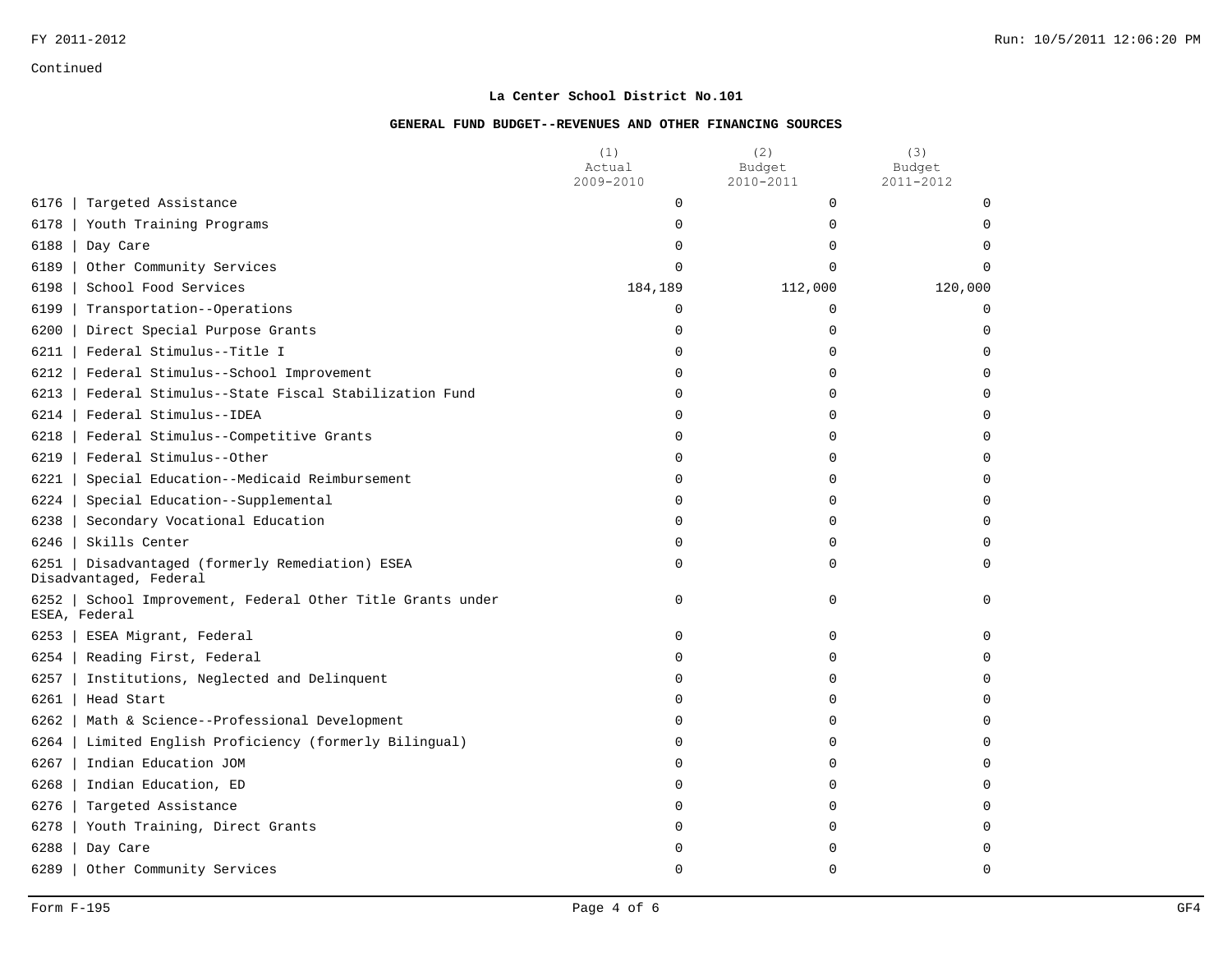#### **La Center School District No.101**

|        |                                                                            | (1)<br>Actual<br>2009-2010 | (2)<br>Budget<br>2010-2011 | (3)<br>Budget<br>2011-2012 |
|--------|----------------------------------------------------------------------------|----------------------------|----------------------------|----------------------------|
| $6298$ | School Food Services                                                       | 0                          | $\mathbf 0$                | 0                          |
| 6299   | Transportation--Operations                                                 | 0                          | 0                          | $\Omega$                   |
| 6300   | Federal Grants Through Other Agencies, Unassigned                          | 0                          | $\Omega$                   | $\Omega$                   |
| 6310   | Medicaid Administrative Match                                              | $\Omega$                   | $\Omega$                   | $\Omega$                   |
| 6311   | Federal Stimulus--Title I                                                  | 0                          | 0                          | $\Omega$                   |
| 6312   | Federal Stimulus--School Improvement                                       | 0                          | $\mathbf 0$                | 0                          |
| 6313   | Federal Stimulus--State Fiscal Stabilization Fund                          | $\Omega$                   | $\Omega$                   | $\Omega$                   |
| 6314   | Federal Stimulus--IDEA                                                     | 0                          | $\mathbf 0$                | $\Omega$                   |
| 6318   | Federal Stimulus--Competitive Grants                                       | 0                          | 0                          | $\Omega$                   |
| 6319   | Federal Stimulus--Other                                                    | 0                          | 0                          | $\Omega$                   |
| 6321   | Special Education--Medicaid Reimbursement                                  | $\Omega$                   | $\Omega$                   | $\Omega$                   |
| 6324   | Special Education--Supplemental                                            | 0                          | $\Omega$                   | $\Omega$                   |
| 6338   | Secondary Vocational Education                                             | 0                          | $\mathbf 0$                | $\Omega$                   |
| 6346   | Skill Center                                                               | 0                          | $\mathbf 0$                | $\Omega$                   |
| 6351   | Disadvantaged (formerly Remediation) ESEA<br>Disadvantaged, Federal        | 0                          | $\Omega$                   | $\Omega$                   |
|        | 6352 School Improvement, Federal Other Title Grants under<br>ESEA, Federal | 0                          | $\mathbf 0$                | $\Omega$                   |
| $6353$ | Migrant ESEA Migrant, Federal                                              | 0                          | $\Omega$                   | $\Omega$                   |
| 6354   | Reading First, Federal                                                     | 0                          | $\Omega$                   | $\Omega$                   |
| 6357   | Institutions, Neglected and Delinquent                                     | 0                          | $\mathbf 0$                | $\Omega$                   |
|        | $6361$   Head Start                                                        | 0                          | $\mathbf 0$                | $\Omega$                   |
| 6362   | Math & Science--Professional Development                                   | $\Omega$                   | $\Omega$                   | $\Omega$                   |
| 6364   | Limited English Proficiency (formerly Bilingual)                           | $\Omega$                   | $\Omega$                   | $\Omega$                   |
| 6367   | Indian Education JOM                                                       | 0                          | 0                          | $\Omega$                   |
| 6368   | Indian Education, ED                                                       | 0                          | $\mathbf 0$                | 0                          |
| 6376   | Targeted Assistance                                                        | $\Omega$                   | $\Omega$                   | $\Omega$                   |
| 6378   | Youth Training                                                             | 0                          | $\Omega$                   | $\Omega$                   |
| 6388   | Day Care                                                                   | 0                          | $\Omega$                   | $\Omega$                   |
| 6389   | Other Community Services                                                   | 0                          | 0                          | $\Omega$                   |
| 6398   | School Food Services                                                       | $\Omega$                   | $\Omega$                   | $\Omega$                   |
| 6399   | Transportation--Operations                                                 | U                          | $\Omega$                   | $\Omega$                   |
| 6998   | USDA Commodities                                                           | 24,918                     | 35,000                     | 35,000                     |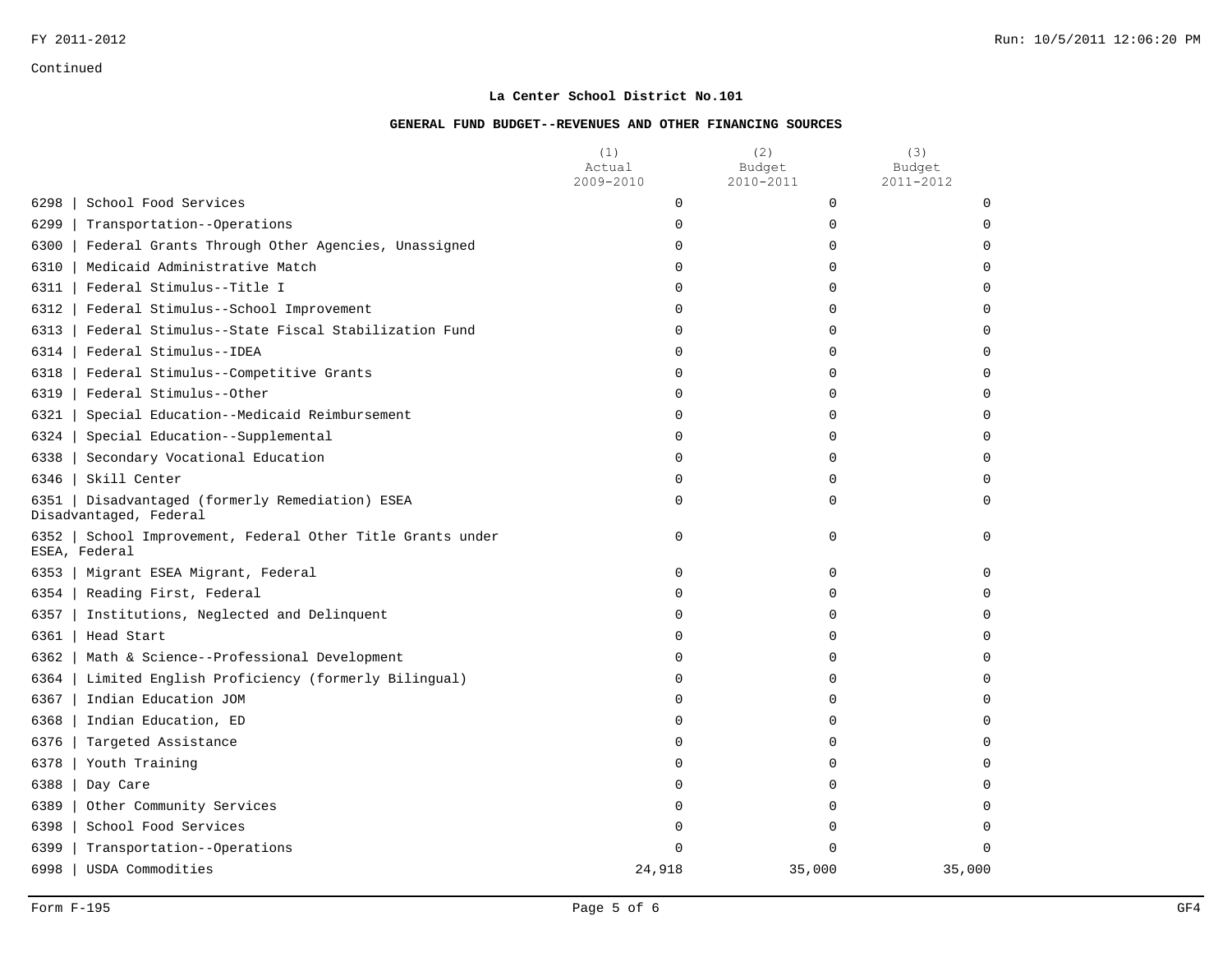#### **La Center School District No.101**

|                                                    | (1)<br>Actual | (2)<br>Budget | (3)<br>Budget |
|----------------------------------------------------|---------------|---------------|---------------|
|                                                    | 2009-2010     | 2010-2011     | 2011-2012     |
| 6000 TOTAL FEDERAL, SPECIAL PURPOSE                | 759,532       | 735,702       | 738,263       |
| REVENUES FROM OTHER SCHOOL DISTRICTS               |               |               |               |
| 7100<br>Program Participation, Unassigned          | 0             | $\Omega$      | $\Omega$      |
| 7121<br>Special Education                          | $\Omega$      | $\Omega$      | $\Omega$      |
| Vocational Education<br>7131                       | $\mathbf 0$   | 0             | $\Omega$      |
| 7145<br>Skills Center                              | $\Omega$      | $\Omega$      | $\Omega$      |
| 7189<br>Other Community Services                   | 0             | 0             | $\Omega$      |
| 7197<br>Support Services                           | $\Omega$      | 0             | $\Omega$      |
| School Food Services<br>7198                       | $\Omega$      | $\Omega$      | $\Omega$      |
| 7199<br>Transportation                             | 0             | $\Omega$      | $\Omega$      |
| 7301<br>Nonhigh Participation                      | 26,296        | 25,000        | 25,000        |
| 7000<br>TOTAL REVENUES FROM OTHER SCHOOL DISTRICTS | 26,296        | 25,000        | 25,000        |
| REVENUES FROM OTHER ENTITIES                       |               |               |               |
| 8100<br>Governmental Entities                      | 0             | 0             | 0             |
| 8188<br>Day Care                                   | $\mathbf 0$   | 0             | $\Omega$      |
| 8189<br>Community Services                         | 0             | $\Omega$      | 0             |
| School Food Services<br>8198                       | 0             | $\Omega$      | 0             |
| 8199<br>Transportation                             | 0             | 0             | $\Omega$      |
| 8500<br>Nonfederal, ESD                            | $\mathbf 0$   | 0             | $\Omega$      |
| TOTAL REVENUES FROM OTHER ENTITES<br>8000          | 0             | 0             | 0             |
| OTHER FINANCING SOURCES                            |               |               |               |
| 9100<br>Sale of Bonds                              | 0             | 0             | 0             |
| 9300<br>Sale of Equipment                          | 0             | $\Omega$      | $\Omega$      |
| 9400<br>Compensated Loss of Fixed Assets           | 0             | 0             | 0             |
| 9500<br>Long-Term Financing                        | $\Omega$      | <sup>0</sup>  | $\Omega$      |
| Transfers<br>9900                                  | 0             | <sup>0</sup>  | $\Omega$      |
| 9000 TOTAL OTHER FINANCING SOURCES                 | ი             | 0             | 0             |
| TOTAL REVENUES AND OTHER FINANCING SOURCES         | 12,615,008    | 13, 183, 221  | 13,245,830    |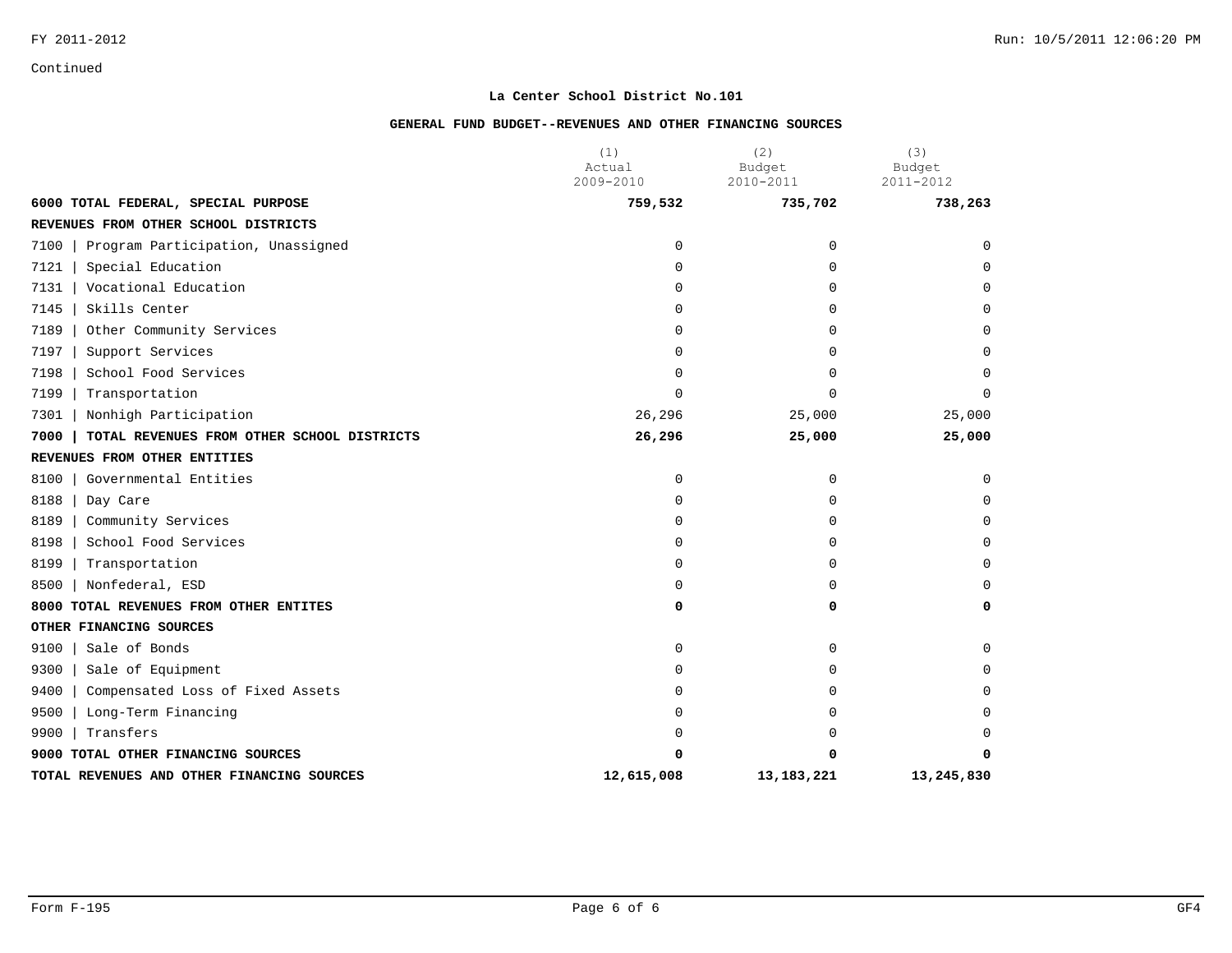#### **EXPENDITURE BY PROGRAM**

|                                                                                  | (1)<br>Actual<br>2009-2010 | (2)<br>Budget<br>2010-2011 | (3)<br>Budget<br>2011-2012 |
|----------------------------------------------------------------------------------|----------------------------|----------------------------|----------------------------|
| REGULAR INSTRUCTION                                                              |                            |                            |                            |
| Basic Education<br>01                                                            | 7,623,346                  | 8,316,794                  | 8,514,801                  |
| Alternative Learning Experience<br>02                                            | XXXXX                      | $\Omega$                   | $\Omega$                   |
| TOTAL REGULAR INSTRUCTION<br>00                                                  | 7,623,346                  | 8,316,794                  | 8,514,801                  |
| FEDERAL STIMULUS                                                                 |                            |                            |                            |
| Federal Stimulus - Title I<br>11                                                 | 25,607                     | 30,796                     | $\Omega$                   |
| Federal Stimulus - School Improvement<br>12                                      | $\overline{0}$             | $\Omega$                   | $\cap$                     |
| Federal Stimulus - Fiscal Stabilization and Education Jobs (formerly SFSF)<br>13 | 382,144                    | $\Omega$                   |                            |
| Federal Stimulus - IDEA<br>14                                                    | $\overline{0}$             | $\Omega$                   |                            |
| Federal Stimulus - Competitive Grants<br>18                                      | $\overline{0}$             |                            |                            |
| Federal Stimulus - Other<br>19                                                   | 2,595                      | $\cap$                     |                            |
| TOTAL FEDERAL STIMULUS<br>10                                                     | 410,346                    | 30,796                     |                            |
| SPECIAL EDUCATION INSTRUCTION                                                    |                            |                            |                            |
| Special Education, Supplemental, State<br>21                                     | 1,070,556                  | 1,062,183                  | 1,040,823                  |
| Special Education, Supplemental, Federal<br>24                                   | 839                        | $\Omega$                   | $\mathbf 0$                |
| Special Education, Institutions, State<br>26                                     | $\overline{0}$             | $\Omega$                   | $\Omega$                   |
| Special Education, Other, Federal<br>29                                          | $\Omega$                   | $\cap$                     | $\mathbf 0$                |
| TOTAL SPECIAL EDUCATION INSTRUCTION<br>20                                        | 1,071,395                  | 1,062,183                  | 1,040,823                  |
| VOCATIONAL EDUCATION INSTRUCTION                                                 |                            |                            |                            |
| Vocational, Basic, State<br>31                                                   | 334,315                    | 331,185                    | 230,754                    |
| Middle School Career and Technical Education, State<br>34                        | $\overline{0}$             | $\mathbf 0$                | $\Omega$                   |
| Vocational, Federal<br>38                                                        | 8,951                      | 7,250                      | 7,250                      |
| Vocational, Other Categorical<br>39                                              | $\overline{0}$             | $\Omega$                   | $\Omega$                   |
| TOTAL VOCATIONAL EDUCATION INSTRUCTION<br>30                                     | 343,266                    | 338,435                    | 238,004                    |
| SKILLS CENTER INSTRUCTION                                                        |                            |                            |                            |
| Skills Center, Basic, State<br>45                                                | $\mathbf 0$                | $\mathbf 0$                | $\mathbf 0$                |
| Skills Center, Federal<br>46                                                     | $\overline{0}$             | $\mathbf 0$                |                            |
| TOTAL SKILLS CENTER INSTRUCTION<br>40                                            | $\Omega$                   | 0                          |                            |
| COMPENSATORY EDUCATION INSTUCTION                                                |                            |                            |                            |
| ESEA Disadvantaged, Federal<br>51                                                | 99,359                     | 105,787                    | 135,929                    |
| Other Title Grants under ESEA, Federal<br>52                                     | 44,236                     | 441,474                    | 433,926                    |
| 53<br>ESEA Migrant, Federal                                                      | $\overline{0}$             | $\mathbf 0$                | 0                          |
| Reading First, Federal<br>54                                                     | $\Omega$                   | $\Omega$                   | $\Omega$                   |
| 55<br>Learning Assistance Program (LAP), State                                   | 104,757                    | 101,122                    | 123,188                    |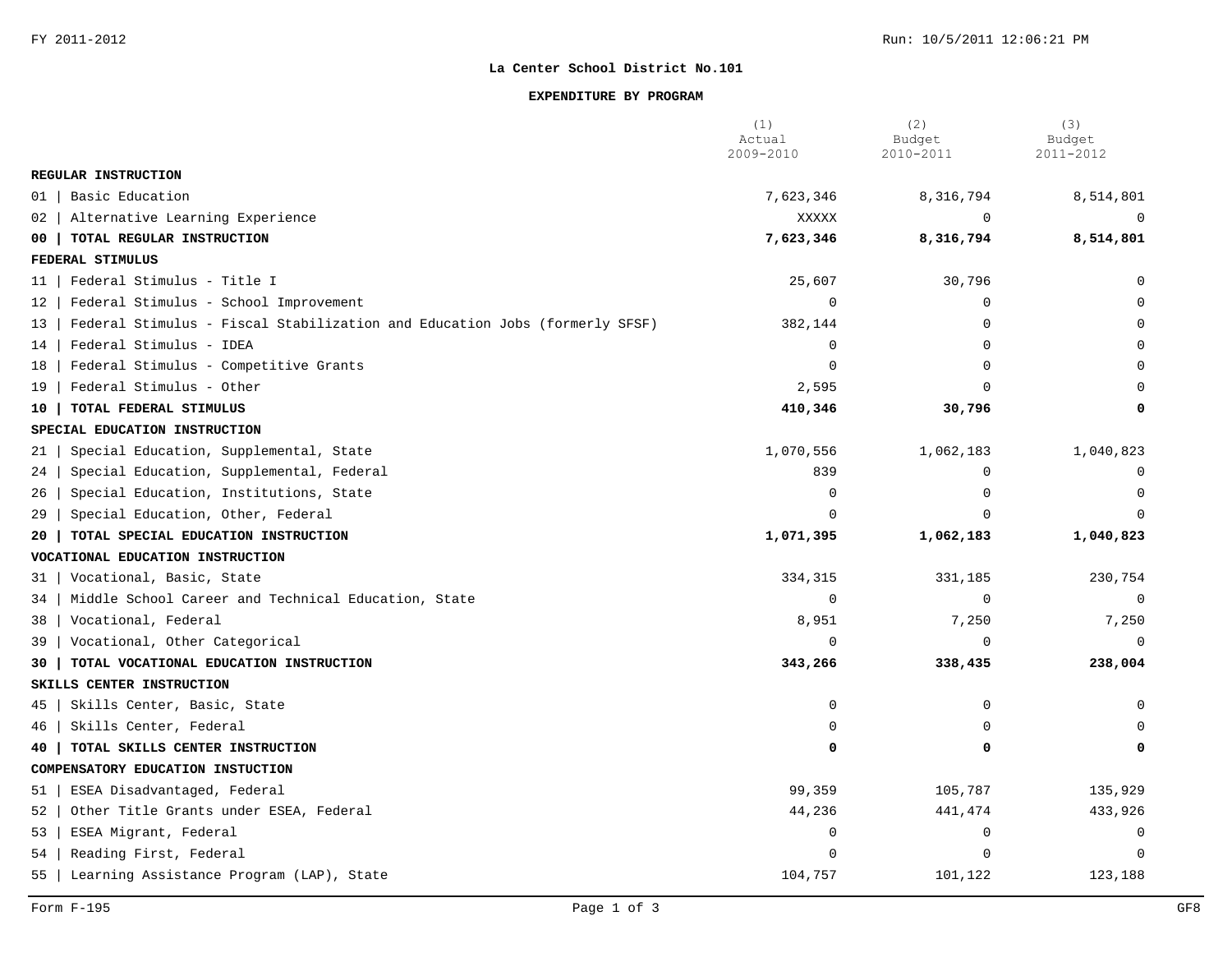#### **EXPENDITURE BY PROGRAM**

|    |                                                       | (1)<br>Actual | (2)<br>Budget | (3)<br>Budget |
|----|-------------------------------------------------------|---------------|---------------|---------------|
|    |                                                       | 2009-2010     | 2010-2011     | 2011-2012     |
| 56 | State Institutions, Centers and Homes, Delinquent     | $\mathsf 0$   | $\mathbf 0$   | 0             |
| 57 | State Institutions, Neglected and Delinquent, Federal | $\Omega$      | $\Omega$      | $\Omega$      |
| 58 | Special and Pilot Programs, State                     | 22,870        | 182,534       | 172,528       |
| 59 | Institutions - Juveniles in Adult Jails               | XXXXX         | $\mathbf 0$   | $\mathbf 0$   |
| 61 | Head Start, Federal                                   | $\mathbf 0$   | $\Omega$      | $\mathbf 0$   |
| 62 | Math and Science, Professional Development, Federal   | $\Omega$      | $\Omega$      | 0             |
| 63 | Promoting Academic Success                            | $\Omega$      | $\Omega$      |               |
| 64 | Limited English Proficiency, Federal                  | $\Omega$      | $\Omega$      | $\mathbf 0$   |
| 65 | Transitional Bilingual, State                         | 23,660        | 23,924        | 9,423         |
| 66 | Student Achievement, State                            | 36,016        | 0             | $\Omega$      |
| 67 | Indian Education, Federal, JOM                        | $\mathbf 0$   | $\mathbf 0$   | $\mathbf 0$   |
| 68 | Indian Education, Federal, ED                         | $\mathbf 0$   | $\Omega$      | $\Omega$      |
| 69 | Compensatory, Other                                   | $\Omega$      | $\cap$        | $\Omega$      |
|    | 50 and 60<br>TOTAL COMPENSATORY EDUCATION INSTRUCTION | 330,899       | 854,841       | 874,994       |
|    | OTHER INSTRUCTIONAL PROGRAMS                          |               |               |               |
| 71 | Traffic Safety                                        | $\mathbf 0$   | 0             | $\Omega$      |
| 73 | Summer School                                         | $\Omega$      | $\cap$        | $\Omega$      |
| 74 | Highly Capable                                        | 14,244        | 10,500        | 10,500        |
| 75 | Professional Development, State                       | 5,336         | $\mathbf 0$   | $\mathbf 0$   |
| 76 | Targeted Assistance, Federal                          | $\mathbf 0$   | $\Omega$      | $\Omega$      |
| 78 | Youth Training Programs, Federal                      | $\Omega$      | $\cap$        | $\Omega$      |
| 79 | Instructional Programs, Other                         | $\Omega$      | $\cap$        | $\Omega$      |
| 70 | TOTAL OTHER INSTRUCTIONAL PROGRAMS                    | 19,580        | 10,500        | 10,500        |
|    | COMMUNITY SERVICES                                    |               |               |               |
| 81 | Public Radio/Television                               | $\mathbf 0$   | $\mathbf 0$   | $\Omega$      |
| 86 | Community Schools                                     | 98,664        | 100,186       | 102,127       |
| 88 | Day Care                                              | $\mathbf 0$   | $\Omega$      | $\Omega$      |
| 89 | Other Community Services                              | $\Omega$      | $\Omega$      |               |
| 80 | TOTAL COMMUNITY SERVICES                              | 98,664        | 100,186       | 102,127       |
|    | SUPPORT SERVICES                                      |               |               |               |
| 97 | Districtwide Support                                  | 1,719,189     | 1,885,615     | 1,784,358     |
| 98 | School Food Services                                  | 398,227       | 409,797       | 418,068       |
| 99 | Pupil Transportation                                  | 334,283       | 284,168       | 314,323       |
| 90 | TOTAL SUPPORT SERVICES                                | 2,451,700     | 2,579,580     | 2,516,749     |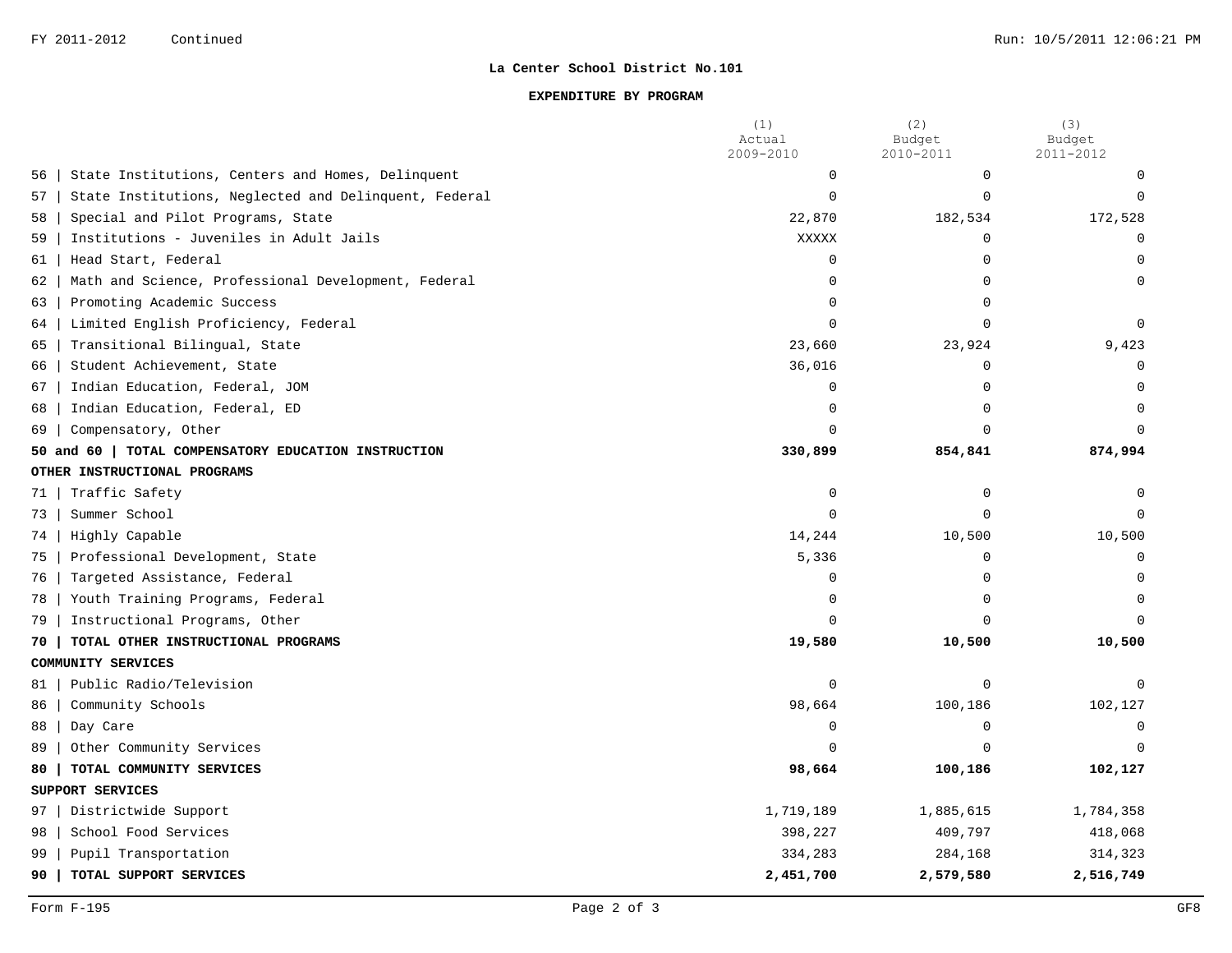#### **EXPENDITURE BY PROGRAM**

|                            | (1)        | ے          |            |
|----------------------------|------------|------------|------------|
|                            | Actual     | Budget     | Budget     |
|                            | 2009-2010  | 2010-2011  | 2011-2012  |
| TOTAL PROGRAM EXPENDITURES | 12,349,195 | 13,293,315 | 13,297,998 |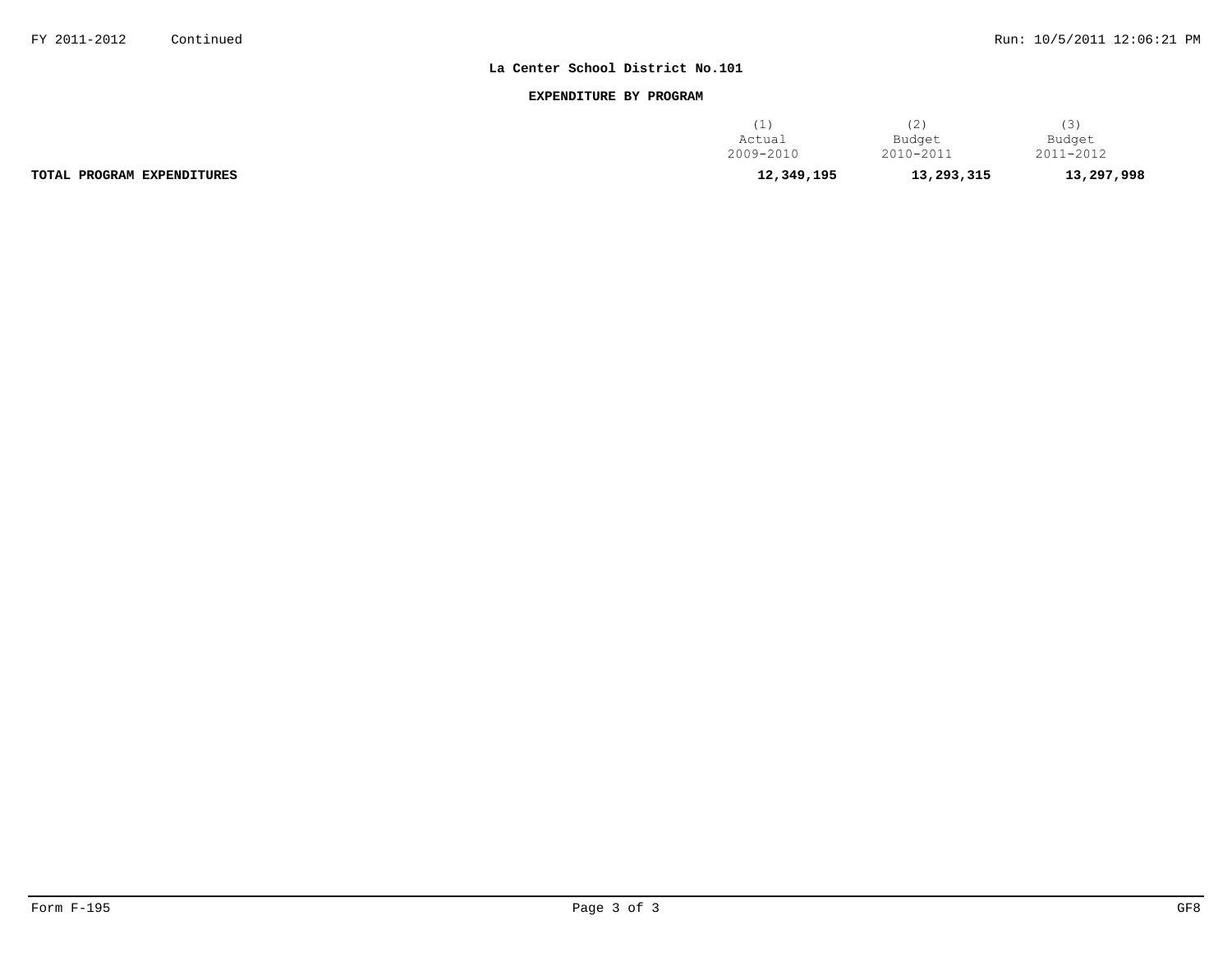|                                                          | Total<br>Object | (0)<br>Debit<br>Transfer | (1)<br>Credit<br>Transfer | (2)<br>Cert.<br>Salaries | (3)<br>Class.<br>Salaries | (4)<br>Employee<br>Benefits | (5)<br>Supplies /<br>Materials | (7)<br>Purchased<br>Services | (8)<br>Travel | (9)<br>Capital<br>Outlay |
|----------------------------------------------------------|-----------------|--------------------------|---------------------------|--------------------------|---------------------------|-----------------------------|--------------------------------|------------------------------|---------------|--------------------------|
| Program                                                  |                 |                          |                           |                          |                           |                             |                                |                              |               |                          |
| $01$   Basic<br>Education                                | 8,514,801       | $\mathsf{O}\xspace$      |                           | 5,026,350                | 570,543                   | 1,888,632                   | 506,152                        | 431,274                      | 12,850        | 79,000                   |
| $02$ ALE                                                 | $\mathbf 0$     | $\mathsf{O}\xspace$      | $\mathsf{O}$              | $\mathsf{O}$             | $\mathbf 0$               | $\mathsf{O}$                | $\mathsf{O}$                   | $\mathsf 0$                  | $\mathbf 0$   | $\mathsf{O}$             |
| TOTAL REGULAR<br>INSTRUCTION                             | 8,514,801       | $\mathsf{O}$             | 0                         | 5,026,350                | 570,543                   | 1,888,632                   | 506,152                        | 431,274                      | 12,850        | 79,000                   |
| $11$   Federal<br>Stimulus - Title<br>$\mathbf{I}$       | $\mathbf 0$     | $\mathsf 0$              |                           | $\mathsf{O}$             | $\mathbf 0$               | $\mathsf{O}$                | $\mathsf{O}\xspace$            | $\mathsf{O}\xspace$          | $\mathbf 0$   | $\mathsf{O}\xspace$      |
| 12   Federal<br>Stimulus - School<br>Improvement         | $\mathbf 0$     | $\mathbf 0$              | $\mathbf 0$               | 0                        | 0                         | $\mathbf 0$                 | 0                              | 0                            | $\mathbf 0$   | $\mathbf 0$              |
| 13   Federal<br>Stimulus - SFSF<br>and Education<br>Jobs | $\mathbf 0$     | $\mathsf 0$              |                           | $\mathsf{O}$             | $\mathbf 0$               | 0                           | $\mathbf 0$                    | $\mathbf 0$                  | $\mathbf 0$   | $\Omega$                 |
| 14   Federal<br>Stimulus - IDEA                          | 0               | 0                        |                           | 0                        | 0                         | 0                           | 0                              | 0                            | $\mathbf 0$   | $\Omega$                 |
| 18   Federal<br>Stimulus -<br>Competitive<br>Grants      | $\mathbf 0$     | $\mathsf 0$              | $\mathbf 0$               | $\mathsf{O}$             | 0                         | 0                           | 0                              | 0                            | $\mathbf 0$   | 0                        |
| 19   Federal<br>Stimulus - Other                         | 0               | $\mathbf 0$              | 0                         | 0                        | 0                         | 0                           | $\mathbf 0$                    | $\mathbf 0$                  | $\mathbf 0$   | $\Omega$                 |
| TOTAL FEDERAL<br>STIMULUS                                | 0               | $\mathbf 0$              | 0                         | 0                        | 0                         | 0                           | $\mathbf 0$                    | $\mathbf 0$                  | 0             | 0                        |
| $21$   Sp Ed, Sup,<br>$\operatorname{\mathsf{St}}$       | 1,040,823       | $\mathbf 0$              |                           | 0                        | 0                         | $\mathsf{O}$                | $\mathbf 0$                    | 1,040,823                    | 0             | 0                        |
| 24<br>Sp Ed, Sup,<br>Fed                                 | 0               | $\mathsf{O}$             |                           | 0                        | 0                         | 0                           | 0                              | $\mathsf{O}\xspace$          | 0             | 0                        |
| 26<br>Sp Ed, Inst,<br>St                                 | 0               | $\mathbf 0$              |                           | 0                        | 0                         | 0                           | 0                              | $\mathbf 0$                  | $\mathbf 0$   | 0                        |
| 29<br>Sp Ed, Oth,<br>Fed                                 | $\mathbf 0$     | $\mathbf 0$              |                           | 0                        | $\mathbf 0$               | 0                           | 0                              | 0                            | 0             | 0                        |
| TOTAL SPECIAL<br>EDUCATION<br>INSTRUCTION                | 1,040,823       | 0                        |                           | 0                        | $\mathbf 0$               | 0                           | 0                              | 1,040,823                    | 0             | 0                        |
| $31$   Voc, Basic,<br>St                                 | 230,754         | $\mathbf 0$              |                           | 119,385                  | 19,101                    | 50,786                      | 11,070                         | 30,412                       | $\mathbf 0$   | 0                        |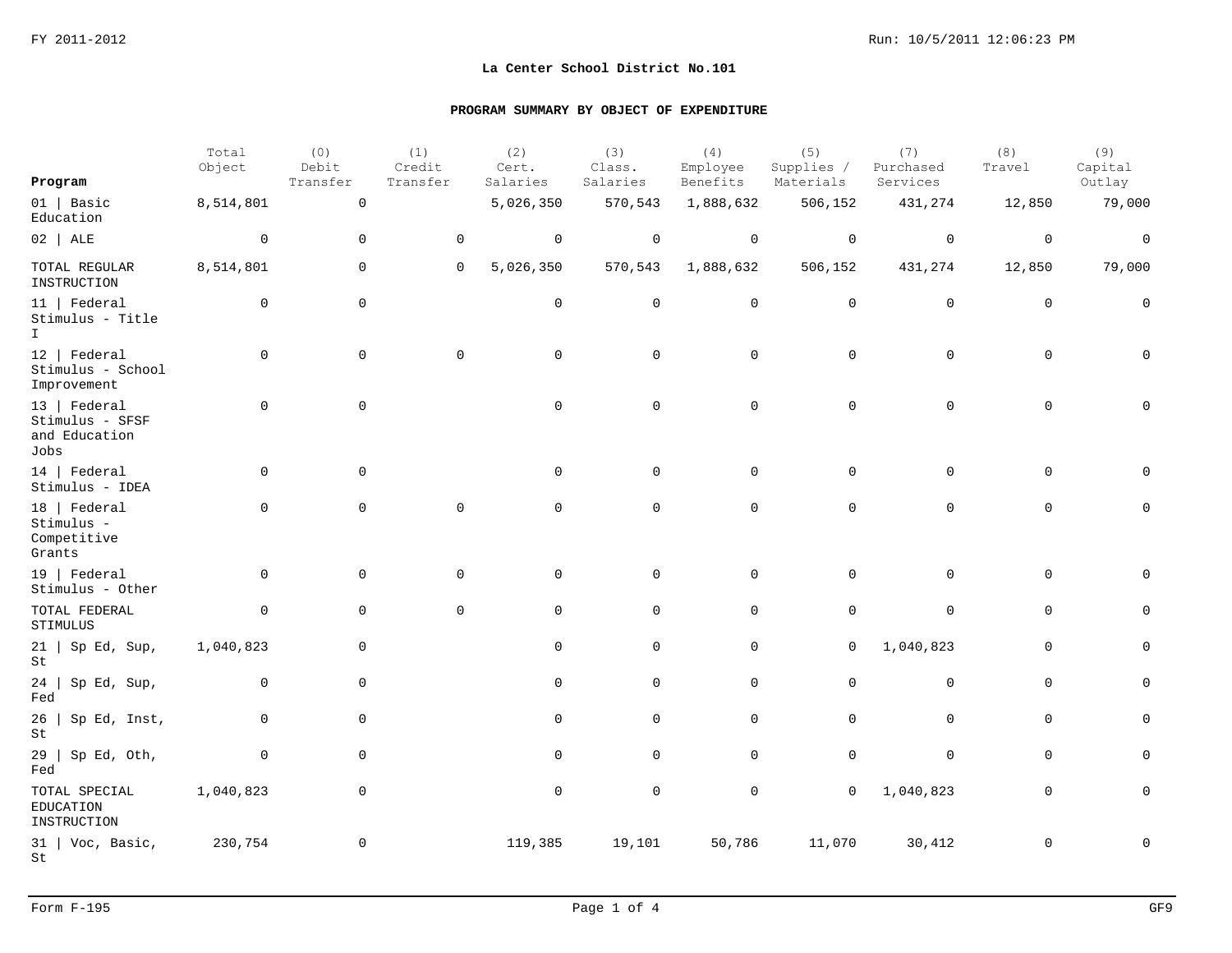|                                                     | Total<br>Object | (0)<br>Debit | (1)<br>Credit | (2)<br>Cert. | (3)<br>Class. | (4)<br>Employee     | (5)<br>Supplies / | (7)<br>Purchased    | (8)<br>Travel  | (9)<br>Capital      |
|-----------------------------------------------------|-----------------|--------------|---------------|--------------|---------------|---------------------|-------------------|---------------------|----------------|---------------------|
| Program                                             |                 | Transfer     | Transfer      | Salaries     | Salaries      | Benefits            | Materials         | Services            |                | Outlay              |
| 34<br>MidSchCar/Tec                                 | $\mathbf 0$     | $\mathsf 0$  |               | $\mathsf{O}$ | $\mathsf 0$   | $\mathsf{O}\xspace$ | $\mathsf 0$       | $\mathsf{O}\xspace$ | $\mathbf 0$    | $\mathbf 0$         |
| 38   Voc, Fed                                       | 7,250           | $\mathbf 0$  |               | $\mathbf 0$  | $\mathbf 0$   | $\mathbf 0$         | $\mathbf 0$       | $\mathbf 0$         | $\mathbf 0$    | 7,250               |
| 39   Voc, Other                                     | $\overline{0}$  | $\mathbf 0$  |               | $\mathbf 0$  | $\mathbf 0$   | $\mathbf 0$         | $\mathbf 0$       | $\mathbf 0$         | $\mathbf 0$    | $\mathbb O$         |
| TOTAL VOCATIONAL<br><b>EDUCATION</b><br>INSTRUCTION | 238,004         | 0            |               | 119,385      | 19,101        | 50,786              | 11,070            | 30,412              | 0              | 7,250               |
| $45$   Skil Cnt,<br>Bas, St                         | 0               | $\mathbf 0$  | 0             | $\mathbf 0$  | $\mathbf 0$   | $\mathbf 0$         | $\mathbf 0$       | 0                   | $\overline{0}$ | $\mathbf 0$         |
| 46   Skill Cntr,<br>Fed                             | $\mathsf{O}$    | $\mathbf 0$  | $\mathbf 0$   | $\mathbf 0$  | $\mathbf 0$   | $\mathsf{O}$        | $\mathsf 0$       | $\mathbf 0$         | $\mathbf 0$    | $\mathsf{O}$        |
| TOTAL SKILLS<br>$\sf CENTER$<br>INSTRUCTION         | $\mathbf 0$     | $\mathbf 0$  | $\mathbf 0$   | $\mathbf 0$  | $\mathbf 0$   | $\mathbf 0$         | $\mathsf 0$       | $\mathbf 0$         | $\mathbf 0$    | $\mathsf{O}\xspace$ |
| $51$ ESEA<br>Disadvantaged,<br>Federal              | 135,929         | 0            |               | 64,354       | 0             | 20,883              | 11,000            | 38,500              | 1,192          | $\mathbf 0$         |
| 52   Other Title<br>Grants under<br>ESEA, Federal   | 433,926         | $\mathbf 0$  | $\mathbf 0$   | $\mathbf 0$  | 0             | $\mathsf{O}$        | 406,326           | 26,600              | 1,000          | $\mathbf 0$         |
| 53   ESEA<br>Migrant, Federal                       | $\overline{0}$  | $\mathbf 0$  |               | $\mathsf 0$  | $\mathbf 0$   | $\mathsf{O}$        | $\mathsf 0$       | $\mathsf{O}$        | $\mathbf 0$    | $\mathbf 0$         |
| 54   Read First,<br>Fed                             | 0               | 0            |               | $\mathbf 0$  | 0             | $\mathsf 0$         | $\mathsf 0$       | $\mathbf 0$         | $\overline{0}$ | $\mathbf 0$         |
| 55   LAP                                            | 123,188         | $\mathbf 0$  |               | 438          | 57,942        | 37,660              | 20,000            | 1,648               | 500            | 5,000               |
| 56   St In,<br>Ctr/Hm, D                            | 0               | $\mathsf{O}$ |               | $\mathbf 0$  | $\mathbf 0$   | $\mathbf 0$         | $\mathbf 0$       | $\mathsf{O}$        | 0              | 0                   |
| 57   St In, N/D,<br>Fed                             | 0               | 0            |               | $\mathbf 0$  | $\mathbf 0$   | $\mathsf 0$         | 0                 | $\mathbf 0$         | $\mathbf 0$    | $\mathsf 0$         |
| $58$   Sp/Plt Pgm,<br>St                            | 172,528         | $\mathsf{O}$ |               | 15,270       | $\mathsf{O}$  | 2,585               | 150,500           | $\mathsf{O}$        | $\mathsf 0$    | 4,173               |
| $59$   I-JAJ                                        | $\mathbf 0$     | $\mathbf 0$  |               | $\mathbf 0$  | $\mathbf 0$   | $\mathsf{O}$        | $\mathbf 0$       | $\mathbf 0$         | $\mathbf 0$    | $\mathbf 0$         |
| Head Start,<br>61  <br>Fed                          | 0               | 0            |               | $\mathbf 0$  | 0             | $\mathsf{O}$        | $\mathsf 0$       | $\mathbf 0$         | $\mathsf 0$    | $\mathbf 0$         |
| 62  <br>MS, Pro Dv,<br>Fed                          | 0               | $\mathbf 0$  |               | $\mathbf 0$  | $\mathbf 0$   | $\mathsf{O}$        | $\mathsf 0$       | $\mathbf 0$         | $\mathbf 0$    | $\mathbf 0$         |
| $64$   LEP, Fed                                     | $\mathsf{O}$    | $\mathbf 0$  |               | $\mathbf 0$  | $\mathbf 0$   | $\mathsf 0$         | $\mathsf 0$       | $\mathsf 0$         | $\mathbf 0$    | $\mathbf 0$         |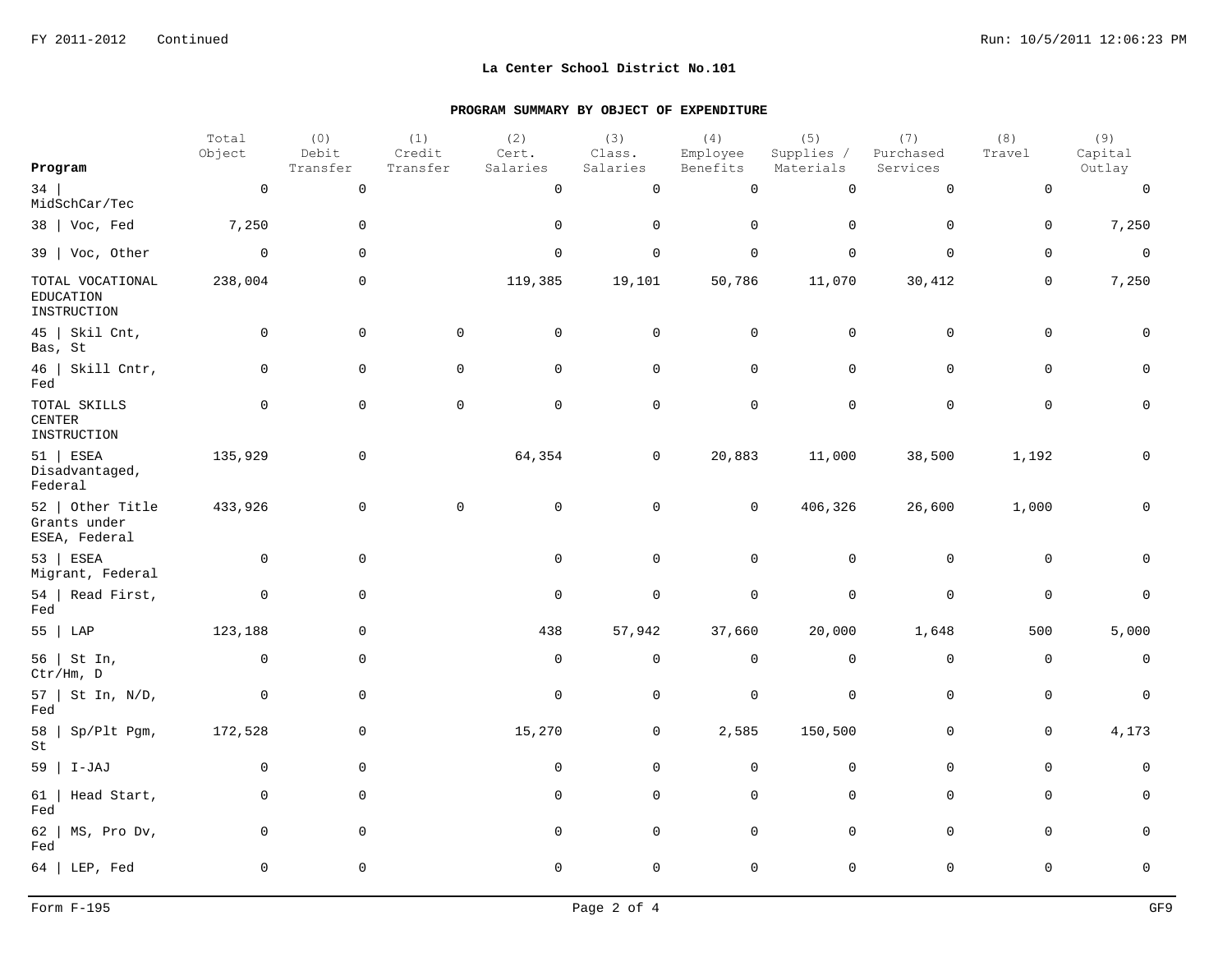|                                                   | Total<br>Object | (0)<br>Debit        | (1)<br>Credit | (2)<br>Cert.        | (3)<br>Class.     | (4)<br>Employee | (5)<br>Supplies /   | (7)<br>Purchased    | (8)<br>Travel | (9)<br>Capital |
|---------------------------------------------------|-----------------|---------------------|---------------|---------------------|-------------------|-----------------|---------------------|---------------------|---------------|----------------|
| Program                                           |                 | Transfer            | Transfer      | Salaries            | Salaries          | Benefits        | Materials           | Services            |               | Outlay         |
| 65   Tran Biling,<br>St                           | 9,423           | $\mathsf 0$         |               | $\mathsf{O}\xspace$ | $\,$ 6 , 454 $\,$ | 2,969           | $\mathsf{O}\xspace$ | $\mathsf{O}\xspace$ | $\mathbf 0$   | $\mathbf 0$    |
| 66<br>Stu Achvmnt,<br>St                          | $\mathbf 0$     | $\mathbf 0$         |               | $\mathbf 0$         | $\mathbf 0$       | $\mathbf 0$     | $\mathbf 0$         | $\mathbf 0$         | $\mathbf 0$   | $\mathbf 0$    |
| 67<br>Ind Ed, Fd,<br><b>JOM</b>                   | $\mathbf 0$     | $\mathsf{O}\xspace$ |               | $\mathsf{O}$        | $\mathsf 0$       | $\mathsf{O}$    | $\mathbf 0$         | $\mathsf{O}\xspace$ | $\mathbf 0$   | $\mathbf 0$    |
| Ind Ed, Fd,<br>68<br>$\mathop{\rm ED}\nolimits$   | $\mathbf 0$     | $\mathbf 0$         |               | $\mathbf 0$         | $\mathbf 0$       | $\mathbf 0$     | $\mathbf 0$         | $\mathbf 0$         | $\mathbf 0$   | $\mathbf 0$    |
| $69$   Comp, Othr                                 | $\mathbf 0$     | $\mathsf{O}$        |               | $\mathsf 0$         | $\mathbf 0$       | $\mathsf 0$     | $\mathbf 0$         | $\mathbf 0$         | $\mathsf 0$   | $\Omega$       |
| TOTAL<br>COMPENSATORY<br>EDUCATION<br>INSTRUCTION | 874,994         | $\mathbf 0$         | $\mathbf 0$   | 80,062              | 64,396            | 64,097          | 587,826             | 66,748              | 2,692         | 9,173          |
| 71   Traffic<br>Safety                            | $\mathbf 0$     | $\mathbf 0$         |               | $\mathbf 0$         | $\mathbf 0$       | $\mathbf 0$     | $\mathbf 0$         | $\mathbf 0$         | $\mathbf 0$   | $\Omega$       |
| 73   Summer<br>School                             | $\mathbf 0$     | $\mathbf 0$         |               | 0                   | $\mathbf 0$       | $\mathbf 0$     | $\mathbf 0$         | $\mathbf 0$         | $\mathbf 0$   | $\mathbf 0$    |
| 74   Highly<br>Capable                            | 10,500          | $\mathsf{O}\xspace$ |               | $\mathsf{O}$        | $\mathbf 0$       | $\mathsf{O}$    | 8,000               | 1,500               | 1,000         | $\Omega$       |
| 75   Prof Dev,<br>State                           | 0               | $\mathbf 0$         |               | 0                   | $\mathbf 0$       | $\mathbf 0$     | $\mathbf 0$         | $\mathbf 0$         | $\mathbf 0$   | $\mathbf 0$    |
| 76   Target Asst,<br>Fed                          | $\mathbf 0$     | $\mathbf 0$         |               | $\mathbf 0$         | $\mathbf 0$       | $\mathsf{O}$    | $\mathbf 0$         | $\mathsf{O}\xspace$ | $\mathbf 0$   | $\Omega$       |
| 78   Yth Trg Pm,<br>Fed                           | $\mathbf 0$     | $\mathsf{O}\xspace$ |               | $\mathsf{O}$        | $\mathbf 0$       | $\mathbf 0$     | $\mathbf 0$         | $\mathbf 0$         | $\mathbf 0$   | $\mathbf 0$    |
| 79   Inst Pgm,<br>Othr                            | $\mathbf 0$     | 0                   |               | $\mathbf 0$         | $\overline{0}$    | $\mathbf 0$     | $\mathbf 0$         | $\mathbf 0$         | $\mathbf 0$   | $\Omega$       |
| TOTAL OTHER<br>INSTRUCTIONAL<br>PROGRAMS          | 10,500          | $\mathbf 0$         |               | $\mathbf 0$         | $\mathbf 0$       | $\mathsf{O}$    | 8,000               | 1,500               | 1,000         | $\mathbf 0$    |
| 81   Public<br>Radio/TV                           | $\mathbf 0$     | $\mathbf 0$         |               | $\mathbf 0$         | $\mathbf 0$       | $\mathbf 0$     | $\mathbf 0$         | $\mathsf{O}\xspace$ | $\mathbf 0$   | $\Omega$       |
| 86   Comm Schools                                 | 102,127         | $\mathsf{O}$        |               | $\mathbf 0$         | 10,472            | 5,155           | 86,500              | $\mathbf 0$         | $\mathbf 0$   | 0              |
| 88  <br>Day Care                                  | $\mathbf 0$     | $\mathbf 0$         |               | $\mathbf 0$         | $\mathbf 0$       | $\mathbf 0$     | $\mathbf 0$         | $\mathbf 0$         | $\mathbf 0$   | $\Omega$       |
| Othr Comm<br>89  <br>Srv                          | $\mathbf 0$     | $\mathbf 0$         | $\mathbf 0$   | $\mathbf 0$         | $\mathbf 0$       | $\mathbf 0$     | $\mathbf 0$         | $\mathbf 0$         | $\mathbf 0$   | $\cap$         |
| TOTAL COMMUNITY<br><b>SERVICES</b>                | 102,127         | $\mathsf{O}$        | 0             | $\mathbf 0$         | 10,472            | 5,155           | 86,500              | $\mathbf 0$         | $\mathbf 0$   | $\Omega$       |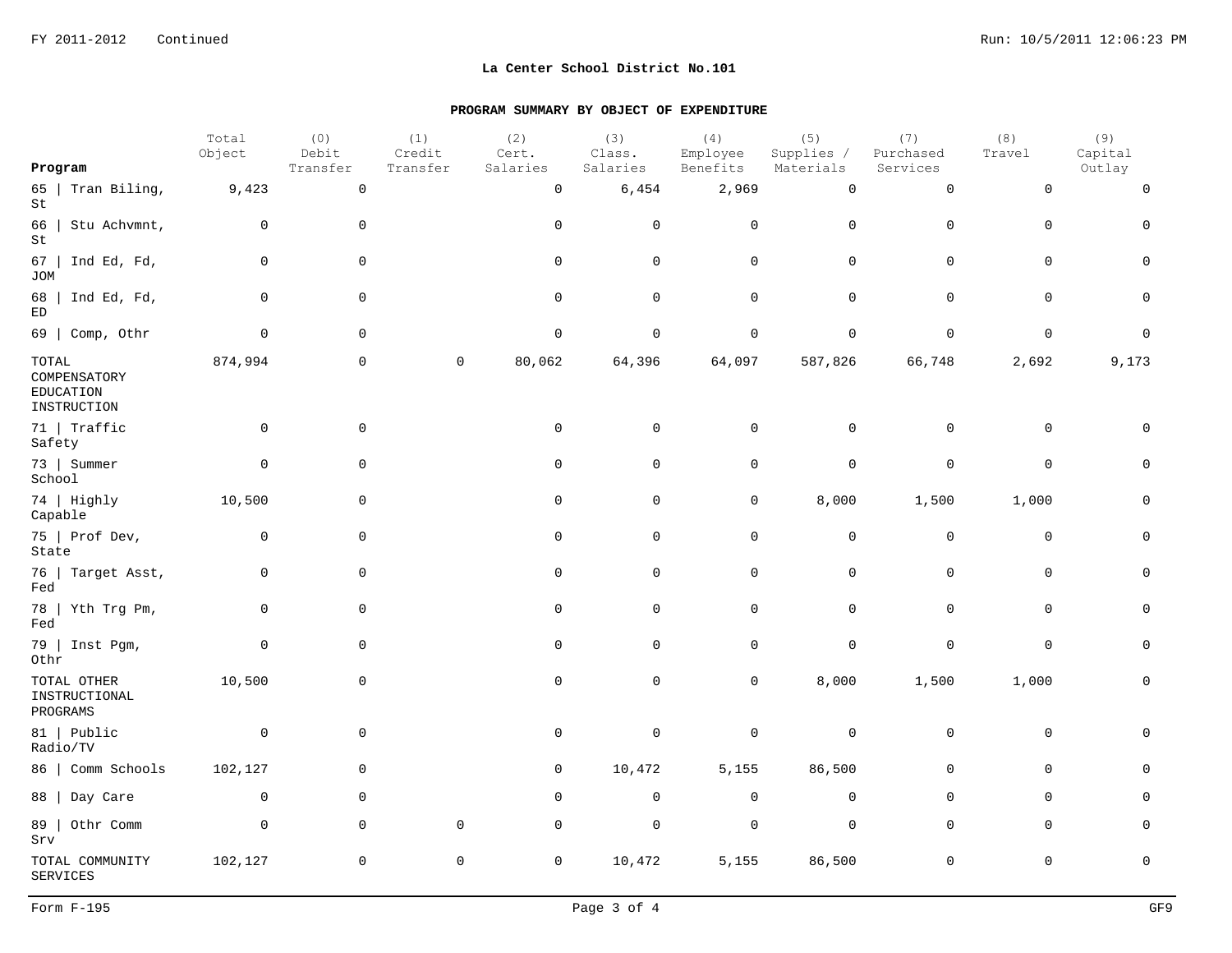| Program                   | Total<br>Object | (0)<br>Debit<br>Transfer | (1)<br>Credit<br>Transfer | (2)<br>Cert.<br>Salaries | (3)<br>Class.<br>Salaries | (4)<br>Employee<br>Benefits | (5)<br>Supplies /<br>Materials | (7)<br>Purchased<br>Services | (8)<br>Travel | (9)<br>Capital<br>Outlay |
|---------------------------|-----------------|--------------------------|---------------------------|--------------------------|---------------------------|-----------------------------|--------------------------------|------------------------------|---------------|--------------------------|
|                           |                 |                          |                           |                          |                           |                             |                                |                              |               |                          |
| Distwide<br>97  <br>Suppt | 1,784,358       | 0                        | 0                         | 227,956                  | 544,924                   | 302,043                     | 120,450                        | 577,485                      | 8,500         | 3,000                    |
| 98 Schl Food<br>Serv      | 418,068         | 0                        | 0                         | 0                        | 122,095                   | 76,973                      | 218,000                        | 500                          | 500           | $\mathbf 0$              |
| 99  <br>Pupil Transp      | 314,323         | 0                        | 0                         | 0                        | 0                         | 0                           | $\mathbf{0}$                   | 314,323                      | 0             | 0                        |
| TOTAL SUPPORT<br>SERVICES | 2,516,749       | 0                        | 0                         | 227,956                  | 667,019                   | 379,016                     | 338,450                        | 892,308                      | 9,000         | 3,000                    |
| OBJECT TOTALS             | 13,297,998      | 0                        | $\mathbf{0}$              | 5,453,753                | 1,331,531                 | 2,387,686                   | 1,537,998                      | 2,463,065                    | 25,542        | 98,423                   |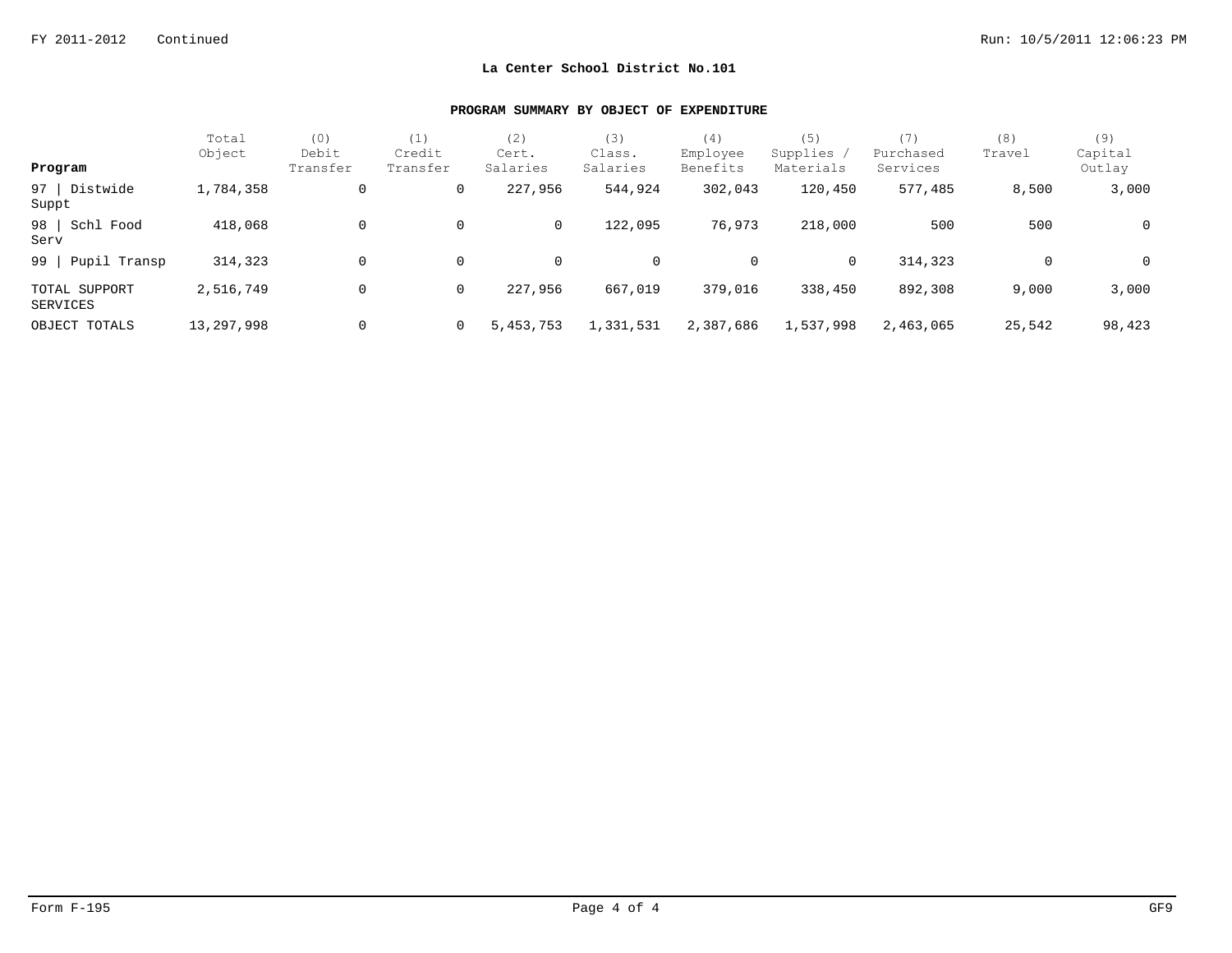#### **PROGRAM 01 - Basic Education**

|          |                   |             | (0)         | (1)      | (2)         | (3)            | (4)            | (5)            | (7)         | (8)            | (9)            |
|----------|-------------------|-------------|-------------|----------|-------------|----------------|----------------|----------------|-------------|----------------|----------------|
|          |                   |             | Debit       | Credit   | Cert.       | Class.         | Employee       | Supplies /     | Purchased   |                | Capital        |
| Activity |                   | Total       | Transfer    | Transfer | Salaries    | Salaries       | Benefits       | Materials      | Services    | Travel         | Outlay         |
|          | 21 Supv Inst      | 89,203      | 0           |          | 67,759      | $\overline{0}$ | 21,444         | $\overline{0}$ | $\mathbf 0$ |                | $\overline{0}$ |
| 22       | Lrn Resrc         | 225,588     | $\Omega$    |          | 61,448      | 63,631         | 57,756         | 30,203         | 12,550      | $\mathbf 0$    | $\overline{0}$ |
| 23       | Princ Off         | 918,449     | $\mathbf 0$ |          | 441,000     | 209,794        | 234,031        | 22,000         | 11,124      | 500            | $\mathsf{O}$   |
| 24       | Guid/Coun         | 244,144     |             |          | 182,528     | $\overline{0}$ | 60,866         | 500            | 250         | $\mathbf 0$    | $\mathsf{O}$   |
| 25       | Pupil M/S         | $\mathbf 0$ | $\Omega$    |          | $\Omega$    | $\Omega$       | $\overline{0}$ | $\overline{0}$ | $\Omega$    | $\Omega$       | $\mathsf{O}$   |
| 26       | Health            | 10,250      | $\mathbf 0$ |          | $\mathbf 0$ | $\mathbf 0$    | 0              | 0              | 10,250      | $\overline{0}$ | $\mathbf 0$    |
| 27       | Teaching          | 6,549,558   | 0           |          | 4,182,960   | 147,493        | 1,469,787      | 433,449        | 235,519     | 1,350          | 79,000         |
| 28       | Extracur          | 367,028     | 0           |          | 90,655      | 149,625        | 44,748         | 20,000         | 51,000      | 11,000         | $\overline{0}$ |
| 29       | Pmt to SD         | 110,581     |             |          |             |                |                |                | 110,581     |                |                |
| 31       | InstProDev        | $\mathbf 0$ | 0           |          | 0           | 0              | 0              | 0              | 0           |                | $\overline{0}$ |
| 32       | Inst Tech         | $\Omega$    | $\Omega$    |          |             | $\Omega$       | 0              | $\Omega$       | $\Omega$    | $\Omega$       | $\Omega$       |
| Total    |                   | 8,514,801   | 0           |          | 5,026,350   | 570,543        | 1,888,632      | 506,152        | 431,274     | 12,850         | 79,000         |
|          | FTE PROGRAM STAFF |             |             |          | 80.010      | 12.790         |                |                |             |                |                |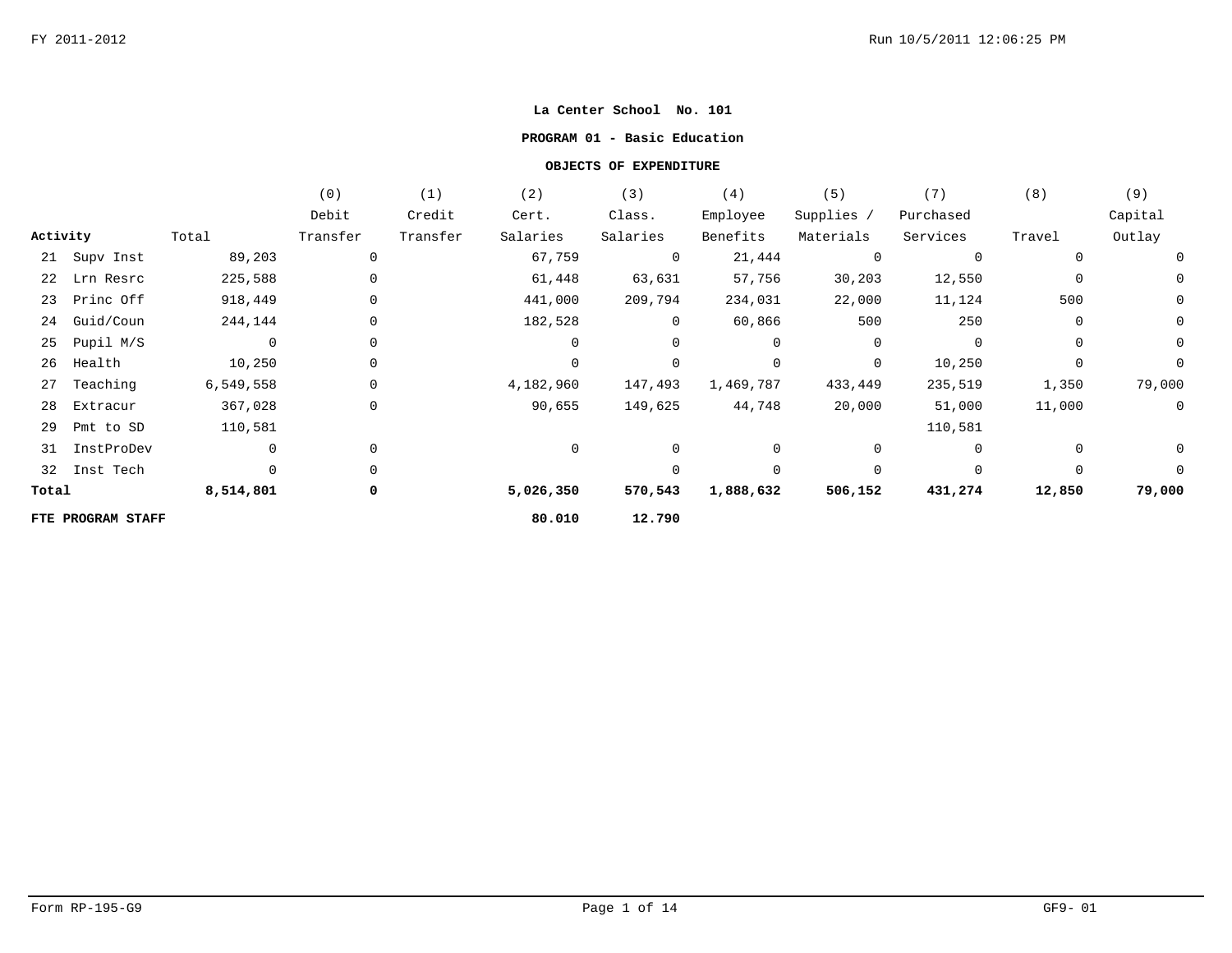## **PROGRAM 21 - Special Education, Supplemental, State**

|          |                   |           | (0)      | (1)      | (2)      | (3)      | (4)      | (5)          | (7)       | (8)          | (9)     |
|----------|-------------------|-----------|----------|----------|----------|----------|----------|--------------|-----------|--------------|---------|
|          |                   |           | Debit    | Credit   | Cert.    | Class.   | Employee | Supplies /   | Purchased |              | Capital |
| Activity |                   | Total     | Transfer | Transfer | Salaries | Salaries | Benefits | Materials    | Services  | Travel       | Outlay  |
|          | 21 Supv Inst      |           |          |          |          |          | 0        | 0            | $\Omega$  |              | 0       |
| 22       | Lrn Resrc         |           |          |          |          |          | 0        | U            | U         |              |         |
|          | 23 Princ Off      |           |          |          |          |          | U        |              |           |              | 0       |
| 24       | Guid/Coun         |           |          |          |          |          | 0        |              | 0         | 0            | 0       |
| 25       | Pupil M/S         |           |          |          |          |          | $\Omega$ | <sup>0</sup> | $\Omega$  | <sup>0</sup> | 0       |
| 26       | Health            |           |          |          |          |          | 0        |              | U         | U            | 0       |
| 27       | Teaching          |           |          |          |          |          | 0        |              | 0         |              | 0       |
| 28       | Extracur          |           |          |          |          |          | 0        | U            | U         | 0            | 0       |
| 29       | Pmt to SD         | 1,040,823 |          |          |          |          |          |              | 1,040,823 |              |         |
| 31       | InstProDev        |           |          |          |          |          | $\Omega$ |              | 0         |              | 0       |
|          | 32 Inst Tech      |           |          |          |          |          | $\Omega$ |              | O         |              | 0       |
| Total    |                   | 1,040,823 |          |          |          |          | 0        | $\mathbf 0$  | 1,040,823 | 0            | 0       |
|          | FTE PROGRAM STAFF |           |          |          | 0.000    | 0.000    |          |              |           |              |         |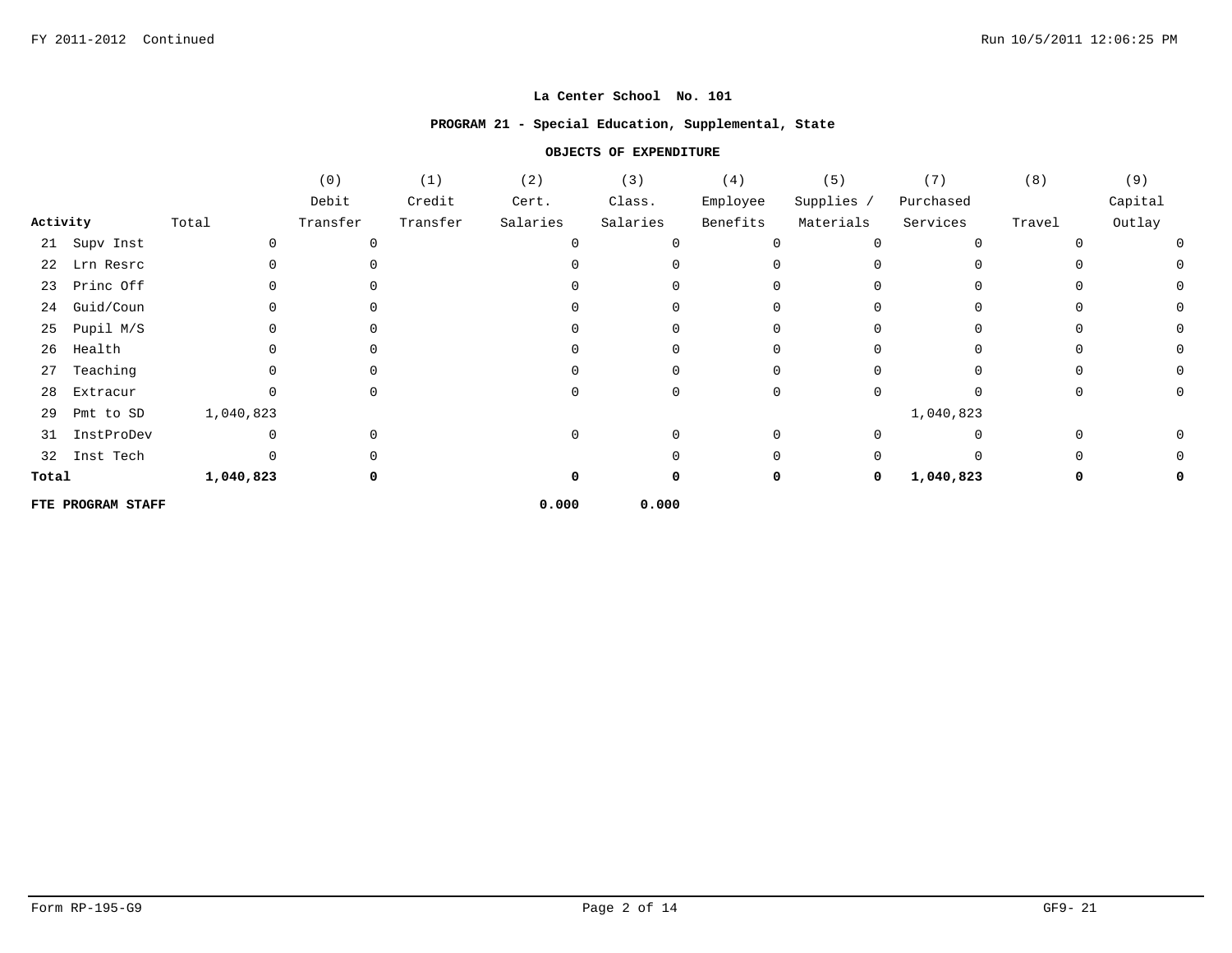# **PROGRAM 31 - Vocational, Basic, State**

|          |                   |             | (0)         | (1)      | (2)      | (3)      | (4)      | (5)        | (7)       | (8)         | (9)     |
|----------|-------------------|-------------|-------------|----------|----------|----------|----------|------------|-----------|-------------|---------|
|          |                   |             | Debit       | Credit   | Cert.    | Class.   | Employee | Supplies / | Purchased |             | Capital |
| Activity |                   | Total       | Transfer    | Transfer | Salaries | Salaries | Benefits | Materials  | Services  | Travel      | Outlay  |
|          | 21 Supv Inst      |             | 0           |          |          |          | 0        | $\Omega$   | $\Omega$  |             |         |
|          | 22 Lrn Resrc      |             | 0           |          |          |          |          |            |           |             |         |
|          | 24 Guid/Coun      | 30,063      | $\mathbf 0$ |          | $\Omega$ | 18,601   | 11,462   |            | $\Omega$  | $\Omega$    | 0       |
| 25       | Pupil M/S         | $\mathbf 0$ | 0           |          | 0        | 0        | 0        |            | 0         | 0           | 0       |
| 27       | Teaching          | 200,691     | 0           |          | 119,385  | 500      | 39,324   | 11,070     | 30,412    | $\Omega$    |         |
| 28       | Extracur          |             | 0           |          | $\Omega$ | 0        | 0        | $\Omega$   | 0         | 0           | 0       |
| 29       | Pmt to SD         |             |             |          |          |          |          |            |           |             |         |
| 31       | InstProDev        |             | 0           |          |          |          | $\Omega$ | $\Omega$   |           | 0           | 0       |
|          | 32 Inst Tech      |             | 0           |          |          |          | $\Omega$ | $\Omega$   | $\Omega$  | $\mathbf 0$ |         |
| Total    |                   | 230,754     | 0           |          | 119,385  | 19,101   | 50,786   | 11,070     | 30,412    | 0           |         |
|          | FTE PROGRAM STAFF |             |             |          | 1.900    | 0.618    |          |            |           |             |         |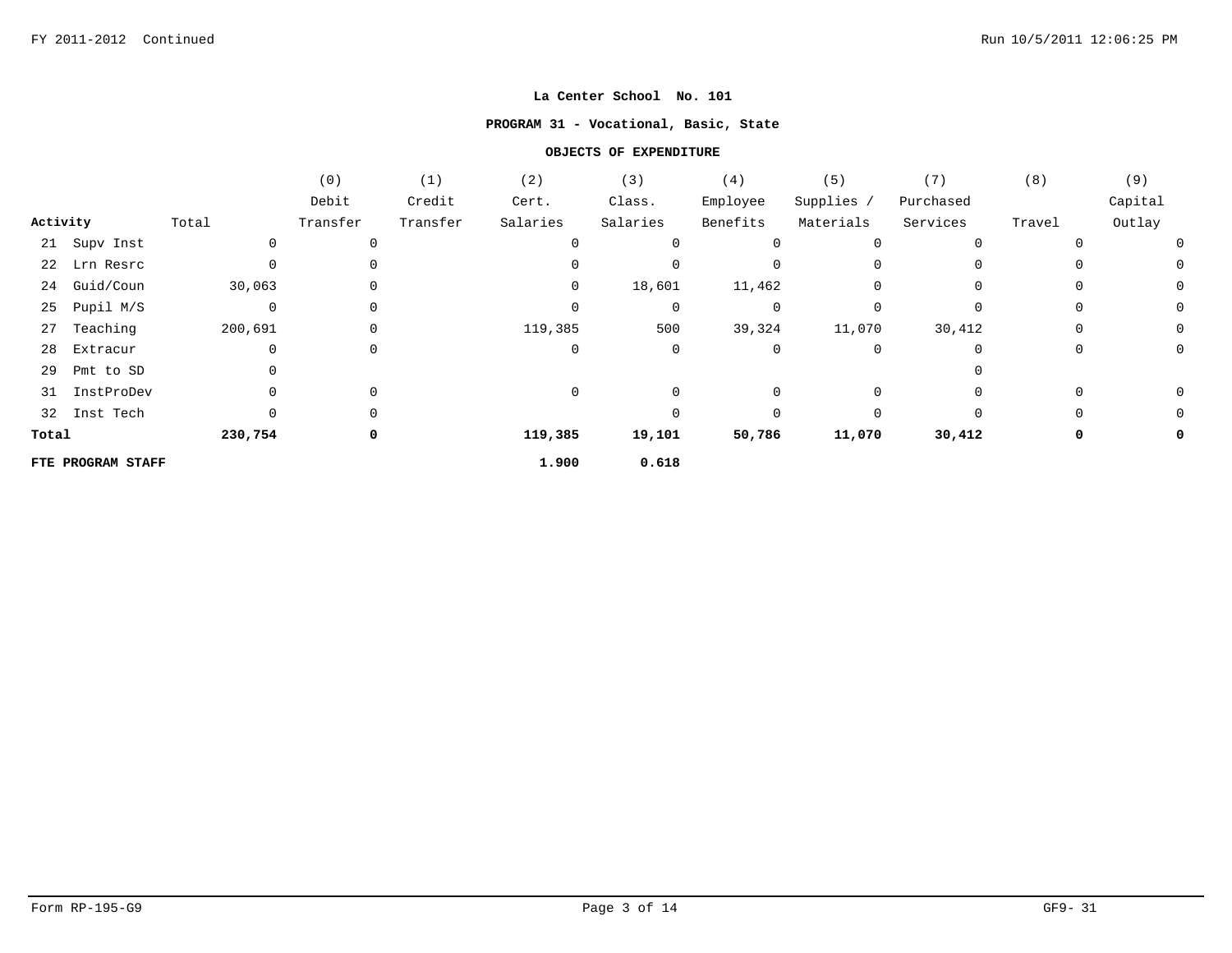## **PROGRAM 38 - Vocational, Federal**

|          |                   |          | (0)      | (1)      | (2)      | (3)      | (4)          | (5)        | (7)       | (8)      | (9)          |
|----------|-------------------|----------|----------|----------|----------|----------|--------------|------------|-----------|----------|--------------|
|          |                   |          | Debit    | Credit   | Cert.    | Class.   | Employee     | Supplies / | Purchased |          | Capital      |
| Activity |                   | Total    | Transfer | Transfer | Salaries | Salaries | Benefits     | Materials  | Services  | Travel   | Outlay       |
| 21       | Supv Inst         | $\Omega$ |          |          |          |          |              | $\Omega$   |           |          | 0            |
|          | 22 Lrn Resrc      |          |          |          |          |          |              |            |           |          | 0            |
| 24       | Guid/Coun         |          |          |          |          |          |              |            |           |          | $\mathsf{O}$ |
| 25       | Pupil M/S         | $\Omega$ |          |          |          |          | <sup>0</sup> |            | $\Omega$  | $\Omega$ | $\mathbf 0$  |
| 27       | Teaching          | 7,250    |          |          |          |          |              |            |           | 0        | 7,250        |
| 29       | Pmt to SD         |          |          |          |          |          |              |            |           |          |              |
| 31       | InstProDev        |          |          |          |          |          |              |            |           |          | $\mathsf{O}$ |
| 32       | Inst Tech         |          |          |          |          |          |              |            |           |          | 0            |
|          | 63 Oper Bldg      |          |          |          |          |          |              |            | $\Omega$  | 0        | $\Omega$     |
| Total    |                   | 7,250    |          |          |          |          | 0            |            | $\Omega$  | 0        | 7,250        |
|          | FTE PROGRAM STAFF |          |          |          | 0.000    | 0.000    |              |            |           |          |              |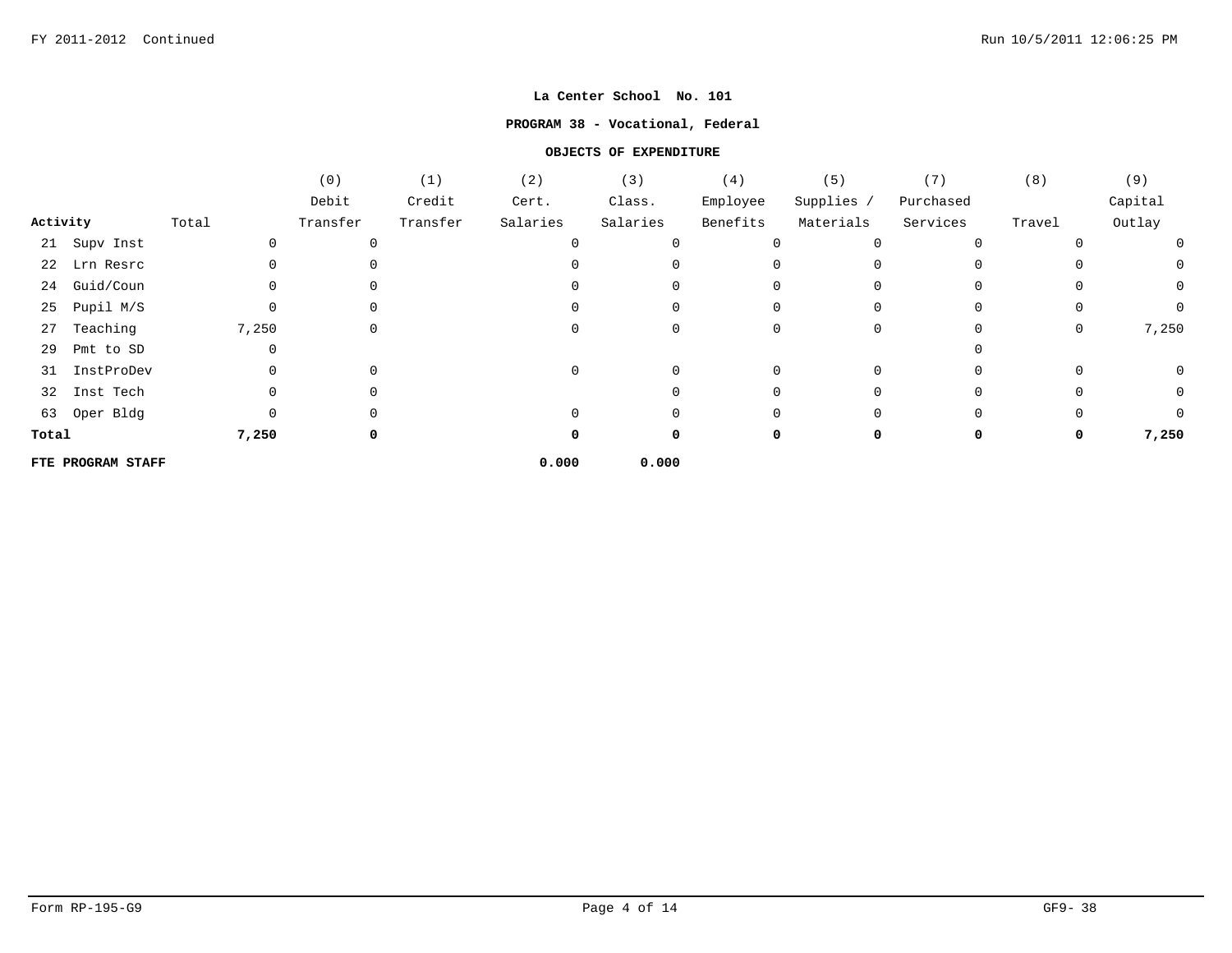# **PROGRAM 51 - ESEA Disadvantaged, Federal**

|          |                   |         | (0)      | (1)      | (2)      | (3)      | (4)      | (5)        | (7)          | (8)      | (9)     |
|----------|-------------------|---------|----------|----------|----------|----------|----------|------------|--------------|----------|---------|
|          |                   |         | Debit    | Credit   | Cert.    | Class.   | Employee | Supplies / | Purchased    |          | Capital |
| Activity |                   | Total   | Transfer | Transfer | Salaries | Salaries | Benefits | Materials  | Services     | Travel   | Outlay  |
| 15       | Pblc Rltn         |         |          |          | $\Omega$ |          | 0        | 0          | $\Omega$     |          |         |
| 21       | Supv Inst         | 0       |          |          | ∩        |          | $\Omega$ |            | <sup>n</sup> | $\Omega$ |         |
| 22       | Lrn Resrc         |         |          |          | ∩        |          | $\Omega$ |            | <sup>n</sup> | 0        |         |
| 24       | Guid/Coun         |         |          |          |          |          | 0        |            |              | $\Omega$ |         |
| 25       | Pupil M/S         |         | $\Omega$ |          | ∩        |          | 0        |            | $\Omega$     | $\Omega$ |         |
| 26       | Health            |         |          |          | U        |          | 0        | $\Omega$   | $\Omega$     | $\Omega$ |         |
| 27       | Teaching          | 135,929 | 0        |          | 64,354   | 0        | 20,883   | 11,000     | 38,500       | 1,192    | 0       |
| 29       | Pmt to SD         |         |          |          |          |          |          |            |              |          |         |
| 31       | InstProDev        |         |          |          | $\Omega$ |          | 0        |            |              | 0        |         |
| 32       | Inst Tech         |         |          |          |          |          | 0        |            |              | 0        |         |
| 63       | Oper Bldg         |         |          |          |          |          | 0        |            |              | $\Omega$ |         |
| 64       | Maintnce          |         |          |          |          |          | 0        |            |              | $\Omega$ |         |
| 65       | Utilities         |         |          |          |          |          |          |            |              |          |         |
| Total    |                   | 135,929 | 0        |          | 64,354   | 0        | 20,883   | 11,000     | 38,500       | 1,192    |         |
|          | FTE PROGRAM STAFF |         |          |          | 1.000    | 0.000    |          |            |              |          |         |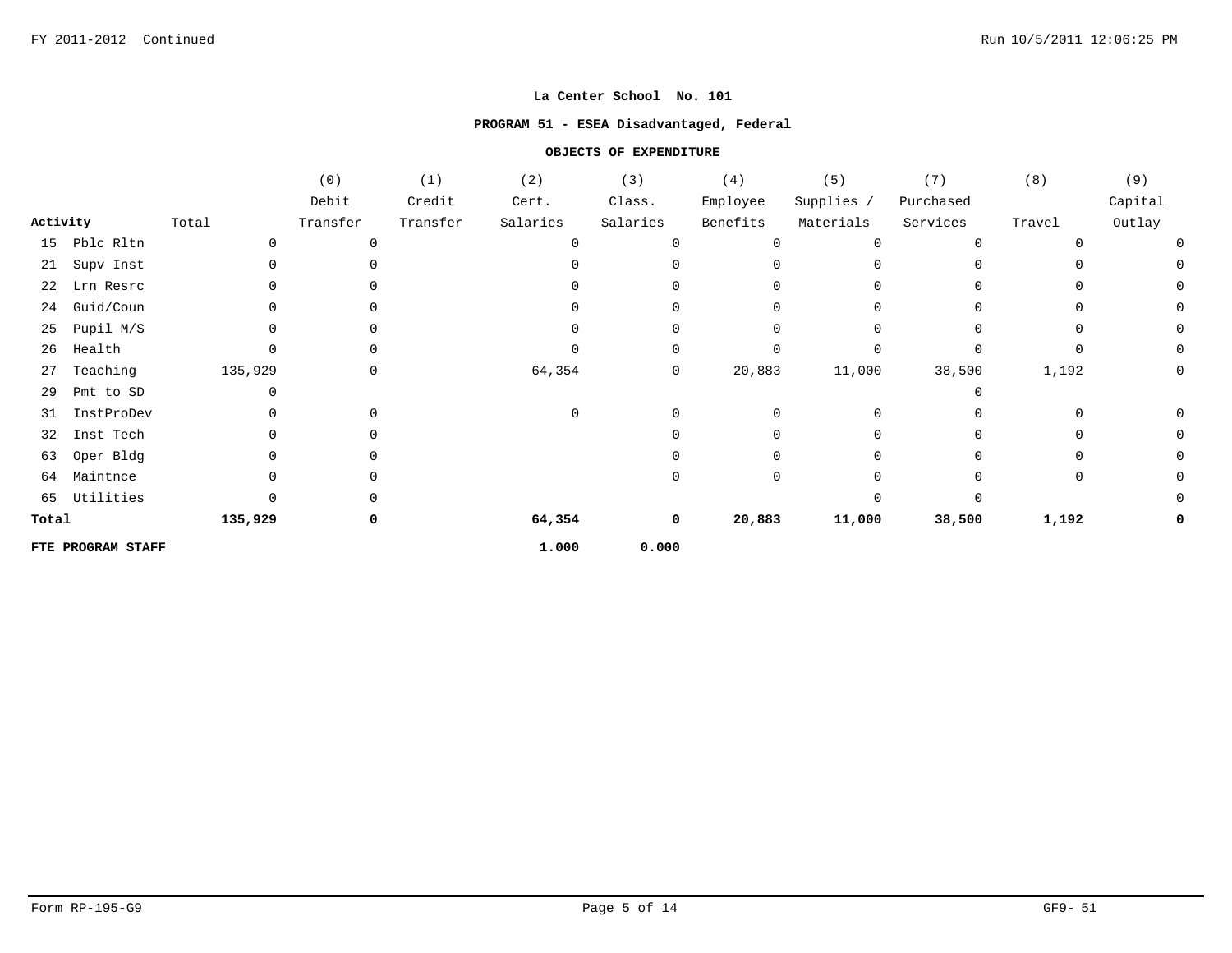#### **PROGRAM 52 - Other Title Grants under ESEA, Federal**

|          |                   |         | (0)      | (1)      | (2)      | (3)      | $(\;4\;)$    | $(\,5\,)$    | (7)       | (8)      | $(9)$   |
|----------|-------------------|---------|----------|----------|----------|----------|--------------|--------------|-----------|----------|---------|
|          |                   |         | Debit    | Credit   | Cert.    | Class.   | Employee     | Supplies /   | Purchased |          | Capital |
| Activity |                   | Total   | Transfer | Transfer | Salaries | Salaries | Benefits     | Materials    | Services  | Travel   | Outlay  |
| 15       | Pblc Rltn         |         | $\cap$   |          | $\Omega$ |          | $\Omega$     | <sup>0</sup> | $\Omega$  | n        |         |
| 21       | Supv Inst         |         |          |          |          |          |              |              |           |          |         |
| 22       | Lrn Resrc         |         |          |          |          |          |              |              |           |          |         |
| 23       | Princ Off         |         |          | $\Omega$ |          |          |              |              |           |          |         |
| 24       | Guid/Coun         |         |          |          |          |          |              |              |           |          |         |
| 25       | Pupil M/S         |         |          |          |          |          |              |              |           |          |         |
| 26       | Health            |         |          |          |          |          | $\Omega$     |              |           |          |         |
| 27       | Teaching          | 433,926 | $\Omega$ |          | $\Omega$ |          | 0            | 406,326      | 26,600    | 1,000    |         |
| 29       | Pmt to SD         |         |          |          |          |          |              |              | ∩         |          |         |
| 31       | InstProDev        |         |          |          | $\Omega$ |          |              |              |           | O        |         |
| 32       | Inst Tech         |         |          |          |          |          |              |              |           |          |         |
| 63       | Oper Bldg         |         |          |          |          |          |              |              |           |          |         |
| 64       | Maintnce          |         |          |          |          |          | <sup>0</sup> |              |           | $\Omega$ |         |
| 65       | Utilities         |         |          |          |          |          |              |              |           |          |         |
| 91       | Publ Actv         |         |          |          | $\cap$   |          | $\Omega$     |              |           | $\Omega$ |         |
| Total    |                   | 433,926 | ŋ        | 0        | O        |          | 0            | 406,326      | 26,600    | 1,000    |         |
|          | FTE PROGRAM STAFF |         |          |          | 0.000    | 0.000    |              |              |           |          |         |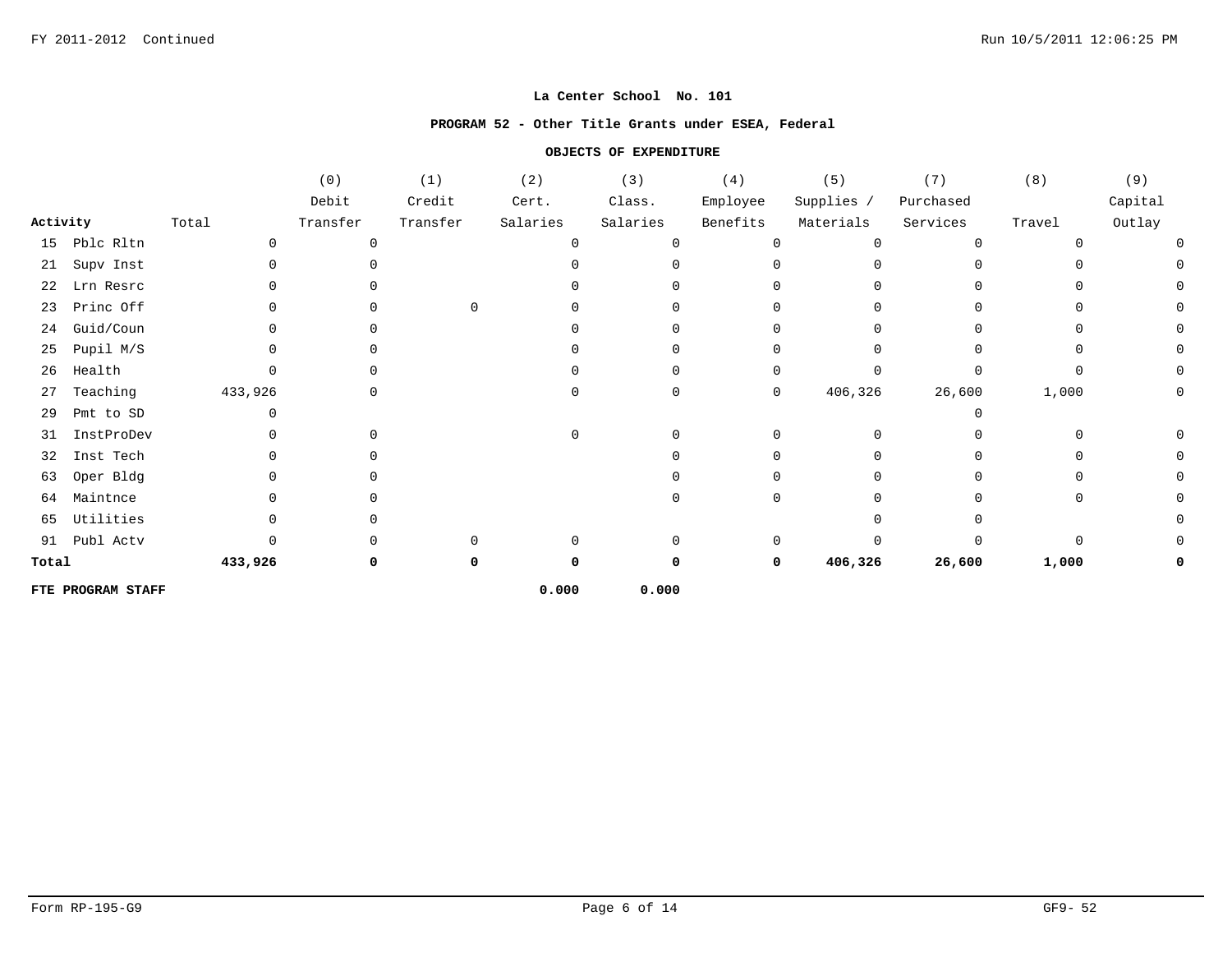# **PROGRAM 55 - Learning Assistance Program (LAP), State**

|          |                   |         | (0)          | (1)      | (2)      | (3)      | (4)      | (5)        | (7)       | (8)         | (9)          |
|----------|-------------------|---------|--------------|----------|----------|----------|----------|------------|-----------|-------------|--------------|
|          |                   |         | Debit        | Credit   | Cert.    | Class.   | Employee | Supplies / | Purchased |             | Capital      |
| Activity |                   | Total   | Transfer     | Transfer | Salaries | Salaries | Benefits | Materials  | Services  | Travel      | Outlay       |
|          | 21 Supv Inst      |         |              |          |          |          |          | $\Omega$   | $\Omega$  |             | 0            |
|          | 22 Lrn Resrc      |         |              |          |          |          |          |            | $\Omega$  |             | 0            |
| 24       | Guid/Coun         |         |              |          |          | $\Omega$ |          |            | $\Omega$  | $\Omega$    | $\mathsf{O}$ |
| 25       | Pupil M/S         |         |              |          |          |          |          |            |           |             | $\mathsf{O}$ |
| 26       | Health            |         |              |          |          |          |          |            |           | $\Omega$    | $\mathbf 0$  |
| 27       | Teaching          | 123,188 | 0            |          | 438      | 57,942   | 37,660   | 20,000     | 1,648     | 500         | 5,000        |
| 29       | Pmt to SD         |         |              |          |          |          |          |            |           |             |              |
| 31       | InstProDev        |         | 0            |          |          |          |          |            |           |             | 0            |
| 32       | Inst Tech         |         | <sup>0</sup> |          |          |          | $\Omega$ | $\Omega$   | $\Omega$  | $\mathbf 0$ | $\mathbf 0$  |
| Total    |                   | 123,188 | 0            |          | 438      | 57,942   | 37,660   | 20,000     | 1,648     | 500         | 5,000        |
|          | FTE PROGRAM STAFF |         |              |          | 0.000    | 2.063    |          |            |           |             |              |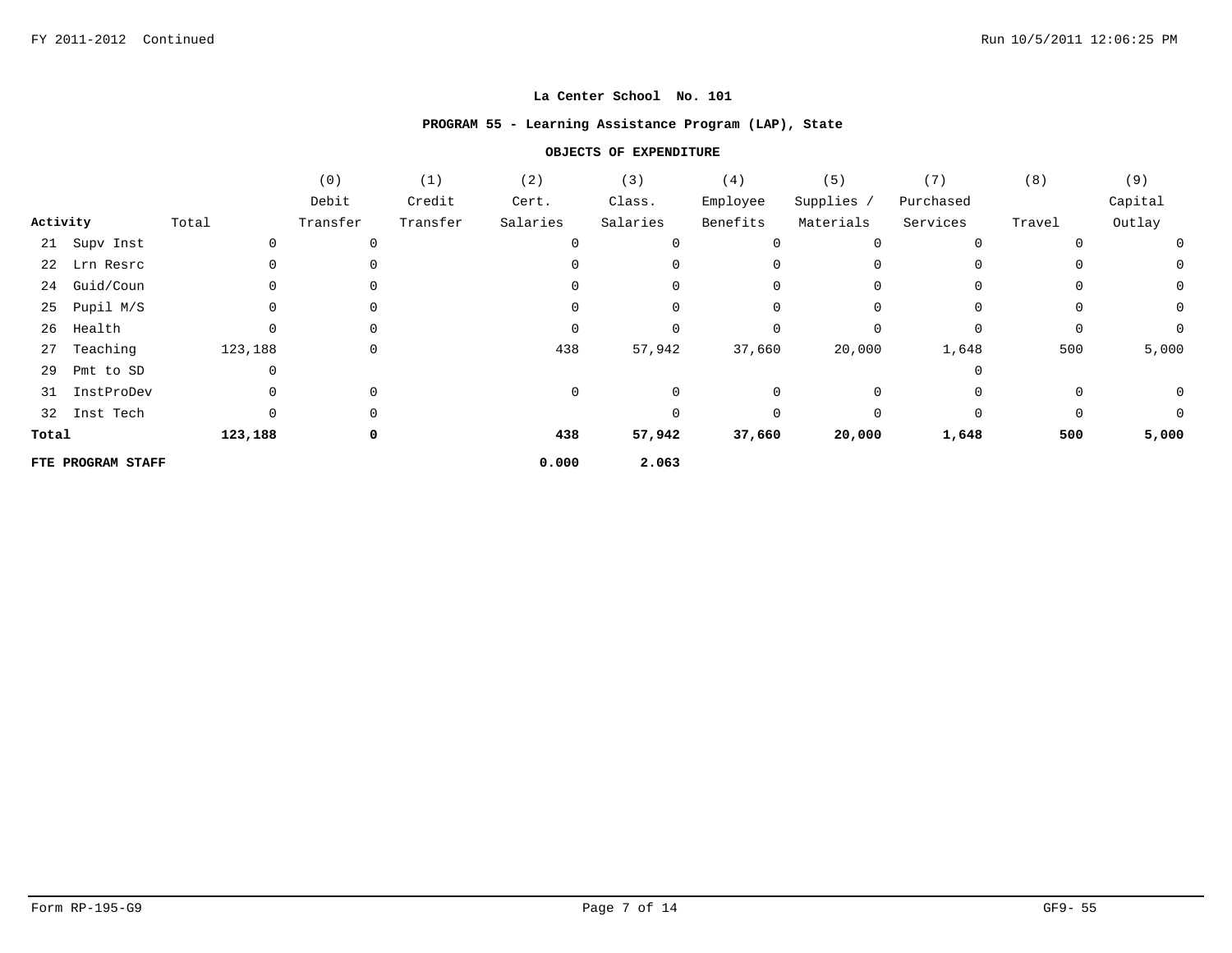## **PROGRAM 58 - Special and Pilot Programs, State**

|          |                   |         | (0)      | (1)      | (2)      | (3)            | (4)      | (5)        | (7)       | (8)    | (9)         |
|----------|-------------------|---------|----------|----------|----------|----------------|----------|------------|-----------|--------|-------------|
|          |                   |         | Debit    | Credit   | Cert.    | Class.         | Employee | Supplies / | Purchased |        | Capital     |
| Activity |                   | Total   | Transfer | Transfer | Salaries | Salaries       | Benefits | Materials  | Services  | Travel | Outlay      |
|          | 21 Supv Inst      |         |          |          |          |                |          |            |           |        | 0           |
| 22       | Lrn Resrc         |         |          |          |          |                |          |            |           |        | 0           |
|          | 23 Princ Off      | 0       |          |          |          |                |          |            |           |        | 0           |
| 24       | Guid/Coun         | 500     |          |          |          |                | 0        | 500        |           |        | 0           |
| 25       | Pupil M/S         |         |          |          |          |                |          |            |           |        | 0           |
| 26       | Health            |         | 0        |          |          |                |          |            |           |        | 0           |
| 27       | Teaching          | 172,028 | 0        |          | 15,270   | $\overline{0}$ | 2,585    | 150,000    |           | 0      | 4,173       |
| 29       | Pmt to SD         |         |          |          |          |                |          |            |           |        |             |
|          | 31 InstProDev     |         |          |          |          |                |          |            |           |        | $\mathbf 0$ |
|          | 32 Inst Tech      |         |          |          |          |                |          |            |           |        | 0           |
| Total    |                   | 172,528 | 0        |          | 15,270   | $\mathbf 0$    | 2,585    | 150,500    |           | 0      | 4,173       |
|          | FTE PROGRAM STAFF |         |          |          | 0.000    | 0.000          |          |            |           |        |             |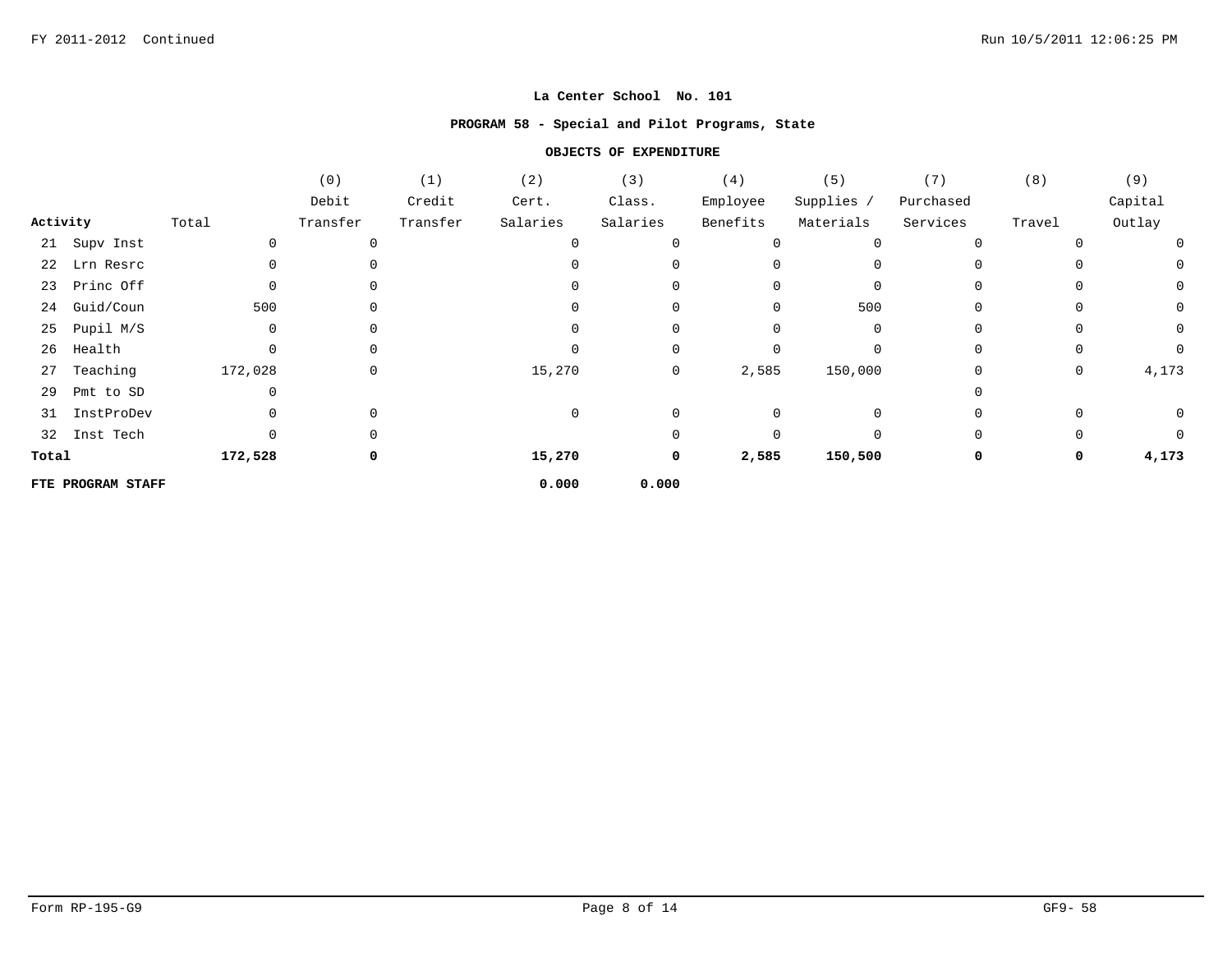## **PROGRAM 65 - Transitional Bilingual, State**

|          |                   |       | (0)      | (1)      | (2)      | (3)      | (4)      | (5)        | (7)       | (8)      | (9)     |
|----------|-------------------|-------|----------|----------|----------|----------|----------|------------|-----------|----------|---------|
|          |                   |       | Debit    | Credit   | Cert.    | Class.   | Employee | Supplies / | Purchased |          | Capital |
| Activity |                   | Total | Transfer | Transfer | Salaries | Salaries | Benefits | Materials  | Services  | Travel   | Outlay  |
|          | 21 Supv Inst      | 0     | 0        |          |          |          | 0        | 0          | 0         |          | 0       |
|          | 22 Lrn Resrc      | 0     | 0        |          |          |          | 0        |            | 0         |          | U       |
| 24       | Guid/Coun         | 0     | 0        |          |          | 0        | 0        |            | $\Omega$  | $\Omega$ | 0       |
| 25       | Pupil M/S         | 0     | 0        |          |          |          | 0        |            | $\Omega$  | 0        |         |
| 27       | Teaching          | 9,423 | 0        |          | 0        | 6,454    | 2,969    | 0          | $\Omega$  | 0        | 0       |
| 29       | Pmt to SD         | 0     |          |          |          |          |          |            |           |          |         |
|          | 31 InstProDev     | 0     | 0        |          | $\Omega$ | 0        | 0        | $\Omega$   | $\Omega$  | $\Omega$ |         |
|          | 32 Inst Tech      |       | 0        |          |          |          | 0        |            | 0         |          |         |
| Total    |                   | 9,423 | 0        |          | 0        | 6,454    | 2,969    | 0          | 0         | 0        | 0       |
|          | FTE PROGRAM STAFF |       |          |          | 0.000    | 0.223    |          |            |           |          |         |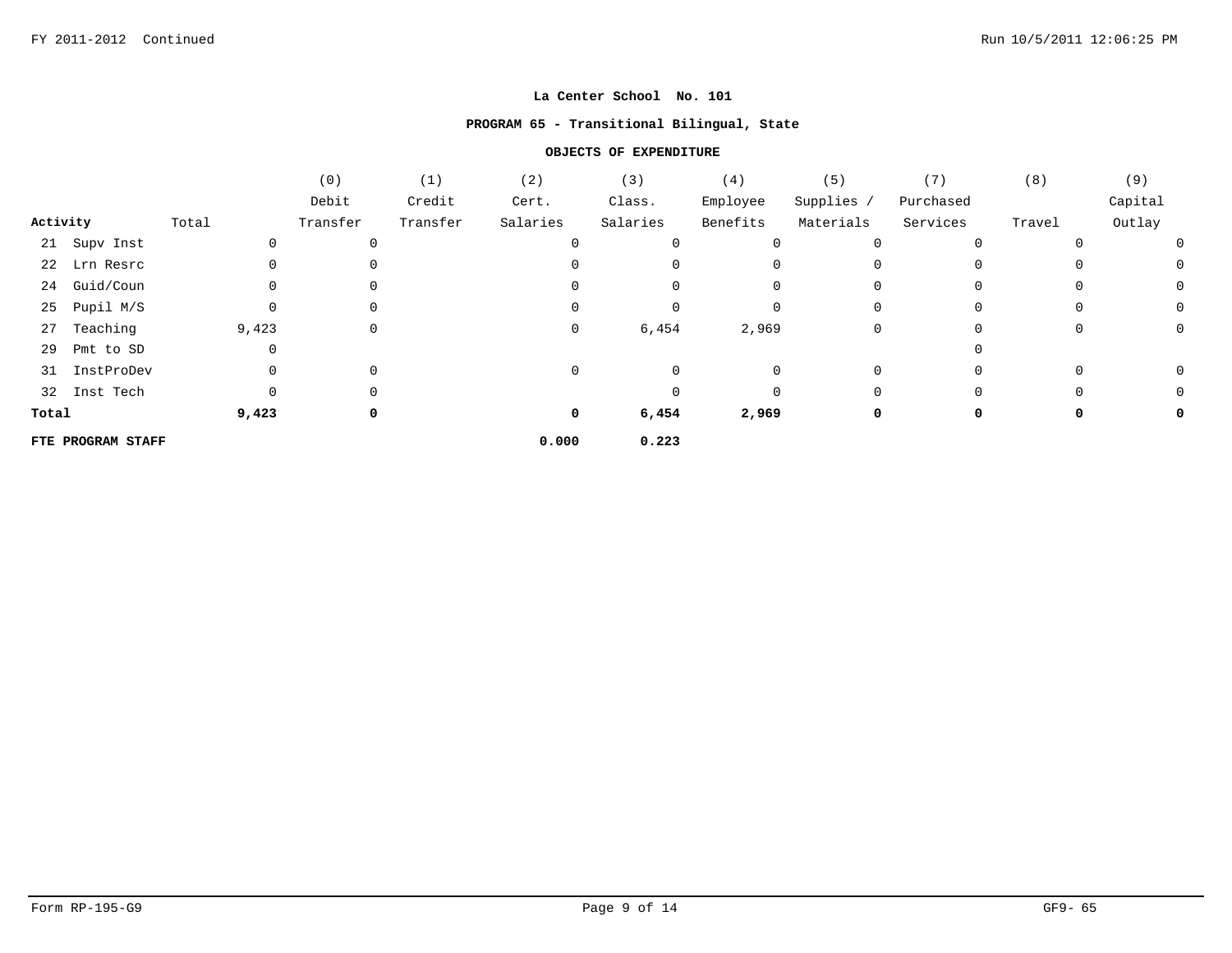## **PROGRAM 74 - Highly Capable**

|          |                   |        | (0)      | (1)      | (2)      | (3)      | (4)      | (5)          | (7)       | (8)      | (9)      |
|----------|-------------------|--------|----------|----------|----------|----------|----------|--------------|-----------|----------|----------|
|          |                   |        | Debit    | Credit   | Cert.    | Class.   | Employee | Supplies /   | Purchased |          | Capital  |
| Activity |                   | Total  | Transfer | Transfer | Salaries | Salaries | Benefits | Materials    | Services  | Travel   | Outlay   |
|          | 21 Supv Inst      |        | 0        |          |          |          | $\Omega$ |              | $\Omega$  |          | $\Omega$ |
|          | 22 Lrn Resrc      |        | 0        |          |          |          |          |              |           |          |          |
| 24       | Guid/Coun         |        | 0        |          |          |          | 0        | <sup>0</sup> | $\Omega$  | $\Omega$ | 0        |
| 25       | Pupil M/S         |        | 0        |          |          |          | 0        |              | 0         | 0        |          |
| 26       | Health            |        | 0        |          |          |          | 0        |              | $\Omega$  |          | 0        |
| 27       | Teaching          | 10,500 | 0        |          |          | 0        | 0        | 8,000        | 1,500     | 1,000    | 0        |
| 29       | Pmt to SD         |        |          |          |          |          |          |              |           |          |          |
| 31       | InstProDev        |        | 0        |          |          | 0        | 0        | $\Omega$     |           | 0        |          |
| 32       | Inst Tech         |        | 0        |          |          |          | 0        | U            | $\Omega$  | $\Omega$ |          |
| Total    |                   | 10,500 | 0        |          | 0        | 0        | 0        | 8,000        | 1,500     | 1,000    |          |
|          | FTE PROGRAM STAFF |        |          |          | 0.000    | 0.000    |          |              |           |          |          |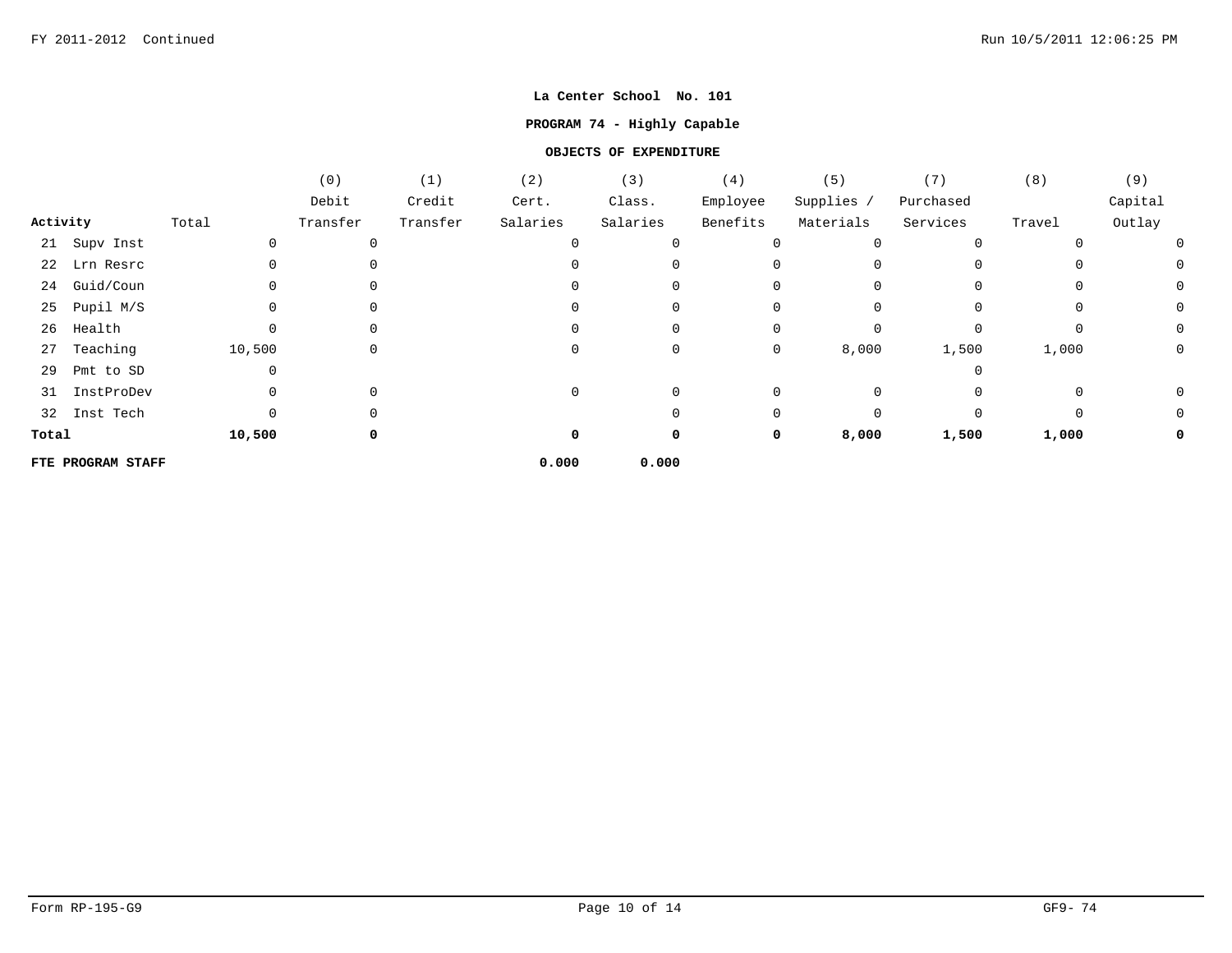#### **PROGRAM 86 - Community Schools**

|          |                   |         | (0)          | (1)      | (2)      | (3)          | (4)         | (5)        | (7)       | (8)    | (9)     |
|----------|-------------------|---------|--------------|----------|----------|--------------|-------------|------------|-----------|--------|---------|
|          |                   |         | Debit        | Credit   | Cert.    | Class.       | Employee    | Supplies / | Purchased |        | Capital |
| Activity |                   | Total   | Transfer     | Transfer | Salaries | Salaries     | Benefits    | Materials  | Services  | Travel | Outlay  |
|          | 21 Supv Inst      | 15,627  | $\mathbf 0$  |          | 0        | 10,472       | 5,155       | $\Omega$   | $\Omega$  |        |         |
| 23       | Princ Off         |         | $\Omega$     |          | U        | <sup>0</sup> | $\Omega$    |            |           |        | 0       |
| 25       | Pupil M/S         |         | 0            |          | U        | 0            | 0           |            |           |        | 0       |
| 27       | Teaching          | 86,500  | $\mathsf{O}$ |          | $\Omega$ | 0            | $\mathbf 0$ | 86,500     | $\Omega$  |        | U<br>0  |
| 28       | Extracur          |         | 0            |          | 0        | $\Omega$     | $\Omega$    | 0          |           |        | 0       |
| 29       | Pmt to SD         |         |              |          |          |              |             |            |           |        |         |
| 31       | InstProDev        |         | 0            |          | $\Omega$ |              |             |            |           |        | 0       |
| 32       | Inst Tech         |         | 0            |          |          |              | O           |            |           |        |         |
| 63       | Oper Bldg         |         | 0            |          |          | <sup>n</sup> | 0           |            |           |        |         |
| 65       | Utilities         |         | 0            |          |          |              |             |            |           |        |         |
| 68       | Insurance         |         | 0            |          |          |              |             |            |           |        |         |
|          | 91 Publ Actv      |         | O            |          | $\Omega$ |              | $\Omega$    |            |           |        |         |
| Total    |                   | 102,127 | $\mathbf 0$  |          | 0        | 10,472       | 5,155       | 86,500     | 0         |        | υ       |
|          | FTE PROGRAM STAFF |         |              |          | 0.000    | 0.313        |             |            |           |        |         |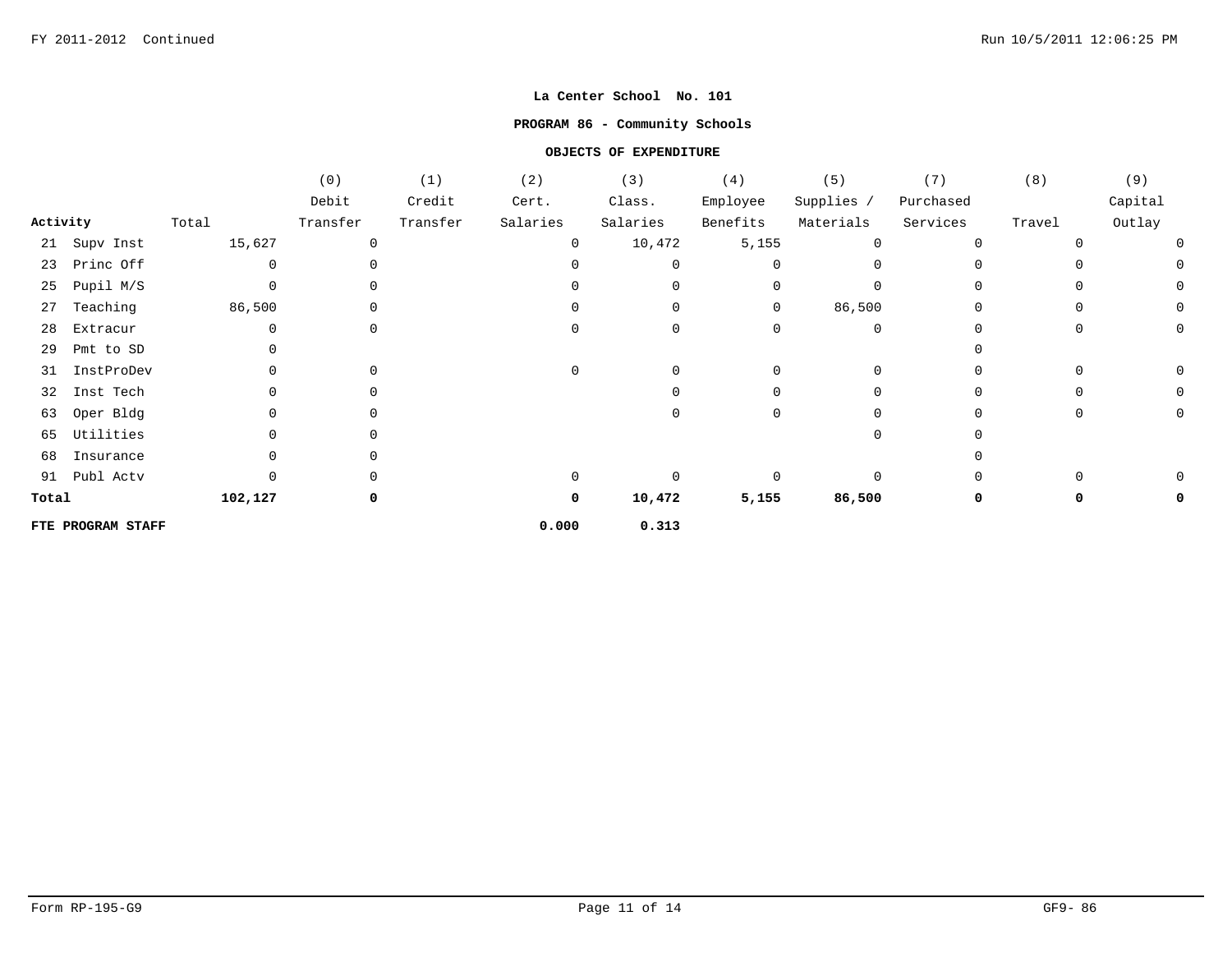## **PROGRAM 97 - Districtwide Support**

|          |                   |                | (0)            | (1)         | (2)            | (3)            | (4)            | (5)            | (7)            | (8)         | (9)      |
|----------|-------------------|----------------|----------------|-------------|----------------|----------------|----------------|----------------|----------------|-------------|----------|
|          |                   |                | Debit          | Credit      | Cert.          | Class.         | Employee       | Supplies /     | Purchased      |             | Capital  |
| Activity |                   | Total          | Transfer       | Transfer    | Salaries       | Salaries       | Benefits       | Materials      | Services       | Travel      | Outlay   |
| 11       | Bd of Dir         | 31,000         | $\mathsf{O}$   |             |                | $\mathbf 0$    | $\overline{0}$ | $\mathbf 0$    | 28,000         | 3,000       |          |
| 12       | Supt Off          | 363,274        | $\overline{0}$ |             | 227,956        | 46,926         | 73,967         | 1,000          | 9,425          | 4,000       |          |
| 13       | Busns Off         | 198,875        | 0              |             | $\mathbf 0$    | 83,192         | 35,110         | 11,000         | 69,073         | 500         |          |
| 14       | $\rm{HR}$         | 58,378         | 0              |             | $\mathbf 0$    | 33,130         | 14,866         | $\overline{0}$ | 10,032         | 350         |          |
| 15       | Pblc Rltn         | $\Omega$       | 0              |             | $\mathbf 0$    | $\Omega$       | $\mathbf 0$    | 0              | $\mathbf 0$    | $\mathbf 0$ |          |
| 25       | Pupil M/S         | $\Omega$       | 0              |             | 0              | $\overline{0}$ | 0              | 0              | $\mathbf 0$    | 0           |          |
| 61       | Supv Bldg         | $\mathbf{0}$   | 0              |             | $\Omega$       | $\mathbf 0$    | $\mathbf 0$    | 0              | $\mathbf 0$    | 0           |          |
| 62       | Grnd Mnt          | 105,378        | 0              |             |                | 56,534         | 24,094         | 15,500         | 9,050          | 200         |          |
| 63       | Oper Bldg         | 415,194        | 0              |             |                | 252,179        | 125,565        | 36,950         | 500            | $\mathbf 0$ | $\Omega$ |
| 64       | Maintnce          | 182,140        | 0              | $\mathbf 0$ |                | 50,981         | 17,759         | 56,000         | 54,200         | 200         | 3,000    |
| 65       | Utilities         | 245,000        | 0              | $\Omega$    |                | $\Omega$       | $\mathbf 0$    | $\overline{0}$ | 245,000        | $\mathbf 0$ | 0        |
| 67       | Bldg Secu         | $\overline{0}$ | 0              |             |                | $\Omega$       | $\mathbf 0$    | 0              | $\overline{0}$ | $\mathbf 0$ |          |
| 68       | Insurance         | 106,205        | 0              |             |                |                |                | 0              | 106,205        |             |          |
| 72       | Info Sys          | 78,914         | 0              | $\mathbf 0$ | $\overline{0}$ | 21,982         | 10,682         | $\mathbf{0}$   | 46,000         | 250         |          |
| 73       | Printing          | $\Omega$       | 0              | $\mathbf 0$ | $\mathbf{0}$   | $\Omega$       | $\mathbf 0$    | 0              | $\Omega$       | $\mathbf 0$ |          |
| 74       | Warehouse         | $\Omega$       | 0              | $\Omega$    | $\Omega$       | $\Omega$       | $\Omega$       | 0              | $\Omega$       | 0           |          |
| 75       | Mtr Pool          | 0              | 0              | 0           | $\mathbf 0$    | $\Omega$       | 0              | 0              | $\Omega$       | 0           |          |
| 83       | Interest          |                |                |             |                |                |                |                |                |             |          |
| 84       | Principal         |                |                |             |                |                |                |                |                |             |          |
| 85       | Debt Expn         |                |                |             |                |                |                |                |                |             |          |
| Total    |                   | 1,784,358      | 0              | $\mathbf 0$ | 227,956        | 544,924        | 302,043        | 120,450        | 577,485        | 8,500       | 3,000    |
|          | FTE PROGRAM STAFF |                |                |             | 2.000          | 14.616         |                |                |                |             |          |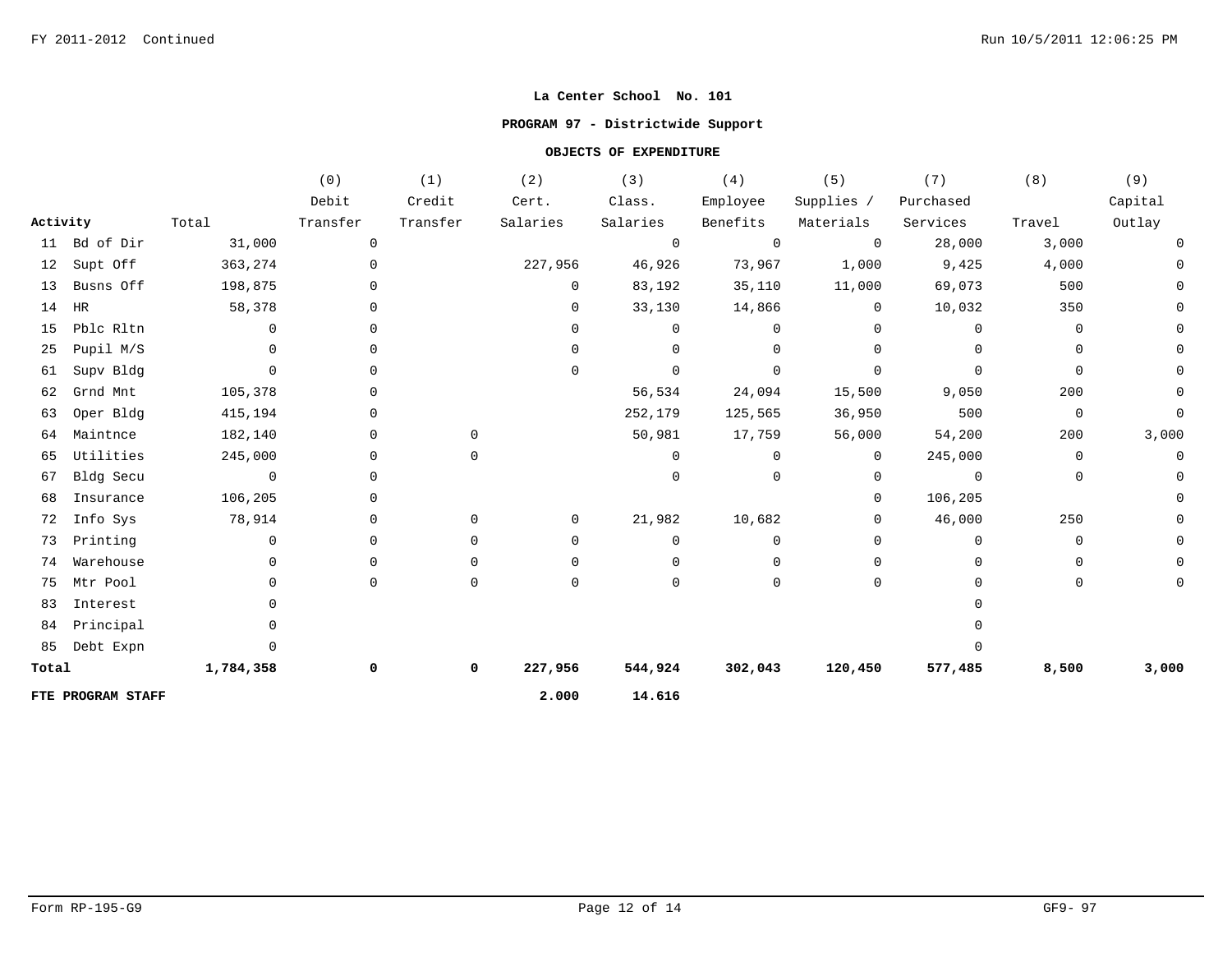#### **PROGRAM 98 - School Food Services**

|          |                   |             | (0)          | (1)      | (2)      | (3)      | (4)      | (5)        | (7)         | (8)    | (9)     |
|----------|-------------------|-------------|--------------|----------|----------|----------|----------|------------|-------------|--------|---------|
|          |                   |             | Debit        | Credit   | Cert.    | Class.   | Employee | Supplies / | Purchased   |        | Capital |
| Activity |                   | Total       | Transfer     | Transfer | Salaries | Salaries | Benefits | Materials  | Services    | Travel | Outlay  |
| 25       | Pupil M/S         | $\mathbf 0$ | 0            |          | 0        | 0        | 0        | 0          | $\mathbf 0$ | 0      |         |
| 29       | Pmt to SD         | $\mathbf 0$ |              |          |          |          |          |            | 0           |        |         |
| 41       | Supervisn         | 44,984      | $\mathbf 0$  |          | 0        | 29,529   | 15,455   | 0          | 0           | 0      | 0       |
| 42       | Food              | 215,000     | 0            |          |          |          |          | 215,000    | 0           |        |         |
| 44       | Operation         | 158,084     | $\mathsf{O}$ |          |          | 92,566   | 61,518   | 3,000      | 500         | 500    | 0       |
| 49       | Transfers         | $\mathbf 0$ |              | 0        |          |          |          |            |             |        |         |
| Total    |                   | 418,068     | 0            | 0        | 0        | 122,095  | 76,973   | 218,000    | 500         | 500    | 0       |
|          | FTE PROGRAM STAFF |             |              |          | 0.000    | 3.835    |          |            |             |        |         |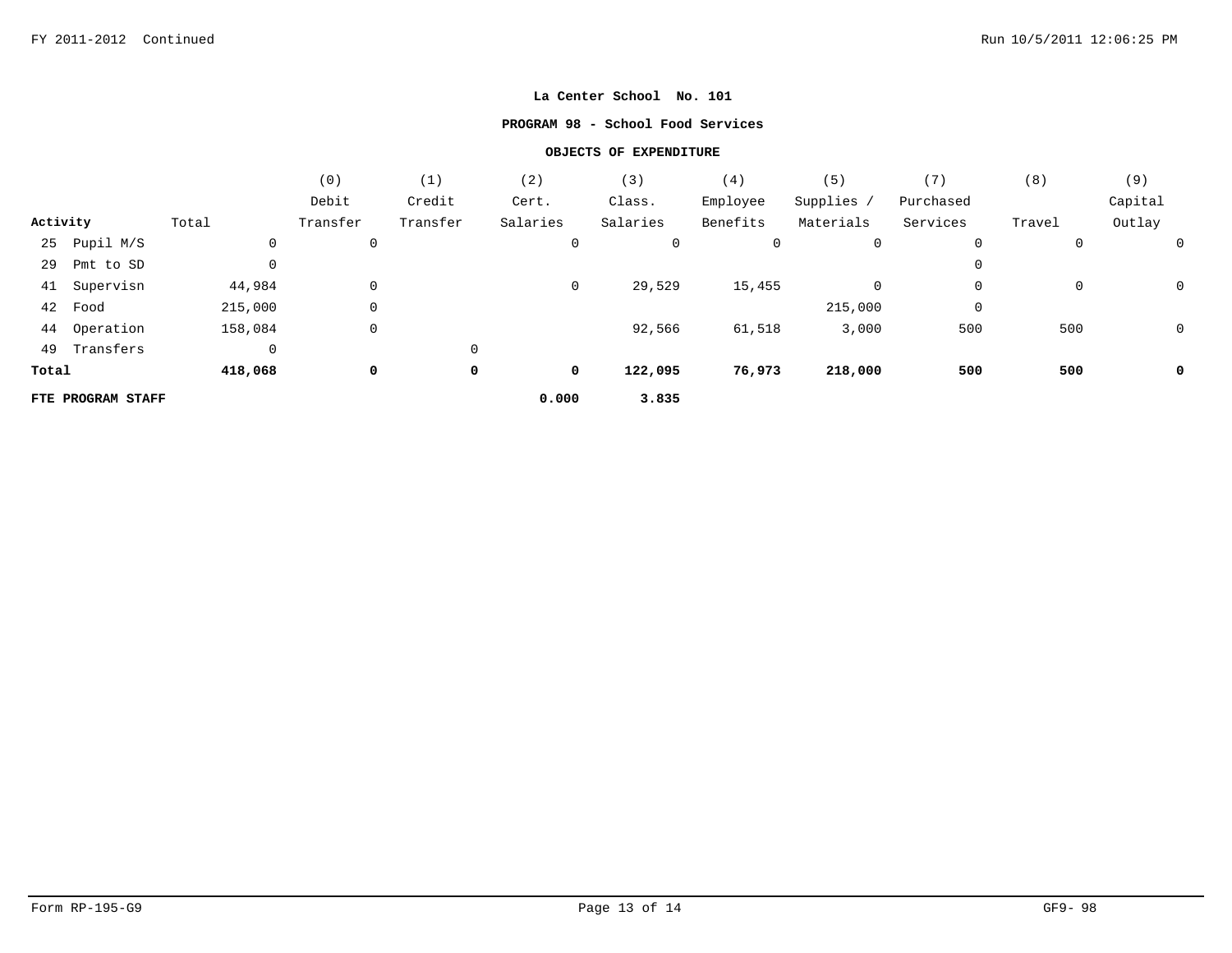## **PROGRAM 99 - Pupil Transportation**

|          |                   |         | (0)      | (1)      | (2)      | (3)      | (4)      | (5)        | (7)       | (8)    | (9)     |
|----------|-------------------|---------|----------|----------|----------|----------|----------|------------|-----------|--------|---------|
|          |                   |         | Debit    | Credit   | Cert.    | Class.   | Employee | Supplies / | Purchased |        | Capital |
| Activity |                   | Total   | Transfer | Transfer | Salaries | Salaries | Benefits | Materials  | Services  | Travel | Outlay  |
| 25       | Pupil M/S         | 0       | 0        |          | 0        | 0        | 0        | 0          | 0         | 0      |         |
| 29       | Pmt to SD         |         |          |          |          |          |          |            | 0         |        |         |
| 51       | Supervisn         | 0       | 0        |          | 0        | 0        | 0        | 0          | 0         | 0      | 0       |
| 52       | Operation         | 314,323 | 0        |          |          | 0        | 0        | 0          | 314,323   | 0      | 0       |
| 53       | Maintnce          | 0       | 0        |          |          | 0        | 0        | 0          | 0         | 0      | 0       |
| 56       | Insurance         |         |          |          |          |          |          |            | O         |        |         |
| 59       | Transfers         |         |          |          |          |          |          |            |           |        |         |
| Total    |                   | 314,323 | 0        | 0        | 0        | 0        | 0        | 0          | 314,323   | 0      | 0       |
|          | FTE PROGRAM STAFF |         |          |          | 0.000    | 0.000    |          |            |           |        |         |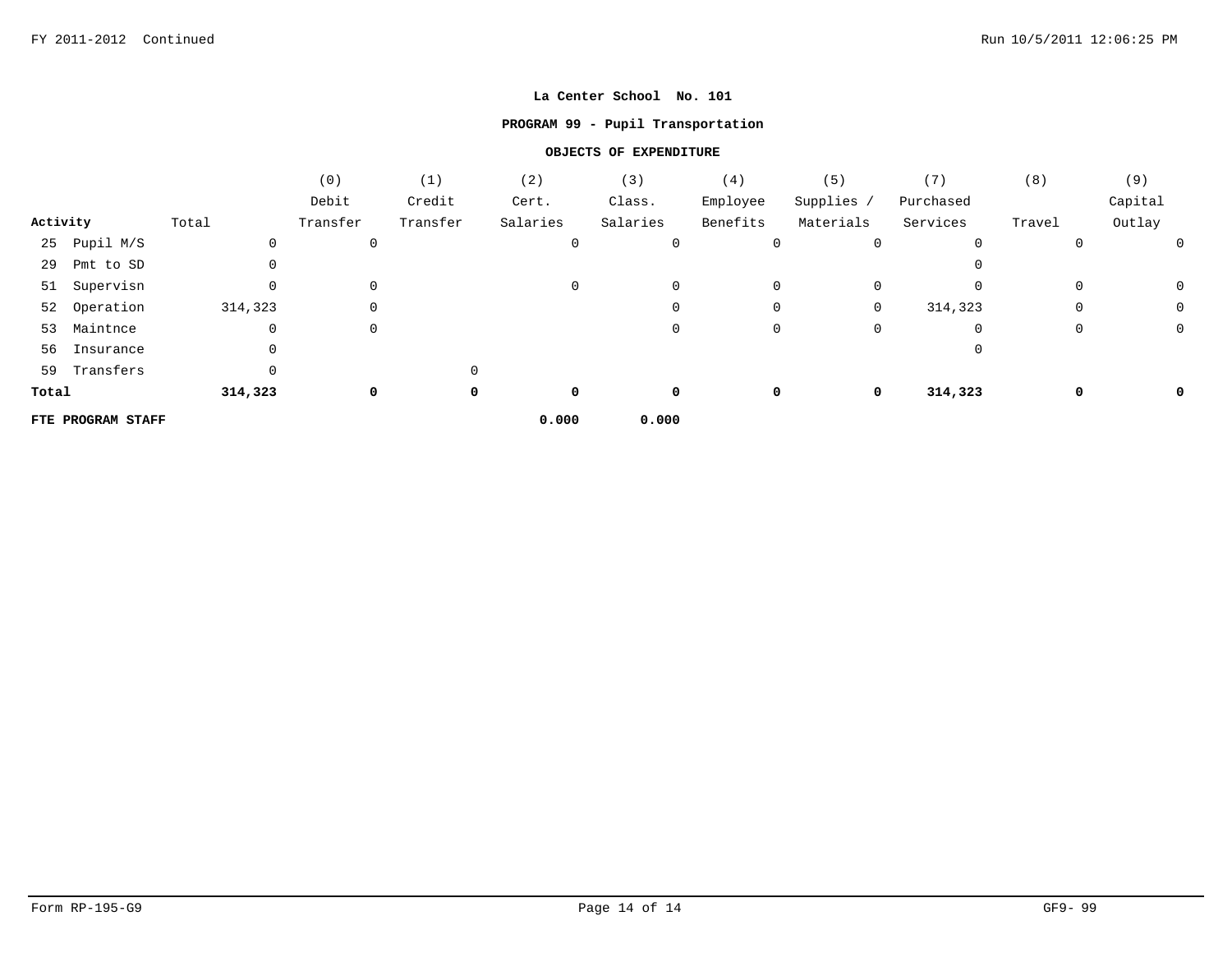#### **SALARY EXHIBIT -- CERTIFICATED EMPLOYEES**

**PROGRAM 01 - Basic Education**

| <b>ACTIVITY CODE</b>                             | TITLE OF POSITION                                  | FTE $1/$ , $3/$ | <b>HIGH ANNUAL</b><br><b>RATE</b> | LOW ANNUAL<br><b>RATE</b> | <b>AVERAGE ANNUAL</b><br><b>RATE</b> | TOTAL ANNUAL<br>SALARY 2/ |
|--------------------------------------------------|----------------------------------------------------|-----------------|-----------------------------------|---------------------------|--------------------------------------|---------------------------|
| $01 - 21 - 400$                                  | OTHER SUPPORT PERSONNEL                            | 1,000           | 62,955                            | 62,955                    | 62,955.00                            | 62,955                    |
| $01 - 21 - 401$                                  | OTHER SUPPORT PERSONNEL SUPPLEMENTAL NOT TIME      | 0.000           | $\mathbf 0$                       | $\mathbf 0$               | 0.00                                 | 3,405                     |
| $01 - 21 - 402$<br><b>ACTIVITY CODE 21 TOTAL</b> | OTHER SUPPORT PERSONNEL SUPPLEMENTAL DAYS & HOURS  | 0.000<br>1.000  | $\Omega$                          | $\Omega$                  | 0.00                                 | 1,399<br>67,759           |
| $01 - 22 - 002$                                  | SUBSTITUTE PAY                                     | 0.000           | $\mathbf 0$                       | $\mathbf 0$               | 0.00                                 | 502                       |
| $01 - 22 - 410$                                  | LIBRARY MEDIA SPECIALIST                           | 1.000           | 56,597                            | 56,597                    | 56,597.00                            | 56,597                    |
| $01 - 22 - 411$                                  | LIBRARY MEDIA SPECIALIST SUPPLEMENTAL NOT TIME     | 0.000           | $\Omega$                          | $\Omega$                  | 0.00                                 | 3,091                     |
| $01 - 22 - 412$<br><b>ACTIVITY CODE 22 TOTAL</b> | LIBRARY MEDIA SPECIALIST SUPPLEMENTAL DAYS & HOURS | 0.000<br>1.000  | $\mathbf 0$                       | $\mathbf 0$               | 0.00                                 | 1,258<br>61,448           |
| $01 - 23 - 210$                                  | ELEMENTARY PRINCIPAL                               | 1.000           | 83,216                            | 83,216                    | 83,216.00                            | 83,216                    |
| $01 - 23 - 220$                                  | ELEMENTARY VICE PRINCIPAL                          | 1,000           | 88,872                            | 88,872                    | 88,872.00                            | 88,872                    |
| $01 - 23 - 230$                                  | SECONDARY PRINCIPAL                                | 2.000           | 93,916                            | 90,447                    | 92,181.50                            | 184,363                   |
| $01 - 23 - 240$                                  | SECONDARY VICE PRINCIPAL                           | 1.000           | 84,549                            | 84,549                    | 84,549.00                            | 84,549                    |
| <b>ACTIVITY CODE 23 TOTAL</b>                    |                                                    | 5.000           |                                   |                           |                                      | 441,000                   |
| $01 - 24 - 002$                                  | SUBSTITUTE PAY                                     | 0.000           | 0                                 | 0                         | 0.00                                 | 747                       |
| $01 - 24 - 420$                                  | COUNSELOR                                          | 3.000           | 62,955                            | 45,291                    | 56,175.00                            | 168,525                   |
| $01 - 24 - 421$                                  | COUNSELOR SUPPLEMENTAL NOT TIME                    | 0.000           | $\mathbf 0$                       | 0                         | 0.00                                 | 9,511                     |
| $01 - 24 - 422$                                  | COUNSELOR SUPPLEMENTAL DAYS & HOURS                | 0.000           | $\mathbf 0$                       | $\mathbf 0$               | 0.00                                 | 3,745                     |
| <b>ACTIVITY CODE 24 TOTAL</b>                    |                                                    | 3.000           |                                   |                           |                                      | 182,528                   |
| $01 - 27 - 001$                                  | SICK LEAVE                                         | 0.000           | $\Omega$                          | $\Omega$                  | 0.00                                 | 25,000                    |
| $01 - 27 - 002$                                  | SUBSTITUTE PAY                                     | 0.000           | $\mathbf 0$                       | 0                         | 0.00                                 | 132,000                   |
| $01 - 27 - 310$                                  | ELEMENTARY TEACHER                                 | 35.410          | 62,955                            | 34,720                    | 55,575.40                            | 1,967,925                 |
| $01 - 27 - 311$                                  | ELEMENTARY TEACHER SUPPLEMENTAL NOT TIME           | 0.000           | 0                                 | 0                         | 0.00                                 | 4,130                     |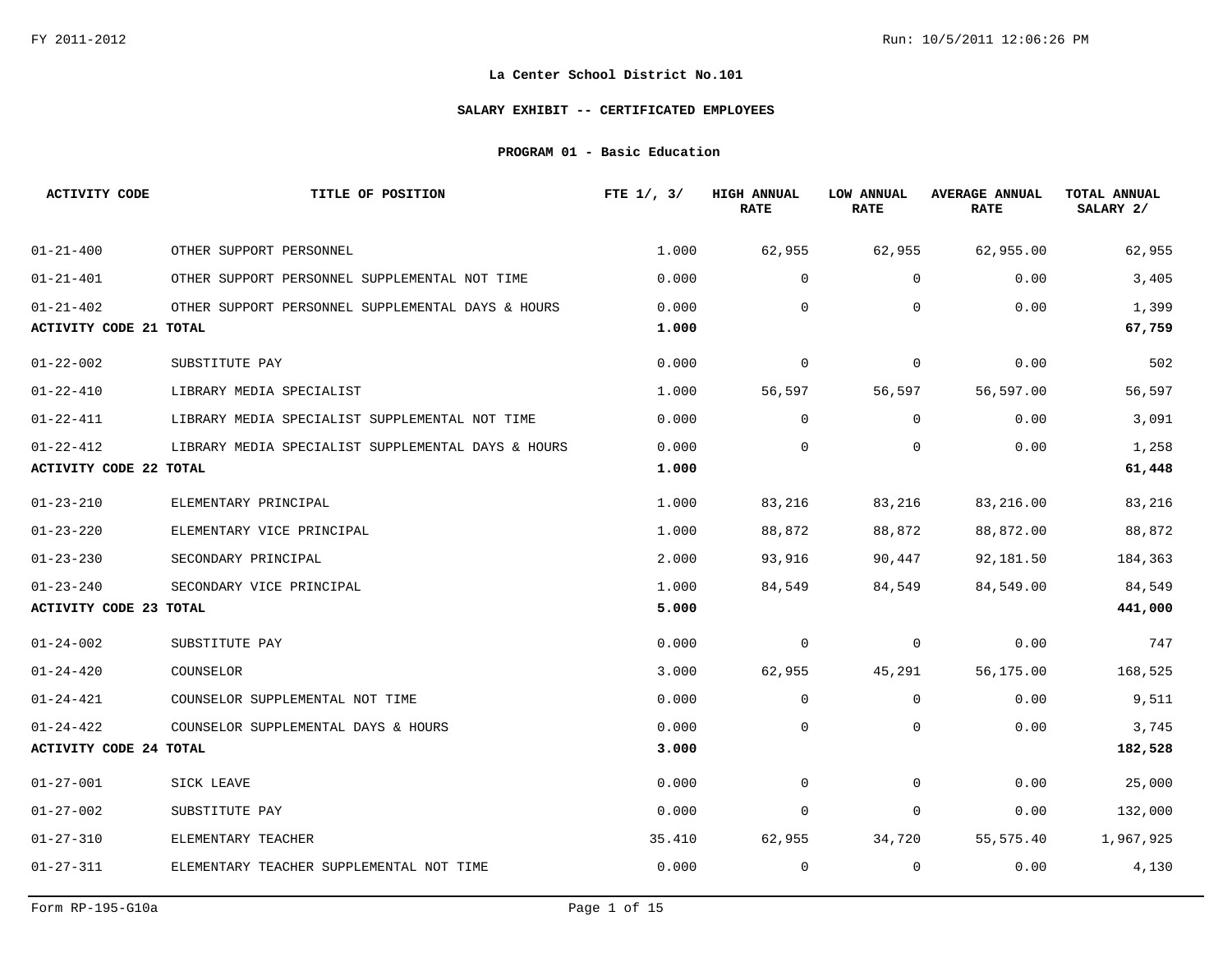#### **SALARY EXHIBIT -- CERTIFICATED EMPLOYEES**

#### **PROGRAM 01 - Basic Education**

| <b>ACTIVITY CODE</b>          | TITLE OF POSITION                             | FTE $1/$ , $3/$ | <b>HIGH ANNUAL</b><br><b>RATE</b> | LOW ANNUAL<br><b>RATE</b> | <b>AVERAGE ANNUAL</b><br><b>RATE</b> | <b>TOTAL ANNUAL</b><br>SALARY 2/ |
|-------------------------------|-----------------------------------------------|-----------------|-----------------------------------|---------------------------|--------------------------------------|----------------------------------|
| $01 - 27 - 312$               | ELEMENTARY TEACHER SUPPLEMENTAL DAYS & HOURS  | 0.000           | 0                                 | 0                         | 0.00                                 | 43,616                           |
| $01 - 27 - 320$               | SECONDARY TEACHER                             | 33.800          | 62,955                            | 34,720                    | 57,173.67                            | 1,932,470                        |
| $01 - 27 - 321$               | SECONDARY TEACHER SUPPLEMENTAL NOT TIME       | 0.000           | $\mathbf 0$                       | 0                         | 0.00                                 | 18,361                           |
| $01 - 27 - 322$               | SECONDARY TEACHER SUPPLEMENTAL DAYS & HOURS   | 0.000           | 0                                 | 0                         | 0.00                                 | 45,839                           |
| $01 - 27 - 401$               | OTHER SUPPORT PERSONNEL SUPPLEMENTAL NOT TIME | 0.000           | $\mathbf 0$                       | 0                         | 0.00                                 | 13,619                           |
| ACTIVITY CODE 27 TOTAL        |                                               | 69.210          |                                   |                           |                                      | 4,182,960                        |
| $01 - 28 - 002$               | SUBSTITUTE PAY                                | 0.000           | 0                                 | 0                         | 0.00                                 | 3,501                            |
| $01 - 28 - 311$               | ELEMENTARY TEACHER SUPPLEMENTAL NOT TIME      | 0.000           | $\mathbf 0$                       | 0                         | 0.00                                 | 919                              |
| $01 - 28 - 321$               | SECONDARY TEACHER SUPPLEMENTAL NOT TIME       | 0.000           | 0                                 | 0                         | 0.00                                 | 21,460                           |
| $01 - 28 - 510$               | EXTRACURRICULAR                               | 0.800           | 80,969                            | 80,969                    | 80,968.75                            | 64,775                           |
| <b>ACTIVITY CODE 28 TOTAL</b> |                                               | 0.800           |                                   |                           |                                      | 90,655                           |
| PROGRAM TOTAL                 |                                               | 80.010          |                                   |                           |                                      | 5,026,350                        |

1/ The number of full-time days per contract year is determined by the district, with a minimum of 180 days. The length of a full work day is determined by the district. To determine partial FTE, divide the part of the day worked by the full day as determined by the district and then multiply the result by the ratio of work days contracted for to 180. No employee can be more than 1.000 FTE. Include state institutions staff.

2/ Except for subtotals and totals, total annual salary must equal FTE times average annual salary rate.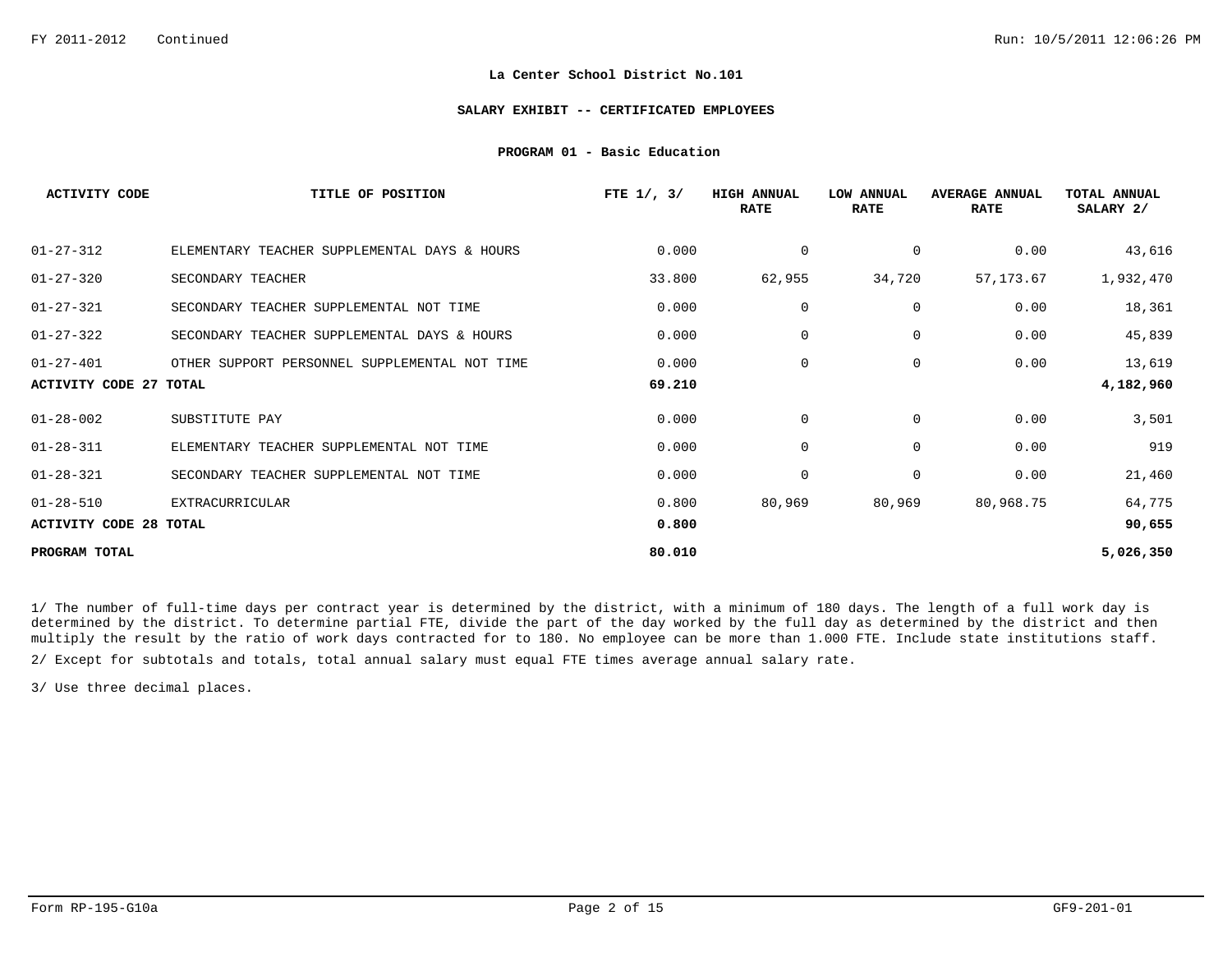#### **SALARY EXHIBIT -- CERTIFICATED EMPLOYEES**

# **PROGRAM 21 - Special Education, Supplemental, State**

| <b>ACTIVITY</b><br>CODE | TITLE OF POSITION                                      | FTE $1/$ ,<br>ັ | <b>HIGH ANNUAL</b> | <b>ANNUAL</b><br>LOW | <b>AVERAGE ANNUAL</b> | TOTAT.<br><b>ANNUAL</b> |
|-------------------------|--------------------------------------------------------|-----------------|--------------------|----------------------|-----------------------|-------------------------|
|                         |                                                        |                 | <b>RATE</b>        | <b>RATE</b>          | <b>RATE</b>           | SALARY 2                |
|                         | **** NO CERTIFICATED SALARY DATA FOR THIS PROGRAM **** |                 |                    |                      |                       |                         |

2/ Except for subtotals and totals, total annual salary must equal FTE times average annual salary rate. 1/ The number of full-time days per contract year is determined by the district, with a minimum of 180 days. The length of a full work day is determined by the district. To determine partial FTE, divide the part of the day worked by the full day as determined by the district and then multiply the result by the ratio of work days contracted for to 180. No employee can be more than 1.000 FTE. Include state institutions staff.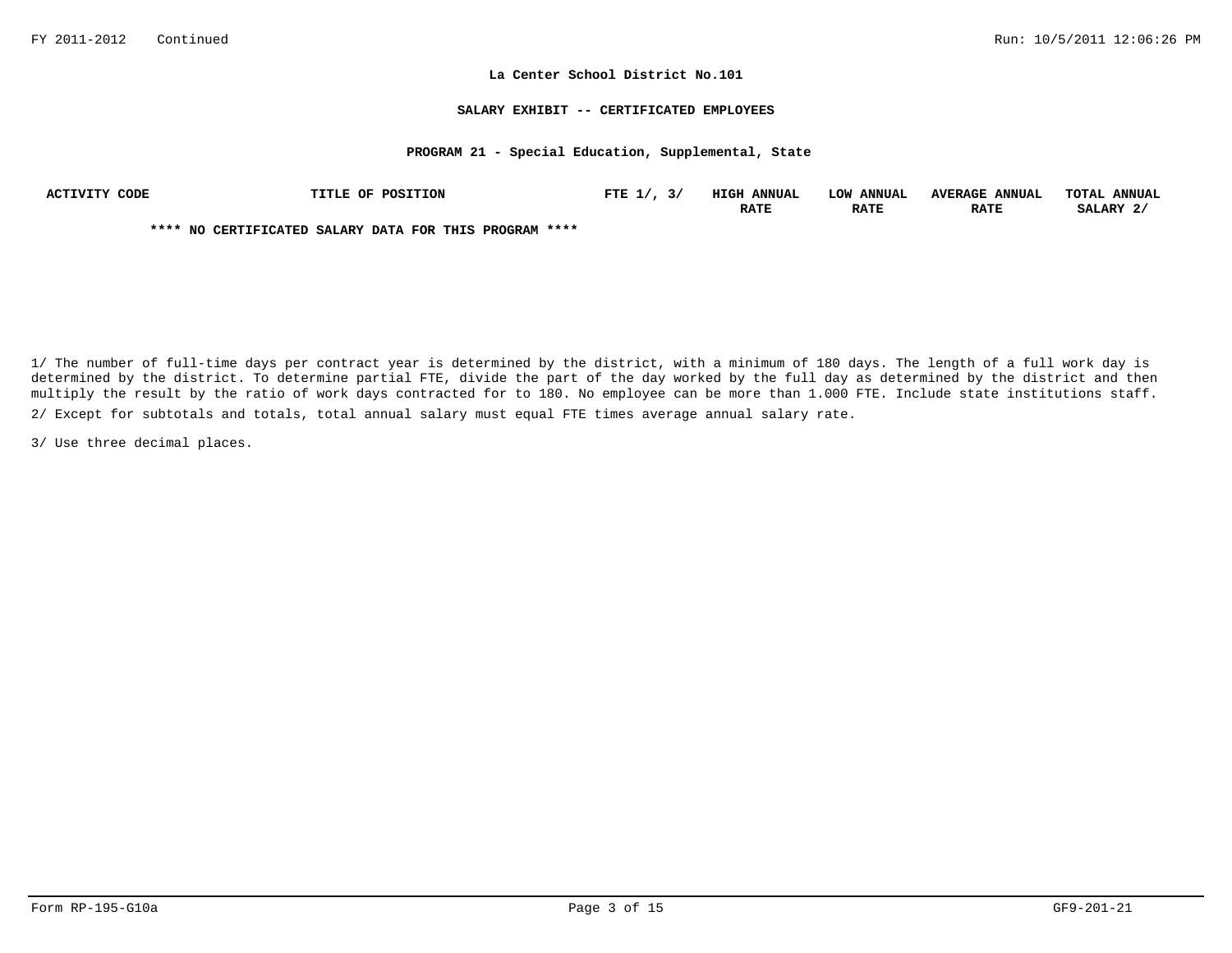#### **SALARY EXHIBIT -- CERTIFICATED EMPLOYEES**

# **PROGRAM 31 - Vocational, Basic, State**

| <b>ACTIVITY CODE</b>                      | TITLE OF POSITION                           | FTE $1/$ , $3/$ | <b>HIGH ANNUAL</b><br><b>RATE</b> | LOW ANNUAL<br><b>RATE</b> | <b>AVERAGE ANNUAL</b><br><b>RATE</b> | TOTAL ANNUAL<br>SALARY 2/ |
|-------------------------------------------|---------------------------------------------|-----------------|-----------------------------------|---------------------------|--------------------------------------|---------------------------|
| $31 - 27 - 320$                           | SECONDARY TEACHER                           | 1,900           | 62,955                            | 54,969                    | 60,853.68                            | 115,622                   |
| $31 - 27 - 321$                           | SECONDARY TEACHER SUPPLEMENTAL NOT TIME     | 0.000           |                                   |                           | 0.00                                 | 1,753                     |
| $31 - 27 - 322$<br>ACTIVITY CODE 27 TOTAL | SECONDARY TEACHER SUPPLEMENTAL DAYS & HOURS | 0.000<br>1,900  |                                   | 0                         | 0.00                                 | 2,010<br>119,385          |
| PROGRAM TOTAL                             |                                             | 1,900           |                                   |                           |                                      | 119,385                   |

1/ The number of full-time days per contract year is determined by the district, with a minimum of 180 days. The length of a full work day is determined by the district. To determine partial FTE, divide the part of the day worked by the full day as determined by the district and then multiply the result by the ratio of work days contracted for to 180. No employee can be more than 1.000 FTE. Include state institutions staff.

2/ Except for subtotals and totals, total annual salary must equal FTE times average annual salary rate.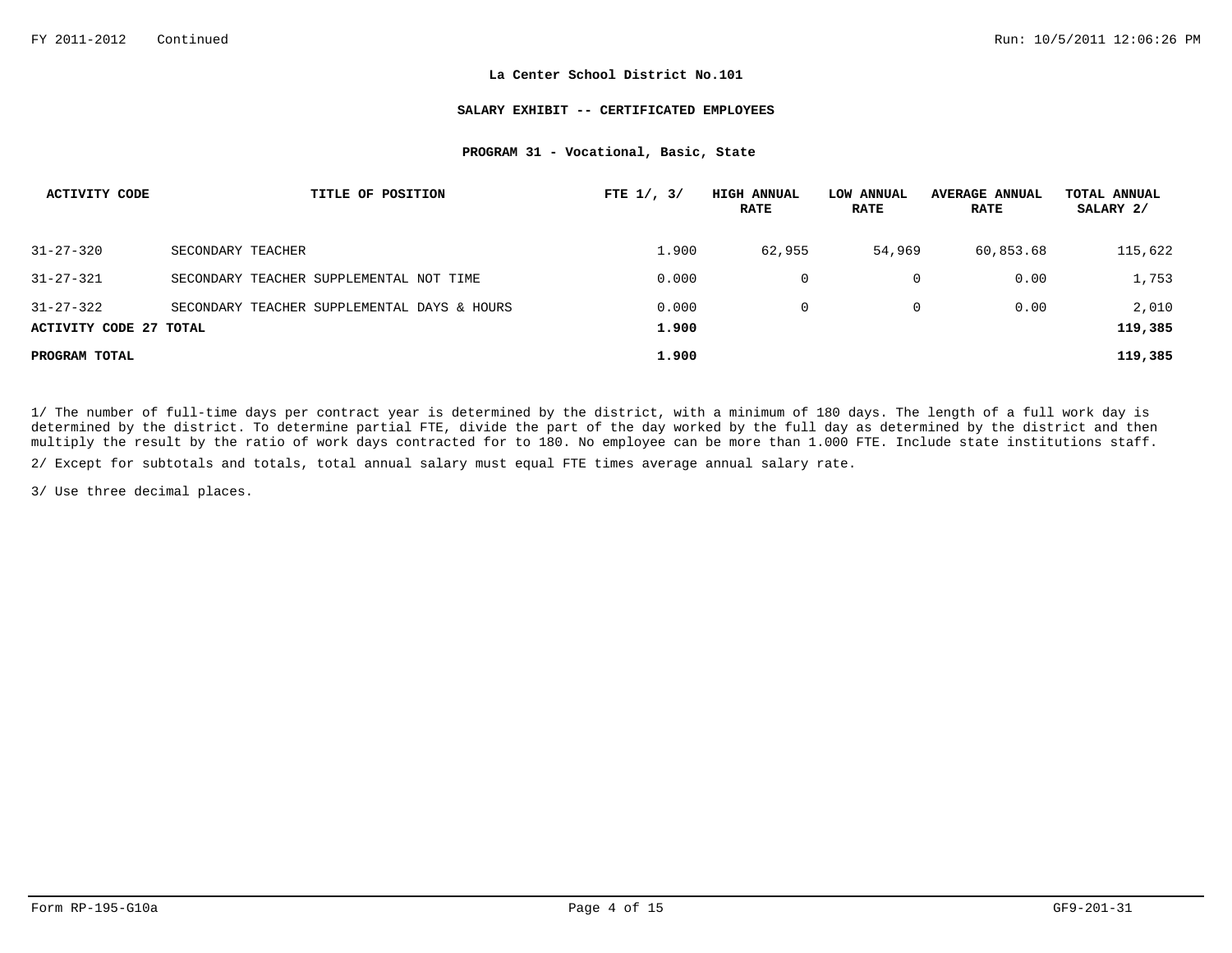#### **SALARY EXHIBIT -- CERTIFICATED EMPLOYEES**

## **PROGRAM 38 - Vocational, Federal**

| ACTIVITY CODE | <b>TITLE OF POSITION</b>                               | FTE $1/$ , $3/$ | <b>HIGH ANNUAL</b> | LOW ANNUAL  | <b>AVERAGE ANNUAL</b> | TOTAL ANNUAL |
|---------------|--------------------------------------------------------|-----------------|--------------------|-------------|-----------------------|--------------|
|               |                                                        |                 | <b>RATE</b>        | <b>RATE</b> | <b>RATE</b>           | SALARY 2.    |
|               | **** NO CERTIFICATED SALARY DATA FOR THIS PROGRAM **** |                 |                    |             |                       |              |

2/ Except for subtotals and totals, total annual salary must equal FTE times average annual salary rate. 1/ The number of full-time days per contract year is determined by the district, with a minimum of 180 days. The length of a full work day is determined by the district. To determine partial FTE, divide the part of the day worked by the full day as determined by the district and then multiply the result by the ratio of work days contracted for to 180. No employee can be more than 1.000 FTE. Include state institutions staff.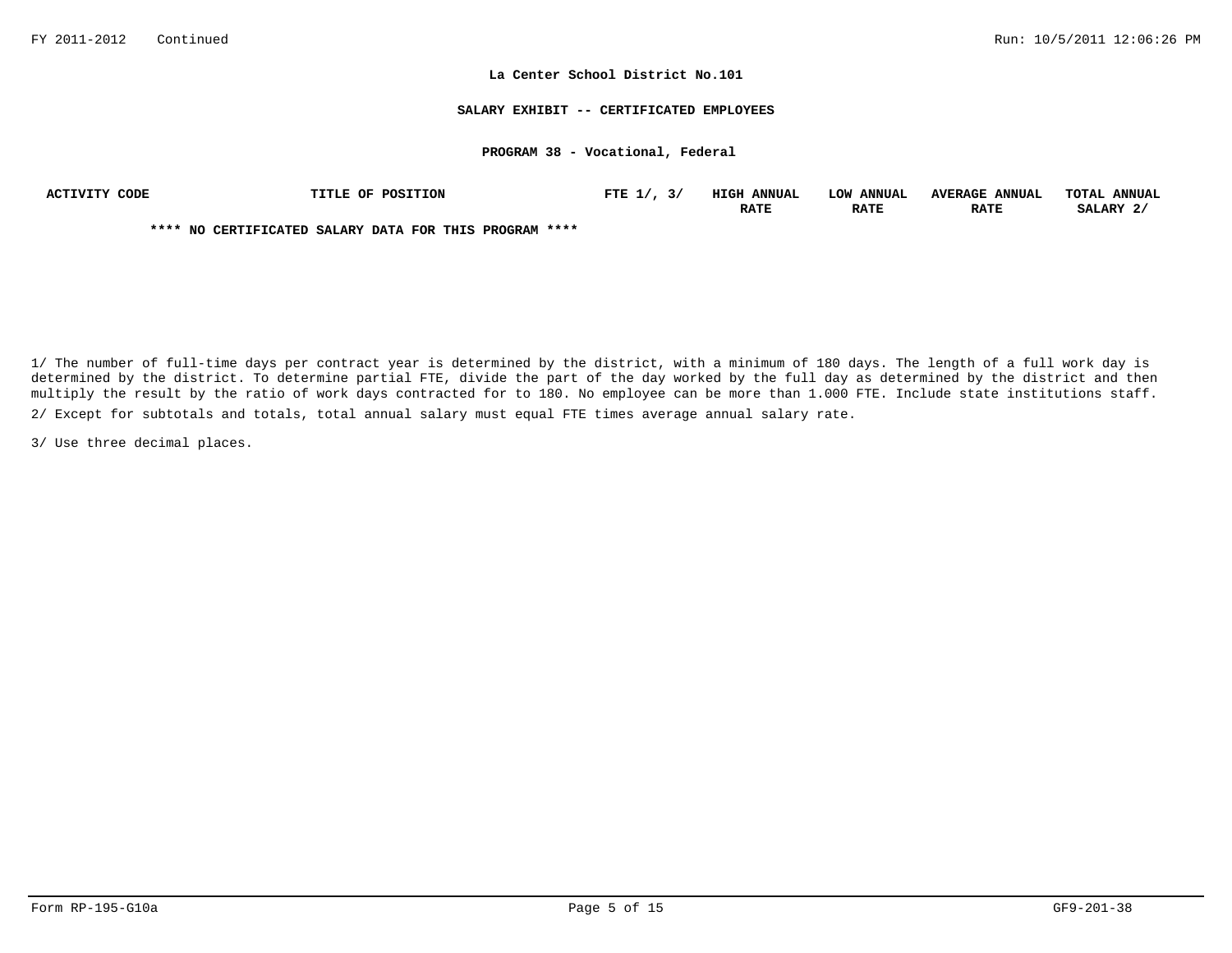#### **SALARY EXHIBIT -- CERTIFICATED EMPLOYEES**

## **PROGRAM 51 - ESEA Disadvantaged, Federal**

| ACTIVITY CODE                 | TITLE OF POSITION                            | FTE $1/$ , $3/$ | <b>HIGH ANNUAL</b><br><b>RATE</b> | LOW ANNUAL<br><b>RATE</b> | <b>AVERAGE ANNUAL</b><br><b>RATE</b> | TOTAL ANNUAL<br>SALARY 2/ |
|-------------------------------|----------------------------------------------|-----------------|-----------------------------------|---------------------------|--------------------------------------|---------------------------|
| $51 - 27 - 310$               | ELEMENTARY TEACHER                           | 1,000           | 62,955                            | 62,955                    | 62,955.00                            | 62,955                    |
| $51 - 27 - 312$               | ELEMENTARY TEACHER SUPPLEMENTAL DAYS & HOURS | 0.000           |                                   | 0                         | 0.00                                 | 1,399                     |
| <b>ACTIVITY CODE 27 TOTAL</b> |                                              | 1,000           |                                   |                           |                                      | 64,354                    |
| PROGRAM TOTAL                 |                                              | 1.000           |                                   |                           |                                      | 64,354                    |

1/ The number of full-time days per contract year is determined by the district, with a minimum of 180 days. The length of a full work day is determined by the district. To determine partial FTE, divide the part of the day worked by the full day as determined by the district and then multiply the result by the ratio of work days contracted for to 180. No employee can be more than 1.000 FTE. Include state institutions staff.

2/ Except for subtotals and totals, total annual salary must equal FTE times average annual salary rate.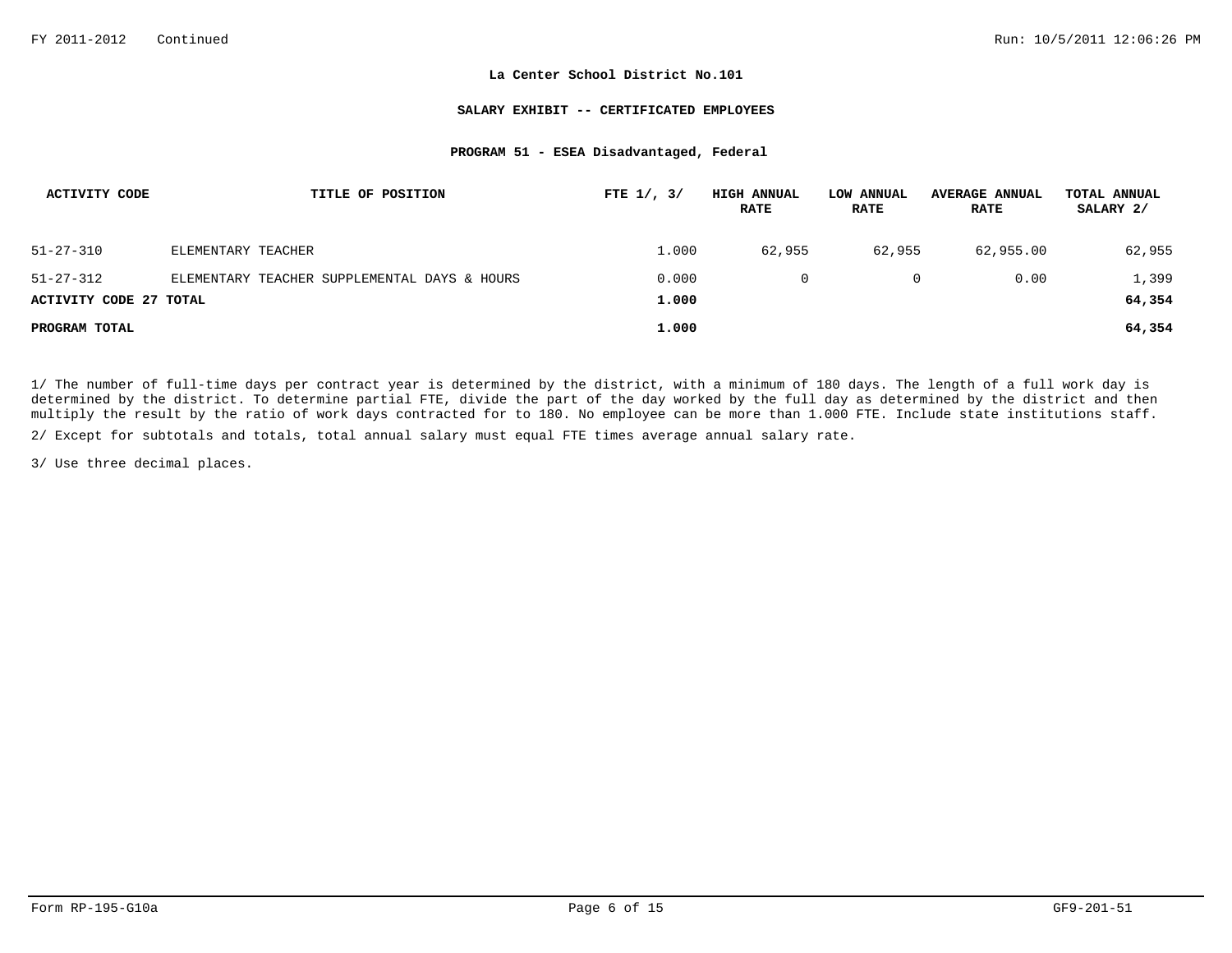### **SALARY EXHIBIT -- CERTIFICATED EMPLOYEES**

## **PROGRAM 52 - Other Title Grants under ESEA, Federal**

| <b>ACTIVITY</b><br>CODE | TITLE OF POSITION                                      | FTE $1/$ ,<br>ັ | <b>HIGH ANNUAL</b> | <b>ANNUAL</b><br>LOW | <b>AVERAGE ANNUAL</b> | TOTAT.<br><b>ANNUAL</b> |
|-------------------------|--------------------------------------------------------|-----------------|--------------------|----------------------|-----------------------|-------------------------|
|                         |                                                        |                 | <b>RATE</b>        | <b>RATE</b>          | <b>RATE</b>           | SALARY 2                |
|                         | **** NO CERTIFICATED SALARY DATA FOR THIS PROGRAM **** |                 |                    |                      |                       |                         |

2/ Except for subtotals and totals, total annual salary must equal FTE times average annual salary rate. 1/ The number of full-time days per contract year is determined by the district, with a minimum of 180 days. The length of a full work day is determined by the district. To determine partial FTE, divide the part of the day worked by the full day as determined by the district and then multiply the result by the ratio of work days contracted for to 180. No employee can be more than 1.000 FTE. Include state institutions staff.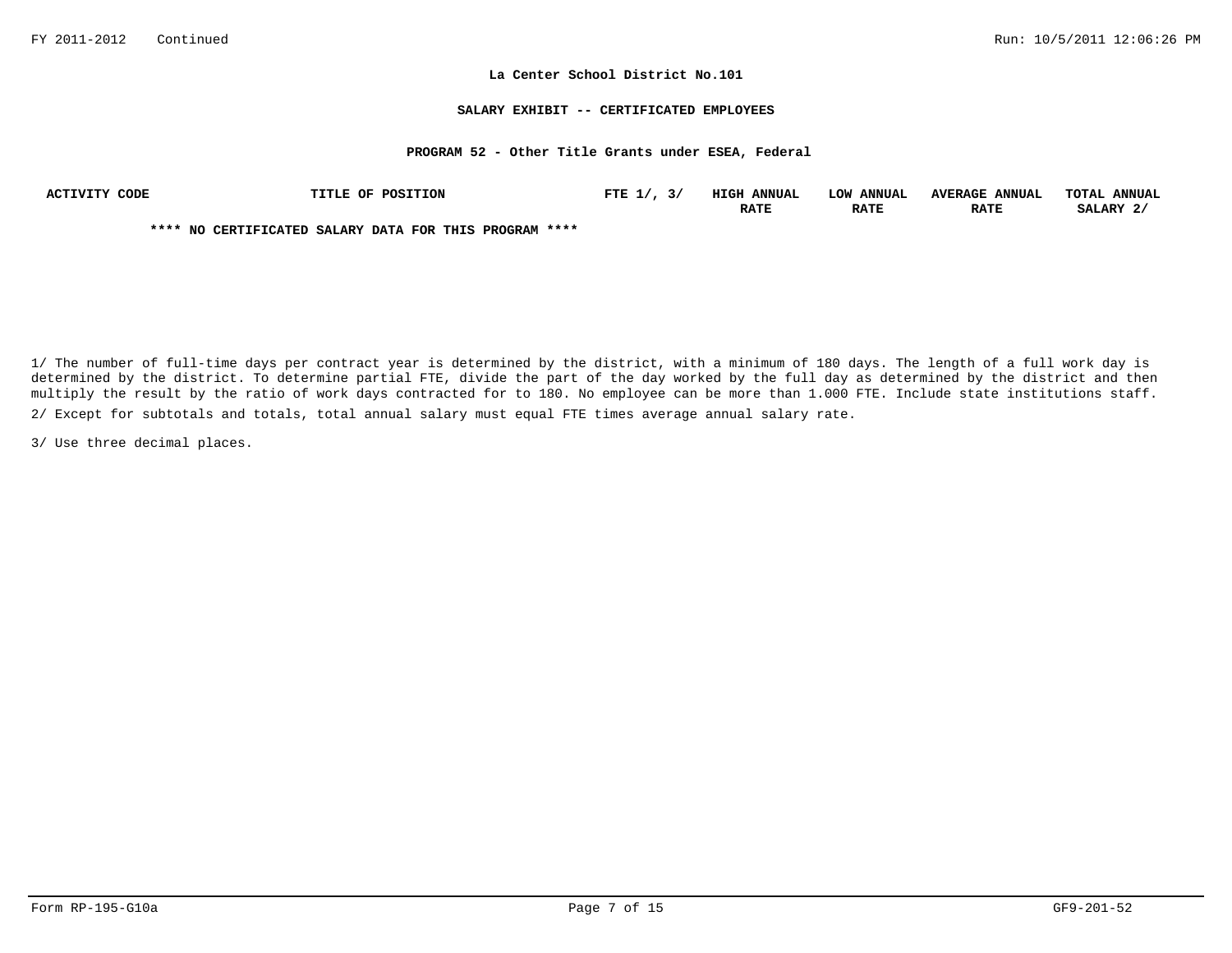## **SALARY EXHIBIT -- CERTIFICATED EMPLOYEES**

# **PROGRAM 55 - Learning Assistance Program (LAP), State**

| <b>ACTIVITY CODE</b>   | TITLE OF POSITION                           | FTE $1/$ , $3/$ | <b>HIGH ANNUAL</b><br><b>RATE</b> | LOW ANNUAL<br><b>RATE</b> | <b>AVERAGE ANNUAL</b><br><b>RATE</b> | TOTAL ANNUAL<br>SALARY 2/ |
|------------------------|---------------------------------------------|-----------------|-----------------------------------|---------------------------|--------------------------------------|---------------------------|
| $55 - 27 - 322$        | SECONDARY TEACHER SUPPLEMENTAL DAYS & HOURS | 0.000           |                                   |                           | 0.00                                 | 438                       |
| ACTIVITY CODE 27 TOTAL |                                             | 0.000           |                                   |                           |                                      | 438                       |
| PROGRAM TOTAL          |                                             | 0.000           |                                   |                           |                                      | 438                       |

1/ The number of full-time days per contract year is determined by the district, with a minimum of 180 days. The length of a full work day is determined by the district. To determine partial FTE, divide the part of the day worked by the full day as determined by the district and then multiply the result by the ratio of work days contracted for to 180. No employee can be more than 1.000 FTE. Include state institutions staff.

2/ Except for subtotals and totals, total annual salary must equal FTE times average annual salary rate.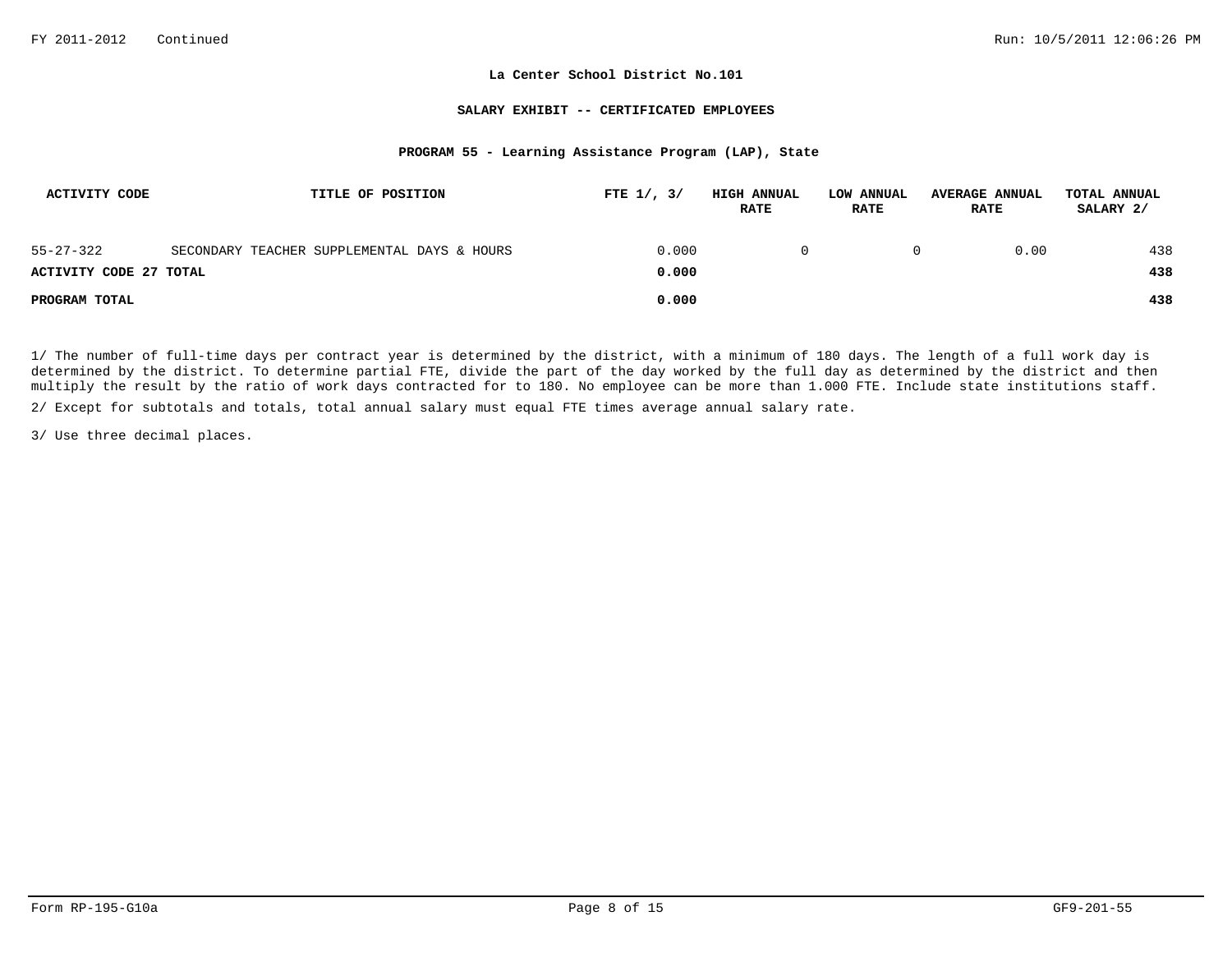#### **SALARY EXHIBIT -- CERTIFICATED EMPLOYEES**

# **PROGRAM 58 - Special and Pilot Programs, State**

| <b>ACTIVITY CODE</b>   | TITLE OF POSITION                       | FTE $1/$ , $3/$ | <b>HIGH ANNUAL</b><br><b>RATE</b> | LOW ANNUAL<br><b>RATE</b> | <b>AVERAGE ANNUAL</b><br><b>RATE</b> | TOTAL ANNUAL<br>SALARY 2/ |
|------------------------|-----------------------------------------|-----------------|-----------------------------------|---------------------------|--------------------------------------|---------------------------|
| $58 - 27 - 321$        | SECONDARY TEACHER SUPPLEMENTAL NOT TIME | 0.000           |                                   | 0                         | 0.00                                 | 15,270                    |
| ACTIVITY CODE 27 TOTAL |                                         | 0.000           |                                   |                           |                                      | 15,270                    |
| PROGRAM TOTAL          |                                         | 0.000           |                                   |                           |                                      | 15,270                    |

1/ The number of full-time days per contract year is determined by the district, with a minimum of 180 days. The length of a full work day is determined by the district. To determine partial FTE, divide the part of the day worked by the full day as determined by the district and then multiply the result by the ratio of work days contracted for to 180. No employee can be more than 1.000 FTE. Include state institutions staff.

2/ Except for subtotals and totals, total annual salary must equal FTE times average annual salary rate.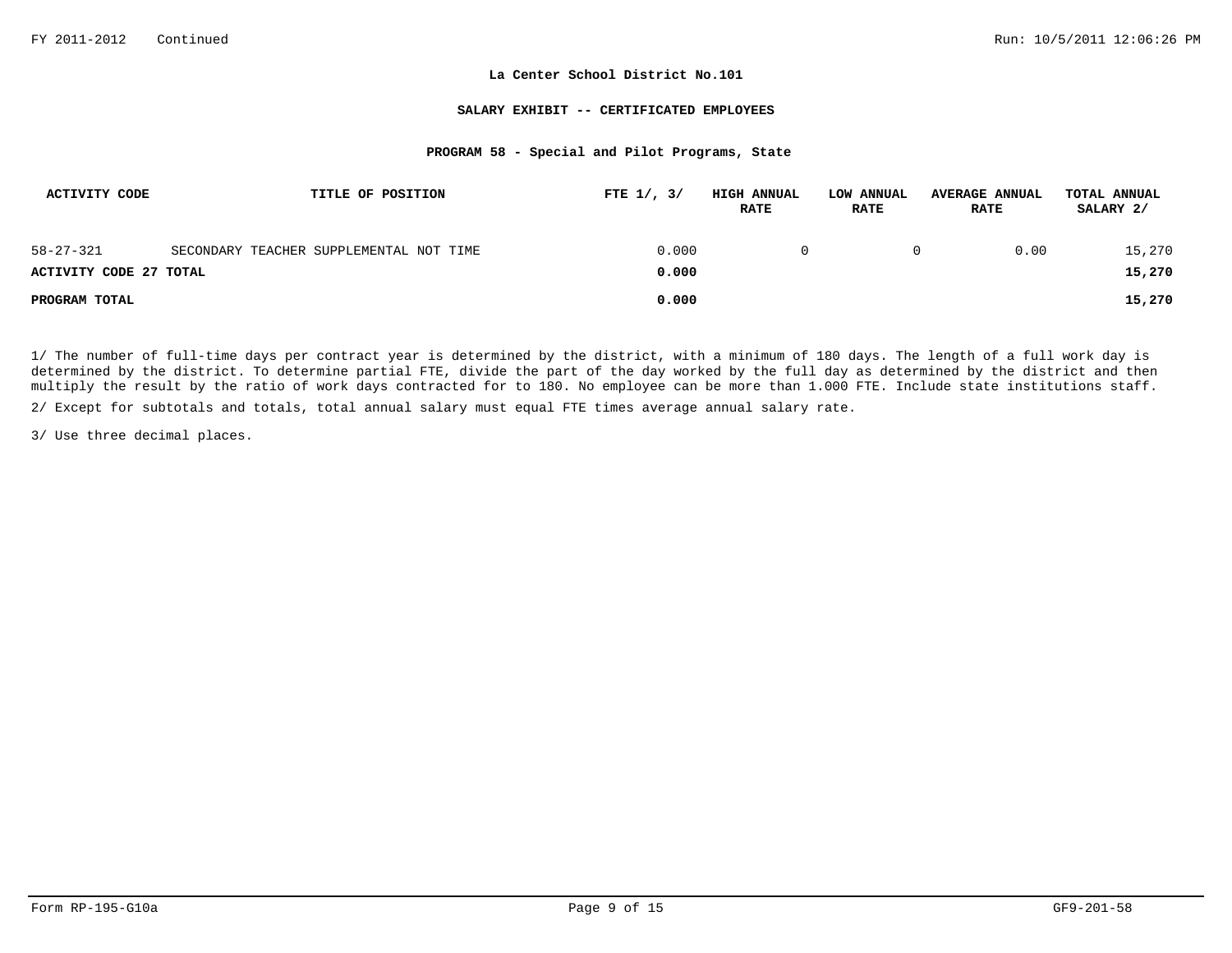#### **SALARY EXHIBIT -- CERTIFICATED EMPLOYEES**

## **PROGRAM 65 - Transitional Bilingual, State**

| CODE<br><b>ACTIVITY</b> | TITLE OF POSITION                                      | FTE $1/$ , | HIGH<br><b>ANNUAL</b> | LOW ANNUAL  | <b>AVERAGE ANNUAL</b> | TOTAT.<br><b>ANNUAL</b> |
|-------------------------|--------------------------------------------------------|------------|-----------------------|-------------|-----------------------|-------------------------|
|                         |                                                        |            | <b>RATE</b>           | <b>RATE</b> | <b>RATE</b>           | SALARY 2                |
|                         | **** NO CERTIFICATED SALARY DATA FOR THIS PROGRAM **** |            |                       |             |                       |                         |

2/ Except for subtotals and totals, total annual salary must equal FTE times average annual salary rate. 1/ The number of full-time days per contract year is determined by the district, with a minimum of 180 days. The length of a full work day is determined by the district. To determine partial FTE, divide the part of the day worked by the full day as determined by the district and then multiply the result by the ratio of work days contracted for to 180. No employee can be more than 1.000 FTE. Include state institutions staff.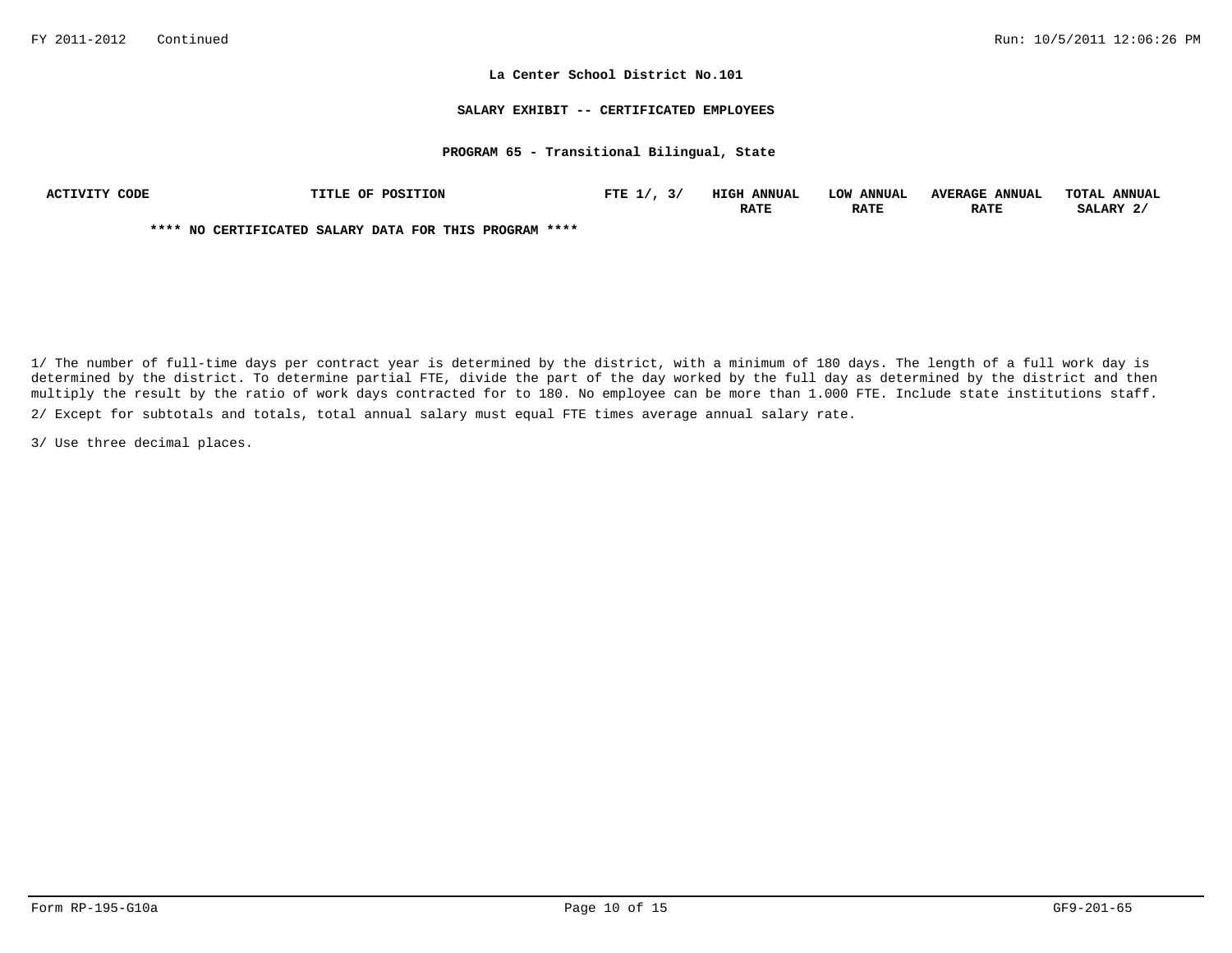#### **SALARY EXHIBIT -- CERTIFICATED EMPLOYEES**

## **PROGRAM 74 - Highly Capable**

| ACTIVITY CODE | <b>TITLE OF POSITION</b>                               | FTE $1/$ , $3/$ | <b>HIGH ANNUAL</b> | LOW ANNUAL  | <b>AVERAGE ANNUAL</b> | TOTAL ANNUAL |
|---------------|--------------------------------------------------------|-----------------|--------------------|-------------|-----------------------|--------------|
|               |                                                        |                 | <b>RATE</b>        | <b>RATE</b> | <b>RATE</b>           | SALARY 2/    |
|               | **** NO CERTIFICATED SALARY DATA FOR THIS PROGRAM **** |                 |                    |             |                       |              |

2/ Except for subtotals and totals, total annual salary must equal FTE times average annual salary rate. 1/ The number of full-time days per contract year is determined by the district, with a minimum of 180 days. The length of a full work day is determined by the district. To determine partial FTE, divide the part of the day worked by the full day as determined by the district and then multiply the result by the ratio of work days contracted for to 180. No employee can be more than 1.000 FTE. Include state institutions staff.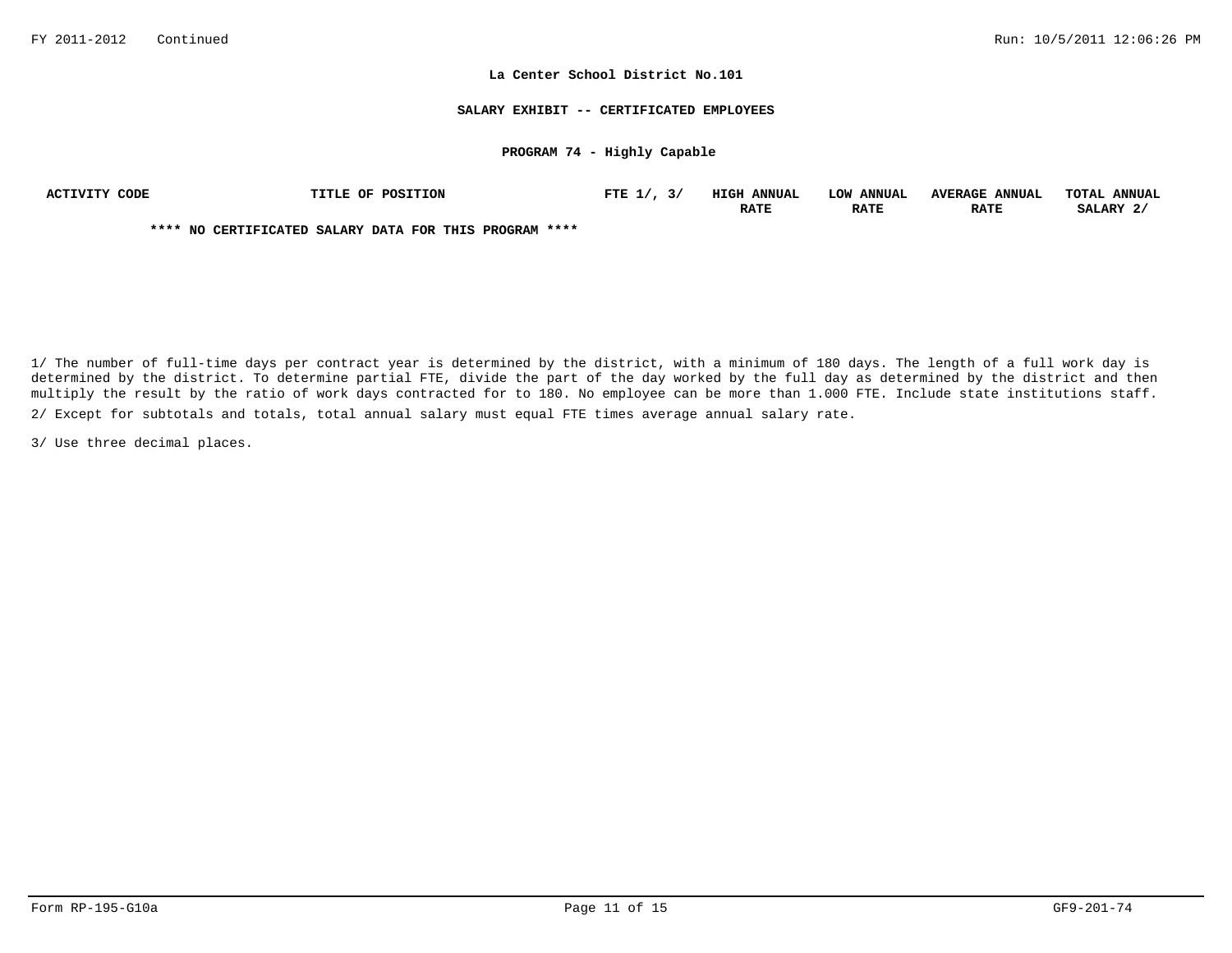#### **SALARY EXHIBIT -- CERTIFICATED EMPLOYEES**

#### **PROGRAM 86 - Community Schools**

| CODE<br>ACTIVITY | TITLE OF POSITION                                      | FTE $1/$ | HIGH<br><b>ANNUAI</b> | <b>LOW ANNUAL</b> | <b>AVERAGE</b><br><b>ANNUAL</b> | <b>TOTAT.</b><br><b>ANNUAL</b> |
|------------------|--------------------------------------------------------|----------|-----------------------|-------------------|---------------------------------|--------------------------------|
|                  |                                                        |          | RATE                  | <b>RATE</b>       | <b>RATE</b>                     | SALARY                         |
|                  | **** NO CERTIFICATED SALARY DATA FOR THIS PROGRAM **** |          |                       |                   |                                 |                                |

2/ Except for subtotals and totals, total annual salary must equal FTE times average annual salary rate. 1/ The number of full-time days per contract year is determined by the district, with a minimum of 180 days. The length of a full work day is determined by the district. To determine partial FTE, divide the part of the day worked by the full day as determined by the district and then multiply the result by the ratio of work days contracted for to 180. No employee can be more than 1.000 FTE. Include state institutions staff.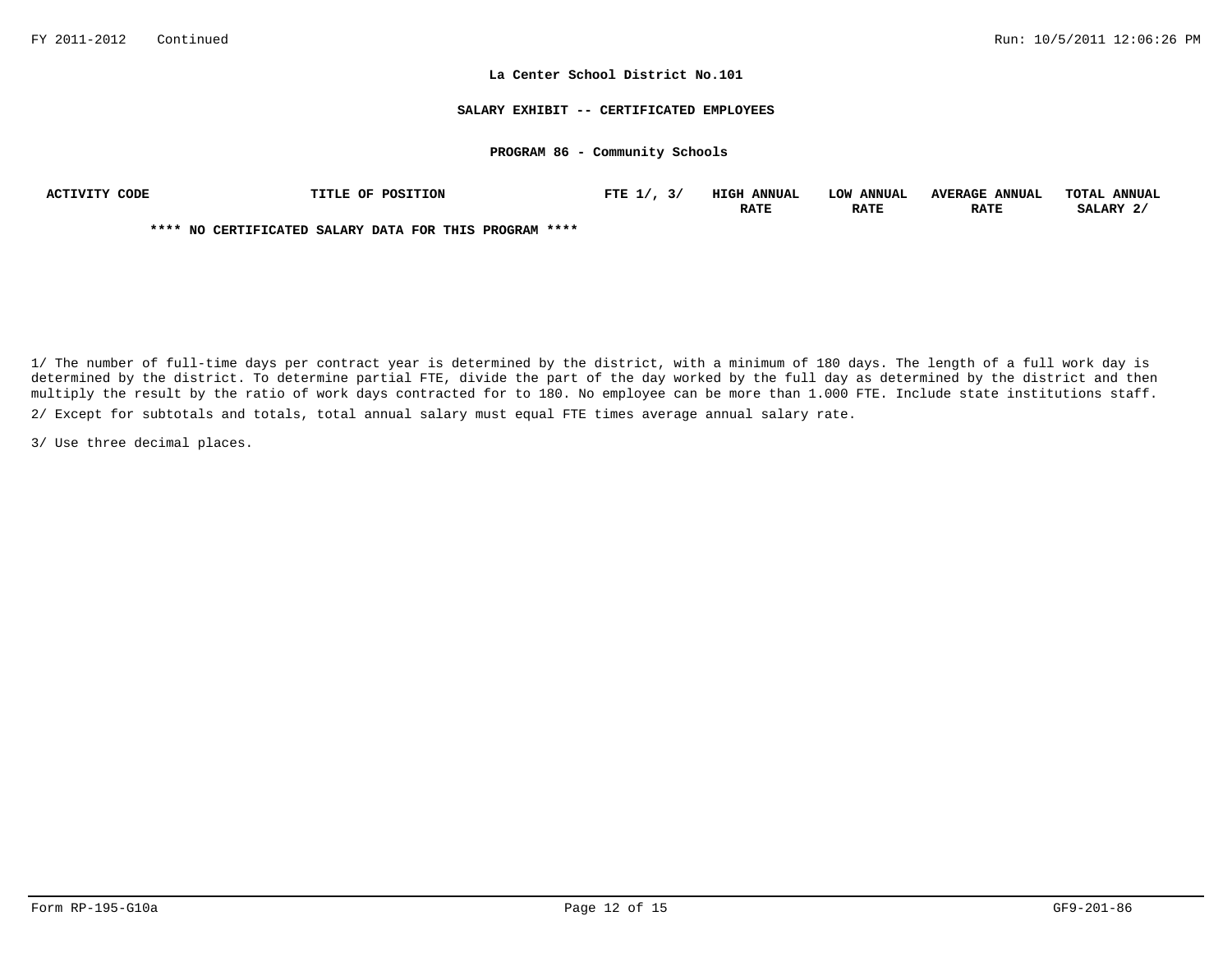#### **SALARY EXHIBIT -- CERTIFICATED EMPLOYEES**

## **PROGRAM 97 - Districtwide Support**

| ACTIVITY CODE          | TITLE OF POSITION               | FTE $1/$ , $3/$ | <b>HIGH ANNUAL</b><br><b>RATE</b> | LOW ANNUAL<br><b>RATE</b> | <b>AVERAGE ANNUAL</b><br><b>RATE</b> | TOTAL ANNUAL<br>SALARY 2/ |
|------------------------|---------------------------------|-----------------|-----------------------------------|---------------------------|--------------------------------------|---------------------------|
| $97 - 12 - 110$        | SUPERINTENDENT                  | 1,000           | 122,986                           | 122,986                   | 122,986.00                           | 122,986                   |
| $97 - 12 - 120$        | DEPUTY/ASSISTANT SUPERINTENDENT | 1.000           | 104,970                           | 104,970                   | 104,970.00                           | 104,970                   |
| ACTIVITY CODE 12 TOTAL |                                 | 2,000           |                                   |                           |                                      | 227,956                   |
| PROGRAM TOTAL          |                                 | 2,000           |                                   |                           |                                      | 227,956                   |

1/ The number of full-time days per contract year is determined by the district, with a minimum of 180 days. The length of a full work day is determined by the district. To determine partial FTE, divide the part of the day worked by the full day as determined by the district and then multiply the result by the ratio of work days contracted for to 180. No employee can be more than 1.000 FTE. Include state institutions staff.

2/ Except for subtotals and totals, total annual salary must equal FTE times average annual salary rate.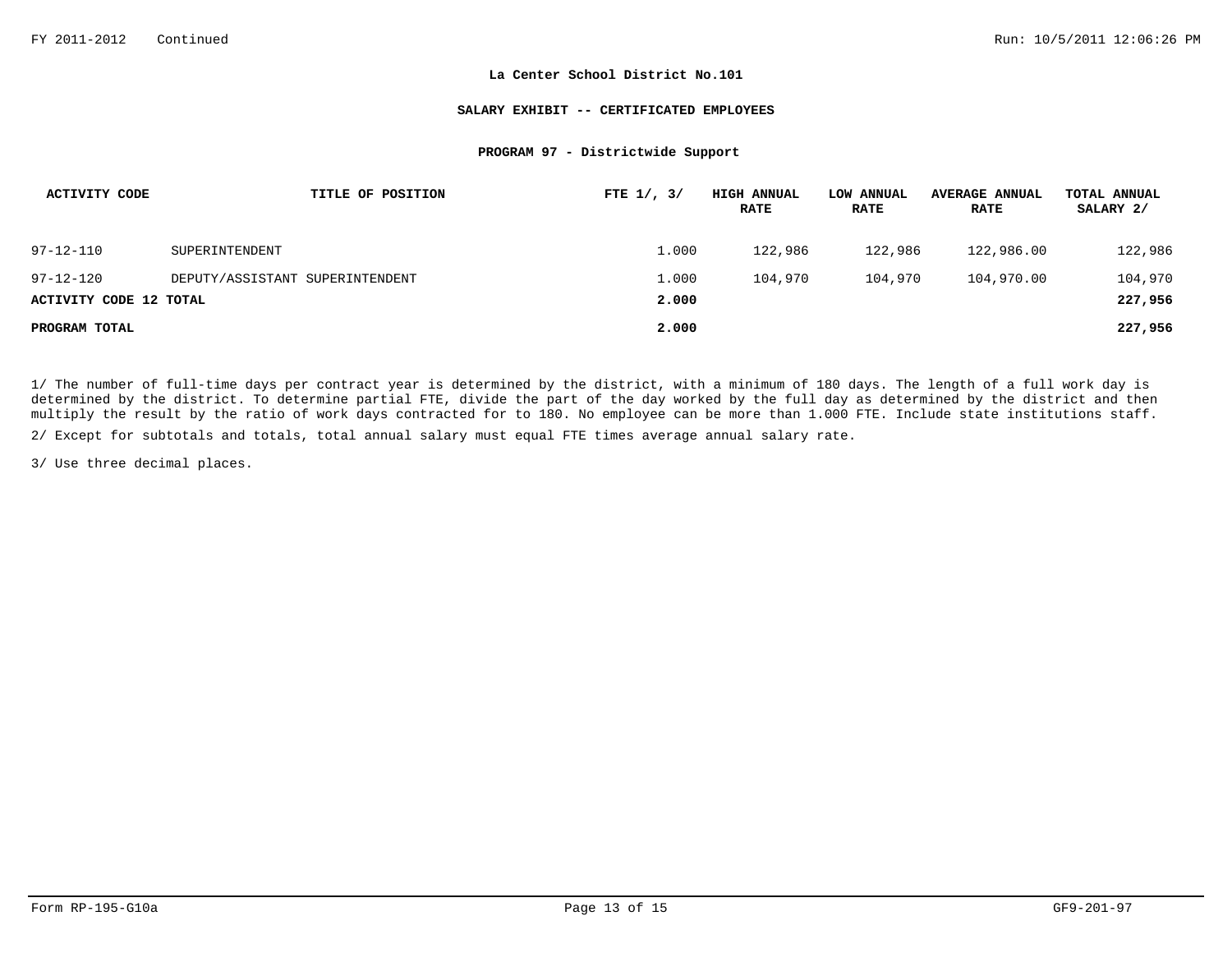#### **SALARY EXHIBIT -- CERTIFICATED EMPLOYEES**

## **PROGRAM 98 - School Food Services**

| ACTIVITY CODE | TITLE OF POSITION                                      | FTE $1/7$ , $3/7$ | <b>HIGH ANNUAL</b> | LOW ANNUAL  | <b>AVERAGE ANNUAL</b> | TOTAL ANNUAL |
|---------------|--------------------------------------------------------|-------------------|--------------------|-------------|-----------------------|--------------|
|               |                                                        |                   | <b>RATE</b>        | <b>RATE</b> | <b>RATE</b>           | SALARY 2/    |
|               | **** NO CERTIFICATED SALARY DATA FOR THIS PROGRAM **** |                   |                    |             |                       |              |

1/ The number of full-time days per contract year is determined by the district, with a minimum of 180 days. The length of a full work day is determined by the district. To determine partial FTE, divide the part of the day worked by the full day as determined by the district and then multiply the result by the ratio of work days contracted for to 180. No employee can be more than 1.000 FTE. Include state institutions staff. 2/ Except for subtotals and totals, total annual salary must equal FTE times average annual salary rate.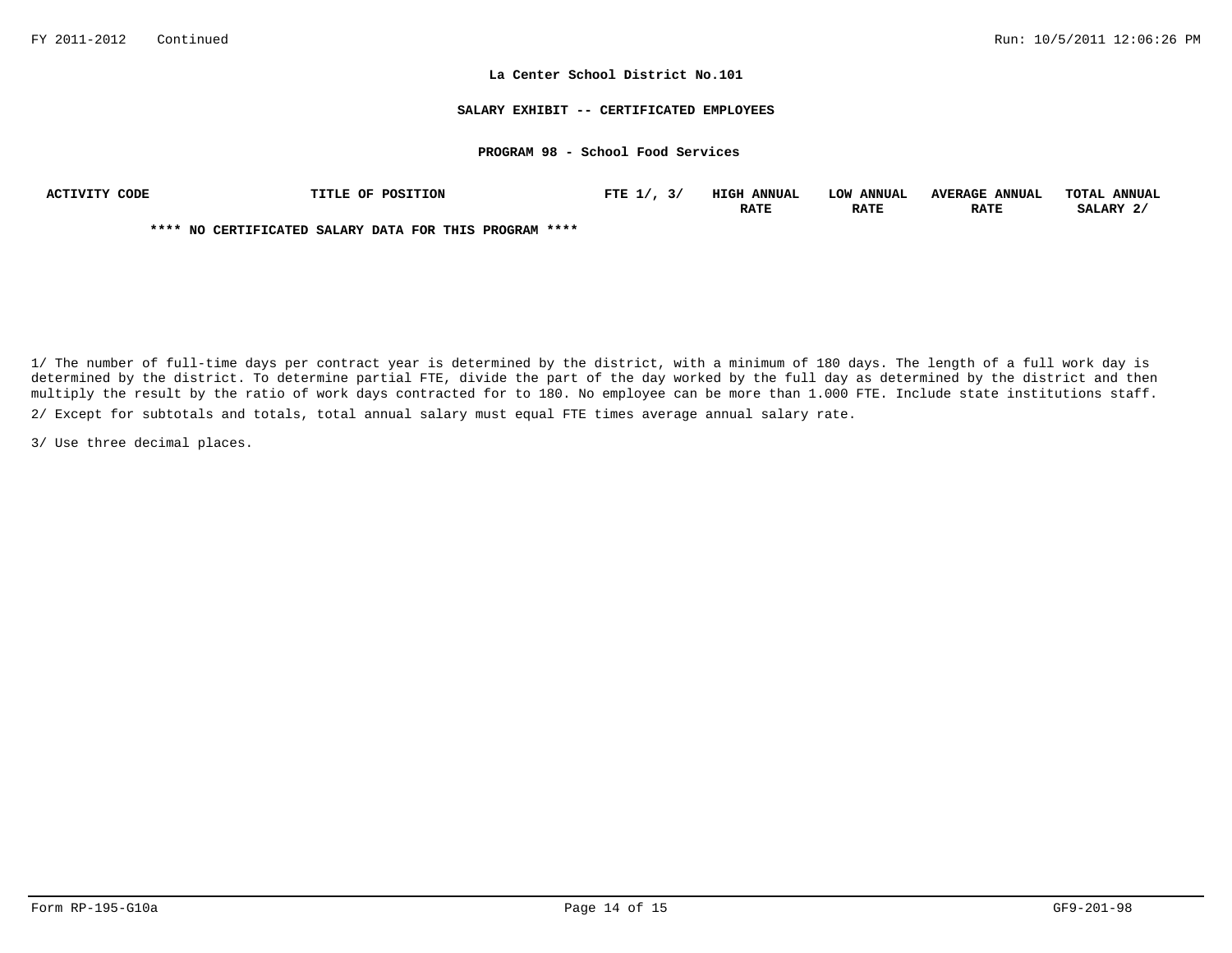#### **SALARY EXHIBIT -- CERTIFICATED EMPLOYEES**

## **PROGRAM 99 - Pupil Transportation**

| CODE<br>ACTIVITY | TITLE OF POSITION                                      | FTE $1/$ | HIGH<br><b>ANNUAI</b> | <b>LOW ANNUAL</b> | <b>AVERAGE</b><br><b>ANNUAL</b> | <b>TOTAT.</b><br><b>ANNUAL</b> |
|------------------|--------------------------------------------------------|----------|-----------------------|-------------------|---------------------------------|--------------------------------|
|                  |                                                        |          | RATE                  | <b>RATE</b>       | <b>RATE</b>                     | SALARY                         |
|                  | **** NO CERTIFICATED SALARY DATA FOR THIS PROGRAM **** |          |                       |                   |                                 |                                |

1/ The number of full-time days per contract year is determined by the district, with a minimum of 180 days. The length of a full work day is determined by the district. To determine partial FTE, divide the part of the day worked by the full day as determined by the district and then multiply the result by the ratio of work days contracted for to 180. No employee can be more than 1.000 FTE. Include state institutions staff. 2/ Except for subtotals and totals, total annual salary must equal FTE times average annual salary rate.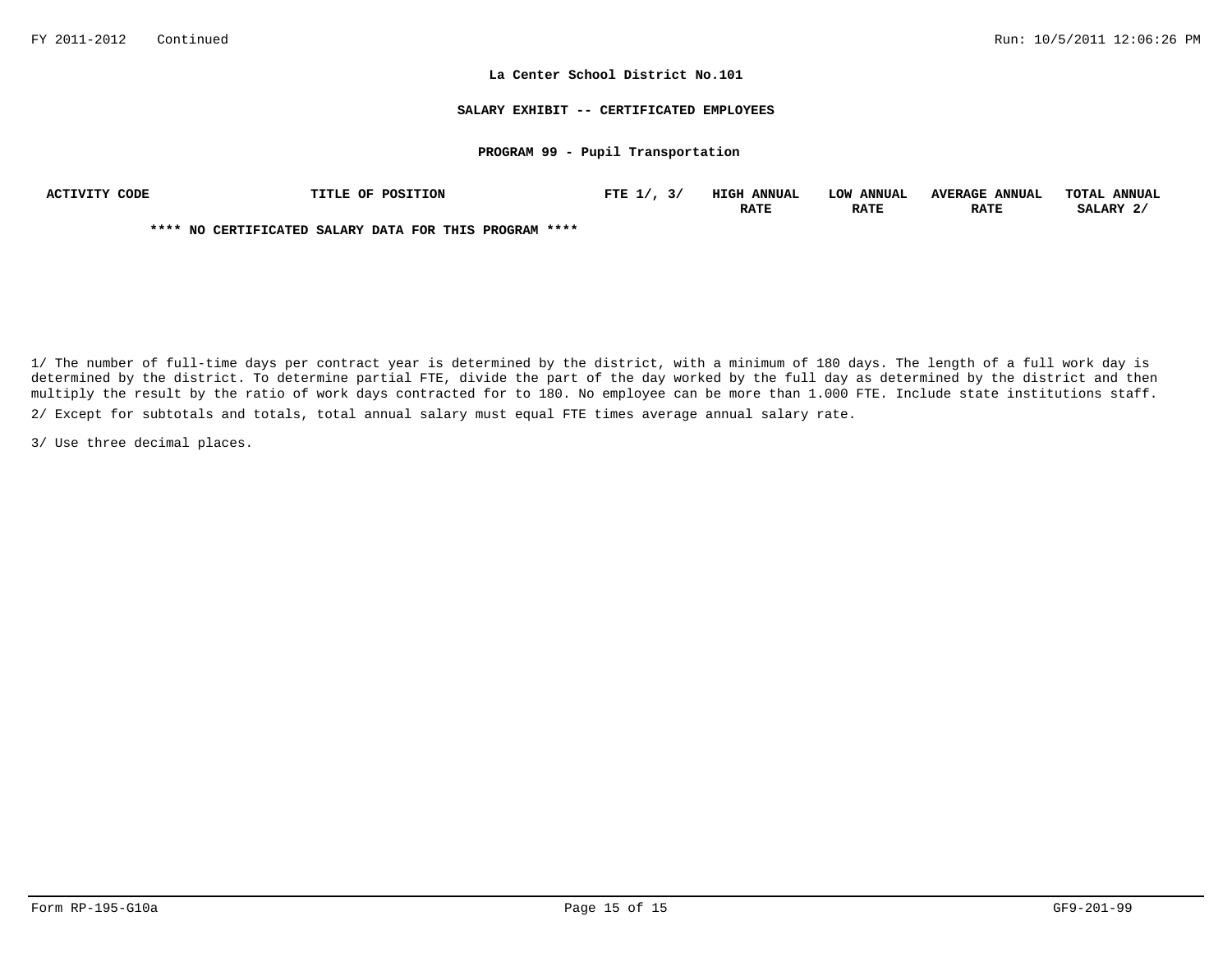#### **SALARY EXHIBIT -- CLASSIFIED EMPLOYEES**

## **PROGRAM 01 - Basic Education**

| <b>ACTIVITY CODE</b>   | TITLE OF POSITION     | FTE $1/$ , $3/$ | NUMBER OF<br><b>HOURS</b> | HIGH HOURLY<br><b>RATE</b> | LOW HOURLY<br><b>RATE</b> | <b>AVERAGE HOURLY</b><br><b>RATE</b> | TOTAL ANNUAL<br>SALARY 2/ |
|------------------------|-----------------------|-----------------|---------------------------|----------------------------|---------------------------|--------------------------------------|---------------------------|
| $01 - 22 - 002$        | SUBSTITUTE PAY        | 0.000           | 0.00                      | 0.00                       | 0.00                      | 0.00                                 | 999                       |
| $01 - 22 - 910$        | AIDES                 | 2.030           | 4,224.00                  | 15.20                      | 14.47                     | 14.83                                | 62,632                    |
| ACTIVITY CODE 22 TOTAL |                       | 2.030           |                           |                            |                           |                                      | 63,631                    |
| $01 - 23 - 002$        | SUBSTITUTE PAY        | 0.000           | 0.00                      | 0.00                       | 0.00                      | 0.00                                 | 4,750                     |
| $01 - 23 - 940$        | OFFICE/CLERICAL       | 6.284           | 13,067.33                 | 17.53                      | 13.43                     | 15.69                                | 205,044                   |
| ACTIVITY CODE 23 TOTAL |                       | 6.284           |                           |                            |                           |                                      | 209,794                   |
| $01 - 27 - 002$        | SUBSTITUTE PAY        | 0.000           | 0.00                      | 0.00                       | 0.00                      | 0.00                                 | 9,001                     |
| $01 - 27 - 910$        | AIDES                 | 2.976           | 6,194.67                  | 13.67                      | 13.01                     | 13.35                                | 82,706                    |
| $01 - 27 - 980$        | TECHNICAL             | 1.500           | 3,120.00                  | 17.88                      | 17.88                     | 17.88                                | 55,786                    |
| ACTIVITY CODE 27 TOTAL |                       | 4.476           |                           |                            |                           |                                      | 147,493                   |
| $01 - 28 - 963$        | PROFESSIONAL NOT TIME | 0.000           | 0.00                      | 0.00                       | 0.00                      | 0.00                                 | 149,625                   |
| ACTIVITY CODE 28 TOTAL |                       | 0.000           |                           |                            |                           |                                      | 149,625                   |
| PROGRAM TOTAL          |                       | 12.790          |                           |                            |                           |                                      | 570,543                   |

1/ A full-time equivalent is considered to be 2080 hours. When less than 2080 hours, divide the amount of hours by 2080 to determine FTE. No employee can be more than 1.000 FTE. Include state institutions and vocationally-technical staff.

2/ Except for subtotals and totals, total annual salary must equal the number of hours times the average hourly rate of pay.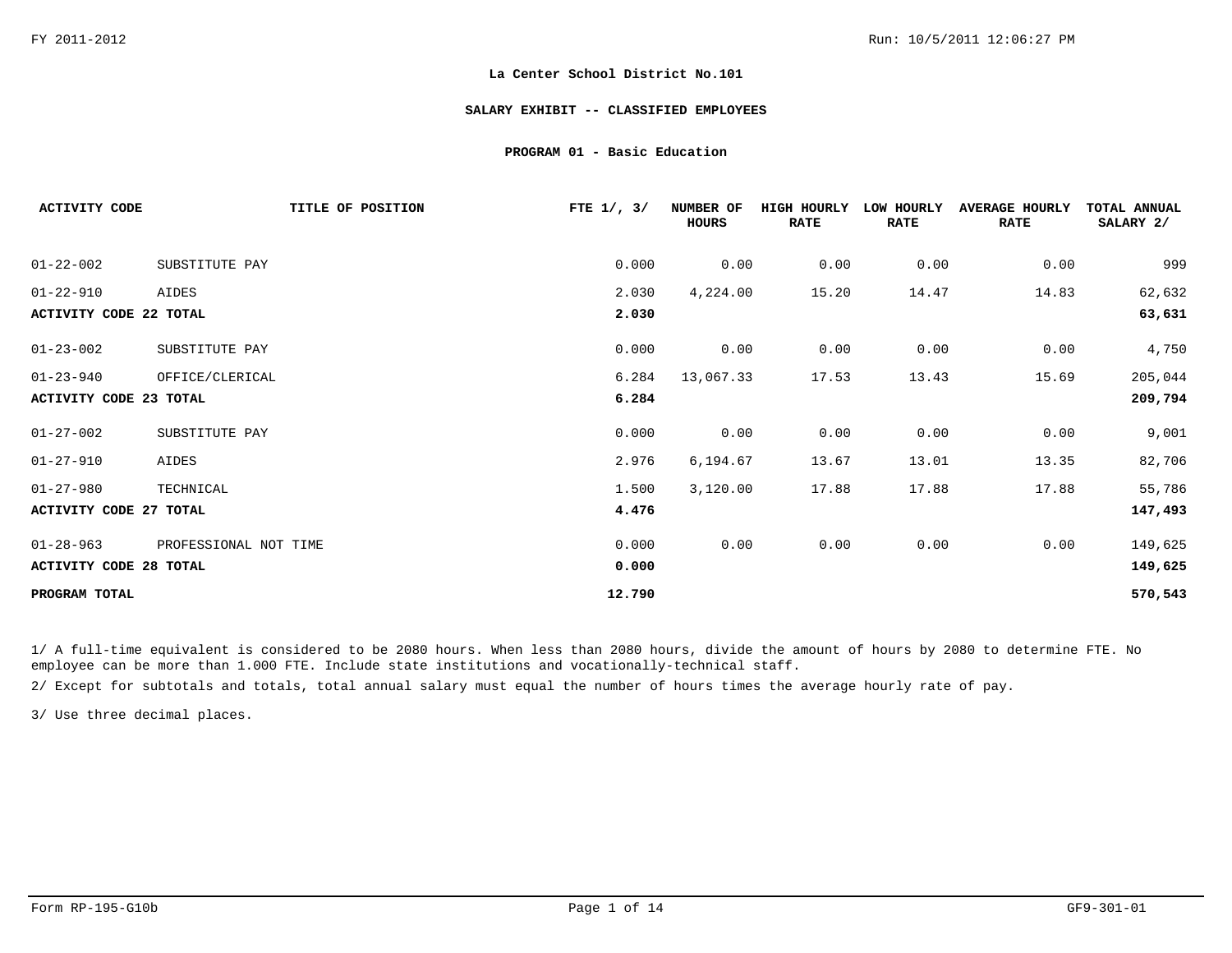#### **SALARY EXHIBIT -- CLASSIFIED EMPLOYEES**

## **PROGRAM 21 - Special Education, Supplemental, State**

| ACTIVITY CODE | TITLE OF POSITION                                    | FTE $1/$ , $3/$ | NUMBER OF    | HIGH HOURLY | LOW HOURLY  | <b>AVERAGE HOURLY</b> | TOTAL ANNUAL |
|---------------|------------------------------------------------------|-----------------|--------------|-------------|-------------|-----------------------|--------------|
|               |                                                      |                 | <b>HOURS</b> | <b>RATE</b> | <b>RATE</b> | <b>RATE</b>           | SALARY 2/    |
|               | **** NO CLASSIFIED SALARY DATA FOR THIS PROGRAM **** |                 |              |             |             |                       |              |

1/ A full-time equivalent is considered to be 2080 hours. When less than 2080 hours, divide the amount of hours by 2080 to determine FTE. No employee can be more than 1.000 FTE. Include state institutions and vocationally-technical staff.

2/ Except for subtotals and totals, total annual salary must equal the number of hours times the average hourly rate of pay.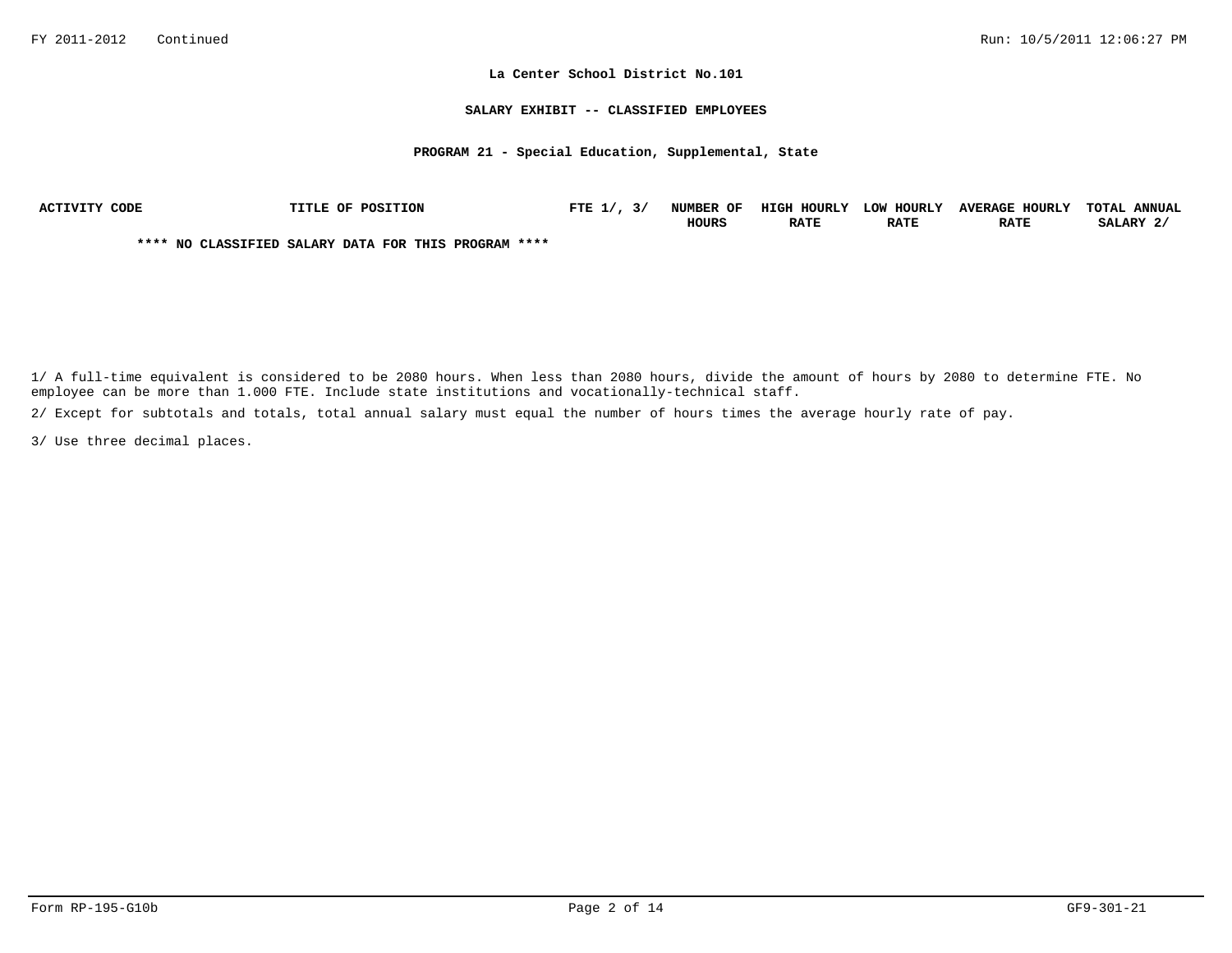#### **SALARY EXHIBIT -- CLASSIFIED EMPLOYEES**

## **PROGRAM 31 - Vocational, Basic, State**

| ACTIVITY CODE          |                | TITLE OF POSITION | FTE $1/$ , $3/$ | NUMBER OF<br>HOURS | HIGH HOURLY<br><b>RATE</b> | LOW HOURLY<br><b>RATE</b> | <b>AVERAGE HOURLY</b><br><b>RATE</b> | TOTAL ANNUAL<br>SALARY 2/ |
|------------------------|----------------|-------------------|-----------------|--------------------|----------------------------|---------------------------|--------------------------------------|---------------------------|
| $31 - 24 - 910$        | AIDES          |                   | 0.618           | 1,285.50           | 14.47                      | 14.47                     | 14.47                                | 18,601                    |
| ACTIVITY CODE 24 TOTAL |                |                   | 0.618           |                    |                            |                           |                                      | 18,601                    |
| $31 - 27 - 002$        | SUBSTITUTE PAY |                   | 0.000           | 0.00               | 0.00                       | 0.00                      | 0.00                                 | 500                       |
| ACTIVITY CODE 27 TOTAL |                |                   | 0.000           |                    |                            |                           |                                      | 500                       |
| PROGRAM TOTAL          |                |                   | 0.618           |                    |                            |                           |                                      | 19,101                    |

1/ A full-time equivalent is considered to be 2080 hours. When less than 2080 hours, divide the amount of hours by 2080 to determine FTE. No employee can be more than 1.000 FTE. Include state institutions and vocationally-technical staff.

2/ Except for subtotals and totals, total annual salary must equal the number of hours times the average hourly rate of pay.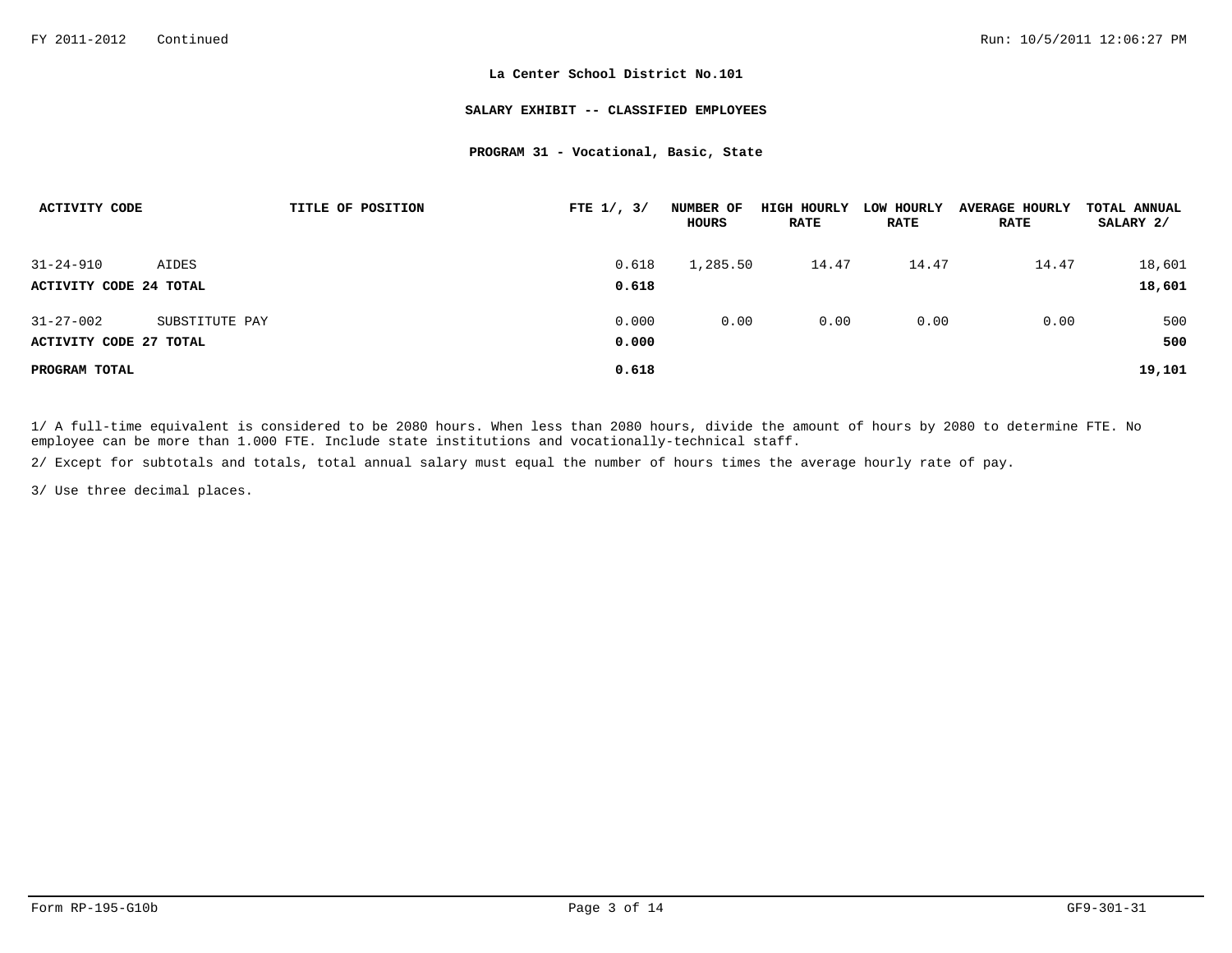#### **SALARY EXHIBIT -- CLASSIFIED EMPLOYEES**

### **PROGRAM 38 - Vocational, Federal**

| ACTIVITY CODE | <b>TITLE OF POSITION</b>                             | FTE $1/$ , $3/$ | NUMBER OF | HIGH HOURLY | LOW HOURLY  | <b>AVERAGE HOURLY</b> | TOTAL ANNUAL |
|---------------|------------------------------------------------------|-----------------|-----------|-------------|-------------|-----------------------|--------------|
|               |                                                      |                 | HOURS     | RATE        | <b>RATE</b> | <b>RATE</b>           | SALARY 2.    |
|               | **** NO CLASSIFIED SALARY DATA FOR THIS PROGRAM **** |                 |           |             |             |                       |              |

1/ A full-time equivalent is considered to be 2080 hours. When less than 2080 hours, divide the amount of hours by 2080 to determine FTE. No employee can be more than 1.000 FTE. Include state institutions and vocationally-technical staff.

2/ Except for subtotals and totals, total annual salary must equal the number of hours times the average hourly rate of pay.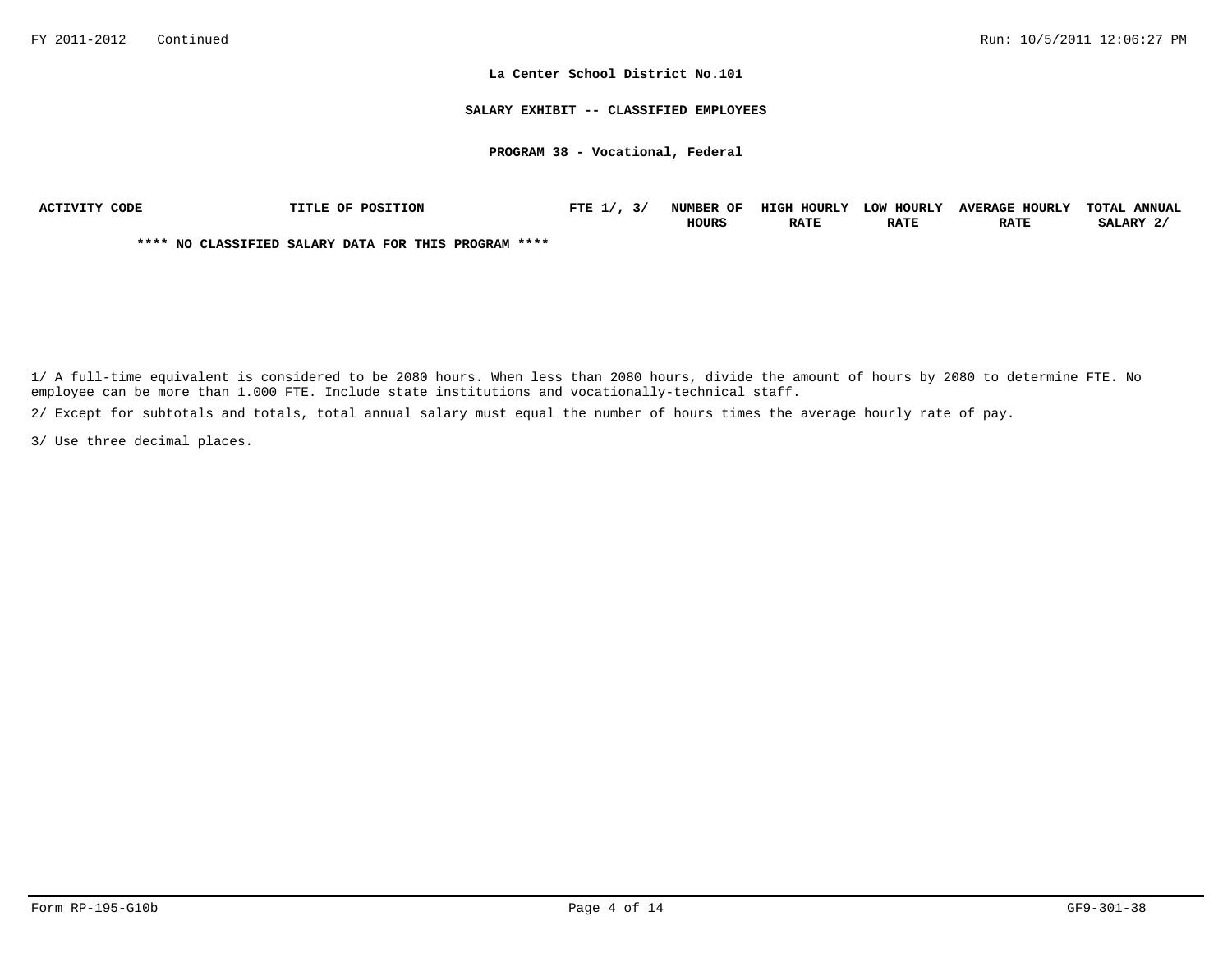**SALARY EXHIBIT -- CLASSIFIED EMPLOYEES**

**PROGRAM 51 - ESEA Disadvantaged, Federal**

| ACTIVITY CODE |  | <b>TITLE OF POSITION</b>                             | FTE $1/$ , $3/$ | NUMBER OF    | HIGH HOURLY | LOW HOURLY  | <b>AVERAGE HOURLY</b> | TOTAL ANNUAL |
|---------------|--|------------------------------------------------------|-----------------|--------------|-------------|-------------|-----------------------|--------------|
|               |  |                                                      |                 | <b>HOURS</b> | <b>RATE</b> | <b>RATE</b> | <b>RATE</b>           | SALARY 2/    |
|               |  | **** NO CLASSIFIED SALARY DATA FOR THIS PROGRAM **** |                 |              |             |             |                       |              |

1/ A full-time equivalent is considered to be 2080 hours. When less than 2080 hours, divide the amount of hours by 2080 to determine FTE. No employee can be more than 1.000 FTE. Include state institutions and vocationally-technical staff.

2/ Except for subtotals and totals, total annual salary must equal the number of hours times the average hourly rate of pay.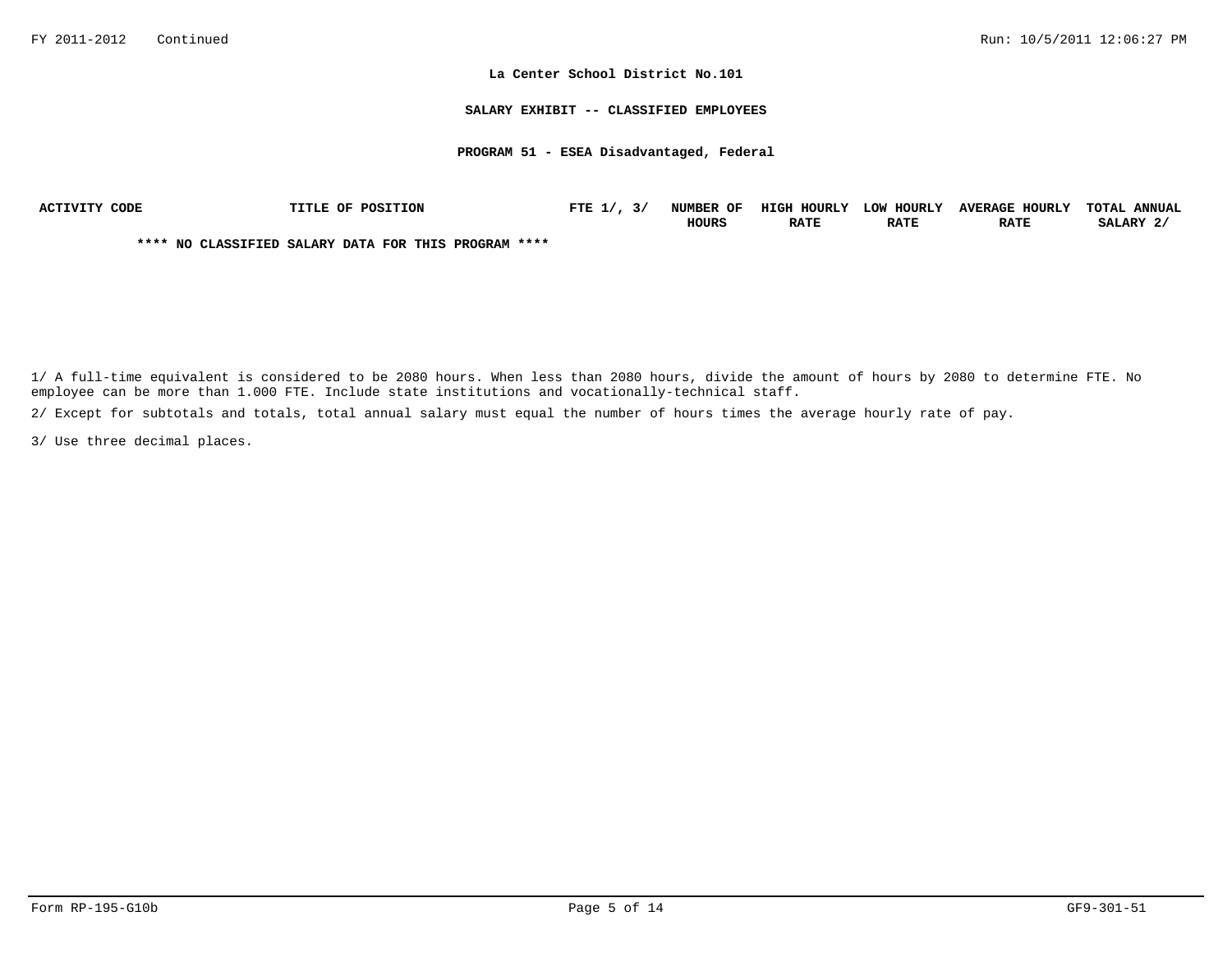#### **SALARY EXHIBIT -- CLASSIFIED EMPLOYEES**

#### **PROGRAM 52 - Other Title Grants under ESEA, Federal**

| ACTIVITY CODE | TITLE OF POSITION                                    | FTE $1/$ , $3/$ | <b>NUMBER OF</b> | HIGH HOURLY | LOW HOURLY  | <b>AVERAGE HOURLY</b> | TOTAL ANNUAL |
|---------------|------------------------------------------------------|-----------------|------------------|-------------|-------------|-----------------------|--------------|
|               |                                                      |                 | <b>HOURS</b>     | <b>RATE</b> | <b>RATE</b> | <b>RATE</b>           | SALARY 2     |
|               | **** NO CLASSIFIED SALARY DATA FOR THIS PROGRAM **** |                 |                  |             |             |                       |              |

1/ A full-time equivalent is considered to be 2080 hours. When less than 2080 hours, divide the amount of hours by 2080 to determine FTE. No employee can be more than 1.000 FTE. Include state institutions and vocationally-technical staff.

2/ Except for subtotals and totals, total annual salary must equal the number of hours times the average hourly rate of pay.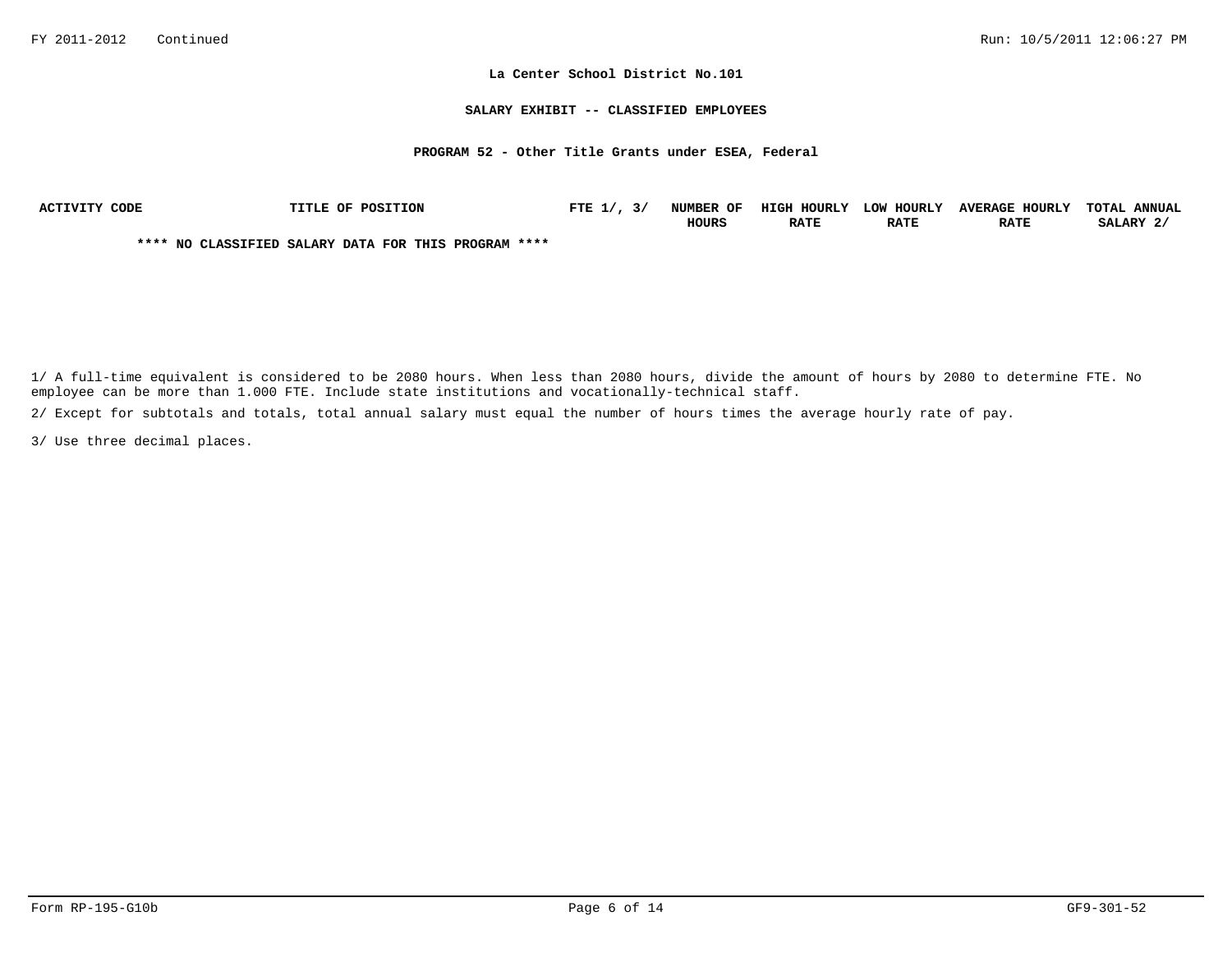#### **SALARY EXHIBIT -- CLASSIFIED EMPLOYEES**

### **PROGRAM 55 - Learning Assistance Program (LAP), State**

| ACTIVITY CODE          |       | TITLE OF POSITION | FTE $1/$ , $3/$ | NUMBER OF<br>HOURS | <b>HIGH HOURLY</b><br><b>RATE</b> | LOW HOURLY<br><b>RATE</b> | <b>AVERAGE HOURLY</b><br><b>RATE</b> | TOTAL ANNUAL<br>SALARY 2/ |
|------------------------|-------|-------------------|-----------------|--------------------|-----------------------------------|---------------------------|--------------------------------------|---------------------------|
| $55 - 27 - 910$        | AIDES |                   | 2.063           | 4,289.00           | 13.64                             | 13.37                     | 13.51                                | 57,942                    |
| ACTIVITY CODE 27 TOTAL |       |                   | 2.063           |                    |                                   |                           |                                      | 57,942                    |
| PROGRAM TOTAL          |       |                   | 2.063           |                    |                                   |                           |                                      | 57,942                    |

1/ A full-time equivalent is considered to be 2080 hours. When less than 2080 hours, divide the amount of hours by 2080 to determine FTE. No employee can be more than 1.000 FTE. Include state institutions and vocationally-technical staff.

2/ Except for subtotals and totals, total annual salary must equal the number of hours times the average hourly rate of pay.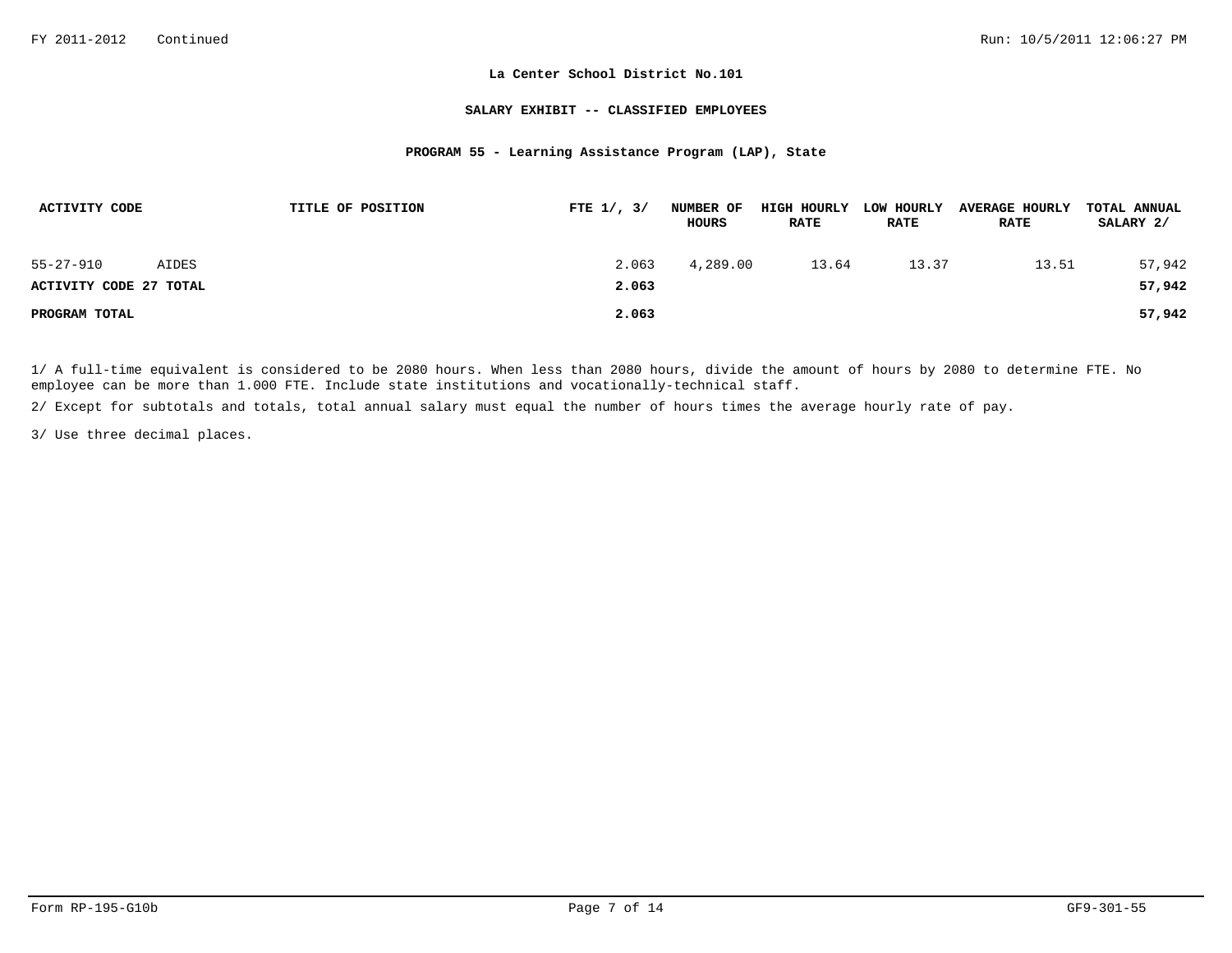#### **SALARY EXHIBIT -- CLASSIFIED EMPLOYEES**

#### **PROGRAM 58 - Special and Pilot Programs, State**

| ACTIVITY CODE | TITLE OF POSITION                                    | FTE $1/$ , $3/$ | NUMBER OF    | HIGH HOURLY | LOW HOURLY  | <b>AVERAGE HOURLY</b> | TOTAL ANNUAL |
|---------------|------------------------------------------------------|-----------------|--------------|-------------|-------------|-----------------------|--------------|
|               |                                                      |                 | <b>HOURS</b> | <b>RATE</b> | <b>RATE</b> | <b>RATE</b>           | SALARY 2/    |
|               | **** NO CLASSIFIED SALARY DATA FOR THIS PROGRAM **** |                 |              |             |             |                       |              |

1/ A full-time equivalent is considered to be 2080 hours. When less than 2080 hours, divide the amount of hours by 2080 to determine FTE. No employee can be more than 1.000 FTE. Include state institutions and vocationally-technical staff.

2/ Except for subtotals and totals, total annual salary must equal the number of hours times the average hourly rate of pay.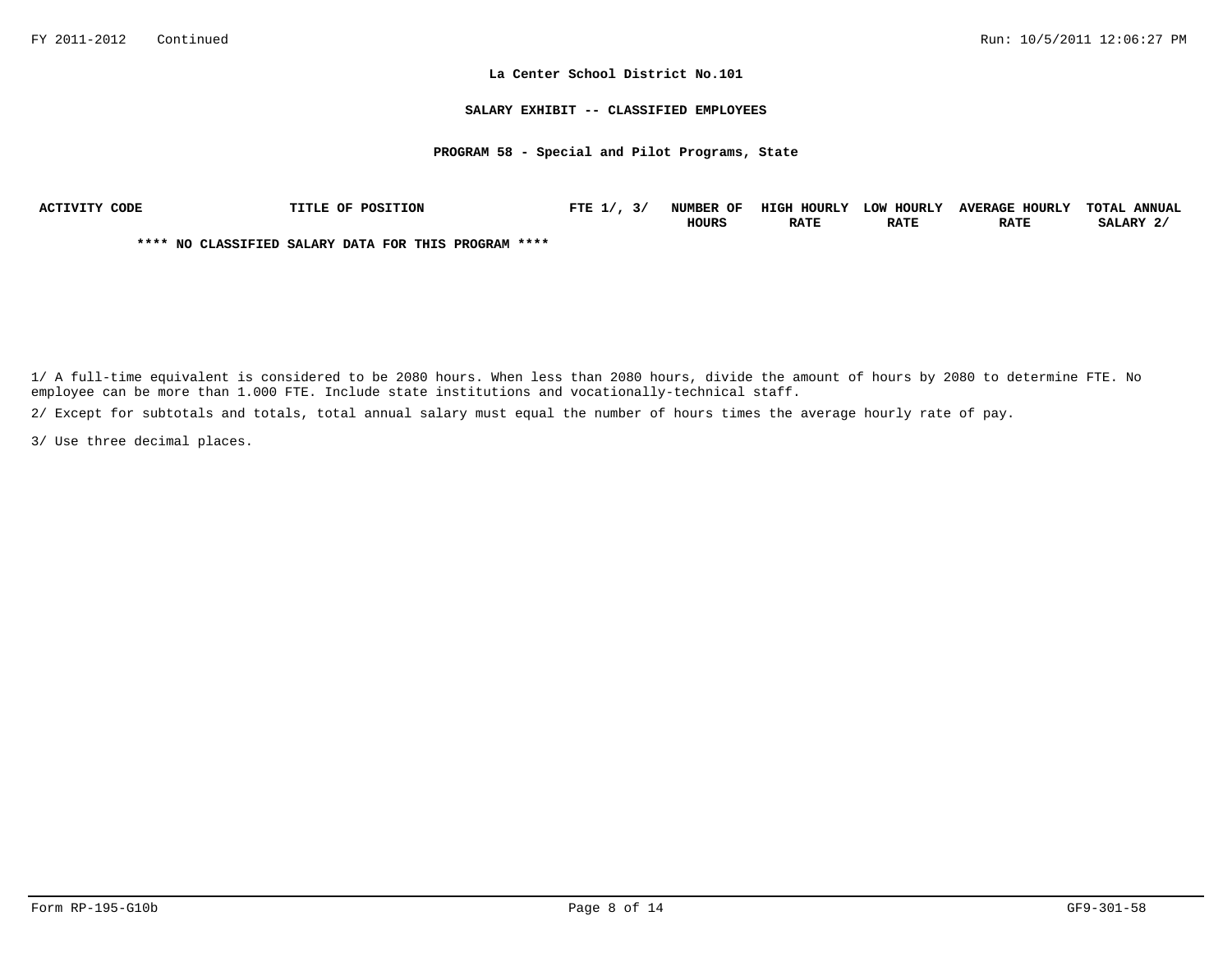#### **SALARY EXHIBIT -- CLASSIFIED EMPLOYEES**

#### **PROGRAM 65 - Transitional Bilingual, State**

| ACTIVITY CODE          |       | TITLE OF POSITION | FTE $1/$ , $3/$ | <b>NUMBER OF</b><br>HOURS | HIGH HOURLY<br><b>RATE</b> | LOW HOURLY<br><b>RATE</b> | <b>AVERAGE HOURLY</b><br><b>RATE</b> | TOTAL ANNUAL<br>SALARY 2/ |
|------------------------|-------|-------------------|-----------------|---------------------------|----------------------------|---------------------------|--------------------------------------|---------------------------|
| $65 - 27 - 910$        | AIDES |                   | 0.223           | 464.00                    | 13.91                      | 13.91                     | 13.91                                | 6,454                     |
| ACTIVITY CODE 27 TOTAL |       |                   | 0.223           |                           |                            |                           |                                      | 6,454                     |
| PROGRAM TOTAL          |       |                   | 0.223           |                           |                            |                           |                                      | 6,454                     |

1/ A full-time equivalent is considered to be 2080 hours. When less than 2080 hours, divide the amount of hours by 2080 to determine FTE. No employee can be more than 1.000 FTE. Include state institutions and vocationally-technical staff.

2/ Except for subtotals and totals, total annual salary must equal the number of hours times the average hourly rate of pay.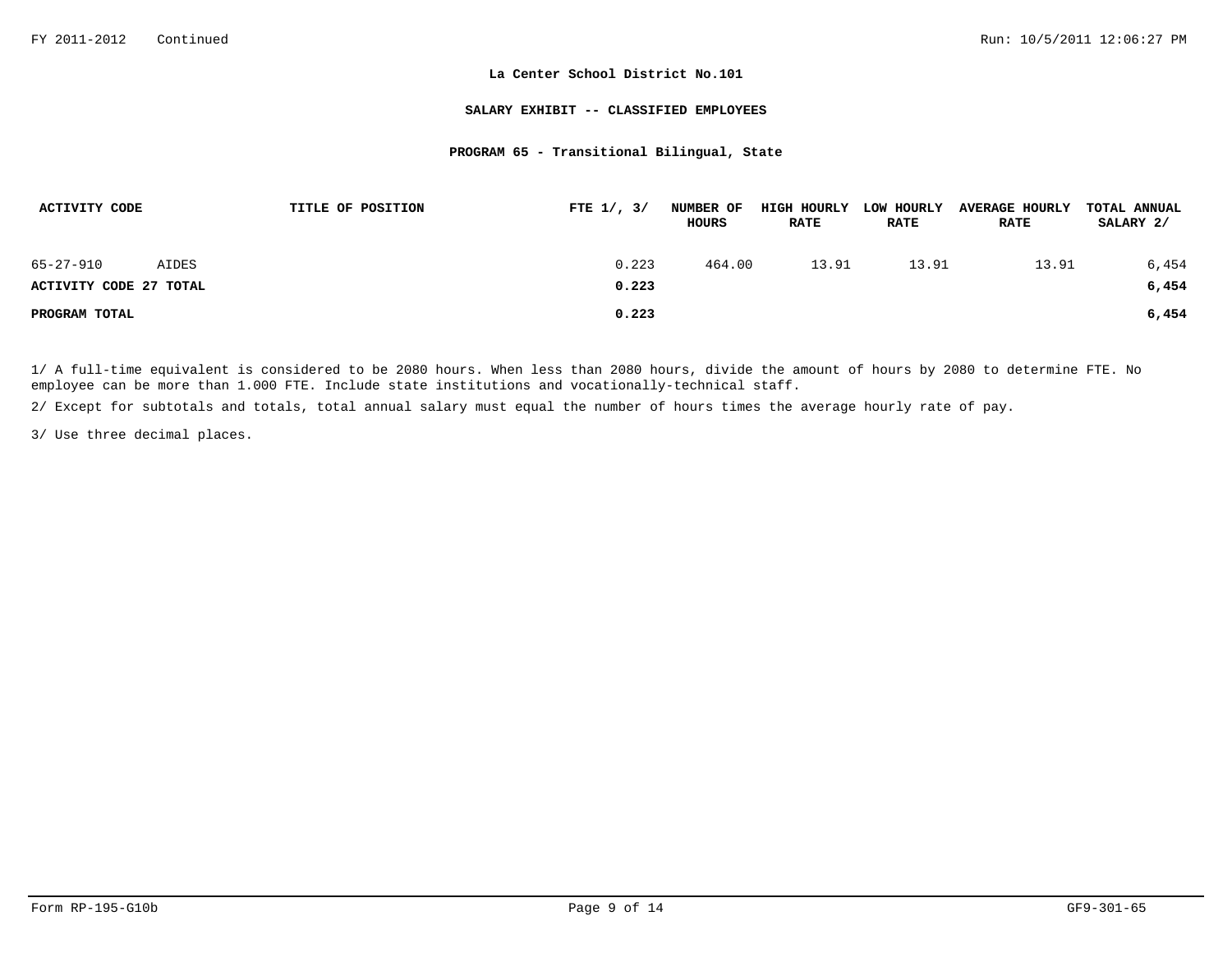#### **SALARY EXHIBIT -- CLASSIFIED EMPLOYEES**

### **PROGRAM 74 - Highly Capable**

| ACTIVITY CODE | TITLE OF POSITION                                    | FTE 1/,<br>3/ | <b>NUMBER OF</b> | HIGH HOURLY | <b>LOW HOURLY</b> | <b>AVERAGE HOURLY</b> | TOTAL ANNUAL |
|---------------|------------------------------------------------------|---------------|------------------|-------------|-------------------|-----------------------|--------------|
|               |                                                      |               | HOURS            | <b>RATE</b> | <b>RATE</b>       | <b>RATE</b>           | SALARY 2     |
|               | **** NO CLASSIFIED SALARY DATA FOR THIS PROGRAM **** |               |                  |             |                   |                       |              |

1/ A full-time equivalent is considered to be 2080 hours. When less than 2080 hours, divide the amount of hours by 2080 to determine FTE. No employee can be more than 1.000 FTE. Include state institutions and vocationally-technical staff.

2/ Except for subtotals and totals, total annual salary must equal the number of hours times the average hourly rate of pay.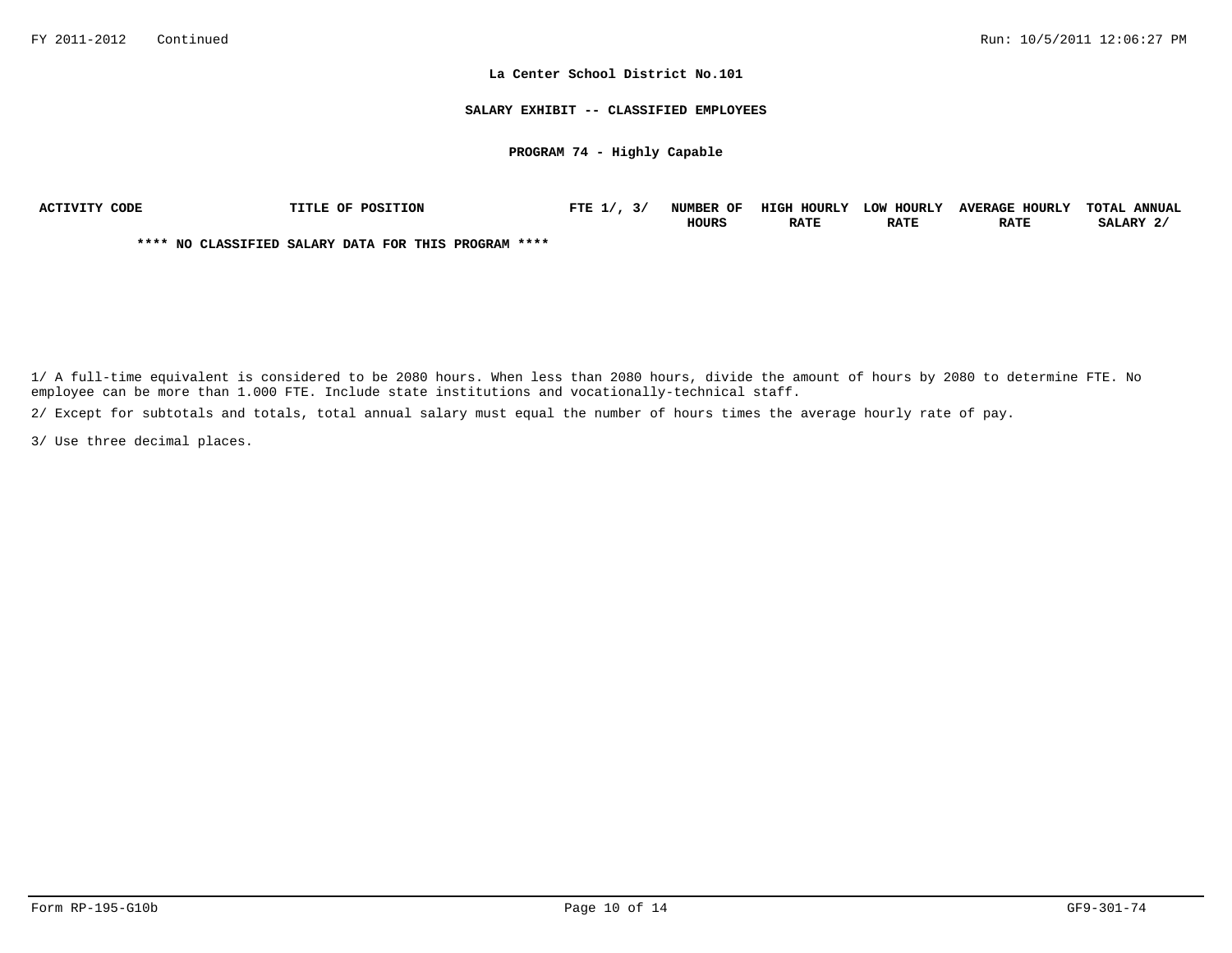#### **SALARY EXHIBIT -- CLASSIFIED EMPLOYEES**

# **PROGRAM 86 - Community Schools**

| ACTIVITY CODE          | TITLE OF POSITION   | FTE $1/$ , $3/$ | <b>NUMBER OF</b><br>HOURS | <b>HIGH HOURLY</b><br><b>RATE</b> | LOW HOURLY<br><b>RATE</b> | <b>AVERAGE HOURLY</b><br><b>RATE</b> | TOTAL ANNUAL<br>SALARY 2/ |
|------------------------|---------------------|-----------------|---------------------------|-----------------------------------|---------------------------|--------------------------------------|---------------------------|
| $86 - 21 - 990$        | DIRECTOR/SUPERVISOR | 0.313           | 650.00                    | 16.11                             | 16.11                     | 16.11                                | 10,472                    |
| ACTIVITY CODE 21 TOTAL |                     | 0.313           |                           |                                   |                           |                                      | 10,472                    |
| PROGRAM TOTAL          |                     | 0.313           |                           |                                   |                           |                                      | 10,472                    |

1/ A full-time equivalent is considered to be 2080 hours. When less than 2080 hours, divide the amount of hours by 2080 to determine FTE. No employee can be more than 1.000 FTE. Include state institutions and vocationally-technical staff.

2/ Except for subtotals and totals, total annual salary must equal the number of hours times the average hourly rate of pay.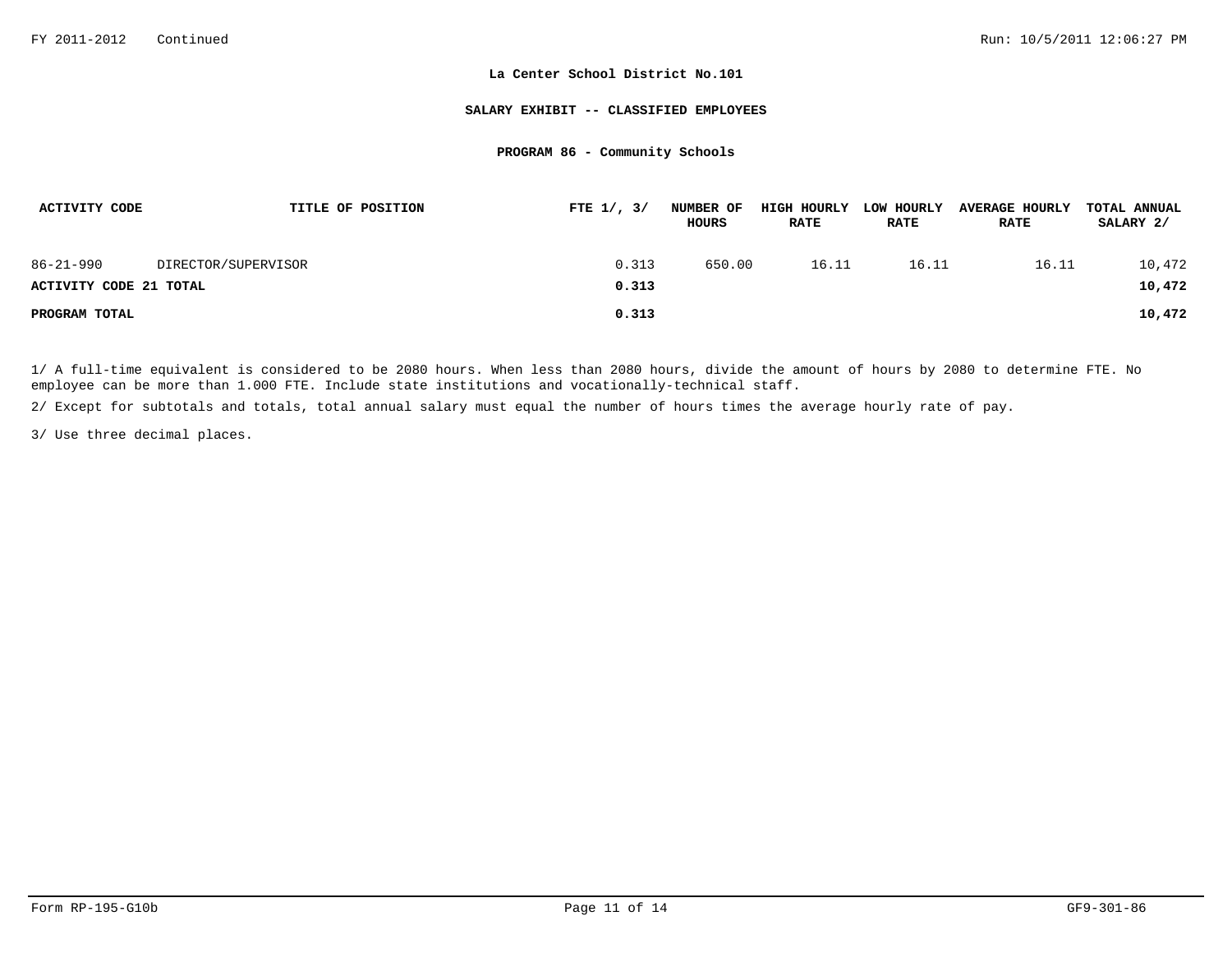#### **SALARY EXHIBIT -- CLASSIFIED EMPLOYEES**

#### **PROGRAM 97 - Districtwide Support**

| <b>ACTIVITY CODE</b>          | TITLE OF POSITION        | FTE $1/$ , $3/$ | NUMBER OF<br><b>HOURS</b> | HIGH HOURLY<br><b>RATE</b> | LOW HOURLY<br><b>RATE</b> | <b>AVERAGE HOURLY</b><br><b>RATE</b> | TOTAL ANNUAL<br>SALARY 2/ |
|-------------------------------|--------------------------|-----------------|---------------------------|----------------------------|---------------------------|--------------------------------------|---------------------------|
| $97 - 12 - 940$               | OFFICE/CLERICAL          | 1.000           | 2,080.00                  | 22.08                      | 22.08                     | 22.08                                | 45,926                    |
| $97 - 12 - 943$               | OFFICE/CLERICAL NOT TIME | 0.000           | 0.00                      | 0.00                       | 0.00                      | 0.00                                 | 1,000                     |
| <b>ACTIVITY CODE 12 TOTAL</b> |                          | 1.000           |                           |                            |                           |                                      | 46,926                    |
| $97 - 13 - 940$               | OFFICE/CLERICAL          | 2.213           | 4,602.00                  | 20.96                      | 13.67                     | 18.08                                | 83,192                    |
| ACTIVITY CODE 13 TOTAL        |                          | 2.213           |                           |                            |                           |                                      | 83,192                    |
| $97 - 14 - 940$               | OFFICE/CLERICAL          | 0.800           | 1,664.00                  | 19.91                      | 19.91                     | 19.91                                | 33,130                    |
| <b>ACTIVITY CODE 14 TOTAL</b> |                          | 0.800           |                           |                            |                           |                                      | 33,130                    |
| $97 - 62 - 930$               | LABORERS                 | 0.500           | 1,040.00                  | 17.88                      | 17.88                     | 17.88                                | 18,595                    |
| $97 - 62 - 970$               | SERVICE WORKERS          | 1.000           | 2,080.00                  | 18.24                      | 18.24                     | 18.24                                | 37,939                    |
| ACTIVITY CODE 62 TOTAL        |                          | 1.500           |                           |                            |                           |                                      | 56,534                    |
| $97 - 63 - 970$               | SERVICE WORKERS          | 7.500           | 15,600.00                 | 16.75                      | 15.78                     | 16.17                                | 252,179                   |
| ACTIVITY CODE 63 TOTAL        |                          | 7.500           |                           |                            |                           |                                      | 252,179                   |
| $97 - 64 - 990$               | DIRECTOR/SUPERVISOR      | 1.000           | 2,080.00                  | 24.51                      | 24.51                     | 24.51                                | 50,981                    |
| <b>ACTIVITY CODE 64 TOTAL</b> |                          | 1.000           |                           |                            |                           |                                      | 50,981                    |
| $97 - 72 - 940$               | OFFICE/CLERICAL          | 0.603           | 1,254.00                  | 17.53                      | 17.53                     | 17.53                                | 21,982                    |
| ACTIVITY CODE 72 TOTAL        |                          | 0.603           |                           |                            |                           |                                      | 21,982                    |
| PROGRAM TOTAL                 |                          | 14.616          |                           |                            |                           |                                      | 544,924                   |

1/ A full-time equivalent is considered to be 2080 hours. When less than 2080 hours, divide the amount of hours by 2080 to determine FTE. No employee can be more than 1.000 FTE. Include state institutions and vocationally-technical staff.

2/ Except for subtotals and totals, total annual salary must equal the number of hours times the average hourly rate of pay.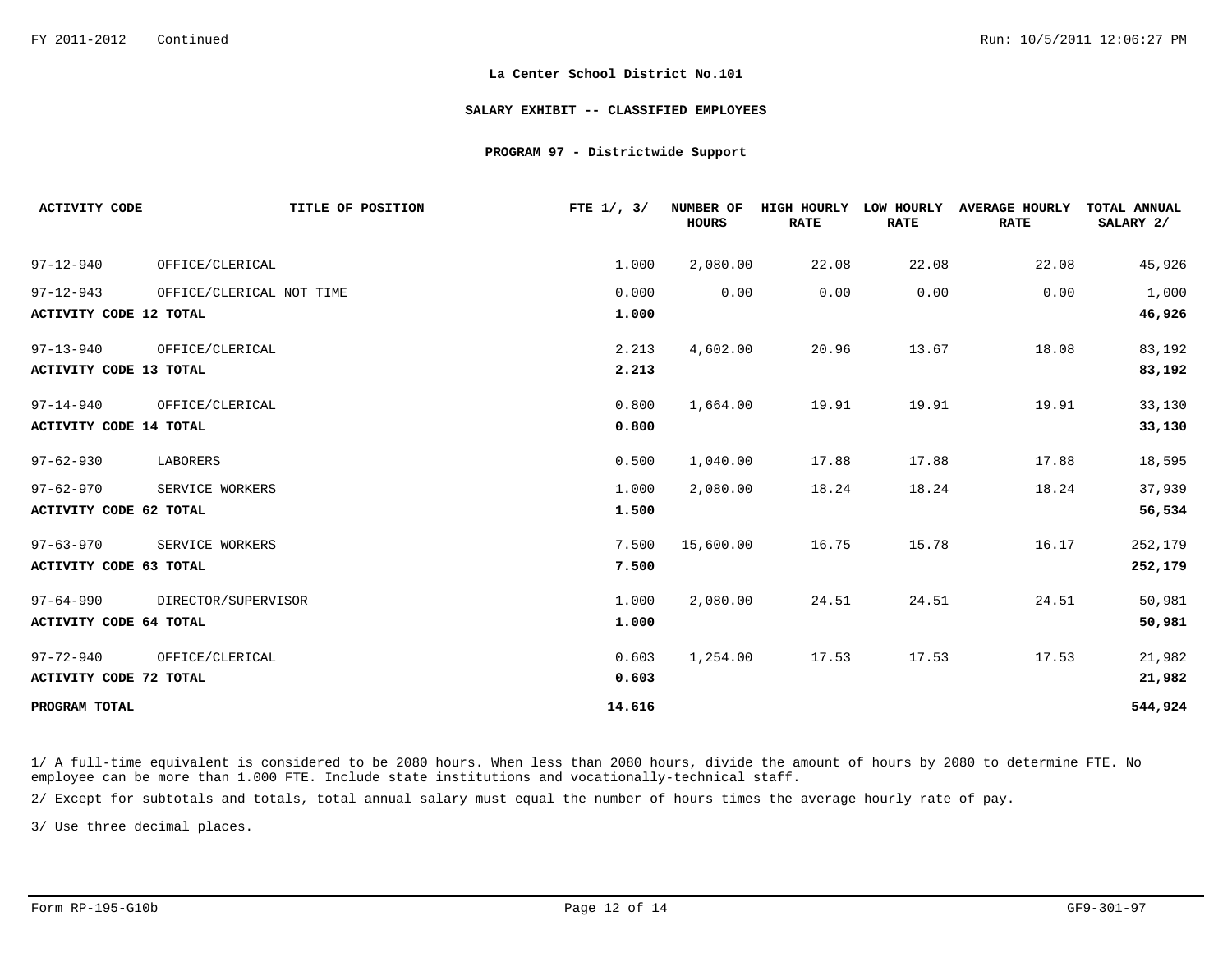#### **SALARY EXHIBIT -- CLASSIFIED EMPLOYEES**

#### **PROGRAM 98 - School Food Services**

| ACTIVITY CODE          | TITLE OF POSITION   | FTE $1/$ , $3/$ | NUMBER OF<br>HOURS | HIGH HOURLY<br><b>RATE</b> | LOW HOURLY<br><b>RATE</b> | <b>AVERAGE HOURLY</b><br><b>RATE</b> | TOTAL ANNUAL<br>SALARY 2/ |
|------------------------|---------------------|-----------------|--------------------|----------------------------|---------------------------|--------------------------------------|---------------------------|
| $98 - 41 - 990$        | DIRECTOR/SUPERVISOR | 0.704           | 1,464.00           | 20.17                      | 20.17                     | 20.17                                | 29,529                    |
| ACTIVITY CODE 41 TOTAL |                     | 0.704           |                    |                            |                           |                                      | 29,529                    |
| $98 - 44 - 970$        | SERVICE WORKERS     | 3.131           | 6,510.39           | 15.77                      | 12.62                     | 14.22                                | 92,566                    |
| ACTIVITY CODE 44 TOTAL |                     | 3.131           |                    |                            |                           |                                      | 92,566                    |
| PROGRAM TOTAL          |                     | 3.835           |                    |                            |                           |                                      | 122,095                   |

1/ A full-time equivalent is considered to be 2080 hours. When less than 2080 hours, divide the amount of hours by 2080 to determine FTE. No employee can be more than 1.000 FTE. Include state institutions and vocationally-technical staff.

2/ Except for subtotals and totals, total annual salary must equal the number of hours times the average hourly rate of pay.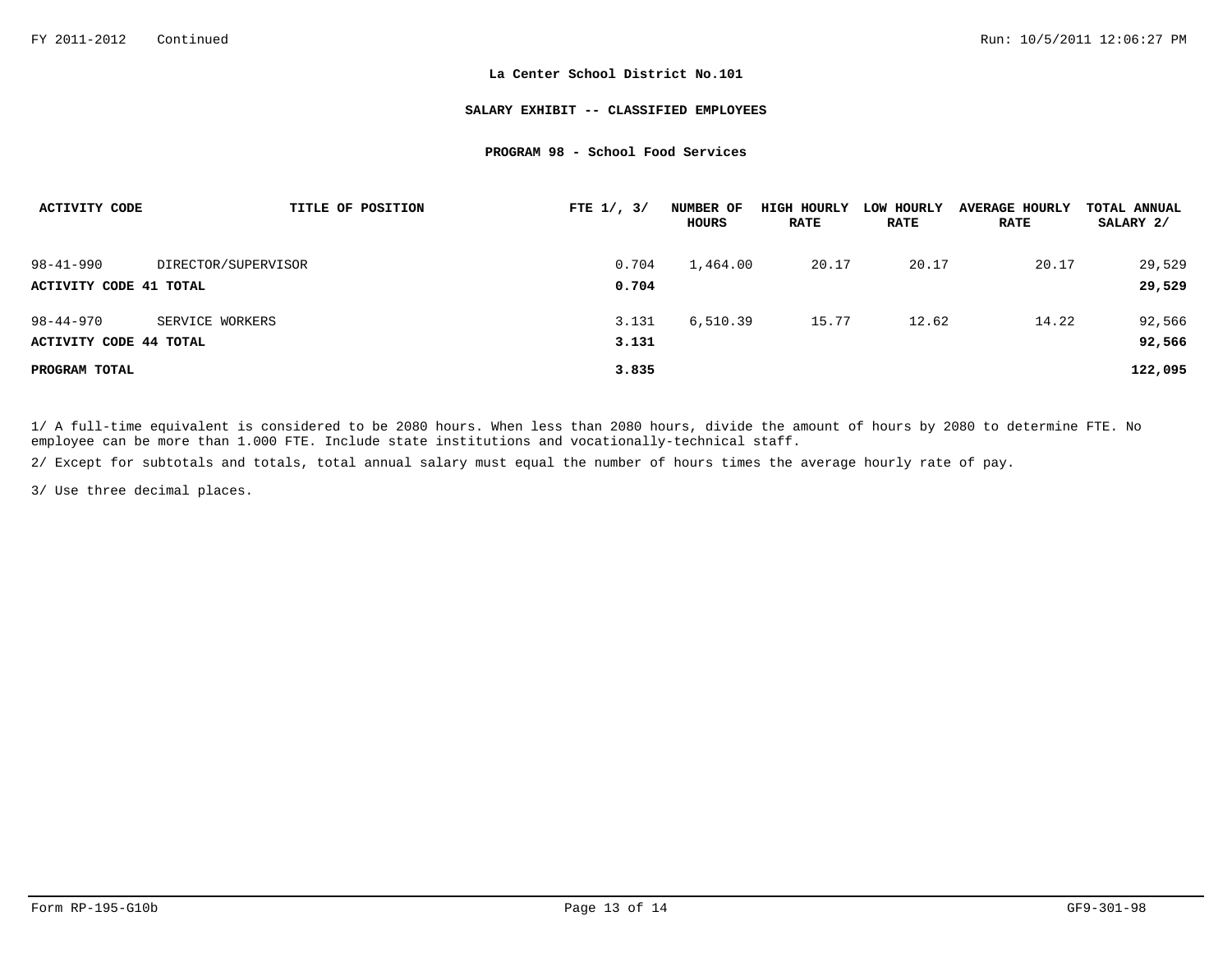#### **SALARY EXHIBIT -- CLASSIFIED EMPLOYEES**

### **PROGRAM 99 - Pupil Transportation**

| ACTIVITY CODE | <b>TITLE OF POSITION</b>                             | FTE $1/$ , $3/$ | NUMBER OF    | HIGH HOURLY | LOW HOURLY  | <b>AVERAGE HOURLY</b> | TOTAL ANNUAL |
|---------------|------------------------------------------------------|-----------------|--------------|-------------|-------------|-----------------------|--------------|
|               |                                                      |                 | <b>HOURS</b> | <b>RATE</b> | <b>RATE</b> | <b>RATE</b>           | SALARY 2.    |
|               | **** NO CLASSIFIED SALARY DATA FOR THIS PROGRAM **** |                 |              |             |             |                       |              |

1/ A full-time equivalent is considered to be 2080 hours. When less than 2080 hours, divide the amount of hours by 2080 to determine FTE. No employee can be more than 1.000 FTE. Include state institutions and vocationally-technical staff.

2/ Except for subtotals and totals, total annual salary must equal the number of hours times the average hourly rate of pay.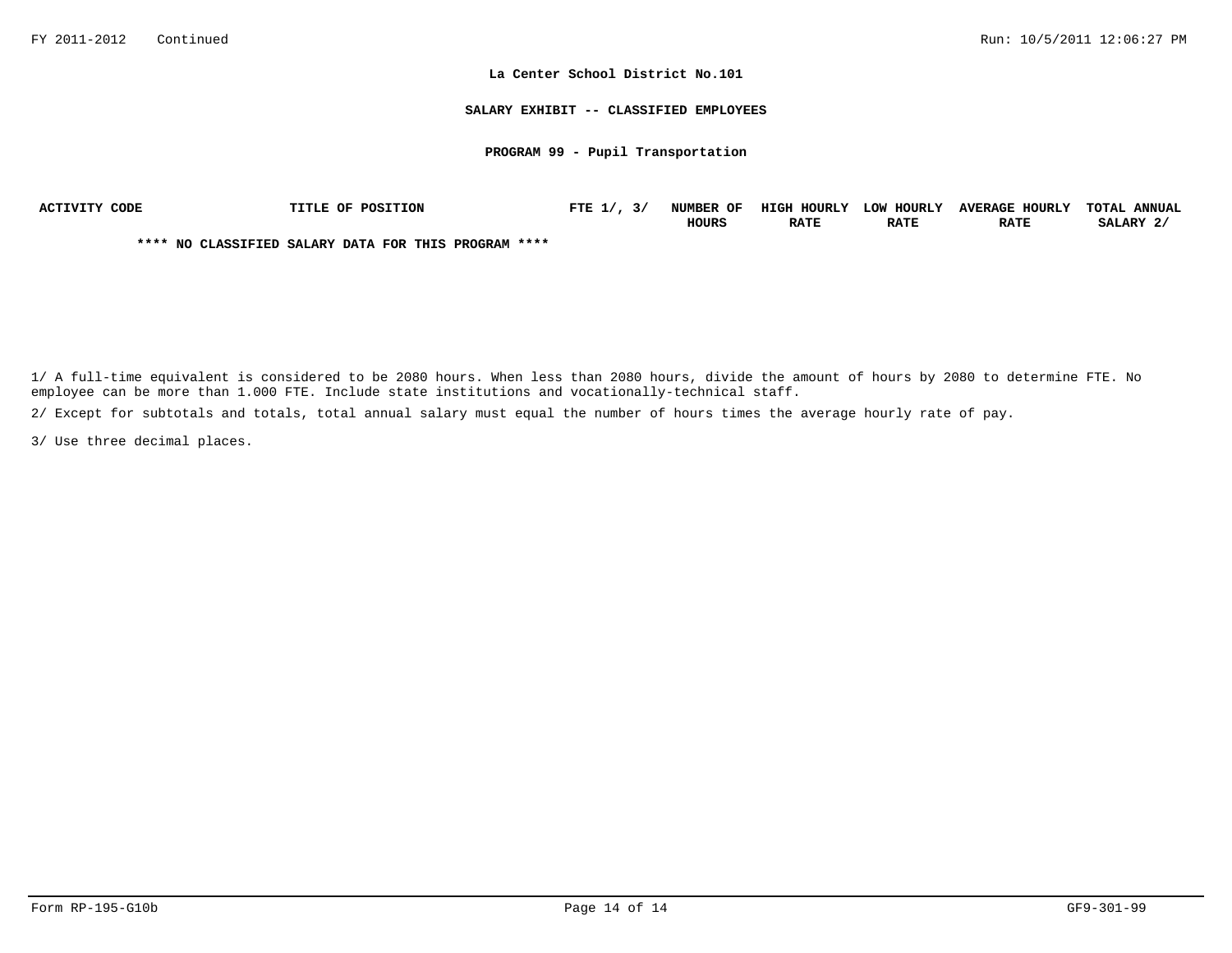# **SUMMARY OF GENERAL FUND EXPENDITURES BY OBJECT OF EXPENDITURE**

|     |                                     | (1)        | (2)    | (3)        | (4)    | (5)          | (6)    |
|-----|-------------------------------------|------------|--------|------------|--------|--------------|--------|
|     |                                     | Actual     | % of   | Budget     | % of   | Budget       | % of   |
|     | Object of Expenditure               | 2009-2010  | Total  | 2010-2011  | Total  | 2011-2012    | Total  |
| (0) | Debit Transfers                     | 0          | XXXXX  | 0          | XXXXX  | $\mathbf{0}$ | XXXXX  |
| (1) | Credit Transfers                    | 0          | XXXXX  |            | XXXXX  | $\mathbf{0}$ | XXXXX  |
| (2) | Certificated Salaries               | 5,571,224  | 45.11  | 5,537,365  | 41.66  | 5, 453, 753  | 41.01  |
| (3) | Classified Salaries                 | 1,447,854  | 11.72  | 1,342,921  | 10.10  | 1,331,531    | 10.01  |
| (4) | Employee Benefits and Payroll Taxes | 2,194,017  | 17.77  | 2,276,784  | 17.13  | 2,387,686    | 17.96  |
| (5) | Supplies and Materials              | 655,958    | 5.31   | 1,608,414  | 12.10  | 1,537,998    | 11.57  |
| (7) | Purchased Services                  | 2,422,654  | 19.62  | 2,416,231  | 18.18  | 2,463,065    | 18.52  |
| (8) | Travel                              | 20,336     | 0.16   | 20,350     | 0.15   | 25,542       | 0.19   |
| (9) | Capital Outlay                      | 37,152     | 0.30   | 91,250     | 0.69   | 98,423       | 0.74   |
|     | TOTAL EXPENDITURES                  | 12,349,195 | 100.00 | 13,293,315 | 100.00 | 13,297,998   | 100.00 |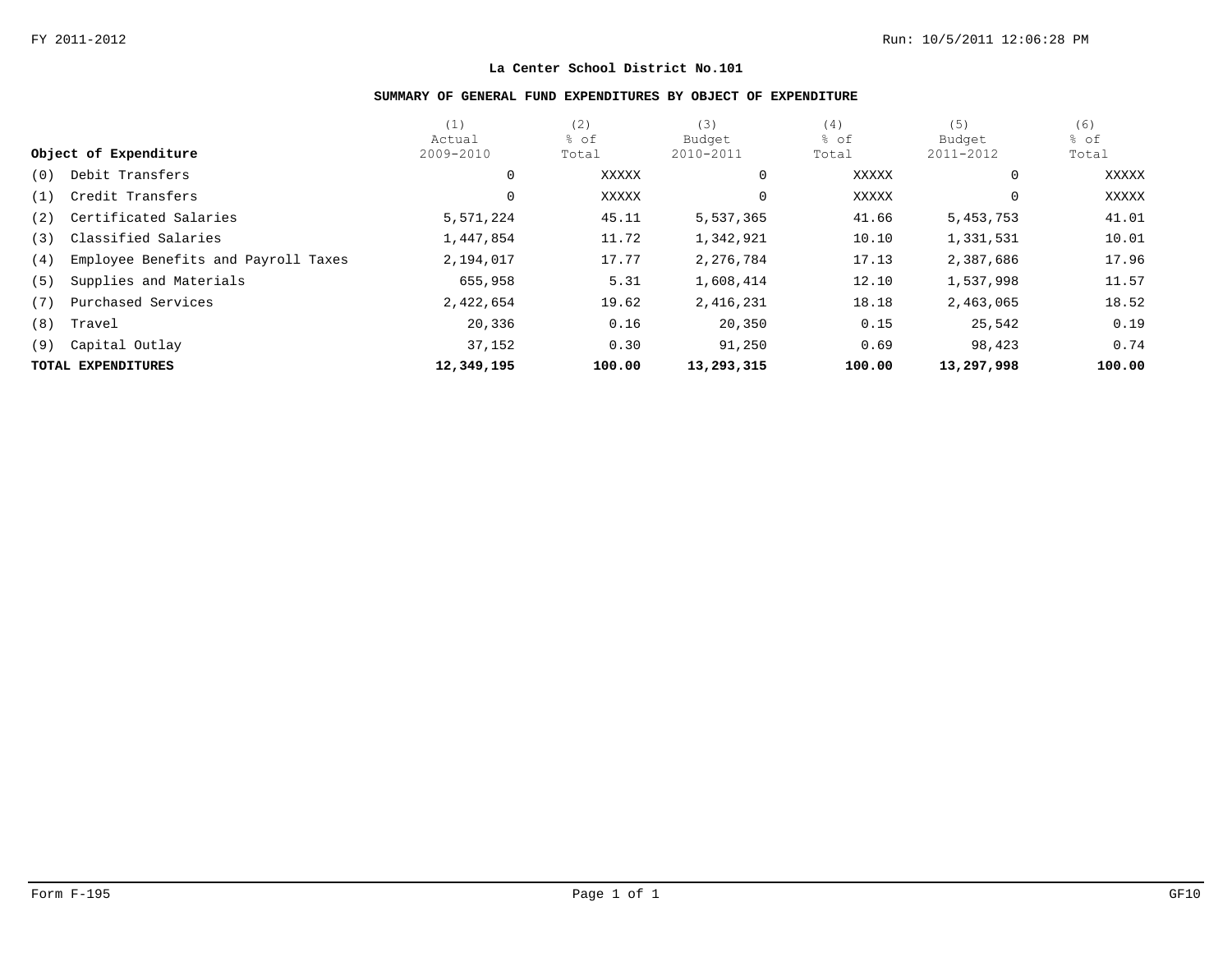# **SUMMARY OF GENERAL FUND EXPENDITURES BY ACTIVITY**

|                           | (1)<br>Actual<br>2009-2010 | (2)<br>% of<br>Total | (3)<br>Budget<br>2010-2011 | (4)<br>% of<br>Total | (5)<br>Budget<br>2011-2012 | (6)<br>% of<br>Total |
|---------------------------|----------------------------|----------------------|----------------------------|----------------------|----------------------------|----------------------|
| TEACHING ACTIVITIES       |                            |                      |                            |                      |                            |                      |
| Teaching<br>$27 \mid$     | 6,924,201                  | 56.07                | 7,733,996                  | 58.18                | 7,728,993                  | 58.12                |
| 28<br>Extracur            | 351,521                    | 2.85                 | 374,754                    | 2.82                 | 367,028                    | 2.76                 |
| $29$   Pmt to SD          | 1,120,455                  | 9.07                 | 1,113,287                  | 8.37                 | 1,151,404                  | 8.66                 |
| TOTAL TEACHING ACTIVITIES | 8,396,177                  | 67.99                | 9,222,037                  | 69.37                | 9,247,425                  | 69.54                |
| TEACHING SUPPORT          |                            |                      |                            |                      |                            |                      |
| Lrn Resrc<br>$22 \mid$    | 204,920                    | 1.66                 | 216,164                    | 1.63                 | 225,588                    | 1.70                 |
| Guid/Coun<br>24           | 205,341                    | 1.66                 | 265,854                    | 2.00                 | 274,707                    | 2.07                 |
| 25<br>Pupil M/S           | $\mathsf{O}$               | 0.00                 | $\mathbf 0$                | 0.00                 | $\mathbf 0$                | 0.00                 |
| 26<br>Health              | 9,157                      | 0.07                 | 10,398                     | 0.08                 | 10,250                     | 0.08                 |
| InstProDev<br>31          | XXXXX                      | XXXXX                | XXXXX                      | XXXXX                | $\mathbf 0$                | 0.00                 |
| 32<br>Inst Tech           | XXXXX                      | XXXXX                | XXXXX                      | XXXXX                | $\overline{0}$             | 0.00                 |
| TOTAL TEACHING SUPPORT    | 419,418                    | 3.40                 | 492,416                    | 3.70                 | 510,545                    | 3.84                 |
| OTHER SUPPORT ACTIVITIES  |                            |                      |                            |                      |                            |                      |
| $42 \mid$<br>Food         | 193,172                    | 1.56                 | 215,000                    | 1.62                 | 215,000                    | 1.62                 |
| 44<br>Operation           | 158,443                    | 1.28                 | 151,713                    | 1.14                 | 158,084                    | 1.19                 |
| 49<br>Transfers           | $\mathbf 0$                | 0.00                 | $\mathbf 0$                | 0.00                 | $\mathbf 0$                | 0.00                 |
| 52<br>Operation           | 334,283                    | 2.71                 | 284,168                    | 2.14                 | 314,323                    | 2.36                 |
| 53<br>Maintnce            | $\mathbf 0$                | 0.00                 | $\mathbf 0$                | 0.00                 | $\mathbf 0$                | 0.00                 |
| 56<br>Insurance           | 0                          | 0.00                 | 0                          | 0.00                 | $\mathbf 0$                | 0.00                 |
| Transfers<br>59           | $\mathsf 0$                | 0.00                 | $\mathbf 0$                | 0.00                 | $\mathbf 0$                | 0.00                 |
| 62<br>Grnd Mnt            | 75,238                     | 0.61                 | 79,071                     | 0.59                 | 105,378                    | 0.79                 |
| Oper Bldg<br>63           | 412,553                    | 3.34                 | 432,909                    | 3.26                 | 415,194                    | 3.12                 |
| Maintnce<br>64            | 259,740                    | 2.10                 | 234,506                    | 1.76                 | 182,140                    | 1.37                 |
| Utilities<br>65           | 244,571                    | 1.98                 | 320,000                    | 2.41                 | 245,000                    | 1.84                 |
| 67<br>Bldg Secu           | $\mathbf 0$                | 0.00                 | $\mathbf 0$                | 0.00                 | $\mathbf 0$                | 0.00                 |
| 68<br>Insurance           | 106,205                    | 0.86                 | 106,205                    | 0.80                 | 106,205                    | 0.80                 |
| 72<br>Info Sys            | 112,685                    | 0.91                 | 106,333                    | 0.80                 | 78,914                     | 0.59                 |
| 73<br>Printing            | $\mathsf{0}$               | 0.00                 | 0                          | 0.00                 | $\mathbf 0$                | 0.00                 |
| 74<br>Warehouse           | $\mathbf 0$                | 0.00                 | $\mathbf 0$                | 0.00                 | $\mathbf 0$                | 0.00                 |
| 75<br>Mtr Pool            | $\mathbf 0$                | 0.00                 | $\mathbf 0$                | 0.00                 | $\mathbf 0$                | 0.00                 |
| 83<br>Interest            | $\mathbf 0$                | 0.00                 | 0                          | 0.00                 | $\mathbf 0$                | 0.00                 |
| Principal<br>84           | $\mathbf 0$                | 0.00                 | $\Omega$                   | 0.00                 | $\Omega$                   | 0.00                 |
| 85<br>Debt Expn           | $\mathbf 0$                | 0.00                 | 0                          | 0.00                 | $\overline{0}$             | 0.00                 |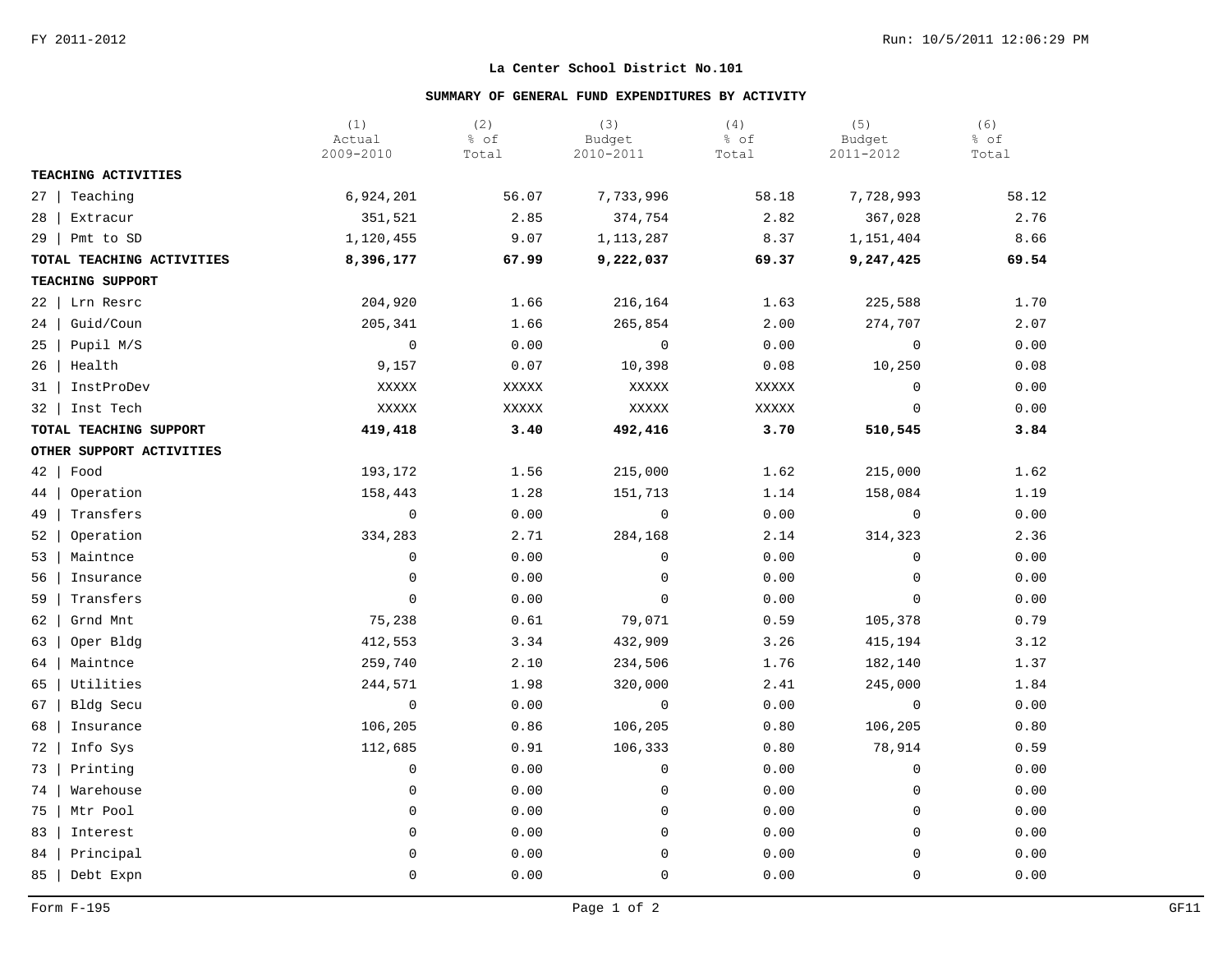# **SUMMARY OF GENERAL FUND EXPENDITURES BY ACTIVITY**

|                                | (1)         | (2)    | (3)         | (4)    | (5)        | (6)    |
|--------------------------------|-------------|--------|-------------|--------|------------|--------|
|                                | Actual      | % of   | Budget      | % of   | Budget     | % of   |
|                                | 2009-2010   | Total  | 2010-2011   | Total  | 2011-2012  | Total  |
| 91<br>Publ Actv                | $\mathbf 0$ | 0.00   | $\mathbf 0$ | 0.00   | $\Omega$   | 0.00   |
| TOTAL OTHER SUPPORT ACTIVITIES | 1,896,890   | 15.36  | 1,929,905   | 14.52  | 1,820,238  | 13.69  |
| UNIT ADMINISTRATION            |             |        |             |        |            |        |
| Princ Off<br>23                | 889,226     | 7.20   | 899,611     | 6.77   | 918,449    | 6.91   |
| TOTAL UNIT ADMINISTRATION      | 889,226     | 7.20   | 899,611     | 6.77   | 918,449    | 6.91   |
| CENTRAL ADMINISTRATION         |             |        |             |        |            |        |
| Bd of Dir<br>11                | 32,462      | 0.26   | 34,400      | 0.26   | 31,000     | 0.23   |
| 12<br>Supt Off                 | 261,166     | 2.11   | 363,980     | 2.74   | 363,274    | 2.73   |
| Busns Off<br>13                | 205,063     | 1.66   | 166,400     | 1.25   | 198,875    | 1.50   |
| 14<br>HR                       | 9,507       | 0.08   | 41,811      | 0.31   | 58,378     | 0.44   |
| Pblc Rltn<br>15                | $\mathbf 0$ | 0.00   | $\Omega$    | 0.00   | $\Omega$   | 0.00   |
| 21<br>Supv Inst                | 192,675     | 1.56   | 99,671      | 0.75   | 104,830    | 0.79   |
| 41<br>Supervisn                | 46,612      | 0.38   | 43,084      | 0.32   | 44,984     | 0.34   |
| 51<br>Supervisn                | 0           | 0.00   | $\Omega$    | 0.00   | $\Omega$   | 0.00   |
| Supv Bldg<br>61                | $\mathbf 0$ | 0.00   | $\mathbf 0$ | 0.00   | 0          | 0.00   |
| TOTAL CENTRAL ADMINISTRATION   | 747,485     | 6.05   | 749,346     | 5.64   | 801,341    | 6.03   |
| TOTAL EXPENDITURES             | 12,349,195  | 100.00 | 13,293,315  | 100.00 | 13,297,998 | 100.00 |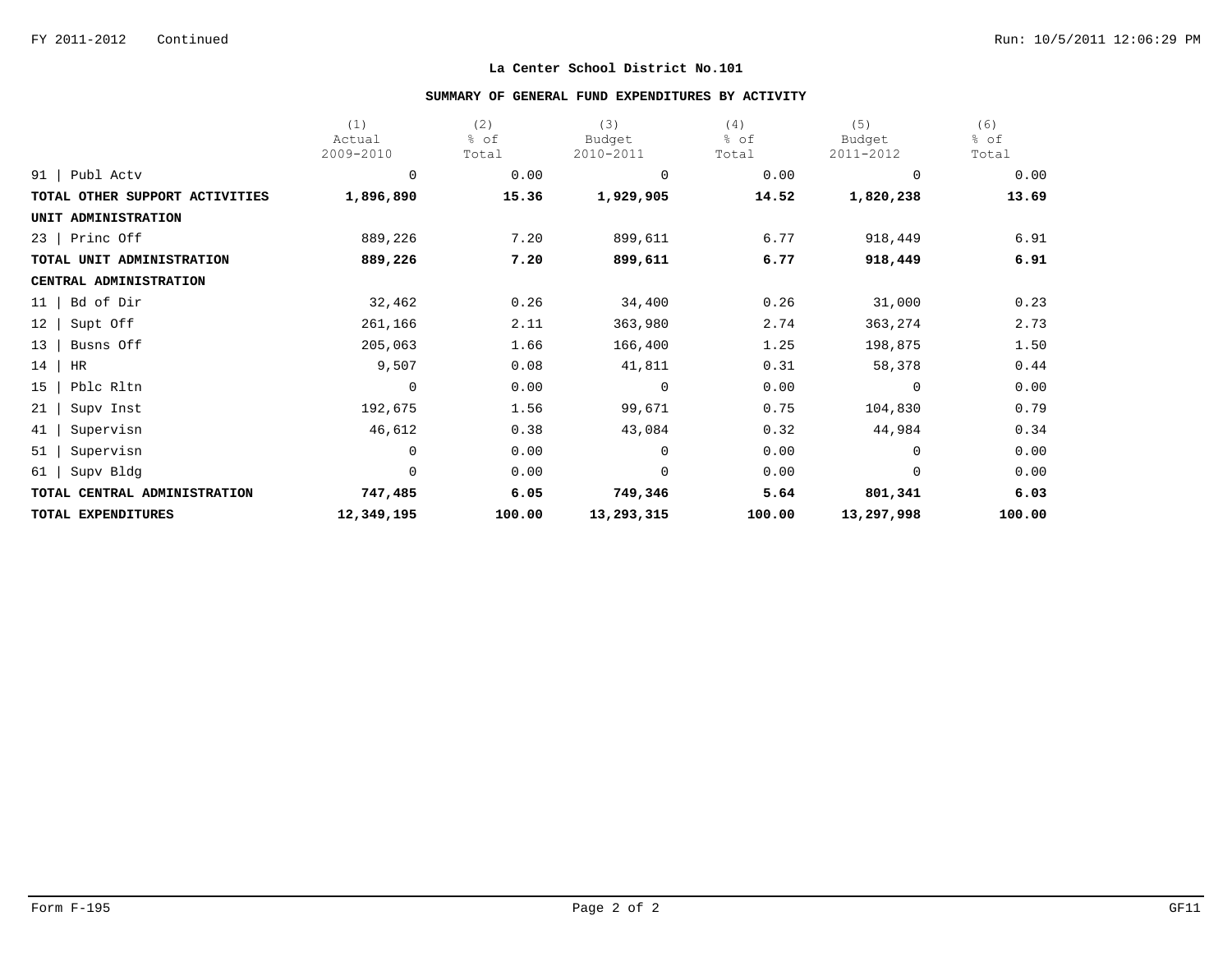# **SUMMARY OF FTE CERTIFICATED AND CLASSIFIED STAFF COUNTS BY ACTIVITY**

|                                        | (1)                   | (2)    | (3)                 | (4)    |
|----------------------------------------|-----------------------|--------|---------------------|--------|
|                                        | No. of FTE            | % to   | No. of FTE          | % to   |
| <b>ACTIVITY</b>                        | Certificated<br>Staff | Total  | Classified<br>Staff | Total  |
| TEACHING ACTIVITIES                    |                       |        |                     |        |
| Teaching<br>27                         | 72.110                | 84.93  | 6.762               | 19.62  |
| Extracuricular<br>28                   | 0.800                 | 0.94   | 0.000               | 0.00   |
| TOTAL TEACHING ACTIVITES               | 72.910                | 85.87  | 6.762               | 19.62  |
| TEACHING SUPPORT                       |                       |        |                     |        |
| Learning Resources<br>22               | 1.000                 | 1.18   | 2.030               | 5.89   |
| Guidance and Counseling<br>24          | 3.000                 | 3.53   | 0.618               | 1.79   |
| TOTAL TEACHING SUPPORT                 | 4.000                 | 4.71   | 2.648               | 7.68   |
| OTHER SUPPORT ACTIVITIES               |                       |        |                     |        |
| Food Services Operations<br>44         | XXXXX                 | XXXXX  | 3.131               | 9.09   |
| Grounds--Maintenance<br>62             | XXXXX                 | XXXXX  | 1.500               | 4.35   |
| Operation of Buildings<br>63           | XXXXX                 | XXXXX  | 7.500               | 21.77  |
| 64<br>Maintenance                      | XXXXX                 | XXXXX  | 1.000               | 2.90   |
| Information Systems<br>72              |                       |        | 0.603               | 1.75   |
| TOTAL OTHER SUPPORT ACTIVITIES         |                       |        | 13.734              | 39.86  |
| UNIT ADMINISTRATION                    |                       |        |                     |        |
| Principal's Office<br>23               | 5.000                 | 5.89   | 6.284               | 18.24  |
| TOTAL UNIT ADMINISTRATION              | 5.000                 | 5.89   | 6.284               | 18.24  |
| CENTRAL ADMINISTRATION                 |                       |        |                     |        |
| Superintendent's Office<br>12          | 2.000                 | 2.36   | 1.000               | 2.90   |
| Business Office<br>13                  |                       |        | 2.213               | 6.42   |
| Human Resources<br>14                  |                       |        | 0.800               | 2.32   |
| Supervision - Instruction<br>21        | 1.000                 | 1.18   | 0.313               | 0.91   |
| Supervision - Nutrition Services<br>41 |                       |        | 0.704               | 2.04   |
| TOTAL CENTRAL ADMINISTRATION           | 3.000                 | 3.53   | 5.030               | 14.60  |
| TOTAL FTE STAFF                        | 84.910                | 100.00 | 34.458              | 100.00 |

NOTE: Activities 29, 42, 43, 49, 56, 59, 68, 83, 84, and 85 are not included because there should not be personnel charged to these activities.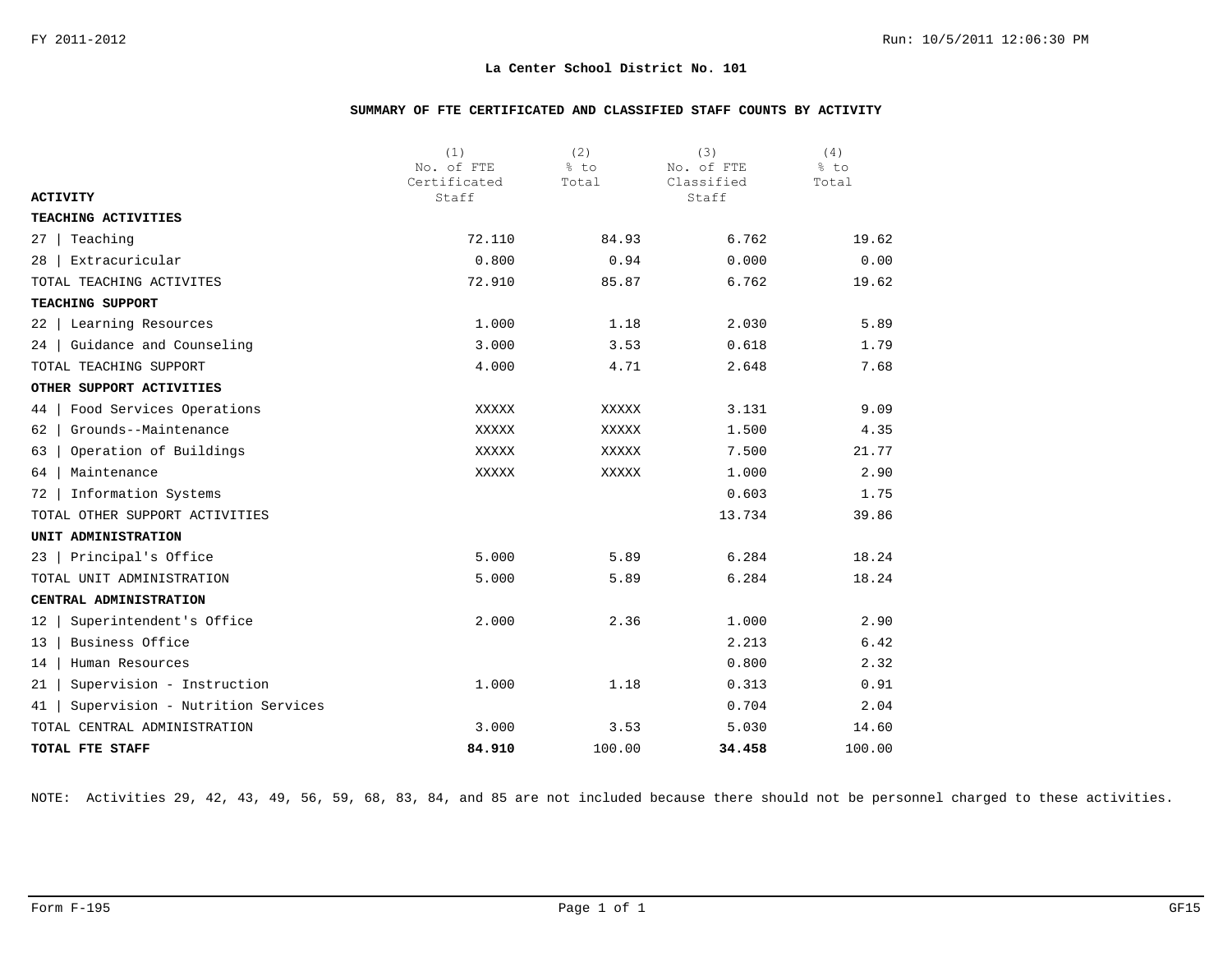#### **REVENUE WORK SHEET--GENERAL FUND--LOCAL EXCESS LEVIES AND TIMBER EXCISE TAX**

Local property tax collections (Account 1100) should include revenue anticipated to be received in cash during the fiscal year. Estimation for the Timber Excise Tax collection (Revenue Account 1500) is necessary to estimate the Net Excess Levy Collection. The Net Excess Levy equals the Excess Levy Amount minus the sum of the Timber Levy.

# **PART I: LOCAL PROPERTY TAX COLLECTIONS**

|                         | (1)                                 | (3)                                  | (4)             | (5)                                       |
|-------------------------|-------------------------------------|--------------------------------------|-----------------|-------------------------------------------|
|                         | Excess Levy Amount Est. Timber Levy | Net Levy Amount<br>$(Col.1 - Col.2)$ | Collection % 1/ | Amount Budgeted<br>$(Col.3 \times Col.4)$ |
| Fall 2011               | 2,315,250                           | 2,315,250                            | 45.00           | 1,041,863                                 |
| Spring 2012             | 2,431,013                           | 2,431,013                            | 55.00           | 1,337,057                                 |
| 1100 TOTAL LOCAL TAXES: |                                     |                                      |                 | 2,378,920                                 |

#### **PART II: TIMBER EXCISE TAX**

|                           |                                 |                    |                                           | (4)          |                                           |
|---------------------------|---------------------------------|--------------------|-------------------------------------------|--------------|-------------------------------------------|
|                           | Timber Assessed<br>Valuation /3 | \$ Per Thousand /2 | Est Timber Levy<br>$(Col.1 \times Col.2)$ | Collection % | Amount Budgeted<br>$(Col.3 \times Col.4)$ |
| Fall 2011                 |                                 | 0.000              |                                           | 0.00         | XXXXX                                     |
| Spring 2012               |                                 | 0.000              |                                           | 100.00       |                                           |
| 1500 TIMBER EXCISE TAXES: |                                 |                    |                                           |              |                                           |

1/ The fall and spring collection percentages should be based on the most recent three-year history of tax collection percentages.

2/ Dollars per thousand is same as dollars per thousand used for excess levy (use a three-decimal rate).

3/ Use 50% timber assessed valuation or 80% Assessed Valuation of Timber Roll.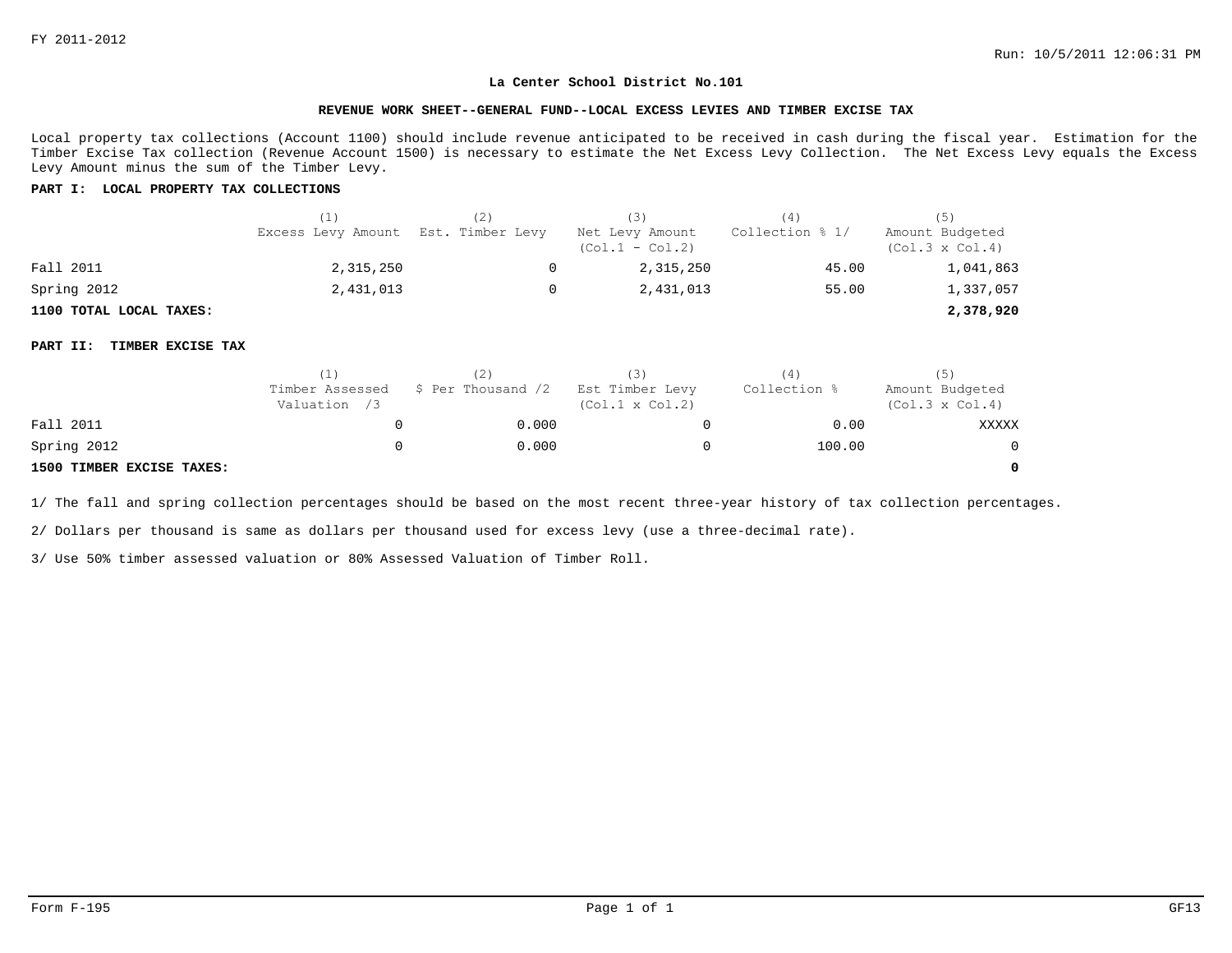# **GENERAL FUND - LONG-TERM FINANCING - CONDITIONAL SALES CONTRACTS AND NOTES 1/**

| А. | (1)<br>Assets Purchased by CONDITIONAL<br>SALES CONTRACTS (RCW 28A.335.200)<br>in prior years | (2)<br>Length of<br>Contract<br>(months) | (3)<br>Outstanding<br>Balance at<br>Sept 1,2011 | (4)<br>Principal<br>Payments in<br>FY 2011-2012 |              | (5)<br>Interest<br>Payments in<br>FY 2011-2012 |             | (6)<br>Outstanding<br>Balance at<br>Aug 31, 2012<br>$(Co1.3-Co1.4)$ |             |
|----|-----------------------------------------------------------------------------------------------|------------------------------------------|-------------------------------------------------|-------------------------------------------------|--------------|------------------------------------------------|-------------|---------------------------------------------------------------------|-------------|
|    |                                                                                               |                                          | 0                                               | 0                                               | 0            |                                                | $\mathbf 0$ |                                                                     | $\Omega$    |
| А. | TOTAL                                                                                         |                                          |                                                 | 0                                               | $\mathbf{0}$ | 3/                                             | 0           |                                                                     | 0           |
| в. | Assets to be purchased by<br>CONDITIONAL SALES CONTRACTS<br>AND NOTES in new FY               | Length of<br>Contract<br>(months)        | Total Amount<br>of Contract<br>Purchase 2/      | Down Pmts &<br>Prin. Pmts. in<br>FY 2011-2012   |              | Interest<br>Payments in<br>FY 2011-2012        |             | Long-Term<br>Financing<br>Rev. Acct 9500<br>$(Co1.3-Co1.4)$         |             |
|    |                                                                                               |                                          | 0                                               | 0                                               | $\Omega$     |                                                | $\mathbf 0$ |                                                                     | $\mathbf 0$ |
| в. | TOTAL                                                                                         |                                          |                                                 | 0                                               | 0            |                                                | 0           |                                                                     | 0.4/        |
| c. | TOTAL for Both Sections (A+B)                                                                 |                                          |                                                 |                                                 |              |                                                | 0<br>3/     |                                                                     | 0           |

1/ Please refer to the Accounting Manual for School Districts, Chapter 3, Section 8, page 3 for further information.

2/ Budget expenditure(s) in appropriate program matrix pages.

3/ Budget as part of Program 97, Districtwide Support, Activity 83, Other Interest, or Activity 84, Debt Principal, as appropriate.

4/ Budget as Other Financing Source in Revenue Account 9500 on page GF4.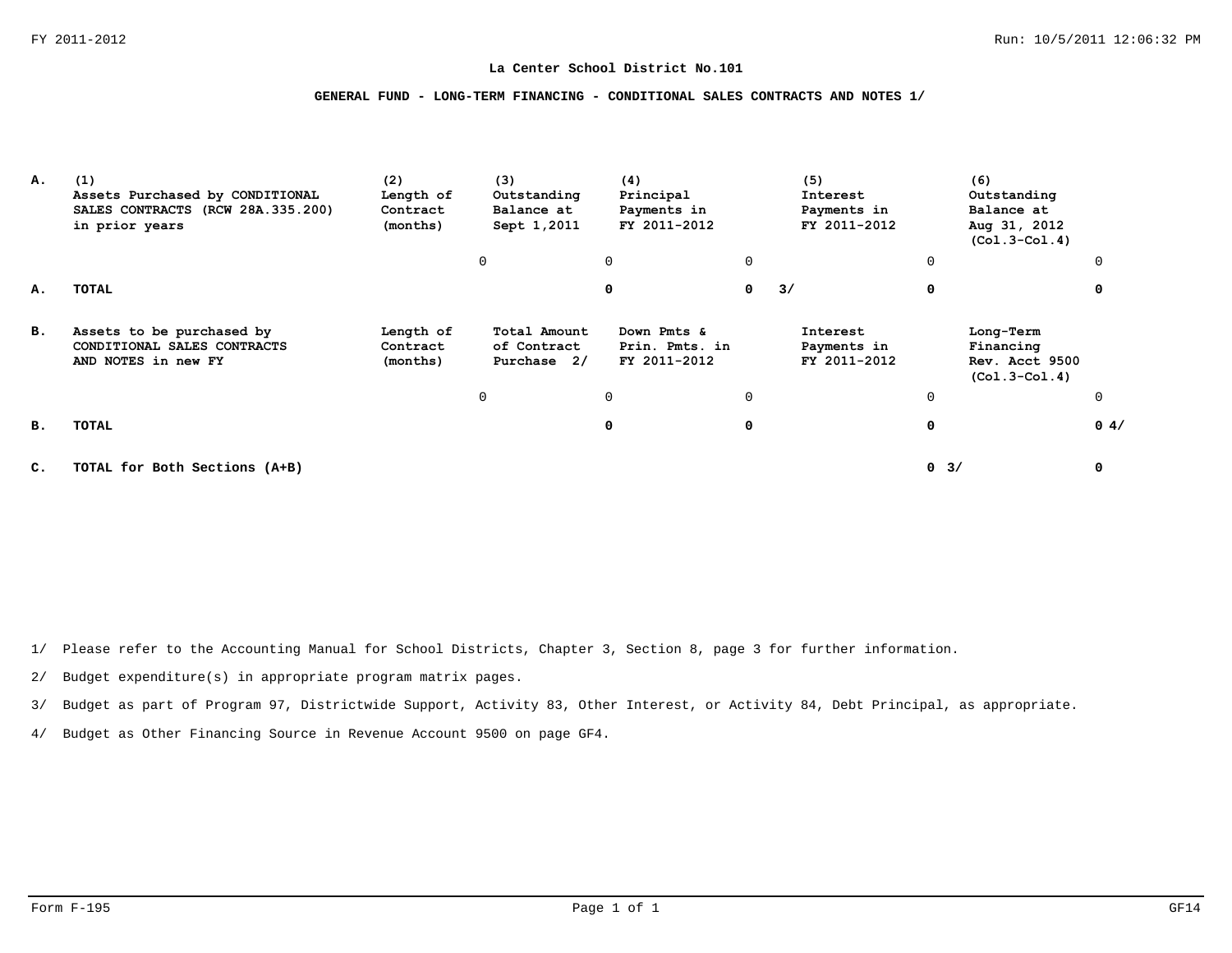# **SUMMARY OF ASSOCIATED STUDENT BODY FUND BUDGET**

|                                                                | (1)                 | (2)                 | (3)                 |
|----------------------------------------------------------------|---------------------|---------------------|---------------------|
|                                                                | Actual<br>2009-2010 | Budget<br>2010-2011 | Budget<br>2011-2012 |
| <b>REVENUES</b>                                                |                     |                     |                     |
| General Student Body<br>100                                    | 71,370              | 158,150             | 161,000             |
| Atheltics<br>200                                               | 45,051              | 96,000              | 139,700             |
| Classes<br>300                                                 | 8,435               | 24,500              | 18,000              |
| Clubs<br>400                                                   | 23,447              | 80,100              | 88,535              |
| Private Moneys<br>600                                          | 3,798               | 8,250               | 6,500               |
| TOTAL REVENUES<br>А.                                           | 152,101             | 367,000             | 413,735             |
| <b>EXPENDITURES</b>                                            |                     |                     |                     |
| 100   General Student Body                                     | 82,374              | 145,500             | 147,500             |
| Atheltics<br>200                                               | 62,327              | 121,300             | 146,000             |
| Classes<br>300                                                 | 9,009               | 18,000              | 16,500              |
| 400<br>  Clubs                                                 | 29,348              | 68,100              | 85,735              |
| Private Moneys<br>600                                          | 4,232               | 7,500               | 6,500               |
| TOTAL EXPENDITURES<br>в.                                       | 187,289             | 360,400             | 402,235             |
| EXCESS OF REVENUES OVER (UNDER) EXPENDURES (A-B)<br>c.         | $-35,188$           | 6,600               | 11,500              |
| BEGINNING FUND BALANCE                                         |                     |                     |                     |
| G.L.810 Restricted for Other Items                             | 0                   | $\Omega$            | $\Omega$            |
| Nonspendable Fund Balance-Inventory & Prepaid Items<br>G.L.840 | 0                   | 0                   | $\Omega$            |
| G.L.850<br>Restricted for Uninsured Risks                      | $\Omega$            | $\Omega$            | $\Omega$            |
| Committed to Other Purposes<br>G.L.870                         | 0                   | 0                   | $\Omega$            |
| Assigned to Fund Purposes<br>G.L.889                           |                     | 100,000             | 115,000             |
| G.L.890<br>Unassigned Fund Balance                             | 122,078             | 0                   | 0                   |
| TOTAL BEGINNING FUND BALANCE<br>D.                             | 122,078             | 100,000             | 115,000             |
| E. G.L. 898 PRIOR YEAR CORRECTIONS OR RESTATEMENTS (+or-)      |                     | XXXXX               | XXXXX               |
| ENDING FUND BALANCE                                            |                     |                     |                     |
| G.L.810 Restricted for Other Items                             | $\mathbf 0$         | 0                   | $\mathbf 0$         |
| Nonspendable Fund Balance-Inventory & Prepaid Items<br>G.L.840 | $\mathbf 0$         | 0                   | $\Omega$            |
| Restricted for Uninsured Risks<br>G.L.850                      | $\mathbf 0$         | 0                   | $\Omega$            |
| G.L.870<br>Committed to Other Purposes                         | 0                   | 0                   | $\Omega$            |
| G.L.889<br>Assigned to Fund Purposes                           |                     | $\Omega$            | $\Omega$            |
| Unassigned Fund Balance<br>G.L.890                             |                     | $\Omega$            | $\Omega$            |
| F. TOTAL ENDING FUND BALANCE (C+D)<br>1/                       | 86,890              | 106,600             | 126,500             |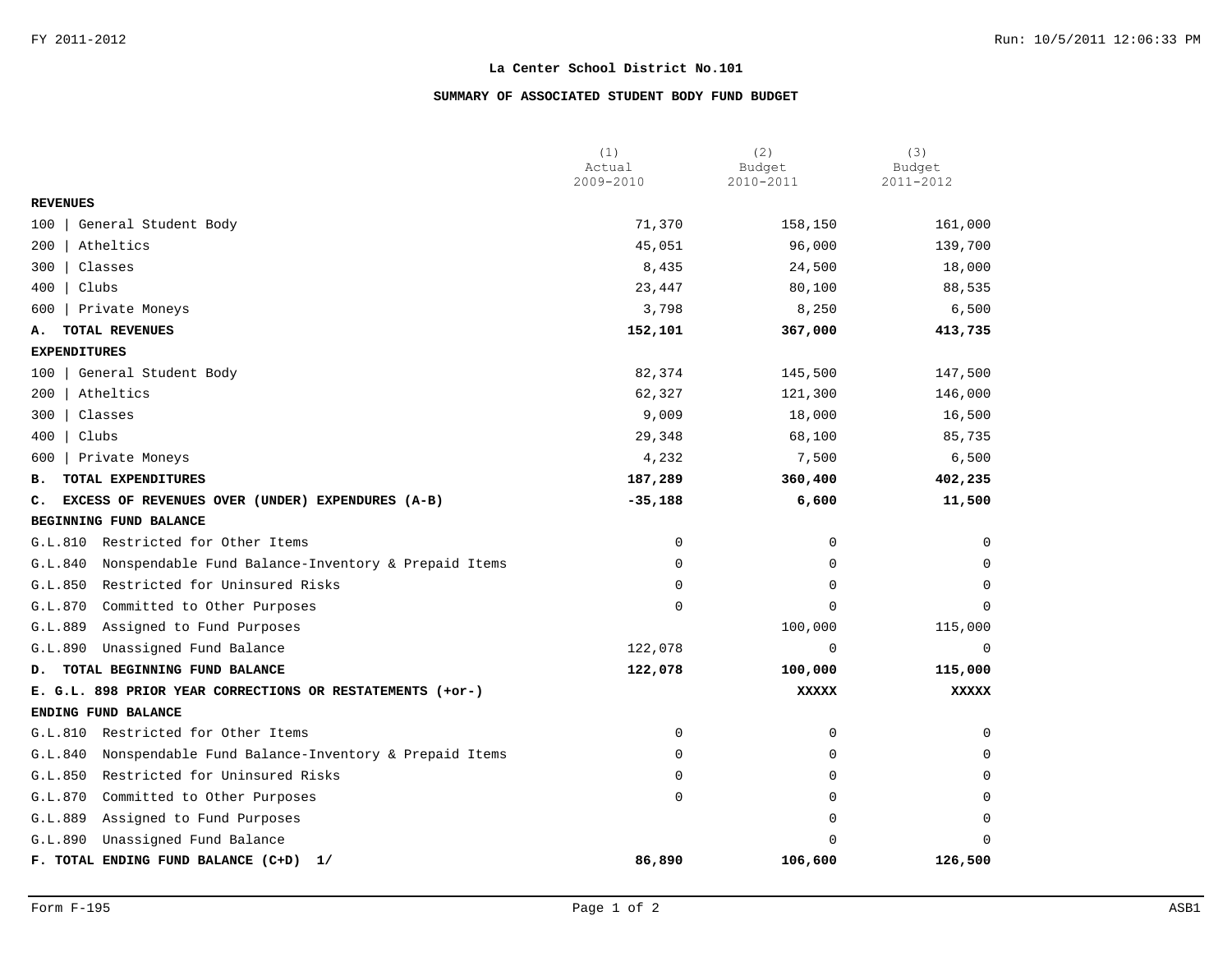# **SUMMARY OF ASSOCIATED STUDENT BODY FUND BUDGET**

1/ Amount on Line F should be equal to or greater than all reserved fund balances.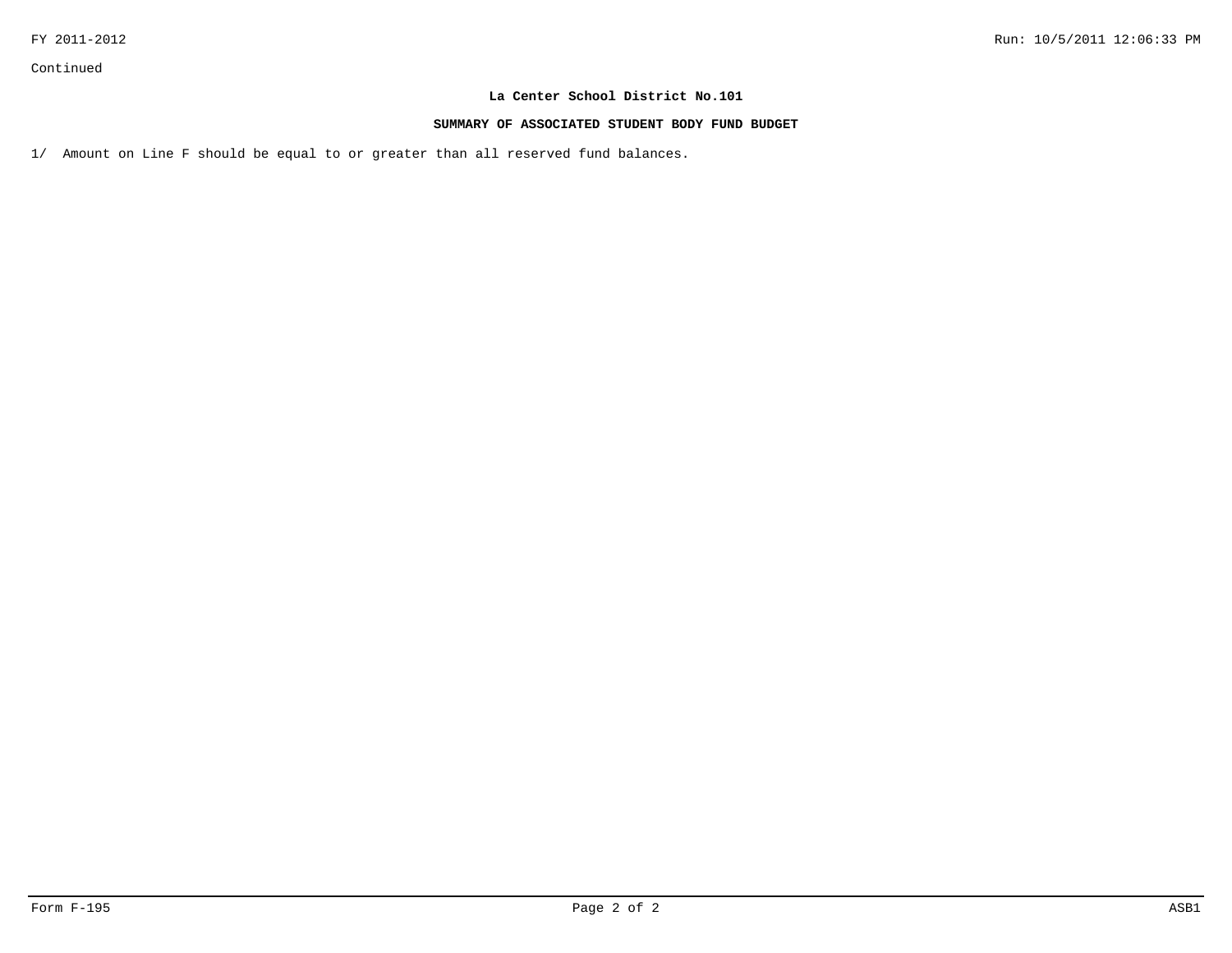### **SUMMARY OF DEBT SERVICE FUND BUDGET**

|                                                                                                                    | (1)<br>Actual | (2)<br>Budget | (3)<br>Budget |
|--------------------------------------------------------------------------------------------------------------------|---------------|---------------|---------------|
|                                                                                                                    | 2009-2010     | 2010-2011     | 2011-2012     |
| REVENUES AND OTHER FINANCING SOURCES                                                                               |               |               |               |
| 1000<br>Local Taxes                                                                                                | 1,131,254     | 1,193,000     | 1,104,050     |
| 2000<br>Local Nontax Support                                                                                       | 4,765         | 15,000        | 15,000        |
| 3000<br>State, General Purpose                                                                                     | $\mathbf 0$   | $\Omega$      | $\Omega$      |
| 5000<br>Federal, General Purpose                                                                                   | $\Omega$      | $\Omega$      | $\Omega$      |
| Other Financing Sources<br>9000                                                                                    | 159,686       | 146,653       | 146,653       |
| TOTAL REVENUES AND OTHER FINANCING SOURCES<br>Α.                                                                   | 1,295,705     | 1,354,653     | 1,265,703     |
| <b>EXPENDITURES</b>                                                                                                |               |               |               |
| Matured Bond Expenditures                                                                                          | 598,455       | 667,000       | 755,800       |
| Interest on Bonds                                                                                                  | 691,849       | 677,000       | 487,357       |
| Interfund Loan Interest                                                                                            | 0             | $\Omega$      | $\Omega$      |
| Bond Transfer Fees                                                                                                 | 0             | $\mathbf 0$   | $\Omega$      |
| Arbitrage Rebate                                                                                                   | $\Omega$      | $\Omega$      |               |
| UnderWriter's Fees                                                                                                 | $\Omega$      | 5,000         | 5,000         |
| TOTAL EXPENDITURES<br>в.                                                                                           | 1,290,304     | 1,349,000     | 1,248,157     |
| OTHER FINANCING USES--TRANSFERS OUT (G.L.536)<br>c.                                                                | 0             | 0             | 0             |
| OTHER FINANCING USES (G.L.535)<br>D.                                                                               | 0             | 0             | 0             |
| EXCESS OF REVENUES/OTHER FINANCING SOURCES OVER / (UNDER)<br>Е.<br>EXPENDITURES AND OTHER FINANCING USES (A-B-C-D) | 5,401         | 5,653         | 17,546        |
| BEGINNING FUND BALANCE                                                                                             |               |               |               |
| G.L.810<br>Restricted for Other Items                                                                              | 0             | 0             |               |
| G.L.835 Restricted for Arbitrage Rebate                                                                            | $\mathbf 0$   | 0             | <sup>0</sup>  |
| G.L.870<br>Committed to Other Purposes                                                                             | XXXXX         | $\Omega$      | $\Omega$      |
| G.L.889<br>Assigned to Fund Purposes                                                                               | XXXXX         | 600,000       | 650,000       |
| G.L.890<br>Unassigned Fund Balance                                                                                 | 608,191       | 0             | $\Omega$      |
| TOTAL BEGINNING FUND BALANCE<br>$F_{\infty}$                                                                       | 608,191       | 600,000       | 650,000       |
| G.L.898 PRIOR YEAR CORRECTIONS OR RESTATEMENTS (+OR-)<br>G.                                                        | <b>XXXXX</b>  | <b>XXXXX</b>  | <b>XXXXX</b>  |
| ENDING FUND BALANCE                                                                                                |               |               |               |
| Restricted for Other Items<br>G.L.810                                                                              | $\mathbf 0$   | $\Omega$      | $\Omega$      |
| G.L.835<br>Restricted for Arbitrage Rebate                                                                         | $\Omega$      | $\Omega$      | $\Omega$      |
| G.L.870<br>Committed to Other Purposes                                                                             | <b>XXXXX</b>  | 0             |               |
| G.L.889<br>Assigned to Fund Purposes                                                                               | 613,591       | 605,653       | 667,546       |
| G.L.890<br>Unassigned Fund Balance                                                                                 | <b>XXXXX</b>  | 0             | $\mathbf 0$   |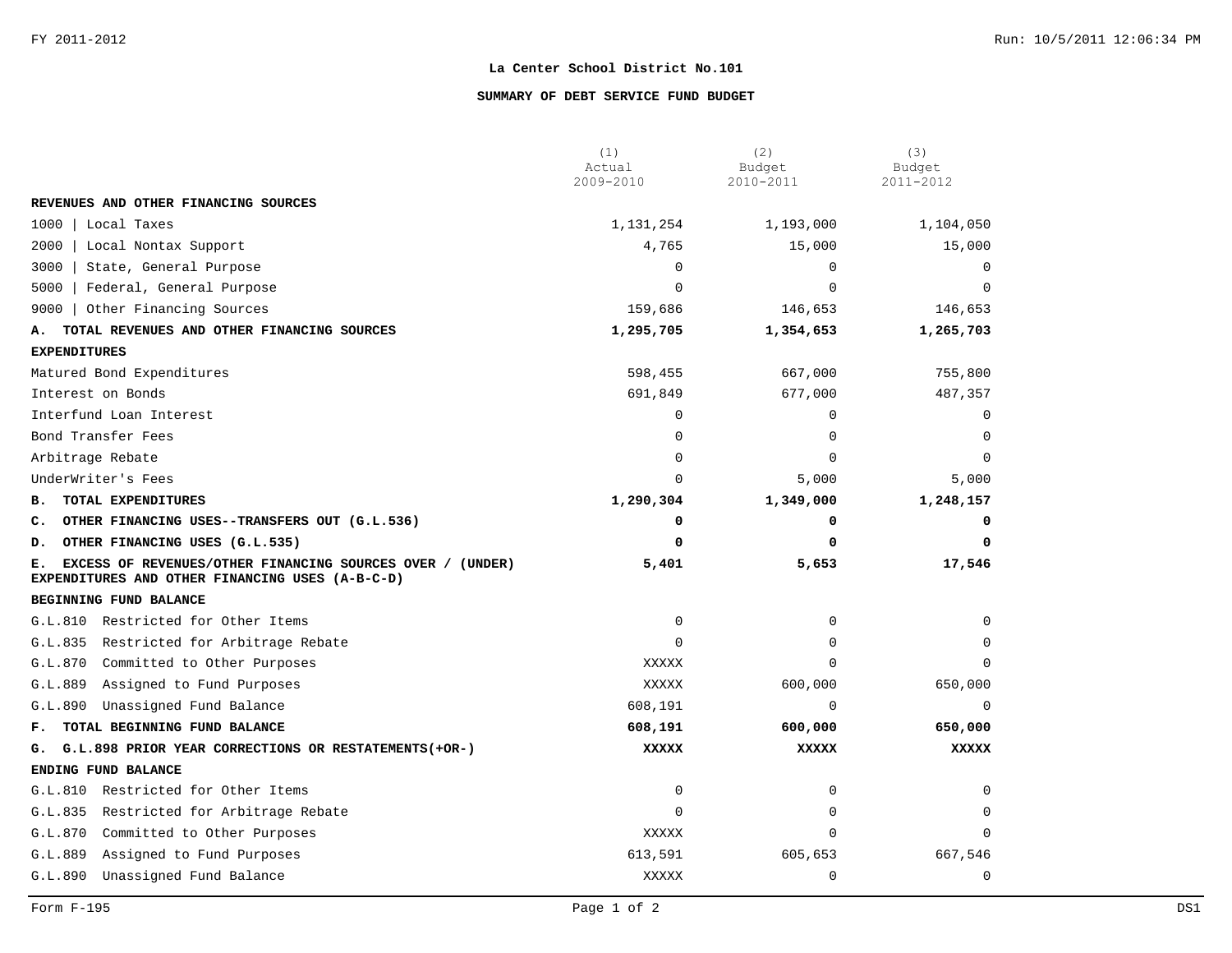Continued

## **La Center School District No.101**

## **SUMMARY OF DEBT SERVICE FUND BUDGET**

|                                              | Actual    | Budget    | Budget    |
|----------------------------------------------|-----------|-----------|-----------|
|                                              | 2009-2010 | 2010-2011 | 2011-2012 |
| TOTAL ENDING FUND BALANCE (E+F, +OR-G)<br>н. | 613,591   | 605,653   | 667,546   |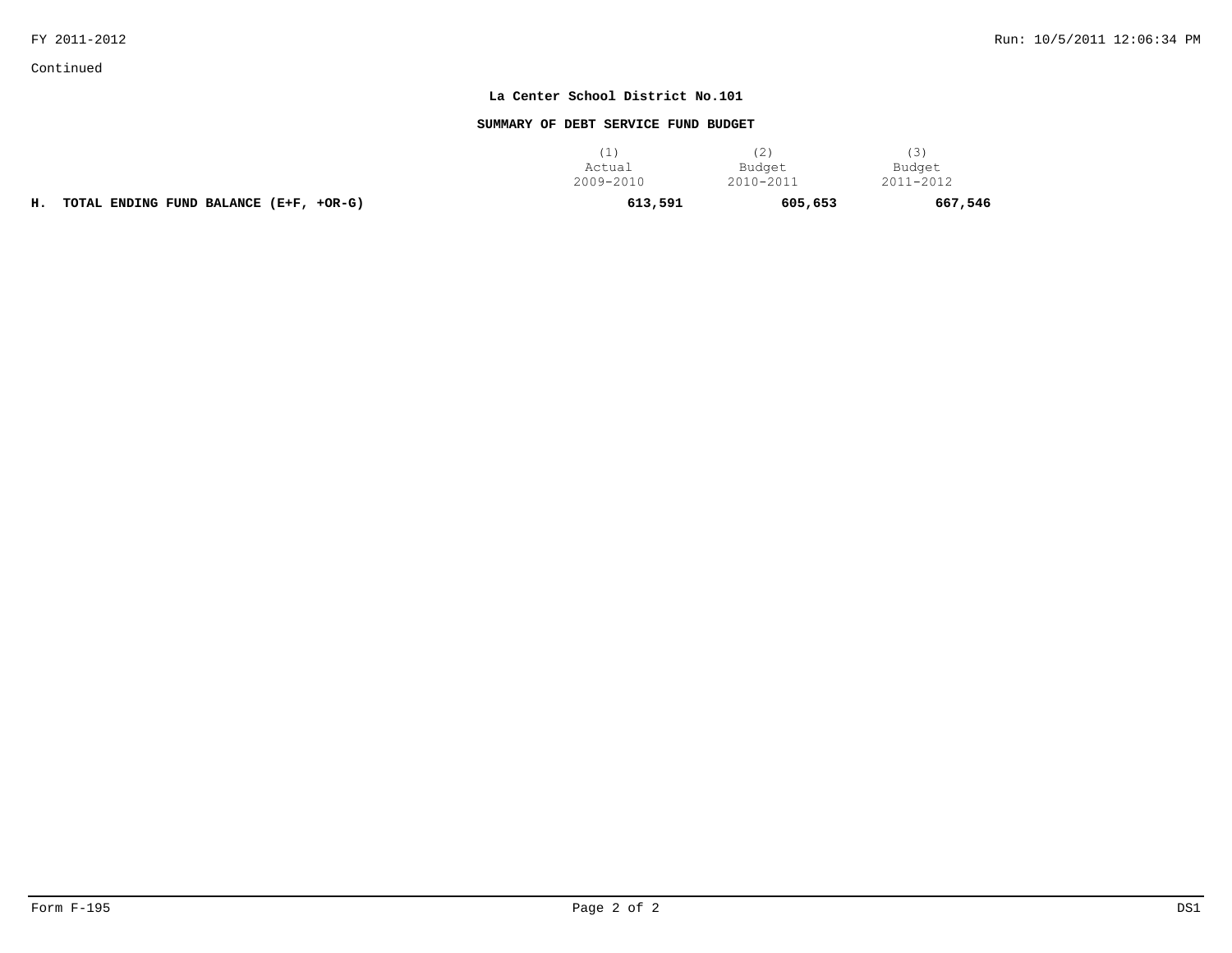## **DEBT SERVICE FUND BUDGET--REVENUES AND OTHER FINANCING SOURCES**

|                                                           | (1)<br>Actual | (2)<br>Budget | (3)<br>Budget  |
|-----------------------------------------------------------|---------------|---------------|----------------|
|                                                           | 2009-2010     | 2010-2011     | 2011-2012      |
| LOCAL TAXES                                               |               |               |                |
| 1100<br>Local Property Taxes                              | 1,130,581     | 1,193,000     | 1,104,050      |
| 1300<br>Sale of Tax Title Property                        | $\mathbf 0$   | $\Omega$      | 0              |
| 1400<br>Local in lieu of Taxes                            | $\Omega$      | $\Omega$      | $\Omega$       |
| 1500<br>Timber Excise Tax                                 | 673           | 0             | $\mathbf 0$    |
| 1600<br>County-Administered Forests                       | $\mathbf 0$   | 0             | $\Omega$       |
| 1900<br>Other Local Taxes                                 | $\Omega$      | 0             | $\Omega$       |
| TOTAL LOCAL TAXES<br>1000                                 | 1,131,254     | 1,193,000     | 1,104,050      |
| LOCAL SUPPORT NONTAX                                      |               |               |                |
| 2300<br>Investment Earnings                               | 4,732         | 15,000        | 15,000         |
| 2700<br>Rentals and Leases                                | $\mathbf 0$   | $\mathbf 0$   | $\overline{0}$ |
| 2900<br>Local Support Nontax, Unassigned                  | 33            | 0             | $\Omega$       |
| 2000<br>TOTAL LOCAL NONTAX SUPPORT                        | 4,765         | 15,000        | 15,000         |
| STATE, GENERAL PURPOSE                                    |               |               |                |
| 3600<br>State Forests                                     | 0             | 0             | $\mathbf 0$    |
| 3900<br>Other State General Purpose, Unassigned           | $\mathbf 0$   | 0             | $\Omega$       |
| 3000<br>TOTAL STATE, GENERAL PURPOSE                      | 0             | 0             | 0              |
| FEDERAL, GENERAL PURPOSE                                  |               |               |                |
| 5200<br>General Purpose Direct Federal Grants, Unassigned | 0             | 0             | $\mathbf 0$    |
| 5300<br>Impact Aid, Maintenance and Operation             | $\mathbf 0$   | 0             | $\mathbf 0$    |
| Federal in lieu of Taxes<br>5400                          | $\mathbf 0$   | 0             | $\Omega$       |
| 5500<br>Federal Forests                                   | $\Omega$      | $\Omega$      | $\Omega$       |
| 5600<br>Qualified Bond Interest Credit - Federal          | $\mathbf 0$   | $\Omega$      | $\Omega$       |
| 5000<br>TOTAL FEDERAL, GENERAL PURPOSE                    | 0             | 0             | 0              |
| OTHER FINANCING SOURCES                                   |               |               |                |
| Sale of Bonds<br>9100                                     | 0             | 0             | $\Omega$       |
| 9200<br>Sale of Real Property                             | $\mathbf 0$   | 0             | $\Omega$       |
| 9600<br>Sale of Refunding Bonds                           | $\mathbf 0$   | $\Omega$      | $\Omega$       |
| 9900<br>Transfers                                         | 159,686       | 146,653       | 146,653        |
| 9000<br>TOTAL OTHER FINANCING SOURCES                     | 159,686       | 146,653       | 146,653        |
| TOTAL REVENUES AND OTHER FINANCING SOURCES                | 1,295,705     | 1,354,653     | 1,265,703      |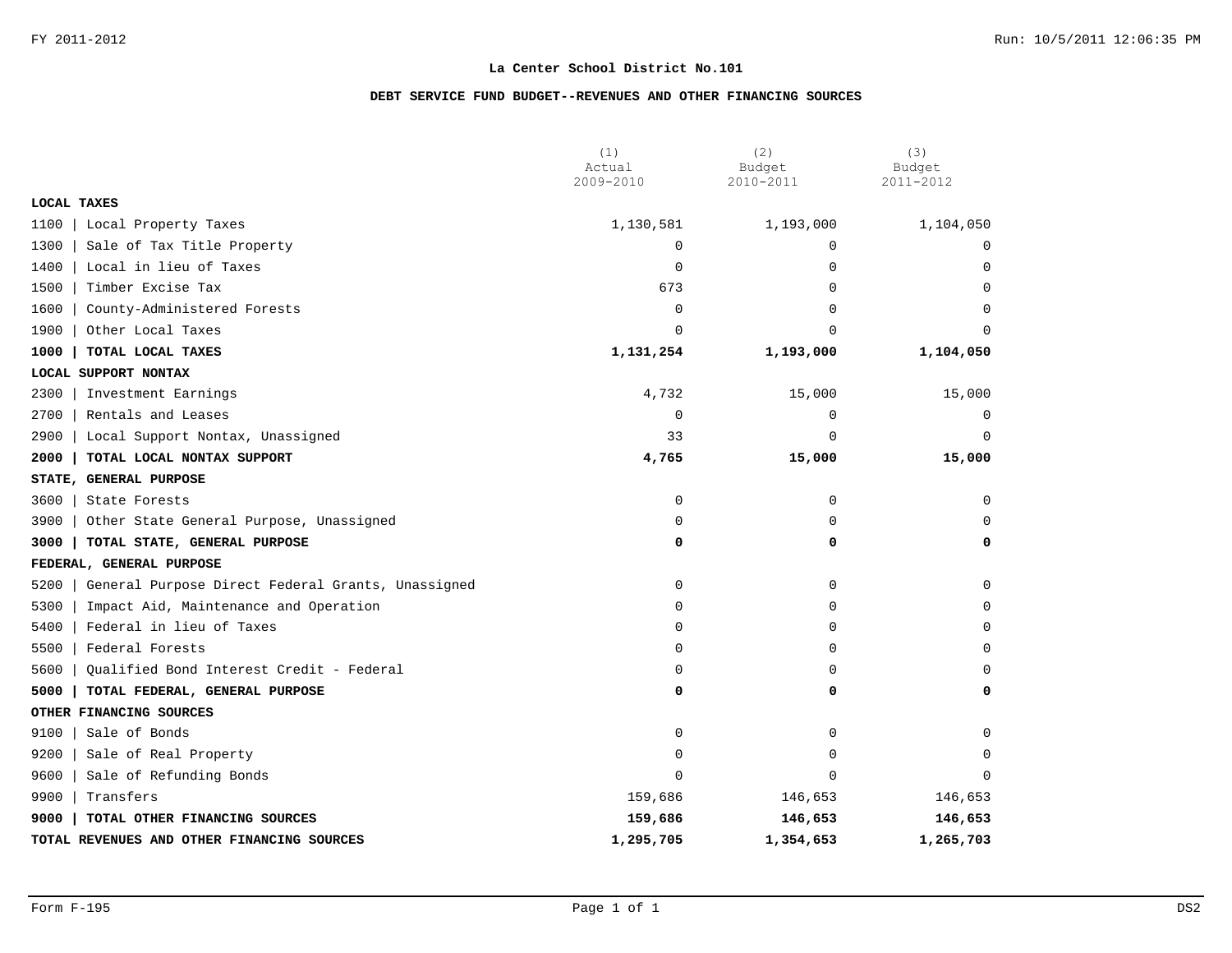#### **REVENUE WORK SHEET--DEBT SERVICE FUND--LOCAL EXCESS LEVIES AND TIMBER EXCISE TAX**

Local property tax collections (Account 1100) should include revenue anticipated to be received in cash during the fiscal year. Estimation for the Timber Excise Tax collection (Revenue Account 1500) is necessary to estimate the Net Excess Levy Collection. The Net Excess Levy equals the Excess Levy Amount minus the sum of the Timber Levy.

#### **PART I: LOCAL PROPERTY TAX COLLECTIONS**

|                         | (1)                                 | (3)                                  | (4)             | (5)                                       |
|-------------------------|-------------------------------------|--------------------------------------|-----------------|-------------------------------------------|
|                         | Excess Levy Amount Est. Timber Levy | Net Levy Amount<br>$(Col.1 - Col.2)$ | Collection % 1/ | Amount Budgeted<br>$(Col.3 \times Col.4)$ |
| Fall 2011               | 1,109,000                           | 1,109,000                            | 45.00           | 499,050                                   |
| Spring 2012             | 1,100,000                           | 1,100,000                            | 55.00           | 605,000                                   |
| 1100 TOTAL LOCAL TAXES: |                                     |                                      |                 | 1,104,050                                 |

#### **PART II: TIMBER EXCISE TAX**

|                           | (1)                          |                    |                                           | '4'          | (5)                                       |
|---------------------------|------------------------------|--------------------|-------------------------------------------|--------------|-------------------------------------------|
|                           | Timber Assessed<br>Valuation | \$ Per Thousand /2 | Est Timber Levy<br>$(Col.1 \times Col.2)$ | Collection % | Amount Budgeted<br>$(Col.3 \times Col.4)$ |
| Fall 2011                 |                              | 0.000              |                                           | 0.00         | XXXXX                                     |
| Spring 2012               |                              | 0.000              |                                           | 100.00       | $\overline{0}$                            |
| 1500 TIMBER EXCISE TAXES: |                              |                    |                                           |              | $\Omega$                                  |

1/ The fall and spring collection percentages should be based on the most recent three-year history of tax collection percentages.

2/ Dollars per thousand is same as dollars per thousand used for excess levy (use a three-decimal rate).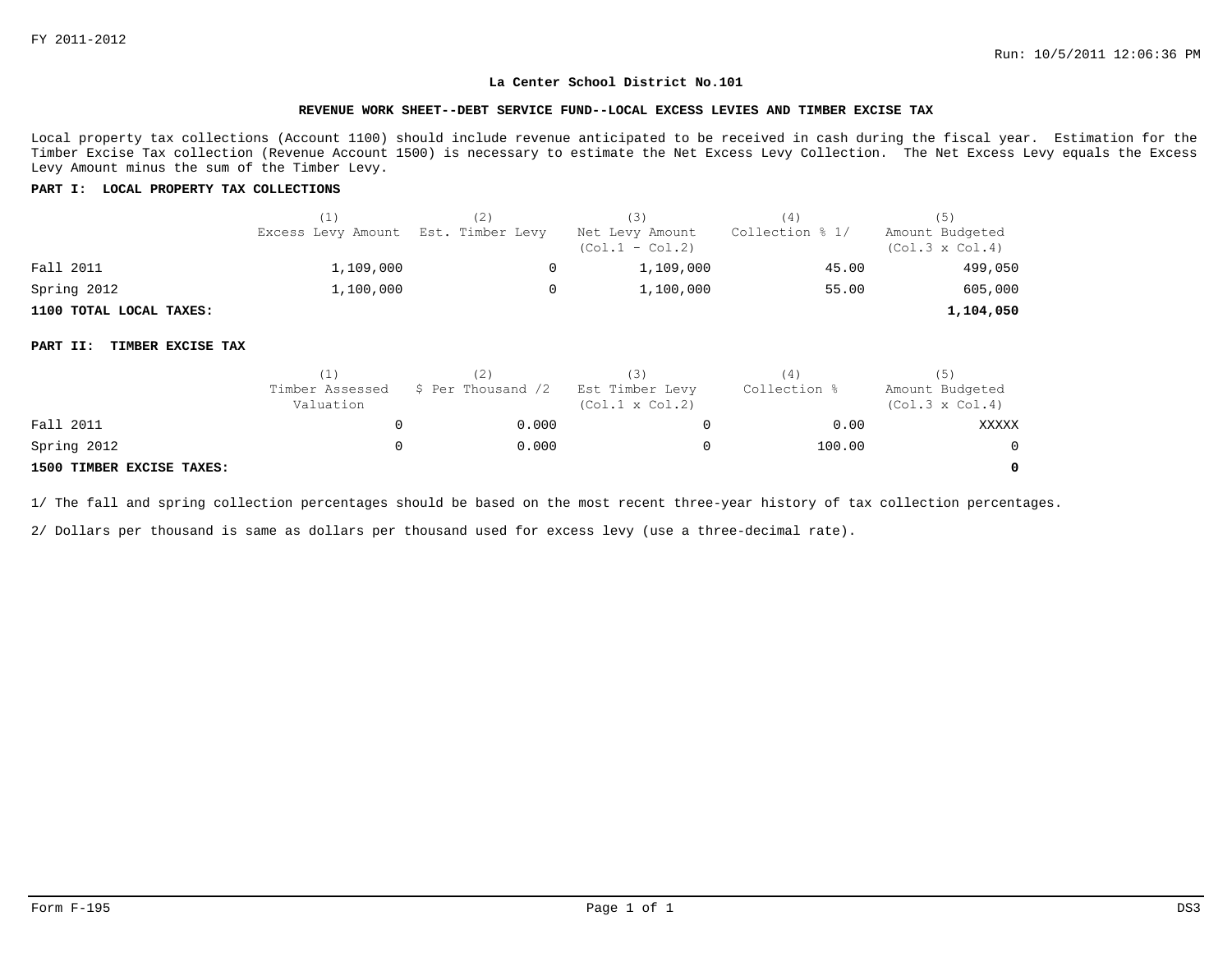#### **DEBT SERVICE FUND BUDGET DETAIL OF OUTSTANDING BONDS**

#### **A. VOTED BONDS**

| Date of Issue 1/  | Amount of Orignal Issue | Estimated Amount Outstanding<br>September 1,2011 |
|-------------------|-------------------------|--------------------------------------------------|
| 12-01-2002        | 12,800,000              | 12,380,000                                       |
| TOTAL VOTED BONDS | 12,800,000              | 12,380,000                                       |

#### **B. NONVOTED BONDS**

| Date of Issue 1/     | Amount of Orignal Issue | Estimated Amount Outstanding<br>September 1,2011 |
|----------------------|-------------------------|--------------------------------------------------|
| $12 - 08 - 2004$     | 500,000                 | 197,130                                          |
| $11 - 14 - 2006$     | 675,000                 | 410,636                                          |
| TOTAL NONVOTED BONDS | 1,175,000               | 607,766                                          |
| TOTAL ALL BONDS      | 13,975,000              | 12,987,766 2/                                    |

1/ Include only bond issues for which debt service costs are included on page DS1. Please list in Sections A and B above the outstanding bond issues in date order, beginning with the earliest issue.

2/ Total estimated bonds outstanding as of September 1 should agree with County Treasurer's amount outstanding as of June 30, plus estimated July and August issues, less estimated July and August redemption.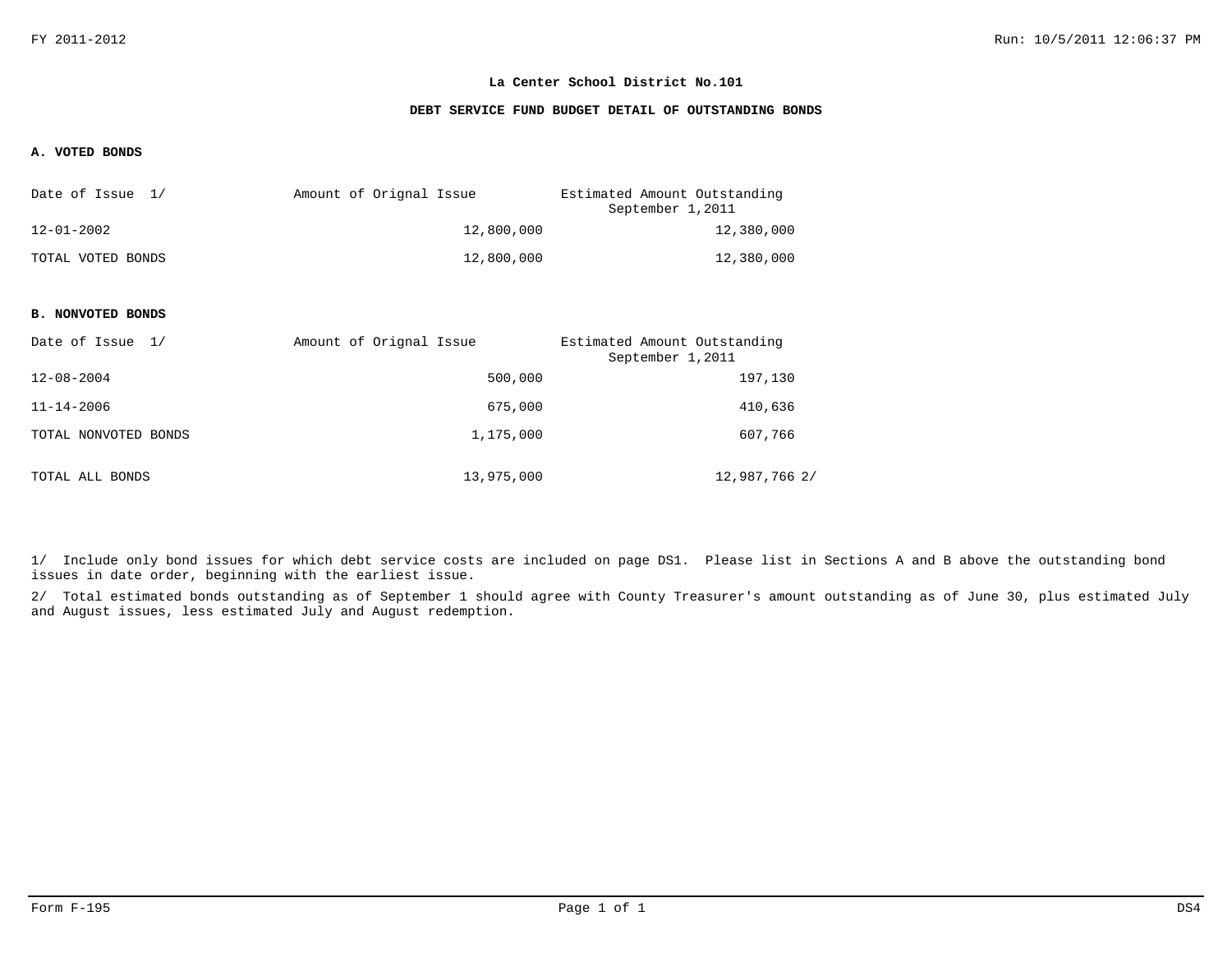### **SUMMARY OF CAPITAL PROJECTS FUND BUDGET**

|                                                                                                                  | (1)<br>Actual | (2)<br>Budget | (3)<br>Budget |
|------------------------------------------------------------------------------------------------------------------|---------------|---------------|---------------|
|                                                                                                                  | 2009-2010     | 2010-2011     | 2011-2012     |
| REVENUES AND OTHER FINANCING SOURCES                                                                             |               |               |               |
| 1000<br>Local Taxes                                                                                              | $\Omega$      | $\Omega$      | $\Omega$      |
| 2000<br>Local Nontax Support                                                                                     | 174,740       | 105,000       | 123,500       |
| 3000<br>State, General Purpose                                                                                   | 0             | 0             | $\mathbf 0$   |
| 4000<br>State, Special Purpose                                                                                   | $\Omega$      | $\Omega$      | $\Omega$      |
| 5000<br>Federal, General Purpose                                                                                 | $\mathbf 0$   | $\Omega$      | $\Omega$      |
| 6000<br>Federal, Special Purpose                                                                                 | $\Omega$      | $\Omega$      | $\Omega$      |
| 7000<br>Revenues from Other School Districts                                                                     | $\Omega$      | $\Omega$      | $\Omega$      |
| 8000<br>Revenues from Other Entities                                                                             | $\Omega$      | 0             | $\Omega$      |
| 9000<br>Other Financing Sources                                                                                  | $\Omega$      | 25,000,000    | $\Omega$      |
| TOTAL REVENUES AND OTHER FINANCING SOURCES<br>А.                                                                 | 174,740       | 25,105,000    | 123,500       |
| <b>EXPENDITURES</b>                                                                                              |               |               |               |
| Sites<br>10                                                                                                      | $\mathbf 0$   | 1,000,000     | $\Omega$      |
| Buildings<br>20                                                                                                  | $\mathbf 0$   | 100,000       | 100,000       |
| Equipment<br>30                                                                                                  | $\Omega$      | 0             | $\mathbf 0$   |
| 40<br>Energy                                                                                                     | $\mathbf 0$   | $\Omega$      | $\Omega$      |
| Sales and Lease Expenditures<br>50                                                                               | $\Omega$      | $\Omega$      | $\Omega$      |
| Bond Issuance Expenditures<br>60                                                                                 | 5,448         | 5,000         | 5,000         |
| Debt Expenditures<br>90                                                                                          | $\Omega$      | $\Omega$      | $\Omega$      |
| TOTAL EXPENDITURES<br>в.                                                                                         | 5,448         | 1,105,000     | 105,000       |
| OTHER FINANCING USES--TRANSFERS OUT (G.L.536) 1/<br>c.                                                           | 108,945       | 46,653        | 49,653        |
| OTHER FINANCING USES (G.L.535) 2/<br>D.                                                                          | 0             | 0             | 0             |
| EXCESS OF REVENUES/OTHER FINANCING SOURCES OVER (UNDER)<br>Е.<br>EXPENDITURES AND OTHER FINANCING USES (A-B-C-D) | 60,348        | 23,953,347    | $-31,153$     |
| BEGINNING FUND BALANCE                                                                                           |               |               |               |
| G.L.810 Restricted for Other Items                                                                               | $\mathbf 0$   | $\mathbf 0$   | $\Omega$      |
| Restricted for Debt Service<br>G.L.830                                                                           | $\mathbf 0$   | $\Omega$      | $\Omega$      |
| G.L.835<br>Restricted for Arbitrage Rebate                                                                       | $\Omega$      | $\Omega$      | $\Omega$      |
| Restricted for Uninsured Risks<br>G.L.850                                                                        | $\Omega$      | $\Omega$      | $\Omega$      |
| G.L.861<br>Restricted from Bond Proceeds                                                                         | 0             | 0             | $\Omega$      |
| G.L.862 Restricted from Levy Proceeds                                                                            | $\Omega$      | $\Omega$      | $\Omega$      |
| G.L.863<br>Restricted from State Proceeds                                                                        | $\Omega$      | $\Omega$      | $\Omega$      |
| G.L.864 Restricted from Federal Proceeds                                                                         | 0             | $\Omega$      | $\Omega$      |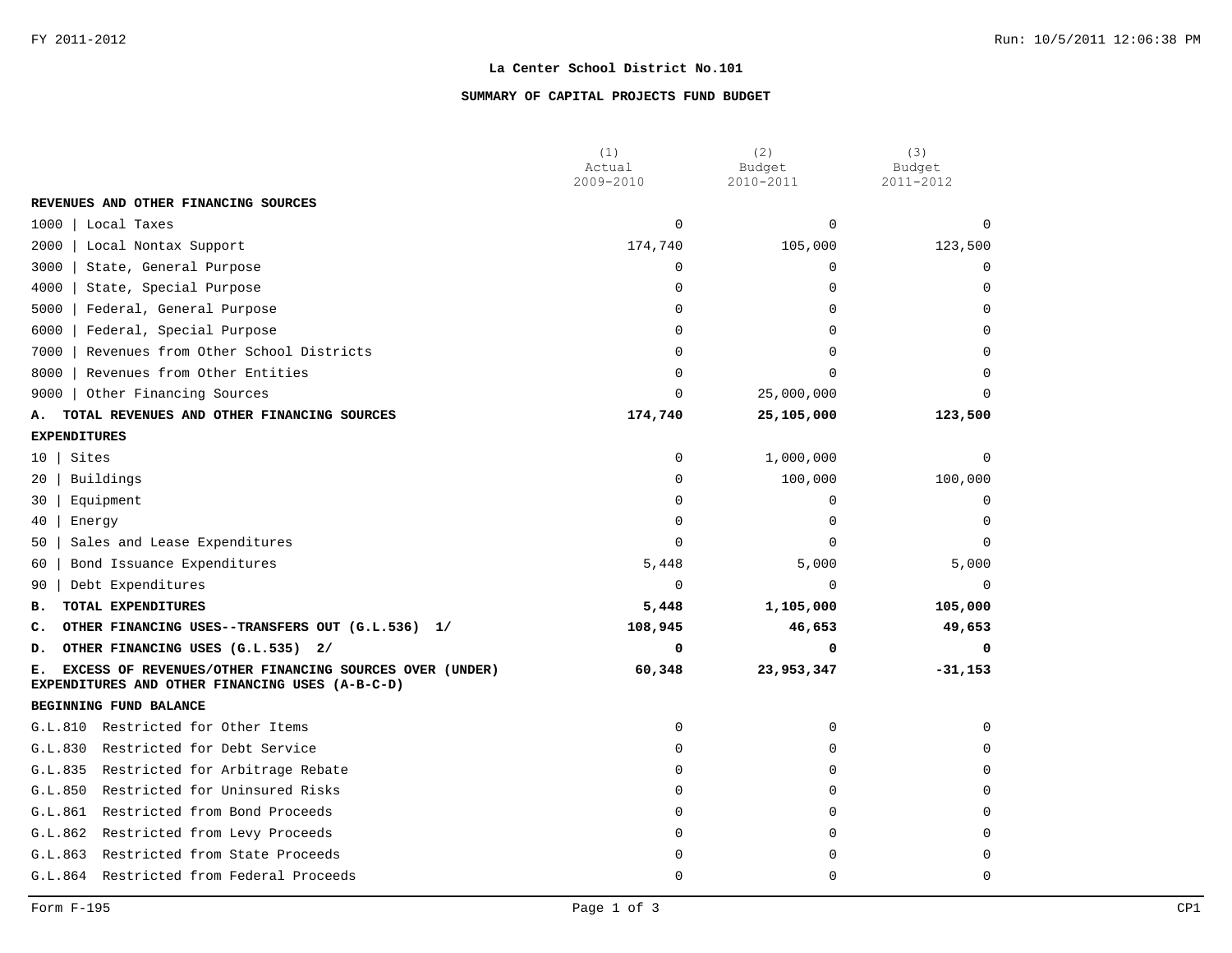Continued

#### **La Center School District No.101**

#### **SUMMARY OF CAPITAL PROJECTS FUND BUDGET**

|                                                              | (1)<br>Actual<br>2009-2010 | (2)<br>Budget<br>2010-2011 | (3)<br>Budget<br>2011-2012 |
|--------------------------------------------------------------|----------------------------|----------------------------|----------------------------|
| Restricted from Other Proceeds<br>G.L.865                    | 31,193                     | $\Omega$                   | $\Omega$                   |
| G.L.866<br>Restricted from Impact Fee Proceeds               | XXXXX                      | 44,000                     | 46,000                     |
| G.L.867<br>Restricted from Mitigation Fee Proceeds           | XXXXX                      | $\Omega$                   | 0                          |
| Restricted from Undistributed Proceeds<br>G.L.869            | XXXXX                      | <sup>n</sup>               | $\Omega$                   |
| G.L.870<br>Committed to Other Purposes                       | 0                          | <sup>n</sup>               | $\Omega$                   |
| G.L.889<br>Assigned to Fund Purposes                         | XXXXX                      |                            |                            |
| Unassigned Fund Balance<br>G.L.890                           | $\Omega$                   | ∩                          | <sup>n</sup>               |
| TOTAL BEGINNING FUND BALANCE<br>F.                           | 31,193                     | 44,000                     | 46,000                     |
| G.L.898 PRIOR YEAR CORRECTIONS OR RESTATEMENTS(+ OR -)<br>G. | <b>XXXXX</b>               | <b>XXXXX</b>               | <b>XXXXX</b>               |
| ENDING FUND BALANCE                                          |                            |                            |                            |
| Restricted for Other Items<br>G.L.810                        | $\Omega$                   | $\Omega$                   | $\Omega$                   |
| G.L.830<br>Restricted for Debt Service                       | $\Omega$                   | $\Omega$                   | $\Omega$                   |
| G.L.835<br>Restricted for Arbitrage Rebate                   | 0                          |                            | $\Omega$                   |
| Restricted for Uninsured Risks<br>G.L.850                    | 0                          | <sup>n</sup>               | $\Omega$                   |
| G.L.861<br>Restricted from Bond Proceeds                     | 0                          | 23,997,347                 | <sup>0</sup>               |
| G.L.862<br>Restricted from Levy Proceeds                     | $\Omega$                   | $\Omega$                   | $\Omega$                   |
| G.L.863<br>Restricted from State Proceeds                    | 0                          | <sup>n</sup>               | $\Omega$                   |
| Restricted from Federal Proceeds<br>G.L.864                  | $\Omega$                   | <sup>n</sup>               | $\Omega$                   |
| Restricted from Other Proceeds<br>G.L.865                    | 91,540                     | <sup>n</sup>               | <sup>n</sup>               |
| G.L.866<br>Restricted from Impact Fee Proceeds               | <b>XXXXX</b>               | 0                          | 46,000                     |
| Restricted from Mitigation Fee Proceeds<br>G.L.867           | XXXXX                      | <sup>n</sup>               | $\Omega$                   |
| G.L.869<br>Restricted from Undistributed Proceeds            | <b>XXXXX</b>               | $\Omega$                   | 0                          |
| G.L.870<br>Committed to Other Purposes                       | $\Omega$                   | ∩                          | <sup>0</sup>               |
| G.L.889<br>Assigned to Fund Purposes                         | 0                          | <sup>n</sup>               | $\Omega$                   |
| Restricted from Undistributed Proceeds<br>G.L.889            | XXXXX                      | XXXXX                      | XXXXX                      |
| Unassigned Fund Balance<br>G.L.890                           | XXXXX                      | $\Omega$                   | $-31,153$                  |
| TOTAL ENDING FUND BALANCE (E+F, +OR-G)<br>3/<br>н.           | 91,540                     | 23,997,347                 | 14,847                     |

1/ G.L. 536 is an account that is used to summarize actions for other financing uses--transfers out.

2/ G.L.535 is an account that is used to summarize actions for other financing uses such as long-term financing and debt extingishments. Nonvoted debts may be serviced in the Debt Service Fund (DSF) rather than in the fund that received the debt proceeds. In order to provide the resources to retire the debt, a transfer is used by the General Fund, Capital Projects Fund, or Transportation Vehicle Fund to transfer resources to the DSF.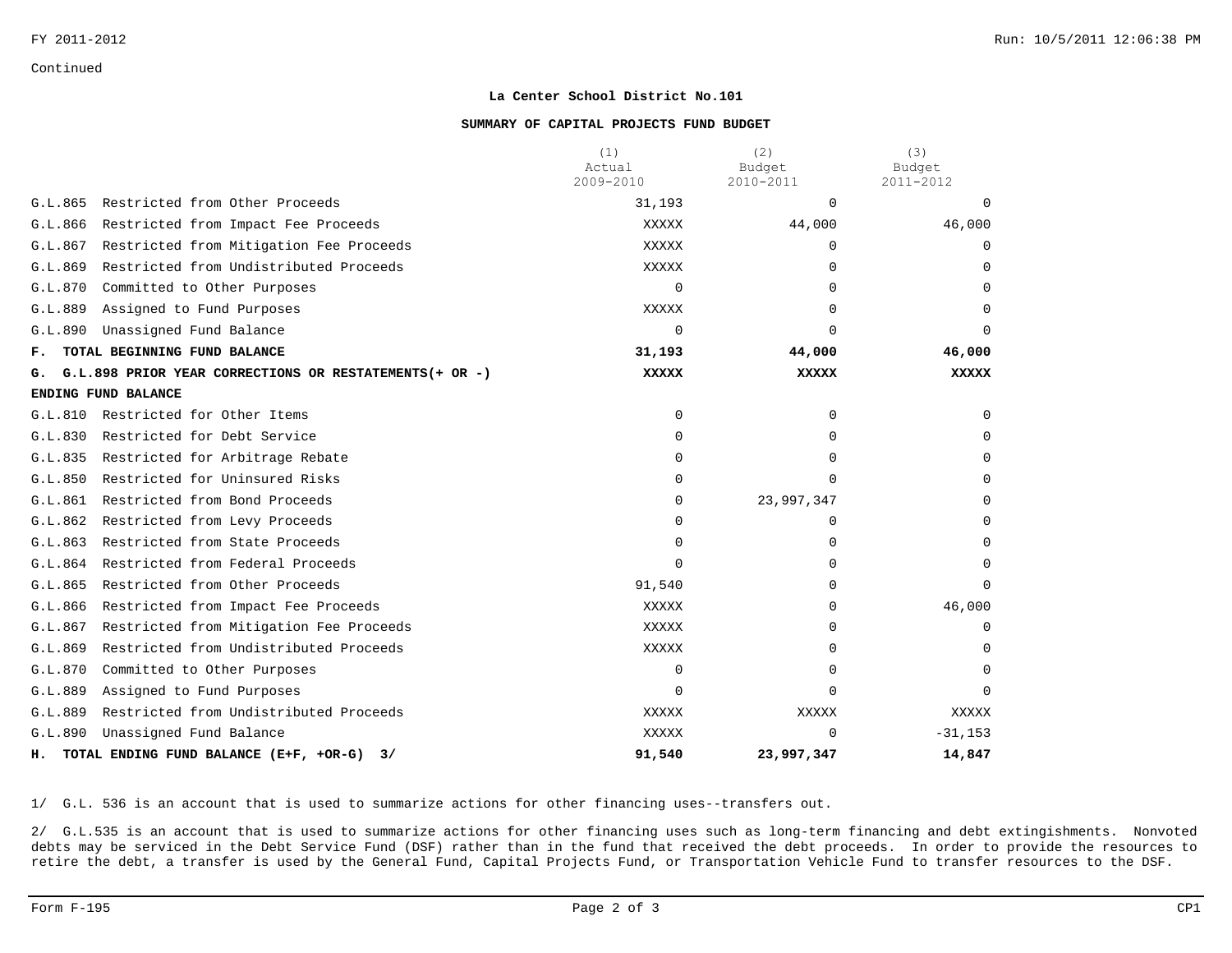Continued

## **La Center School District No.101**

#### **SUMMARY OF CAPITAL PROJECTS FUND BUDGET**

3/ Line H must be equal to or greater than all reserved fund balances.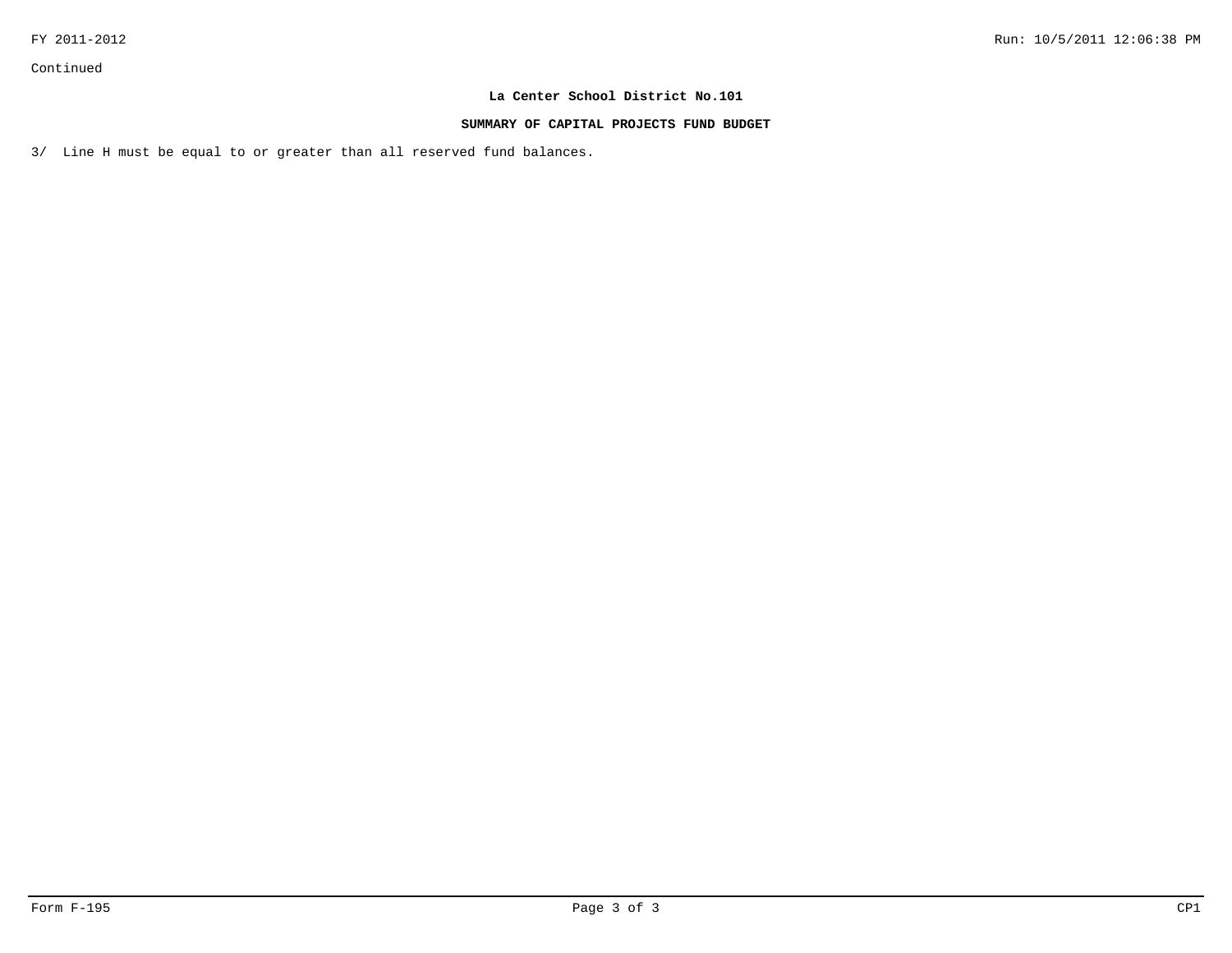## **CAPITAL PROJECTS FUND BUDGET--REVENUES AND OTHER FINANCING SOURCES**

|                     |                                                    | (1)<br>Actual | (2)<br>Budget | (3)<br>Budget |
|---------------------|----------------------------------------------------|---------------|---------------|---------------|
|                     |                                                    | 2009-2010     | 2010-2011     | 2011-2012     |
| <b>LOCAL TAXES</b>  |                                                    |               |               |               |
| 1100                | Local Property Tax                                 | $\mathbf 0$   | 0             | $\Omega$      |
| 1300                | Sale of Tax Title Property                         | $\mathbf 0$   | 0             | $\mathbf 0$   |
| 1400                | Local in lieu of Taxes                             | $\Omega$      | $\Omega$      | $\Omega$      |
| 1500                | Timber Excise Tax                                  | $\mathbf 0$   | 0             | $\Omega$      |
| 1600                | County-Administered Forests                        | $\mathbf 0$   | 0             | $\mathbf 0$   |
| 1900                | Other Local Taxes                                  | $\mathbf 0$   | 0             | 0             |
| 1000                | TOTAL LOCAL TAXES                                  | 0             | 0             | 0             |
|                     | LOCAL SUPPORT NONTAX                               |               |               |               |
| 2200                | Sales of Goods, Supplies, and Services, Unassigned | $\mathbf 0$   | 0             | $\Omega$      |
| 2300                | Investment Earnings                                | 28,121        | 5,000         | 3,500         |
| 2400                | Interfund Loan Interest Earnings                   | $\mathbf 0$   | 0             | $\mathbf 0$   |
| 2500                | Gifts and Donations                                | $\mathbf 0$   | 0             | $\mathbf 0$   |
| 2600                | Fines and Damages                                  | $\mathbf 0$   | 0             | $\mathbf 0$   |
| 2700                | Rentals and Leases                                 | $\mathbf 0$   | 0             | $\Omega$      |
| 2800                | Insurance Recoveries                               | $\mathbf 0$   | 0             | $\Omega$      |
| 2900                | Local Support Nontax, Unassigned                   | 146,619       | 100,000       | 120,000       |
| 2910                | E-Rate                                             | $\Omega$      | $\Omega$      | $\Omega$      |
| 2000                | TOTAL LOCAL NONTAX SUPPORT                         | 174,740       | 105,000       | 123,500       |
|                     | STATE, GENERAL PURPOSE                             |               |               |               |
| 3600                | State Forests                                      | $\mathbf 0$   | 0             | $\mathbf 0$   |
| 3900                | Other State General Purpose, Unassigned            | $\mathbf 0$   | 0             | $\Omega$      |
| 3000                | TOTAL STATE, GENERAL PURPOSE                       | 0             | 0             | 0             |
|                     | STATE, SPECIAL PURPOSE                             |               |               |               |
| 4100                | Special Purpose, Unassigned                        | $\mathbf 0$   | 0             | $\mathbf 0$   |
| 4130<br>Districts   | State Matching Funding Assistance, Paid Direct to  | 0             | 0             | $\mathbf 0$   |
| 4166                | Student Achievement                                | $\mathbf 0$   | 0             | $\Omega$      |
| 4230<br>Contractors | State Matching Funding Assistance, Paid Direct to  | 0             | 0             | 0             |
| 4300                | Other State Agencies, Unassigned                   | $\mathbf 0$   | 0             | $\Omega$      |
| 4330                | State Matching Funding Assistance - - Other        | 0             | 0             | $\Omega$      |
| 4000                | TOTAL STATE, SPECIAL PURPOSE                       | 0             | 0             | 0             |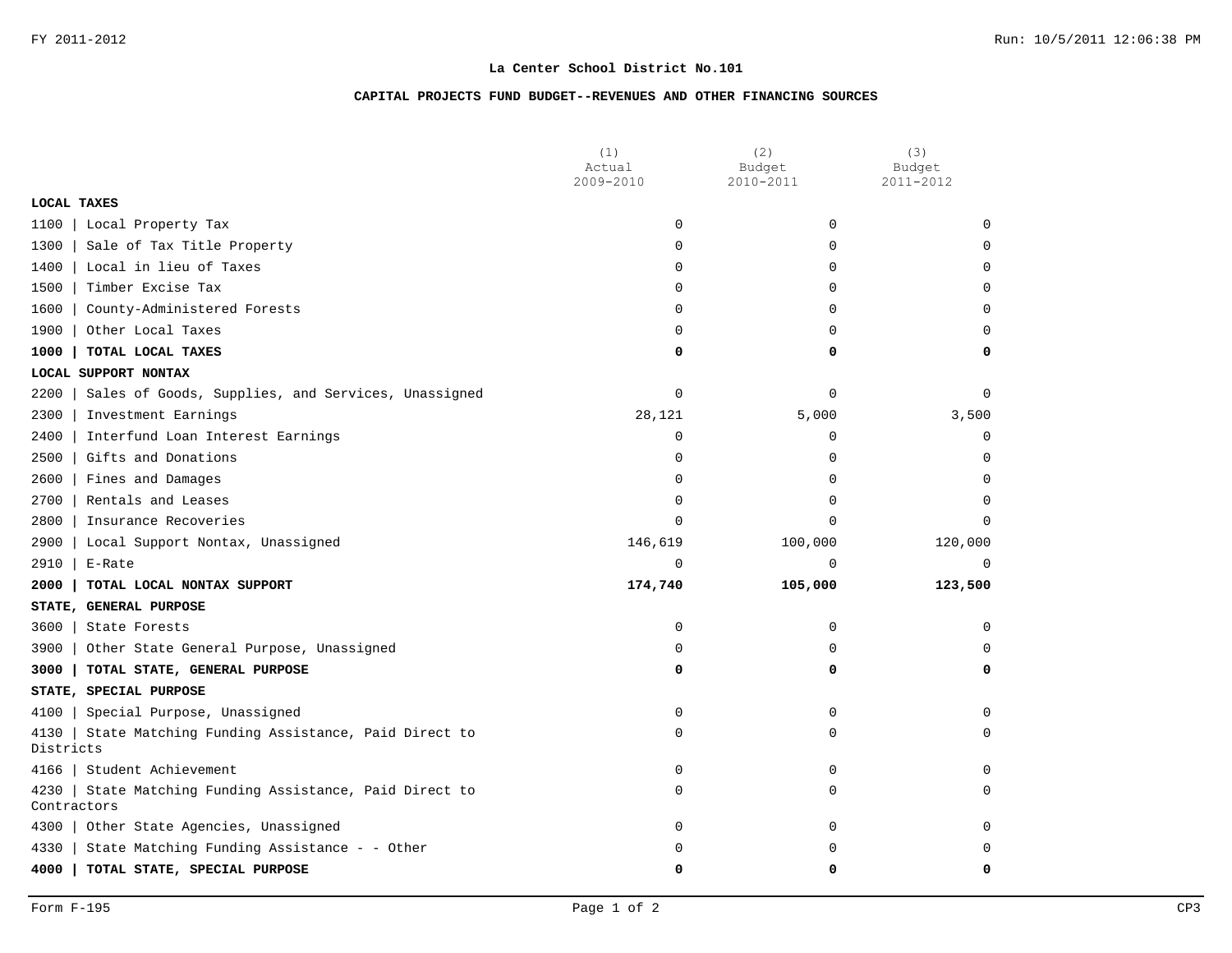Continued

## **La Center School District No.101**

#### **CAPITAL PROJECTS FUND BUDGET--REVENUES AND OTHER FINANCING SOURCES**

|                                                           | (1)<br>Actual<br>2009-2010 | (2)<br>Budget<br>2010-2011 | (3)<br>Budget<br>2011-2012 |
|-----------------------------------------------------------|----------------------------|----------------------------|----------------------------|
| FEDERAL, GENERAL PURPOSE                                  |                            |                            |                            |
| General Purpose Direct Federal Grants, Unassigned<br>5200 | $\Omega$                   | $\Omega$                   | $\Omega$                   |
| 5300<br>Impact Aid, Maintenance and Operation             | $\Omega$                   | $\Omega$                   | U                          |
| Federal in lieu of Taxes<br>5400                          | $\Omega$                   | $\Omega$                   | U                          |
| Federal Forests<br>5500                                   | $\Omega$                   | $\Omega$                   | U                          |
| TOTAL FEDERAL, GENERAL PURPOSE<br>5000                    | 0                          | 0                          | 0                          |
| FEDERAL, SPECIAL PURPOSE                                  |                            |                            |                            |
| Direct Special Purpose Grants<br>6200                     | $\Omega$                   | $\Omega$                   | <sup>0</sup>               |
| 6240<br>Impact Aid                                        | $\Omega$                   | $\Omega$                   | <sup>0</sup>               |
| Federal Grants Through Other Agencies, Unassigned<br>6300 | 0                          | $\Omega$                   | O                          |
| 6000 TOTAL FEDERAL, SPECIAL PURPOSE                       | 0                          | $\Omega$                   | 0                          |
| REVENUES FROM OTHER SCHOOL DISTRICTS                      |                            |                            |                            |
| 7100   Program Participation, Unassigned                  | 0                          | 0                          | 0                          |
| TOTAL REVENUES FROM OTHER SCHOOL DISTRICTS<br>7000        | 0                          | 0                          | 0                          |
| REVENUES FROM OTHER ENTITIES                              |                            |                            |                            |
| Governmental Entities<br>8100                             | 0                          | $\Omega$                   | $\Omega$                   |
| Nonfederal ESD<br>8500                                    | 0                          | 0                          | U                          |
| 8000 TOTAL REVENUES FROM OTHER ENTITES                    | 0                          | 0                          | 0                          |
| OTHER FINANCING SOURCES                                   |                            |                            |                            |
| Sale of Bonds<br>9100                                     | 0                          | 25,000,000                 | O                          |
| 9200<br>Sale of Real Property                             | 0                          | 0                          | O                          |
| Sale of Equipment<br>9300                                 | 0                          | U                          | U                          |
| 9400<br>Compensated Loss of Fixed Assets                  | 0                          | 0                          |                            |
| 9500<br>Long-Term Financing                               | 0                          | <sup>0</sup>               |                            |
| Transfers<br>9900                                         |                            | $\Omega$                   | U                          |
| 9000 TOTAL OTHER FINANCING SOURCES                        |                            | 25,000,000                 |                            |
| TOTAL REVENUES AND OTHER FINANCING SOURCES                | 174,740                    | 25,105,000                 | 123,500                    |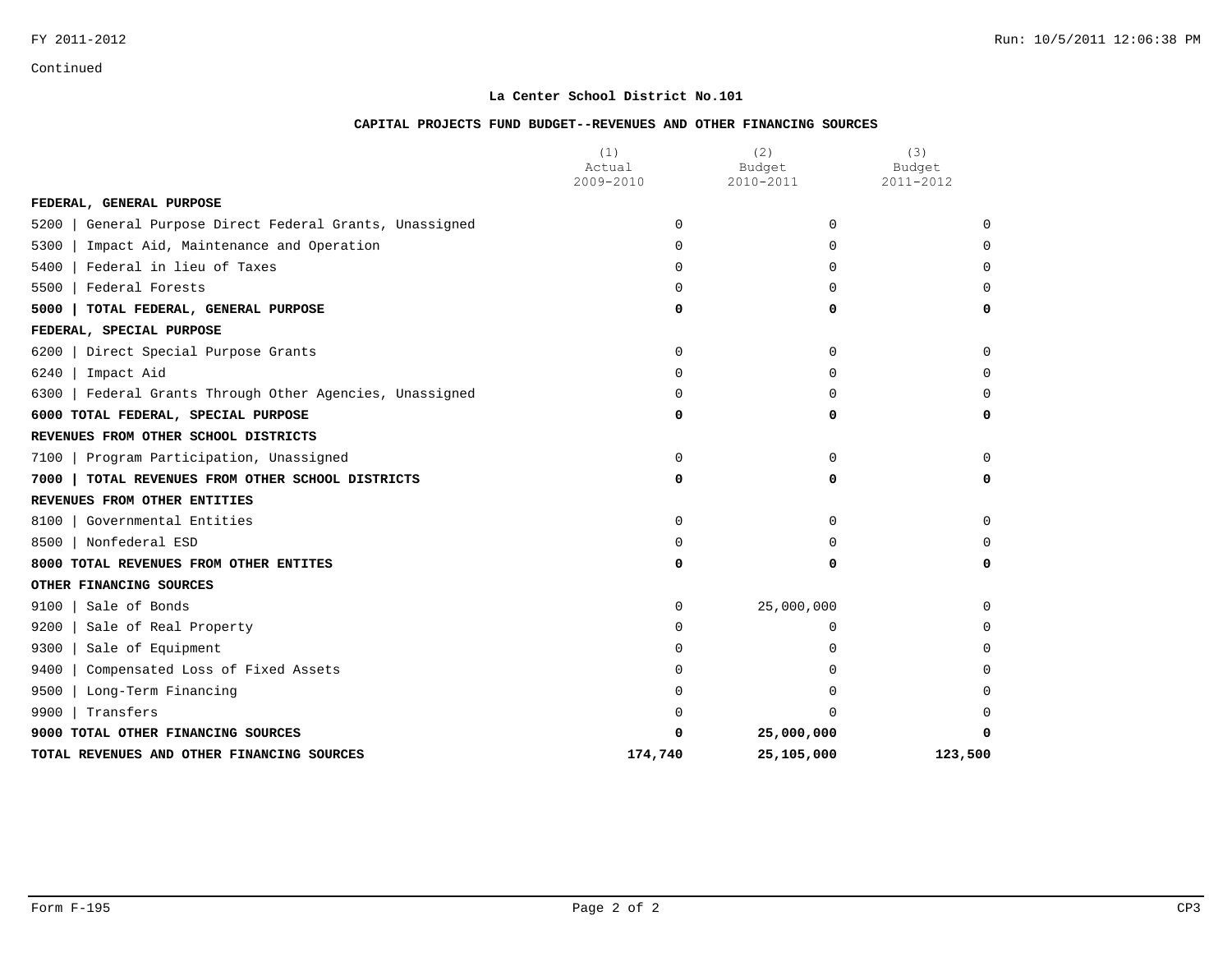**0**

#### **La Center School District No.101**

#### **REVENUE WORK SHEET--CAPITAL PROJECTS FUND--LOCAL EXCESS LEVIES AND TIMBER EXCISE TAX**

Local property tax collections (Account 1100) should include revenue anticipated to be received in cash during the fiscal year. Estimation for the Timber Excise Tax collection (Revenue Account 1500) is necessary to estimate the Net Excess Levy Collection. The Net Excess Levy equals the Excess Levy Amount minus the sum of the Timber Levy.

#### **PART I: LOCAL PROPERTY TAX COLLECTIONS**

|                               | (1)<br>Excess Levy Amount    | (2)<br>Est. Timber Levy | (3)<br>Net Levy Amount<br>$(Col.1 - Col.2)$ | (4)<br>Collection % 1/ | (5)<br>Amount Budgeted<br>$(Col.3 \times Col.4)$ |
|-------------------------------|------------------------------|-------------------------|---------------------------------------------|------------------------|--------------------------------------------------|
| Fall 2011                     |                              |                         |                                             | 0.00                   |                                                  |
| Spring 2012                   |                              |                         |                                             | 0.00                   |                                                  |
| 1100 TOTAL LOCAL TAXES:       |                              |                         |                                             |                        |                                                  |
| TIMBER EXCISE TAX<br>PART II: |                              |                         |                                             |                        |                                                  |
|                               | (1)                          | (2)                     | (3)                                         | (4)                    | (5)                                              |
|                               | Timber Assessed<br>Valuation | \$ Per Thousand /2      | Est Timber Levy<br>$(Col.1 \times Col.2)$   | Collection %           | Amount Budgeted<br>$(Col.3 \times Col.4)$        |
| Fall 2011                     |                              | 0.000                   |                                             | 0.00                   | <b>XXXXX</b>                                     |
| Spring 2012                   |                              | 0.000                   |                                             | 100.00                 |                                                  |

#### **1500 TIMBER EXCISE TAXES:**

1/ The fall and spring collection percentages should be based on the most recent three-year history of tax collection percentages.

2/ Dollars per thousand is same as dollars per thousand used for excess levy (use a three-decimal rate).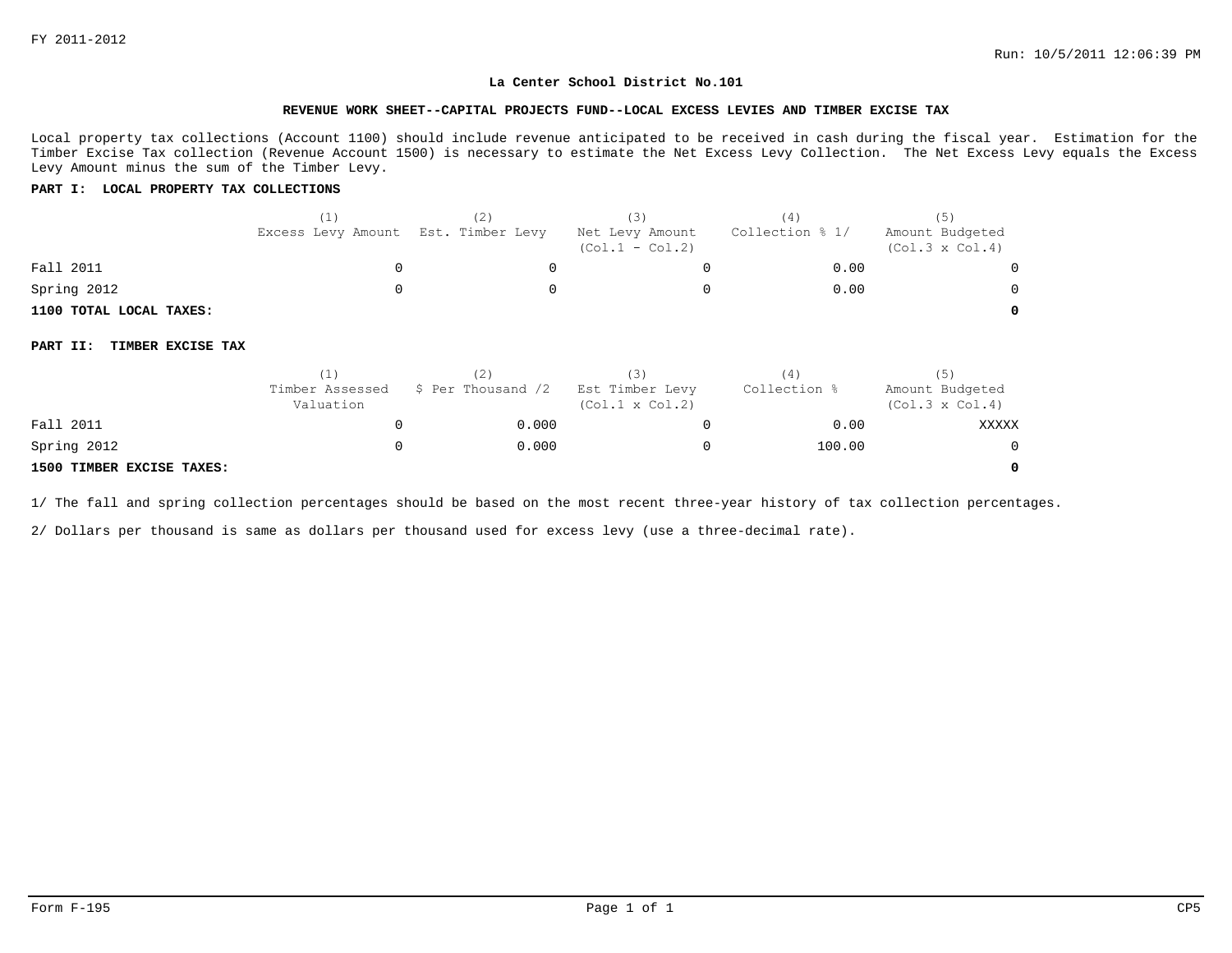## **CAPITAL PROJECTS FUND--PROJECT DESCRIPTION FOR FY 2011-2012**

| Project Description              | TOTAL   | (10)<br>Sites | (20)<br>Buildings | (30)<br>Equipment | (40)<br>Energy | (50)<br>Sales and<br>Lease<br>Expenditure | (60)<br>Bond<br>Issuance<br>Expenditure | (91)<br>Debt<br>Principal | (92)<br>Debt<br>Interest | (93)<br>Arbitrage<br>Rebate |
|----------------------------------|---------|---------------|-------------------|-------------------|----------------|-------------------------------------------|-----------------------------------------|---------------------------|--------------------------|-----------------------------|
| misc potential small<br>projects | 105,000 |               | 100,000           |                   |                |                                           | 5,000                                   |                           |                          |                             |
| TOTAL EXPENDITURES               | 105,000 |               | 100,000           | 0                 |                |                                           | 5,000                                   |                           |                          | $^{\circ}$                  |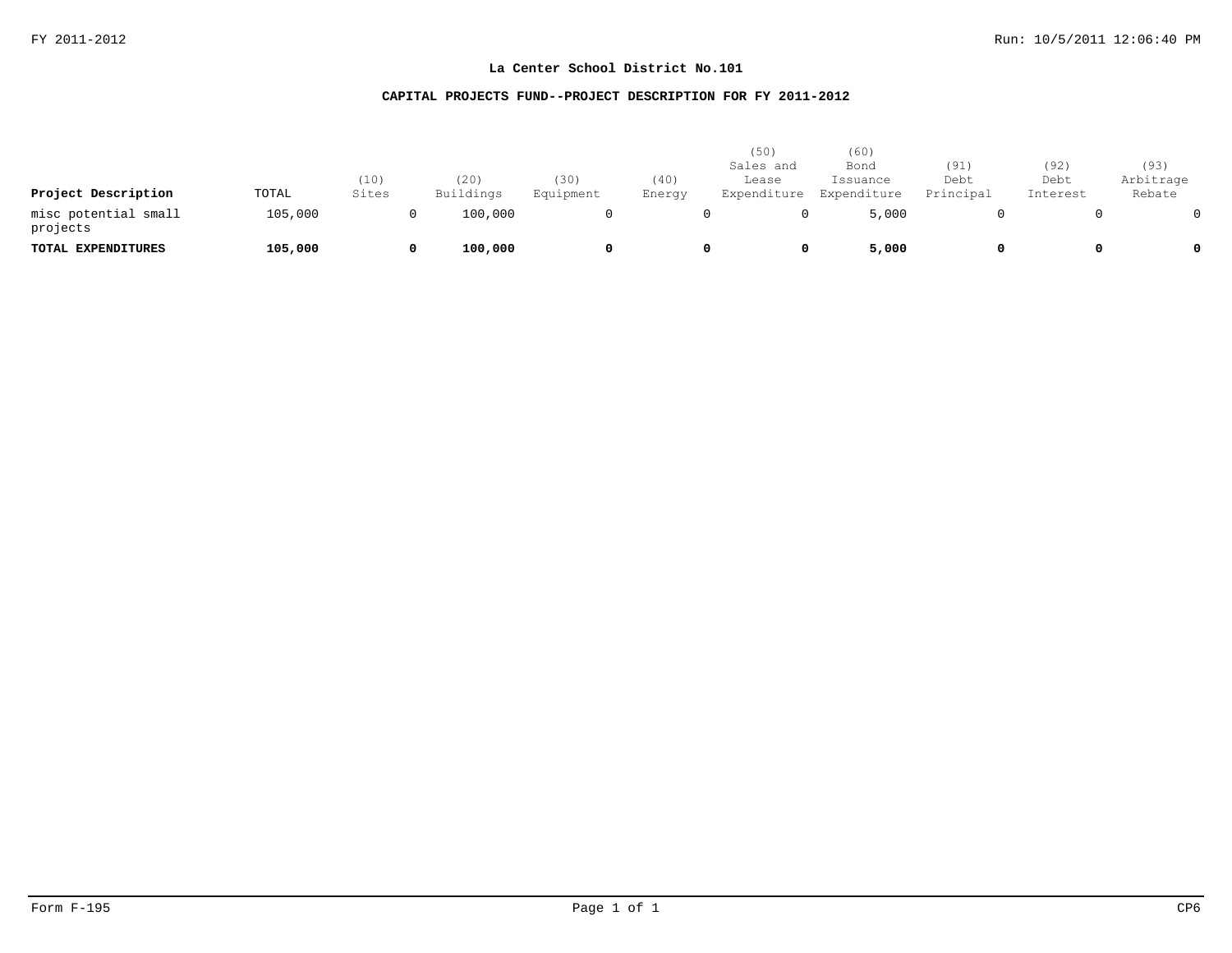## **SALARY EXHIBIT -- CERTIFICATED EMPLOYEES**

NO CERTIFICATED SALARY DATA FOR THIS PROGRAM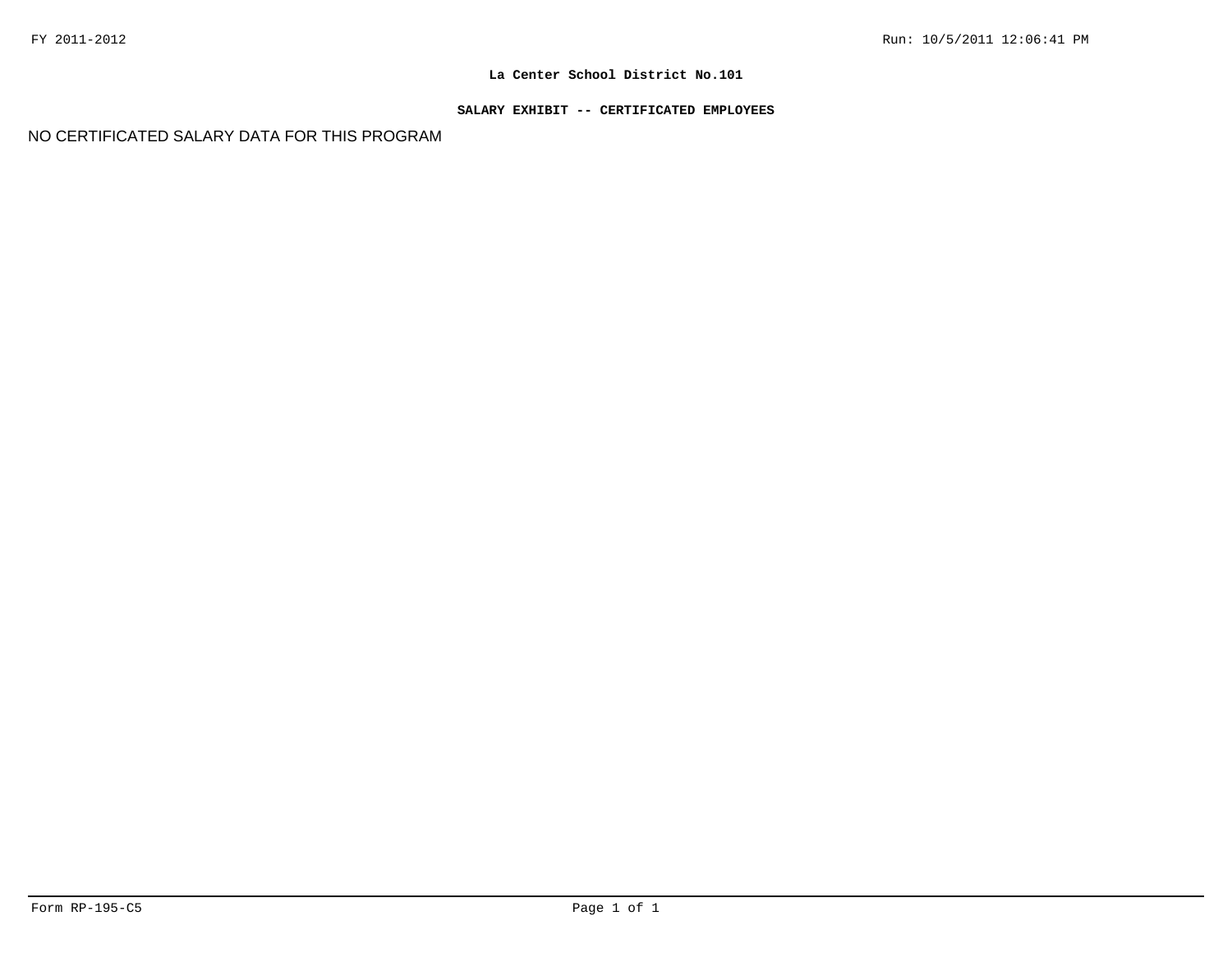**SALARY EXHIBIT -- CLASSIFIED EMPLOYEES**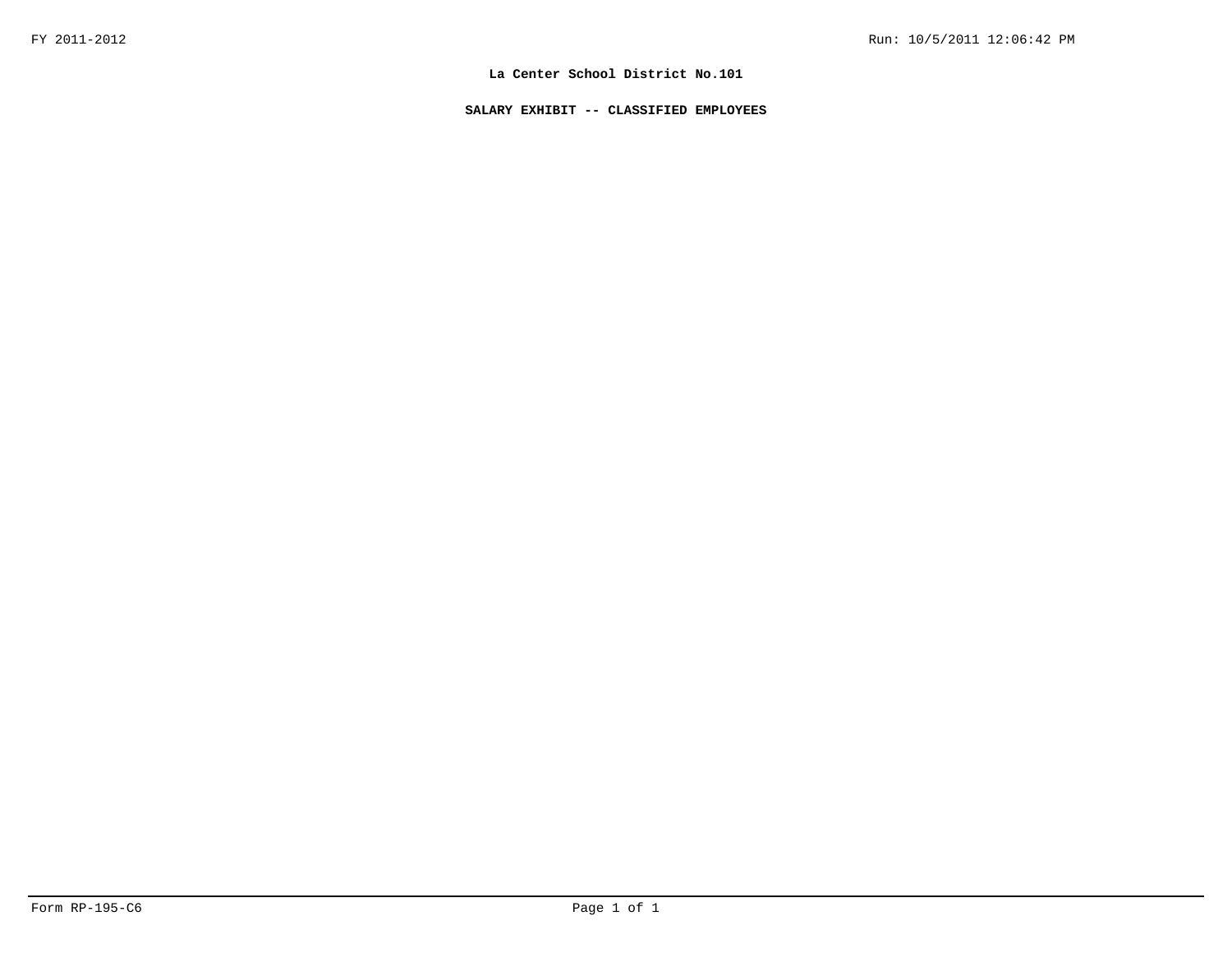### **CAPITAL PROJECTS FUND - LONG-TERM FINANCING - CONDITIONAL SALES CONTRACTS AND NOTES 1/**

| А. | (1)<br>Assets Purchased by CONDITIONAL<br>SALES CONTRACTS (RCW 28A.335.200)<br>in prior years | (2)<br>Length of<br>Contract<br>(months) | (3)<br>Outstanding<br>Balance at<br>Sept 1,2011 | (4)<br>Principal<br>Payments in<br>FY 2011-2012 |   | (5)<br>Interest<br>Payments in<br>FY 2011-2012 |             | (6)<br>Outstanding<br>Balance at<br>Aug 31, 2012<br>$(Co1.3-Co1.4)$ |          |
|----|-----------------------------------------------------------------------------------------------|------------------------------------------|-------------------------------------------------|-------------------------------------------------|---|------------------------------------------------|-------------|---------------------------------------------------------------------|----------|
|    |                                                                                               |                                          | 0                                               | 0                                               | 0 |                                                | $\mathbf 0$ |                                                                     | $\Omega$ |
| А. | TOTAL                                                                                         |                                          |                                                 | 0                                               | 0 | 3/                                             | 0           |                                                                     | $\Omega$ |
| в. | Assets to be purchased by<br>CONDITIONAL SALES CONTRACTS<br>AND NOTES in new FY               | Length of<br>Contract<br>(months)        | Total Amount<br>of Contract<br>Purchase 2/      | Down Pmts &<br>Prin. Pmts. in<br>FY 2011-2012   |   | Interest<br>Payments in<br>FY 2011-2012        |             | Long-Term<br>Financing<br>Rev. Acct 9500<br>$(Co1.3-Co1.4)$         |          |
|    |                                                                                               |                                          | 0                                               | 0                                               | 0 |                                                | $\mathbf 0$ |                                                                     | $\Omega$ |
| в. | TOTAL                                                                                         |                                          |                                                 | 0                                               | 0 |                                                | 0           |                                                                     | 0.4/     |
| c. | TOTAL for Both Sections (A+B)                                                                 |                                          |                                                 |                                                 |   |                                                | $0 \t3/$    |                                                                     | 0        |

1/ Please refer to the Accounting Manual for School Districts, Chapter 3, Section 8, page 3 for further information.

2/ Budget expenditure(s) in appropriate expenditure type on Page CP6.

3/ Budget as part of Expenditure (90) - Debt on Page CP6.

4/ Budget as Other Financing Source in Revenue Account No. 9500 on CP3.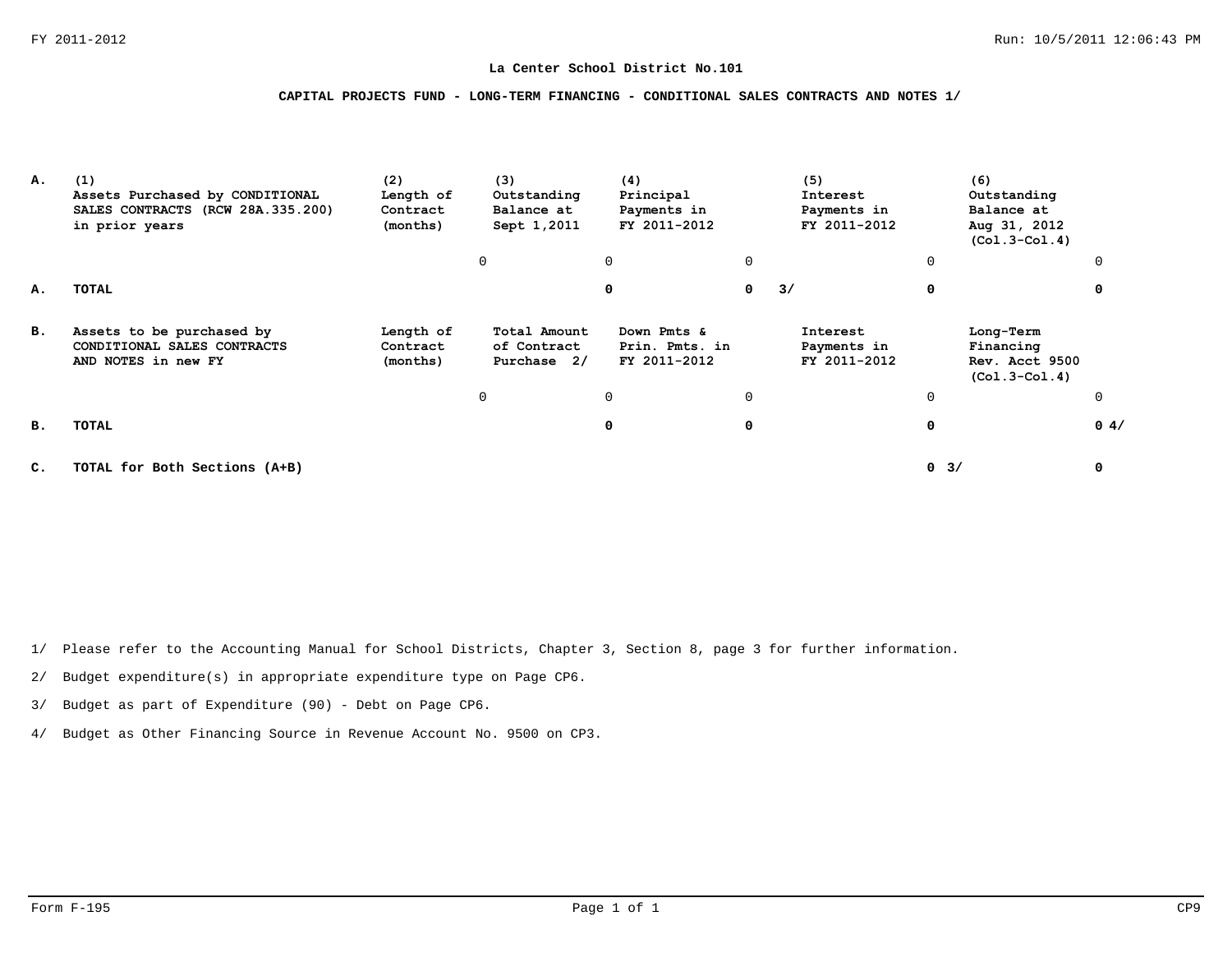### **SUMMARY OF TRANSPORTATION VEHICLE FUND BUDGET**

|                                                                                                                          | (1)<br>Actual<br>2009-2010 | (2)<br>Budget<br>2010-2011 | (3)<br>Budget<br>2011-2012 |
|--------------------------------------------------------------------------------------------------------------------------|----------------------------|----------------------------|----------------------------|
| REVENUES AND OTHER FINANCING SOURCES                                                                                     |                            |                            |                            |
| Local Property Tax<br>1100 l                                                                                             | $\Omega$                   | $\Omega$                   | ∩                          |
| 1300<br>Sale of Tax Title Property                                                                                       | $\Omega$                   | $\Omega$                   |                            |
| Local in lieu of Taxes<br>1400                                                                                           | 0                          | $\Omega$                   |                            |
| Timber Excise Tax<br>1500                                                                                                | 0                          | $\Omega$                   |                            |
| 1600<br>County-Administered Forests                                                                                      | 0                          | $\Omega$                   |                            |
| 1900<br>Other Local Taxes                                                                                                | $\Omega$                   | $\Omega$                   |                            |
| Sales of Goods, Supplies, and Services, Unassigned<br>2200                                                               | 0                          | $\Omega$                   |                            |
| 2299<br>School Bus Revenue                                                                                               |                            | $\Omega$                   |                            |
| 2300<br>Investment Earnings                                                                                              | $\Omega$                   | <sup>0</sup>               |                            |
| 2500<br>Gifts and Donations                                                                                              | $\Omega$                   | $\Omega$                   |                            |
| 2600<br>Fines and Damages                                                                                                | 0                          | $\Omega$                   |                            |
| $2700$  <br>Rentals and Leases                                                                                           | $\Omega$                   | $\Omega$                   |                            |
| 2800<br>Insurance Recoveries                                                                                             | 0                          | $\Omega$                   |                            |
| Local Support Nontax, Unassigned<br>2900                                                                                 | 0                          | $\Omega$                   |                            |
| 3600<br>State Forests                                                                                                    | 0                          | $\Omega$                   |                            |
| Transportation Reimbursement Depreciation<br>4499                                                                        | 0                          | $\Omega$                   |                            |
| 5300<br>Impact Aid, Maintenance and Operation                                                                            | $\Omega$                   | $\Omega$                   |                            |
| 5400<br>Federal in lieu of Taxes                                                                                         | $\Omega$                   | $\Omega$                   |                            |
| Governmental Entities<br>8100                                                                                            | 0                          | $\Omega$                   |                            |
| 8500<br>NonFederal ESD                                                                                                   | 0                          | $\Omega$                   |                            |
| 9100<br>Sale of Bonds                                                                                                    | 0                          | $\Omega$                   |                            |
| 9300<br>Sale of Equipment                                                                                                | $\Omega$                   | $\Omega$                   |                            |
| 9400<br>Compensated Loss of Fixed Assets                                                                                 | 0                          | $\Omega$                   |                            |
| 9500   Long-Term Financing                                                                                               | 0                          | $\Omega$                   |                            |
| TOTAL REVENUES, OTHER FINANCING SOURCES (less transfers)<br>Α.                                                           | 0                          | 0                          | 0                          |
| 9900 TRANSFERS IN (from the General Fund)<br>в.                                                                          | 0                          | 0                          |                            |
| TOTAL REVENUES AND OTHER FINANCING SOURCES<br>c.                                                                         | 0                          | 0                          | 0                          |
| <b>EXPENDITURES</b>                                                                                                      |                            |                            |                            |
| 33 Transportation Equipment Purchases - formerly Act 57 Cash<br>Purchases/Rebuilding of Transportation Equipment         | $\mathbf 0$                | $\Omega$                   | $\Omega$                   |
| 34 Transportation Equimpment Major Repair - formerly Act 58<br>Contract Purchases/Rebuilding of Transportation Equipment | $\Omega$                   | $\Omega$                   | $\Omega$                   |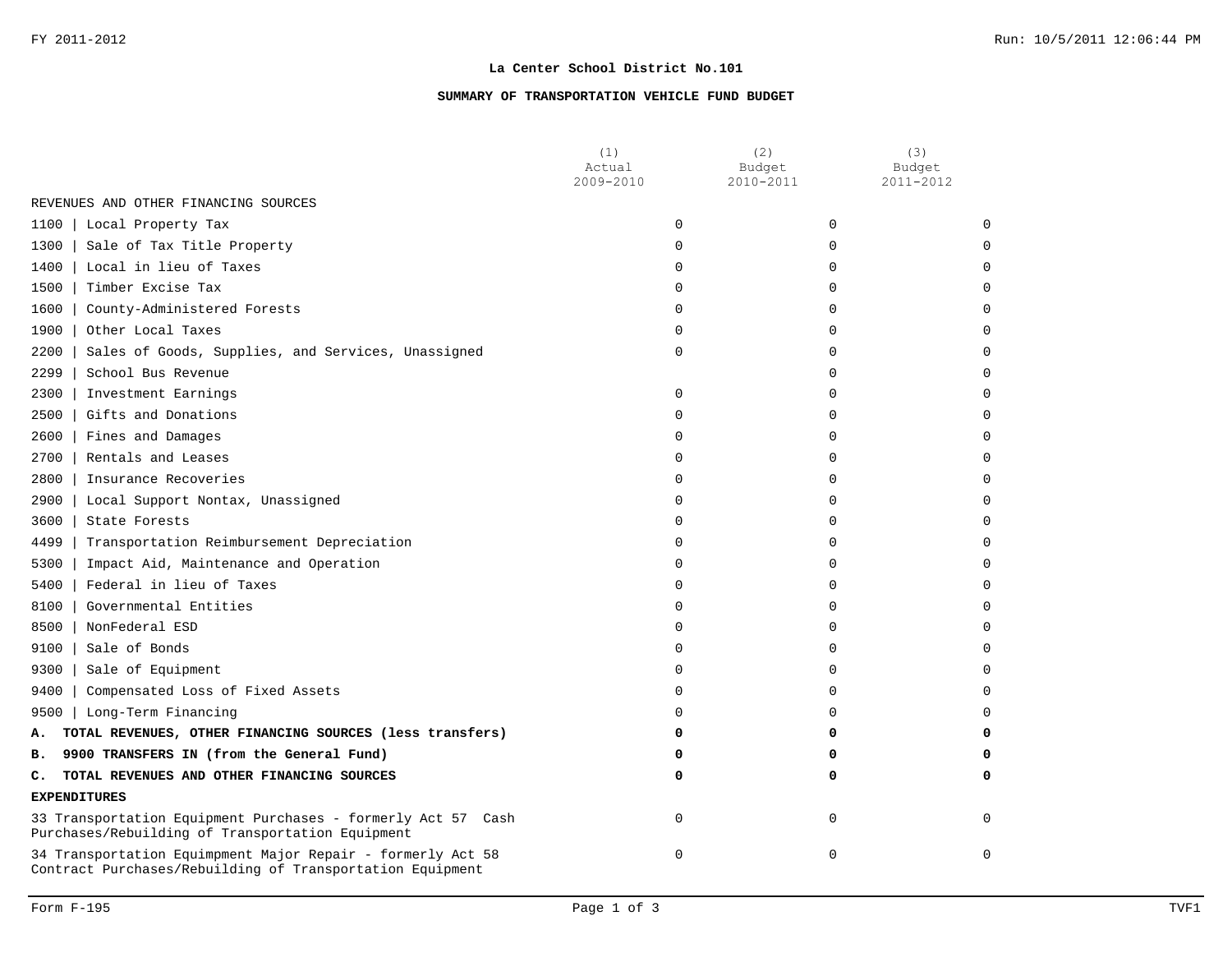Continued

## **La Center School District No.101**

#### **SUMMARY OF TRANSPORTATION VEHICLE FUND BUDGET**

|                                                                                                                  | (1)<br>Actual | (2)<br>Budget | (3)<br>Budget |
|------------------------------------------------------------------------------------------------------------------|---------------|---------------|---------------|
|                                                                                                                  | 2009-2010     | 2010-2011     | 2011-2012     |
| 61 Bond/Levy Issuance and/or Election                                                                            | <b>XXXXX</b>  | <b>XXXXX</b>  | $\Omega$      |
| 91 Principal - formerly Act 84                                                                                   | $\Omega$      | $\Omega$      | $\Omega$      |
| 93 Arbitrage Rebate                                                                                              | XXXXX         | XXXXX         | <sup>0</sup>  |
| TOTAL EXPENDITURES<br>D.                                                                                         | 0             | 0             | 0             |
| OTHER FINANCING USES--TRANSFERS OUT (G.L.536) 2/<br>Е.                                                           | n             | 0             | 0             |
| OTHER FINANCING USES (G.L.535) 3/<br>г.                                                                          | n             | 0             | 0             |
| EXCESS OF REVENUES/OTHER FINANCING SOURCES OVER (UNDER)<br>G.<br>EXPENDITURES AND OTHER FINANCING USES (C-D-E-F) | 0             | 0             | 0             |
| BEGINNING FUND BALANCE                                                                                           |               |               |               |
| Restricted for Other Items<br>G.L.810                                                                            | $\Omega$      | 0             | $\Omega$      |
| Restricted for Debt Service<br>G.L.830                                                                           | 0             | 0             | 0             |
| Restricted for Arbitrage Rebate<br>G.L.835                                                                       | 0             | 0             | 0             |
| Restricted for Uninsured Risks<br>G.L.850                                                                        | $\Omega$      | $\Omega$      | $\Omega$      |
| G.L.870<br>Committed to Other Purposes                                                                           | <b>XXXXX</b>  | 0             |               |
| Assigned to Fund Purposes<br>G.L.889                                                                             | <b>XXXXX</b>  | 0             | $\Omega$      |
| Unassigned Fund Balance<br>G.L.890                                                                               | $\Omega$      | 0             | 0             |
| TOTAL BEGINNING FUND BALANCE<br>н.                                                                               | 0             | 0             | O             |
| G.L.898 PRIOR YEAR CORRECTIONS OR RESTATEMENTS (+OR-)<br>Ι.                                                      |               | <b>XXXXX</b>  | XXXXX         |
| ENDING FUND BALANCE                                                                                              |               |               |               |
| Restricted for Other Items<br>G.L.810                                                                            | $\Omega$      | 0             | $\Omega$      |
| G.L.830<br>Restricted for Debt Service                                                                           | $\Omega$      | 0             | $\Omega$      |
| Restricted for Arbitrage Rebate<br>G.L.835                                                                       | $\Omega$      | 0             | $\Omega$      |
| Restricted for Uninsured Risks<br>G.L.850                                                                        | $\Omega$      | 0             | $\Omega$      |
| G.L.870<br>Committed to Other Purposes                                                                           | <b>XXXXX</b>  | 0             |               |
| G.L.889<br>Assigned to Fund Purposes                                                                             | $\Omega$      | 0             | $\Omega$      |
| Unassigned Fund Balance<br>G.L.890                                                                               | XXXXX         | 0             | 0             |
| TOTAL ENDING FUND BALANCE (G+H, +OR-I)<br>4/<br>J.                                                               | 0             | 0             | 0             |

1/ Includes interest portion of purchase contracts.

2/ G.L. 536 is an account that is used to summarize actions for other financing uses--transfers out.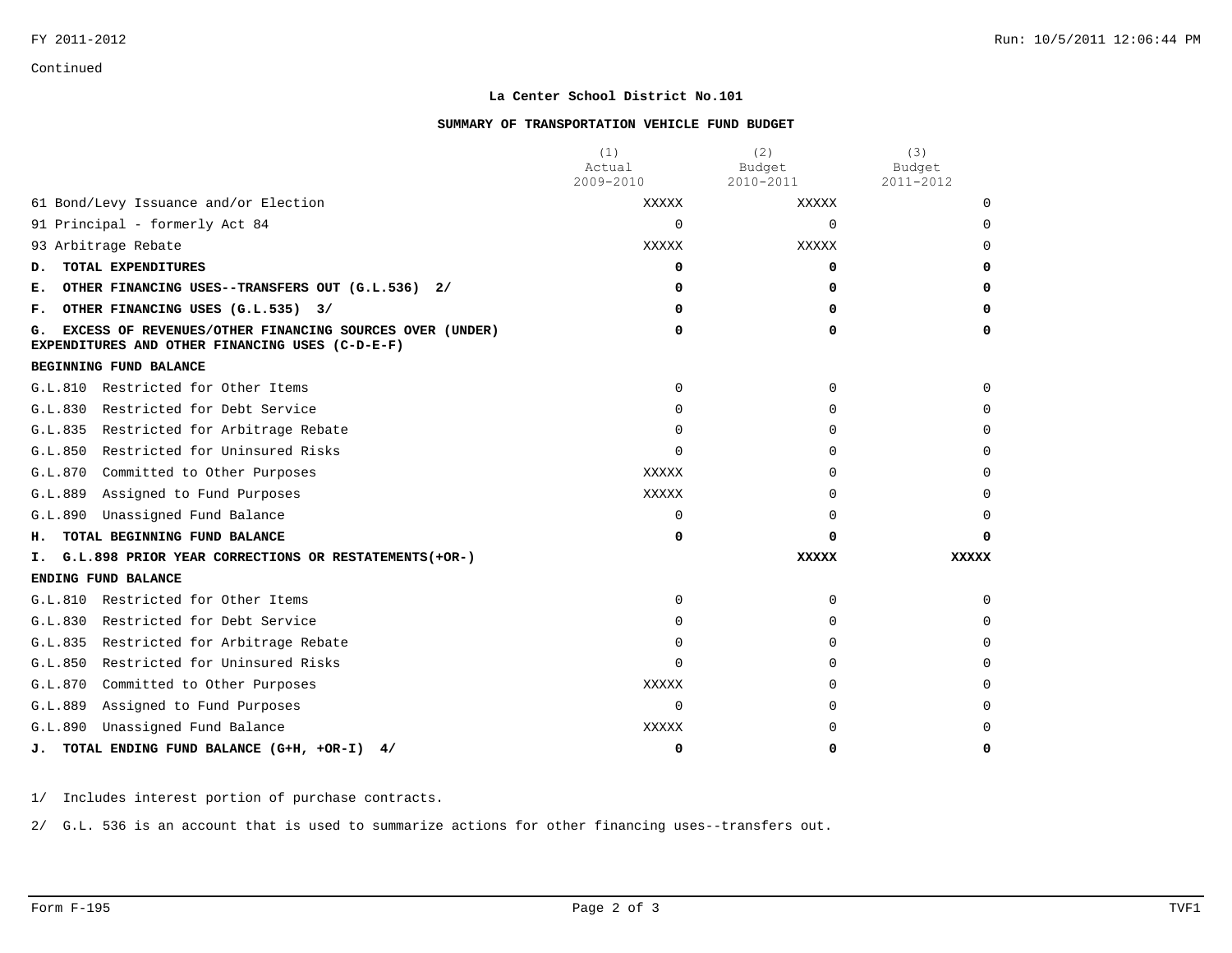#### **SUMMARY OF TRANSPORTATION VEHICLE FUND BUDGET**

3/ G.L.535 is an account that is used to summarize actions for other financing uses such as long-term financing and debt extingishments. Nonvoted debts may be serviced in the Debt Service Fund (DSF) rather than in the fund that received the debt proceeds. In order to provide the resources to retire the debt, a transfer is used by the General Fund, Capital Projects Fund, or Transportation Vehicle Fund to transfer out resources to the DSF.

4/ Amount on Line J must be equal to or greater than all reserved fund balances.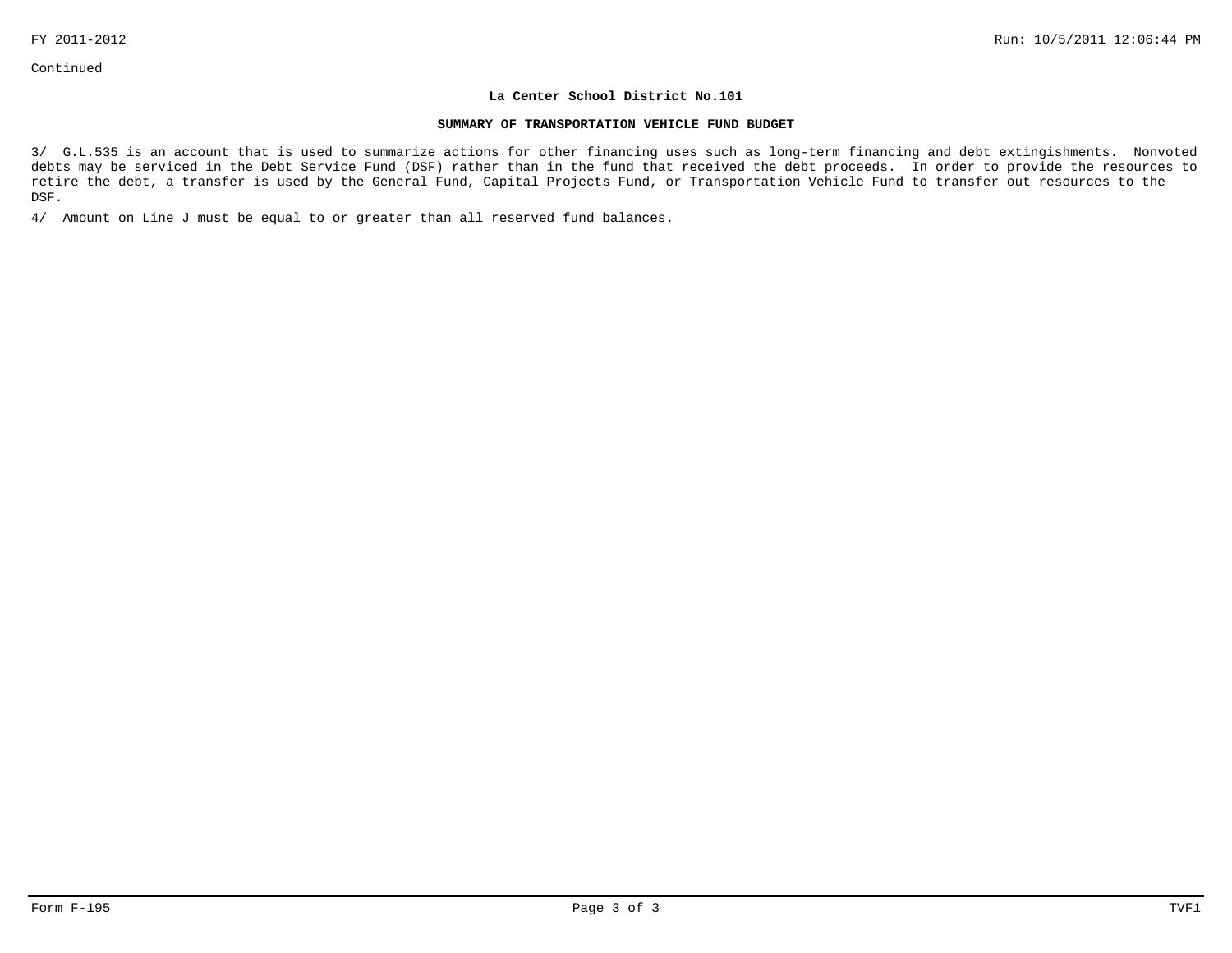**0**

#### **La Center School District No.101**

#### **REVENUE WORK SHEET--TRANSPORTATION VEHICLE FUND--LOCAL EXCESS LEVIES AND TIMBER EXCISE TAX**

Local property tax collections (Account 1100) should include revenue anticipated to be received in cash during the fiscal year. Estimation for the Timber Excise Tax collection (Revenue Account 1500) is necessary to estimate the Net Excess Levy Collection. The Net Excess Levy equals the Excess Levy Amount minus the sum of the Timber Levy.

#### **PART I: LOCAL PROPERTY TAX COLLECTIONS**

|                               | (1)<br>Excess Levy Amount    | (2)<br>Est. Timber Levy | (3)<br>Net Levy Amount<br>$(Col.1 - Col.2)$ | (4)<br>Collection % 1/ | (5)<br>Amount Budgeted<br>$(Col.3 \times Col.4)$ |
|-------------------------------|------------------------------|-------------------------|---------------------------------------------|------------------------|--------------------------------------------------|
| Fall 2011                     | 0                            |                         |                                             | 0.00                   |                                                  |
| Spring 2012                   |                              |                         |                                             | 0.00                   |                                                  |
| 1100 TOTAL LOCAL TAXES:       |                              |                         |                                             |                        |                                                  |
| TIMBER EXCISE TAX<br>PART II: |                              |                         |                                             |                        |                                                  |
|                               | (1)                          | (2)                     | (3)                                         | (4)                    | (5)                                              |
|                               | Timber Assessed<br>Valuation | \$ Per Thousand /2      | Est Timber Levy<br>$(Col.1 \times Col.2)$   | Collection %           | Amount Budgeted<br>$(Col.3 \times Col.4)$        |
| Fall 2011                     | O                            | 0.000                   | U                                           | 0.00                   | XXXXX                                            |
| Spring 2012                   |                              | 0.000                   |                                             | 100.00                 |                                                  |

#### **1500 TIMBER EXCISE TAXES:**

1/ The fall and spring collection percentages should be based on the most recent three-year history of tax collection percentages.

2/ Dollars per thousand is same as dollars per thousand used for excess levy (use a three-decimal rate).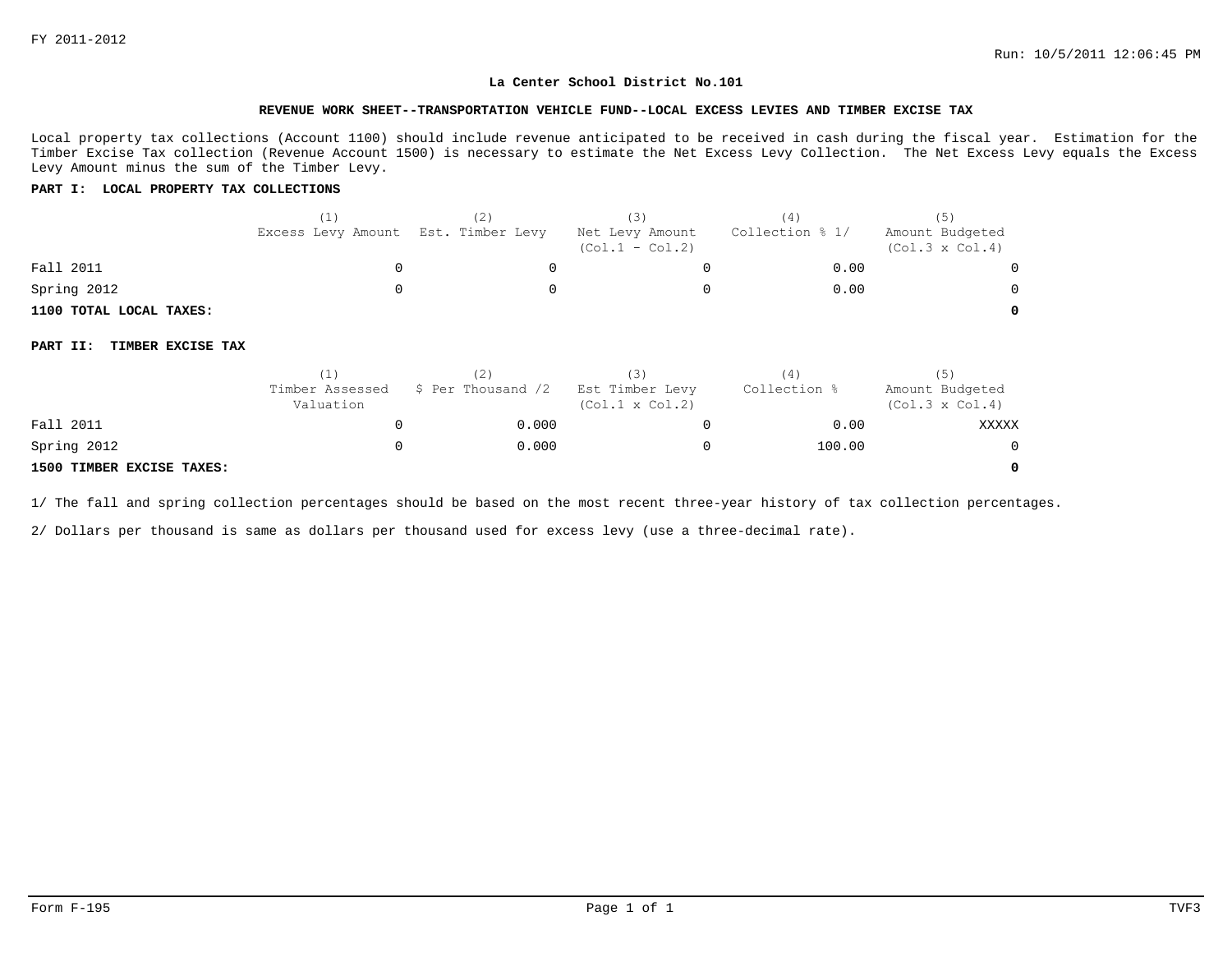#### **TRANSPORTATION VEHICLE FUND - LONG-TERM FINANCING - CONDITIONAL SALES CONTRACTS AND NOTES 1/**

| А.             | (1)<br>Assets Purchased by CONDITIONAL<br>SALES CONTRACTS (RCW 28A.335.200)<br>in prior years | (2)<br>Length of<br>Contract<br>(months) | (3)<br>Outstanding<br>Balance at<br>Sept 1,2011 | (4)<br>Principal<br>Payments in<br>FY 2011-2012 |   | (5)<br>Interest<br>Payments in<br>FY 2011-2012 | (6)<br>Outstanding<br>Balance at<br>Aug 31, 2012<br>$(Co1.3-Co1.4)$ |          |
|----------------|-----------------------------------------------------------------------------------------------|------------------------------------------|-------------------------------------------------|-------------------------------------------------|---|------------------------------------------------|---------------------------------------------------------------------|----------|
|                |                                                                                               |                                          | 0                                               | 0                                               | 0 |                                                | 0                                                                   |          |
| А.             | TOTAL                                                                                         |                                          |                                                 | 0                                               | 0 | 3/                                             | 0                                                                   |          |
| в.             | Assets to be purchased by<br>CONDITIONAL SALES CONTRACTS<br>AND NOTES in new FY               | Length of<br>Contract<br>(months)        | Total Amount<br>of Contract<br>Purchase 2/      | Down Pmts &<br>Prin. Pmts. in<br>FY 2011-2012   |   | Interest<br>Payments in<br>FY 2011-2012        | Long-Term<br>Financing<br>Rev. Acct 9500<br>$(Co1.3-Co1.4)$         |          |
|                |                                                                                               |                                          | 0                                               | 0                                               | 0 |                                                | 0                                                                   | $\Omega$ |
| <b>B.</b>      | TOTAL                                                                                         |                                          |                                                 | 0                                               | 0 |                                                | 0                                                                   | 0.4/     |
| $\mathbf{C}$ . | TOTAL for Both Sections (A+B)                                                                 |                                          |                                                 |                                                 |   |                                                | $0 \t3/$                                                            | 0        |

1/ Please refer to the Accounting Manual for School Districts, Chapter 3, Section 8, page 3 for further information.

2/ Budget expenditue(s) on Page TVF 2 under ACtivity 58-Contract Purchases/Rebuilding of Transportation Equipment.

3/ Budget as part of Program 97, Districtwide Support, Activity 83, Other Interest, or Activity 84, Debt Principal, as appropriate.

4/ Budget as Other Financing Source in Revenue Account 9500 on Page TVF1.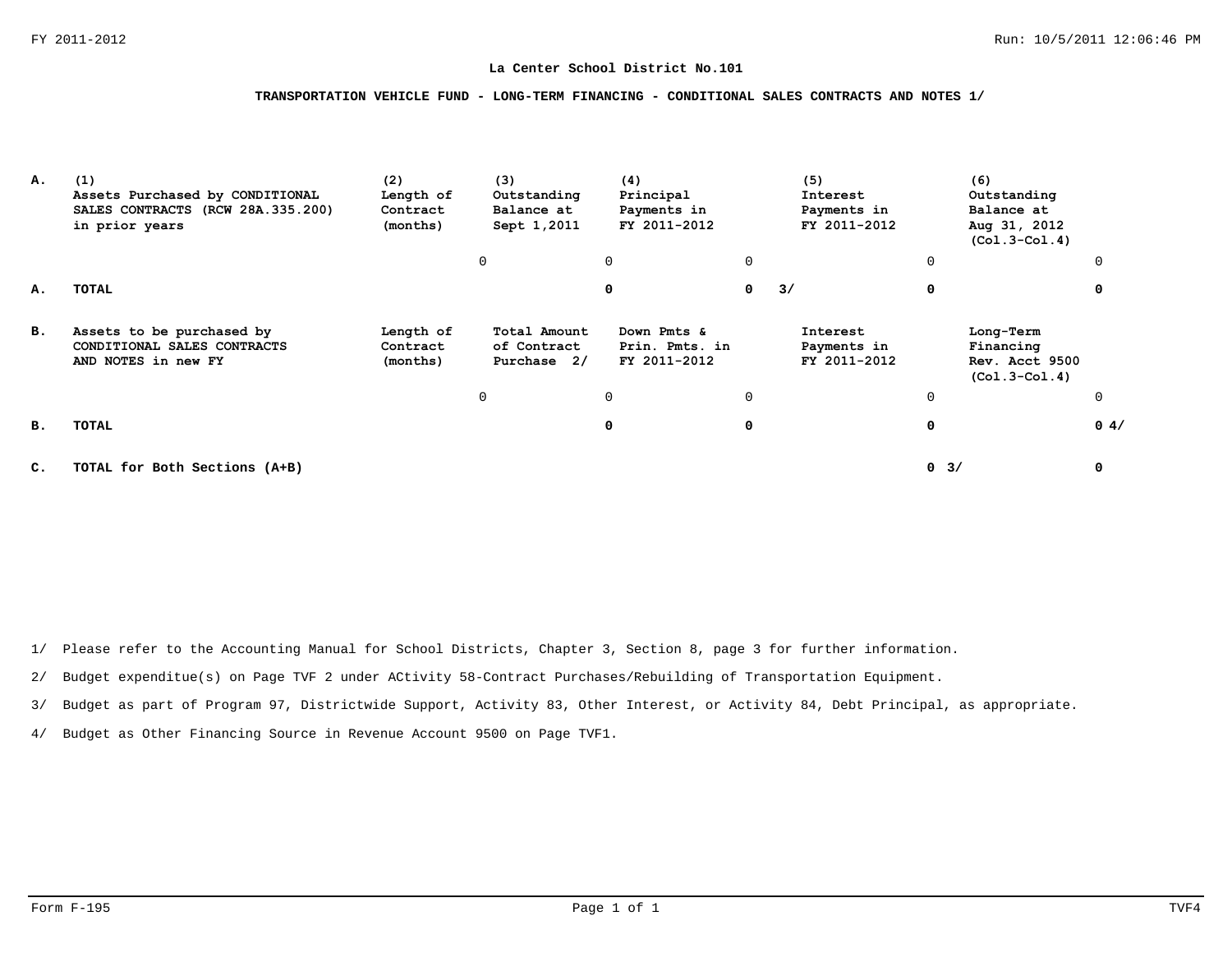State of Washington

# Superintendent of Public Instruction

Clark County

# new f-203 v1

F-203 Summary Report **CCDD** 06101 La Center School District Educational Service District 112

| <b>Account</b> | <b>Item Code</b> | <b>Account Title</b>                 | Amount       |
|----------------|------------------|--------------------------------------|--------------|
| 1400           | A24              | Local In-Lieu-Of Taxes               | 0.00         |
| 1500           | A25              | <b>County Administered Forests</b>   | 0.00         |
| 3100           | M70              | Apportionment                        | 7,521,899.63 |
| 3121           | Z288             | Special Education, Gen Apportionment | 177,519.34   |
| 3600           | A26              | <b>State Forests</b>                 | 0.00         |
| 4121           | N7               | Special Education                    | 863,304.00   |
| 4155           | O9               | Learning Assistance Program          | 125,958.92   |
| 4165           | Z477             | <b>Transitional Bilinual</b>         | 14,853.83    |
| 4174           | Z095             | <b>Highly Capable</b>                | 14,712.72    |
| 4198           | S5               | School Food Service                  | 12,455.74    |
| 4199           | 14               | Transportation - Operations          | 0.00         |
| 4499           | J <sub>1</sub>   | <b>Transportation Reimbursement</b>  | 0.00         |
| 5400           | A27              | Federal In-Lieu-of Taxes             | 0.00         |
| 5500           | A28              | <b>Federal Forest</b>                | 0.00         |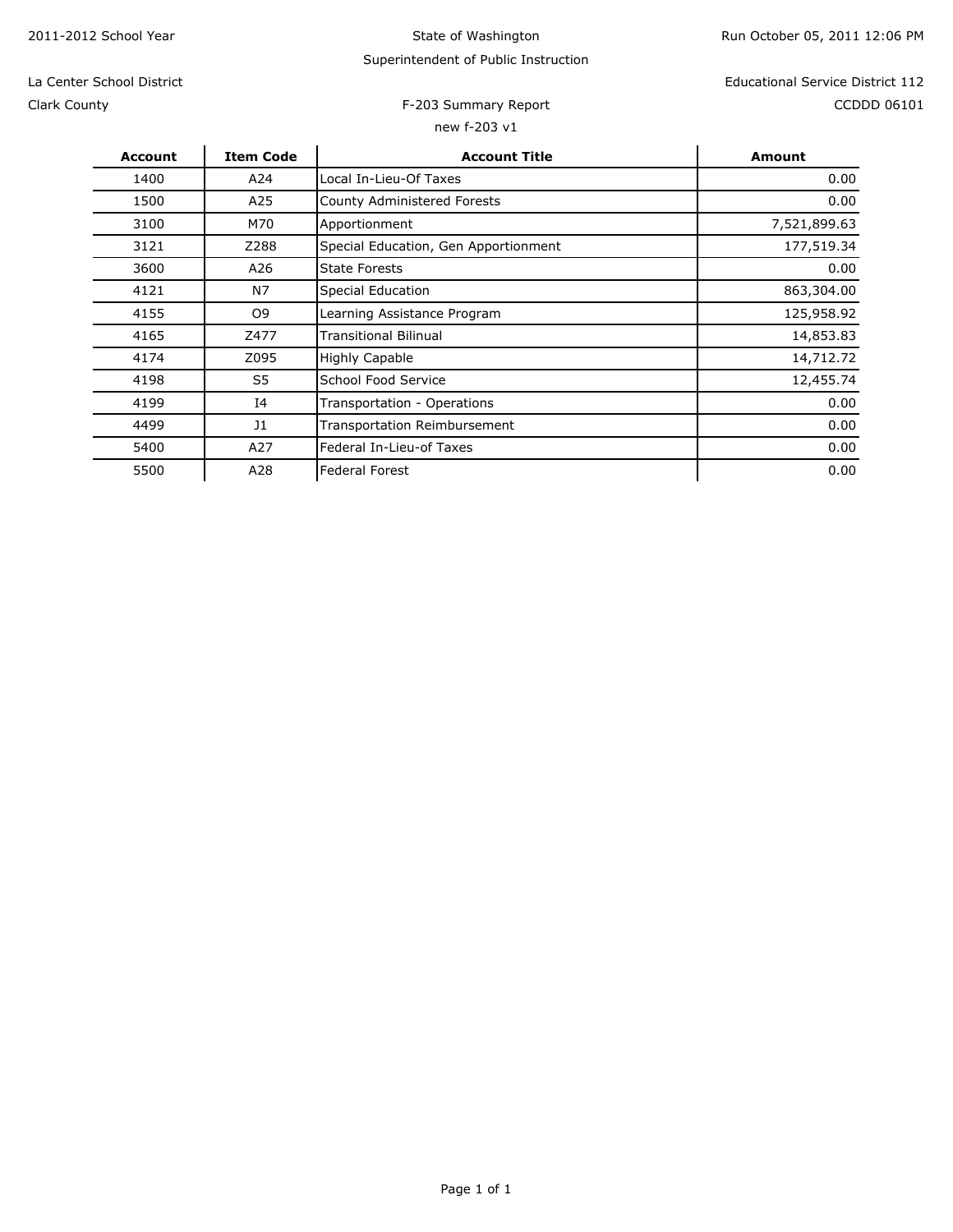# F-203 Assumptions Report CCDDD 06101 La Center School District Educational Service District 112

**Student Enrollment**

**Student Enrollment**

Clark County

# new f-203 v1

**Item Code Item Name Amount**

| A10         | Grades 7 - 8 Subtotal           | 0.00     |
|-------------|---------------------------------|----------|
| A11a7       | Grade 7                         | 124.00   |
| A11a8       | Grade 8                         | 132.00   |
| A12         | Grades 7 - 8 Subtotal           | 256.00   |
| A13a10      | Grade 10                        | 120.00   |
| A13a11      | Grade 11                        | 85.00    |
| A13a12      | Grade 12                        | 69.00    |
| A13a9       | Grade 9                         | 150.00   |
| A15         | Running Start - CTE             | 3.00     |
| A16         | Running Start - Non-CTE         | 25.00    |
| A17         | <b>TOTAL</b>                    | 1,468.00 |
| A39         | Kindergarten - Grade 3 Subtotal | 367.00   |
| A40         | Grades 5 - 6 Subtotal           | 281.00   |
| $\Delta$ 41 | Grades 9 - 12 Subtotal          | 424.00   |

| A13a10         | Grade 10                                            | 120.00   |
|----------------|-----------------------------------------------------|----------|
| A13a11         | Grade 11                                            | 85.00    |
| A13a12         | Grade 12                                            | 69.00    |
| A13a9          | Grade 9                                             | 150.00   |
| A15            | Running Start - CTE                                 | 3.00     |
| A16            | Running Start - Non-CTE                             | 25.00    |
| A17            | <b>TOTAL</b>                                        | 1,468.00 |
| A39            | Kindergarten - Grade 3 Subtotal                     | 367.00   |
| A40            | Grades 5 - 6 Subtotal                               | 281.00   |
| A41            | Grades 9 - 12 Subtotal                              | 424.00   |
| A42            | Kindergarten - Grade 12 Subtotal                    | 1,440.00 |
| A43            | Grade 1                                             | 0.00     |
| A44            | Grade 2                                             | 0.00     |
| A45            | Grade 3                                             | 0.00     |
| A46            | Kindergarten - Grade 3 Subtotal                     | 0.00     |
| A47            | Grade 5                                             | 0.00     |
| A48            | Grade 6                                             | 0.00     |
| A49            | Grade 7                                             | 0.00     |
| A50            | Grade 8                                             | 0.00     |
| A51            | <b>TOTAL</b>                                        | 0.00     |
| A52            | <b>TOTAL</b>                                        | 180.00   |
| A53            | Kindergarten - Grade 12                             | 16.00    |
| A55            | Grades K-3 FTE in High Poverty Schools              | 0.00     |
| A5B            | Grade 4                                             | 0.00     |
| A5C            | Grades 5 - 6 Subtotal                               | 0.00     |
| A6A1           | Grade 1                                             | 100.00   |
| A6A2           | Grade 2                                             | 116.00   |
| A6A3           | Grade 3                                             | 101.00   |
| A7a            | Grade 4                                             | 112.00   |
| A8a5           | Grade 5                                             | 138.00   |
| A8a6           | Grade 6                                             | 143.00   |
| B1             | Birth - Pre K                                       | 17.00    |
| B <sub>2</sub> | Kindergarten - Age 21                               | 163.00   |
| Z269           | Enroll R&N K                                        | 0.00     |
| Z271           | Enroll K                                            | 50.00    |
| Z298           | Kindergarten - Grade 8 Subtotal (for Small Schools) | 1,016.00 |
| Z299           | Enroll R&N K-8                                      | 0.00     |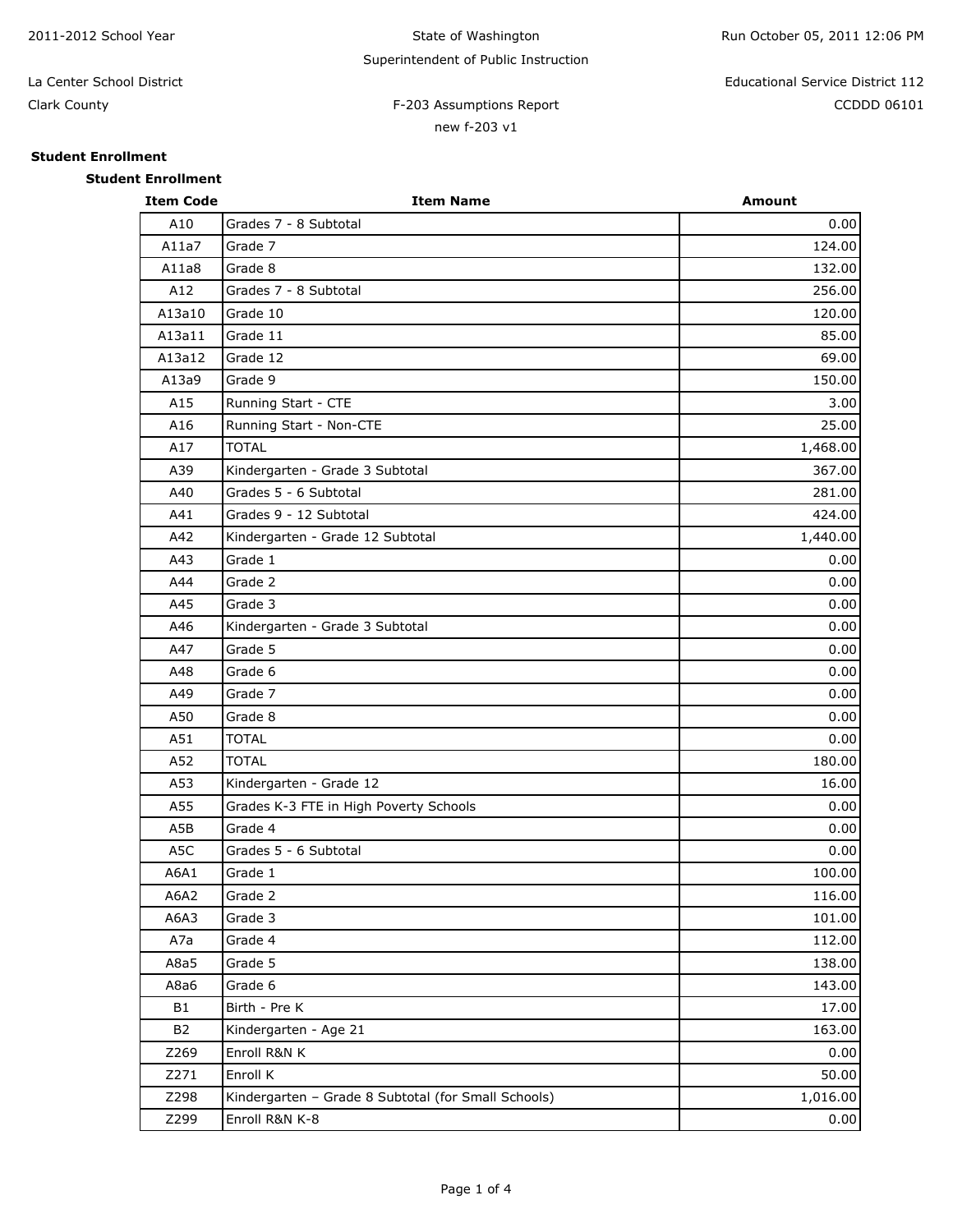| 2011-2012 School Year     | State of Washington                  | Run October 05, 2011 12:06 PM    |
|---------------------------|--------------------------------------|----------------------------------|
|                           | Superintendent of Public Instruction |                                  |
| La Center School District |                                      | Educational Service District 112 |
| Clark County              | F-203 Assumptions Report             | <b>CCDDD 06101</b>               |
|                           | new f-203 v1                         |                                  |

# **Student Enrollment**

## **Student Enrollment**

| <b>Item Code</b> | <b>Item Name</b>                          | Amount   |
|------------------|-------------------------------------------|----------|
| Z472             | Anticipated Total Enrollment. Grades K-12 | ا00.001. |

# **Other Enrollment**

# **Other Enrollment**

| <b>Item Code</b> | <b>Item Name</b>                                                 | <b>Amount</b>                         |
|------------------|------------------------------------------------------------------|---------------------------------------|
| E50              | Lab Science: Grades 7 - 8                                        | 0.00                                  |
| E51              | Lab Science: Grades 9 -12                                        | $0.00$ <sup><math>\prime</math></sup> |
| E52              | Advance Placement: Grades 9 - 12                                 | 0.00                                  |
| E53              | International Baccalaureate: Grades 9 - 12                       | 0.00                                  |
| E54              | Career and Technical Education (CTE): Exploratory: Grades 7 - 8  | 0.00                                  |
| E55              | Career and Technical Education (CTE): Exploratory: Grades 9 - 12 | 40.00                                 |
| E56              | Career and Technical Education (CTE): Preparatory: Grades 9 - 12 | 0.00                                  |
| E57              | Skills Center: Grades 9 - 12                                     | 0.00                                  |

## **Other Staff Factors**

## **Other Staff Factors**

| <b>Item Code</b> | <b>Item Name</b>                                                    | Amount  |
|------------------|---------------------------------------------------------------------|---------|
| A33              | CIS Mix Factor: All CIS (excluding programs 31, 34, 45, 55, 65, 74) | 1.69239 |
| A37              | <b>ICIS Mix Factor: High School CTE (Program 31)</b>                | 1.82191 |
| 170A             | CIS Mix Factor: Middle School CTE (Program 34)                      | 0.00000 |
| 174A             | <b>ICIS Mix Factor: Skills Center (Program 45)</b>                  | 0.00000 |
| D <sub>57</sub>  | lAdditional BEA Units: Certificated Instructional Staff             | 0.000   |
| D <sub>58</sub>  | lAdditional BEA Units: Certificated Administrative Staff            | 0.000   |

# **Estimated Revenues**

## **Enrollment and Headcounts**

| <b>Item Code</b> | <b>Item Name</b>                                                                                         | Amount   |
|------------------|----------------------------------------------------------------------------------------------------------|----------|
| A23              | October 1, 2010 headcount of students attending school buildings<br>located in fire protection districts | 1,500.00 |
| C1               | <b>Estimated Prior Year Grades K-12 Enrollment (FTE)</b>                                                 | 1,455.10 |
| B <sub>3</sub>   | Adj. to Resident Basic Ed. Enrollment                                                                    | 0.001    |

# **Grants, Allocations and Awards**

| <b>Item Code</b> | <b>Item Name</b>                                                   | Amount   |
|------------------|--------------------------------------------------------------------|----------|
| <b>B4</b>        | State Safety Net Award                                             | 0.00     |
| <b>B5</b>        | Home and Hospital and Hospital Care Education Allocation           | 0.00     |
| B8               | % Student Av. Enrollment in Sp. Ed. Instr.                         | 0.25010  |
| <b>B7</b>        | Prior Year Aggregate Cooperative Special Education Allocation Rate | 5,060.00 |
| A34              | Minus BEA Allocation Reduced or Delayed                            | 0.00     |
| F <sub>1</sub>   | Does Your School Have a Highly Capable Program?                    | 1.00     |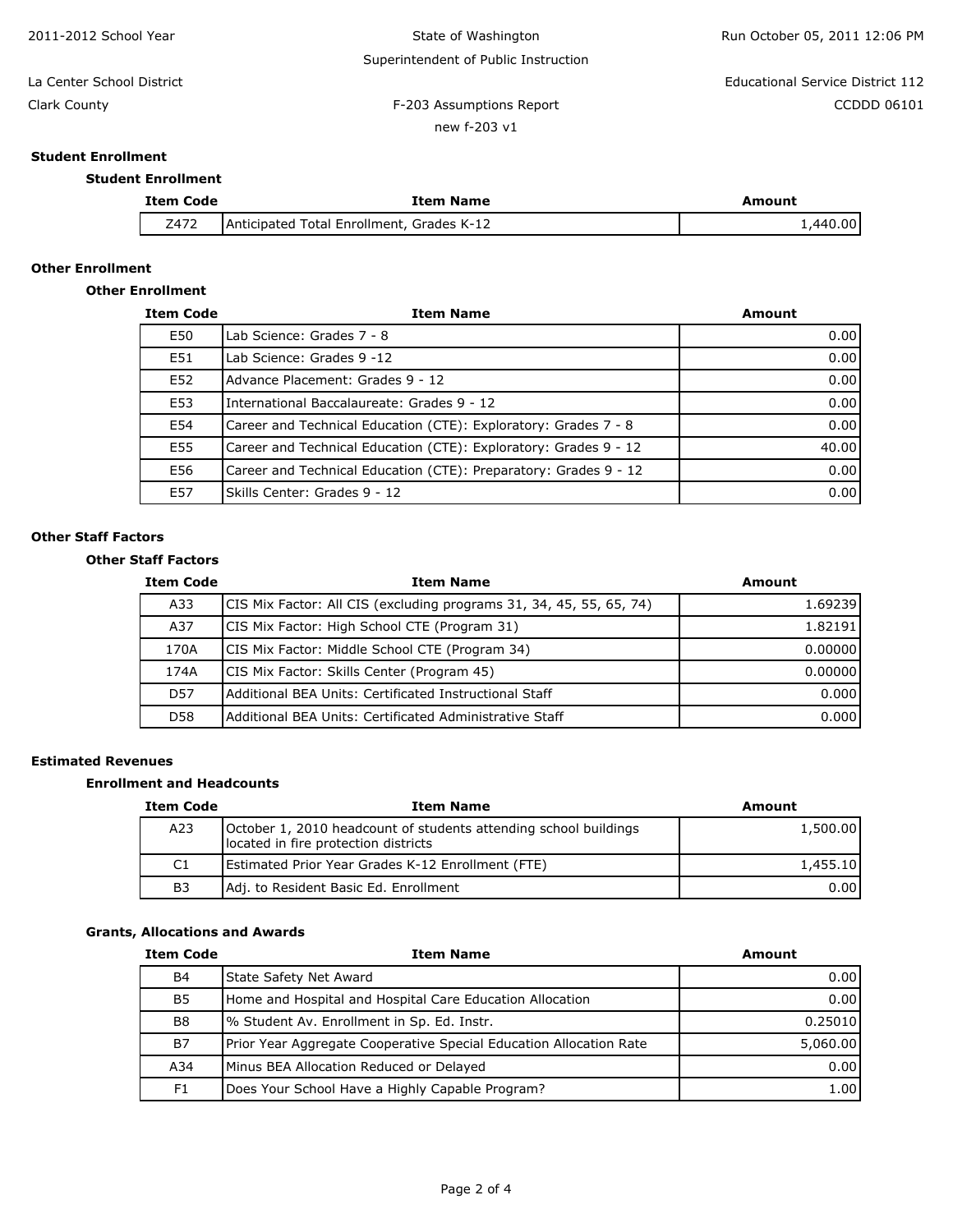| 2011-2012 School Year            | State of Washington                  | Run October 05, 2011 12:06 PM    |
|----------------------------------|--------------------------------------|----------------------------------|
|                                  | Superintendent of Public Instruction |                                  |
| La Center School District        |                                      | Educational Service District 112 |
| Clark County                     | F-203 Assumptions Report             | CCDDD 06101                      |
|                                  | new f-203 v1                         |                                  |
| <b>Estimated Revenues</b>        |                                      |                                  |
| <b>Levies and Levy Transfers</b> |                                      |                                  |

| <b>Item Code</b> | <b>Item Name</b>                                                                                                               | Amount   |
|------------------|--------------------------------------------------------------------------------------------------------------------------------|----------|
| K1a              | Federal Grants for K - 6 and 7 -12 Programs for Prior Year from Report<br>1197                                                 | 0.00     |
| L1a              | Federal Grants for K -6 and 7 -12 Programs for Current Year from<br>Report 1197                                                | 0.00     |
| L2a              | Estimated % Increase In per Pupil Basic Education Allocation from<br>Current Year To Next Year                                 | 0.0000   |
| L8a              | <b>LEA Proration Factor</b>                                                                                                    | 0.00     |
| L9a              | Change In The Implicit Price Deflator For Prior Year                                                                           | 0.0000   |
| L10a             | Federal Revenues for K-6 and 7-12 Programs for Prior Year From<br>Report F-196                                                 | 0.00     |
| L11a             | Additional I-728 Student Achievement Allocation                                                                                | 0.00     |
| L12a             | Additional I-732 Salary Increase                                                                                               | 0.00     |
| L13a             | Fiscal Agent Revenue                                                                                                           | 0.00     |
| L14a             | Additional K-4 Enhancement Allocation                                                                                          | 0.00     |
| K <sub>2</sub> a | Levy Authority Transfers For Inter-District Cooperative Programs<br>(Serving District = Negative; Sending District = Positive) | 0.00     |
| K <sub>3</sub> a | Levy Authority Transfers Between High And Nonhigh Schools<br>(High District = Negative; Nonhigh District = Positive)           | 0.00     |
| K4a              | District Prior Year Adjusted Assessed Valuation For Current Year Levies                                                        | $\Omega$ |
| K <sub>5</sub> a | Levy Rate For Current Year \$/1000 (Default value is 12% Statewide<br>Average)                                                 | 0.000    |
| K <sub>6</sub> a | Est Maint & Ops Levy Amt: District                                                                                             | 0.00     |
| K7a              | Reduction For Revenues In The Levy Base Received As A Fiscal Agent                                                             | 0.00     |
| L3a              | +/- Levy Transfers for Nonresident Pupils                                                                                      | 0.00     |
| L4a              | +/- Levy Transfers for Nonhigh Pupils                                                                                          | 0.00     |
| L5a              | District Current Year Adjusted Assessed Valuation For Next Year's<br>Levies                                                    | $\Omega$ |
| L6a              | Cur Yr Levy Rate: District                                                                                                     | 0.00     |
| L7a              | Anticipated 2013 CY Maintenance and Operations (M&O) Levy Amount                                                               | 0.00     |

# **Transportation Allocation and Depreciation**

| <b>Item Code</b> | <b>Item Name</b>                                                                                     | Amount |
|------------------|------------------------------------------------------------------------------------------------------|--------|
| 11               | Transportation Operations Allocation, Excluding<br>In-Lieu-Of Depreciation for Contracting Districts | 0.001  |
| 12               | In-Lieu-Of Depreciation for Contracting Districts                                                    | 0.001  |
| J <sub>1</sub>   | Program 4499 Allocation Transportation Depreciation                                                  | 0.001  |

# **Estimate of Deductible Revenues**

| <b>Item Code</b> | <b>Item Name</b>                 | Amount |
|------------------|----------------------------------|--------|
| A24              | 1400 Local In-Lieu-of Taxes      | 0.001  |
| A25              | 1600 County Administered Forests | 0.001  |
| A26              | 13600 State Forests              | 0.001  |
| A27              | 15400 Federal In-Lieu-of Taxes   | 0.00   |
| Z292             | Local Deductible Revenue Sources | 0.00   |
| A28              | <b>15500 Federal Forests</b>     | 0.00   |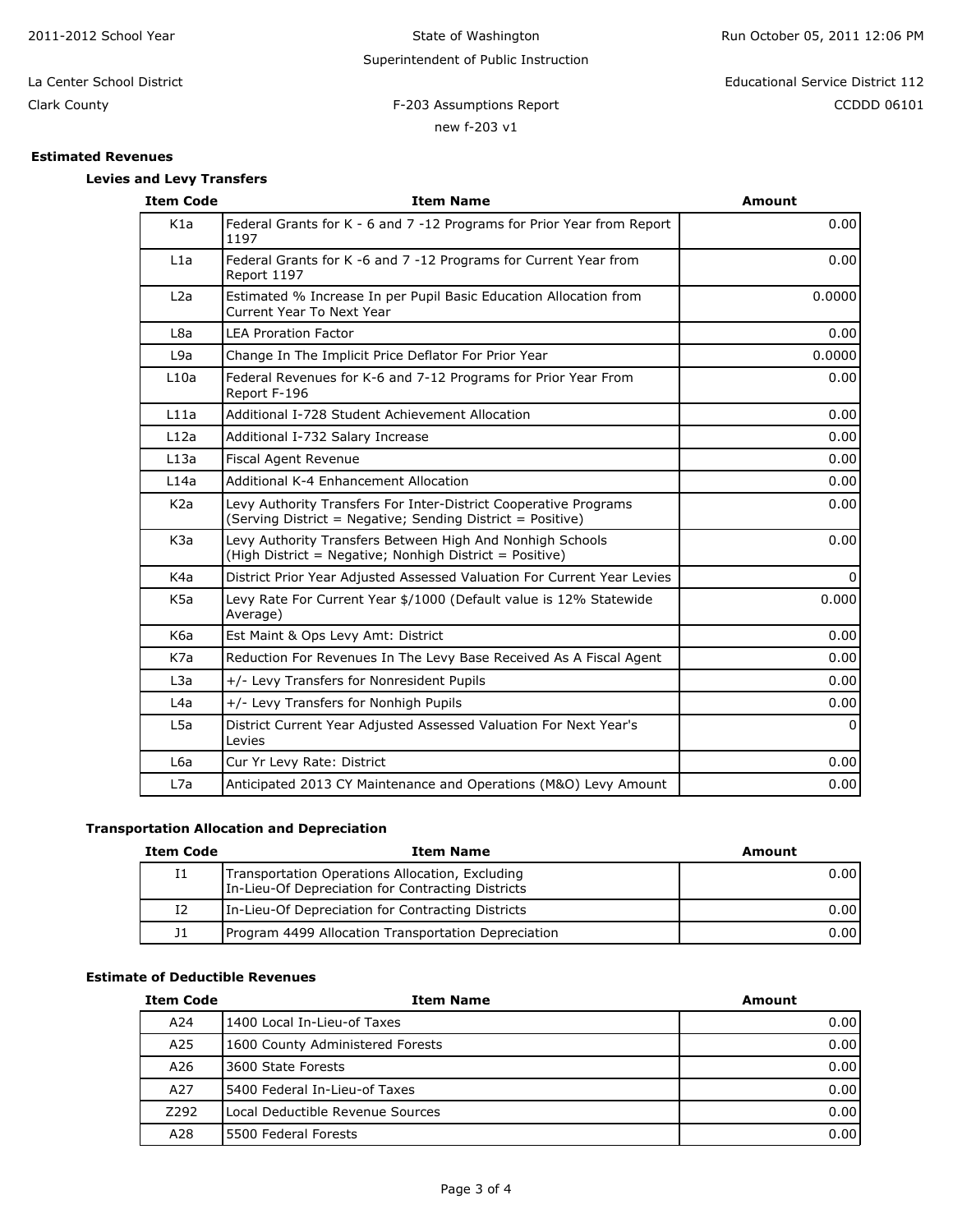| 2011-2012 School Year     | State of Washington<br>Run October 05, 2011 12:06 PM |                                  |
|---------------------------|------------------------------------------------------|----------------------------------|
|                           | Superintendent of Public Instruction                 |                                  |
| La Center School District |                                                      | Educational Service District 112 |
| Clark County              | F-203 Assumptions Report                             | CCDDD 06101                      |
|                           | new f-203 v1                                         |                                  |
|                           |                                                      |                                  |

# **Estimated Revenues**

# **Estimate of Deductible Revenues**

| <b>Item Code</b> | Item Name                             | Amount |  |  |
|------------------|---------------------------------------|--------|--|--|
| A29              | <b>JALE Program Revenue Reduction</b> | 0.00   |  |  |
| A30              | Aggregate Hold Harmless Amount        | 0.00   |  |  |

# **Free and Reduced Meals**

| <b>Item Code</b> | <b>Item Name</b>                                                   | Amount     |
|------------------|--------------------------------------------------------------------|------------|
| H1               | <b>IEstimated Reimursable Student Lunches Served</b>               | 115,000.00 |
| H <sub>2</sub>   | <b>IEstimated Free and Reduced Price Student Breakfasts Served</b> | 18,850.00  |
| H <sub>3</sub>   | <b>IEstimated Reduced Price Student Breakfasts Served</b>          | 0.001      |
| H4               | <b>IEstimated Reduced Price Student Lunches Served Grades K-3</b>  | 20,000.00  |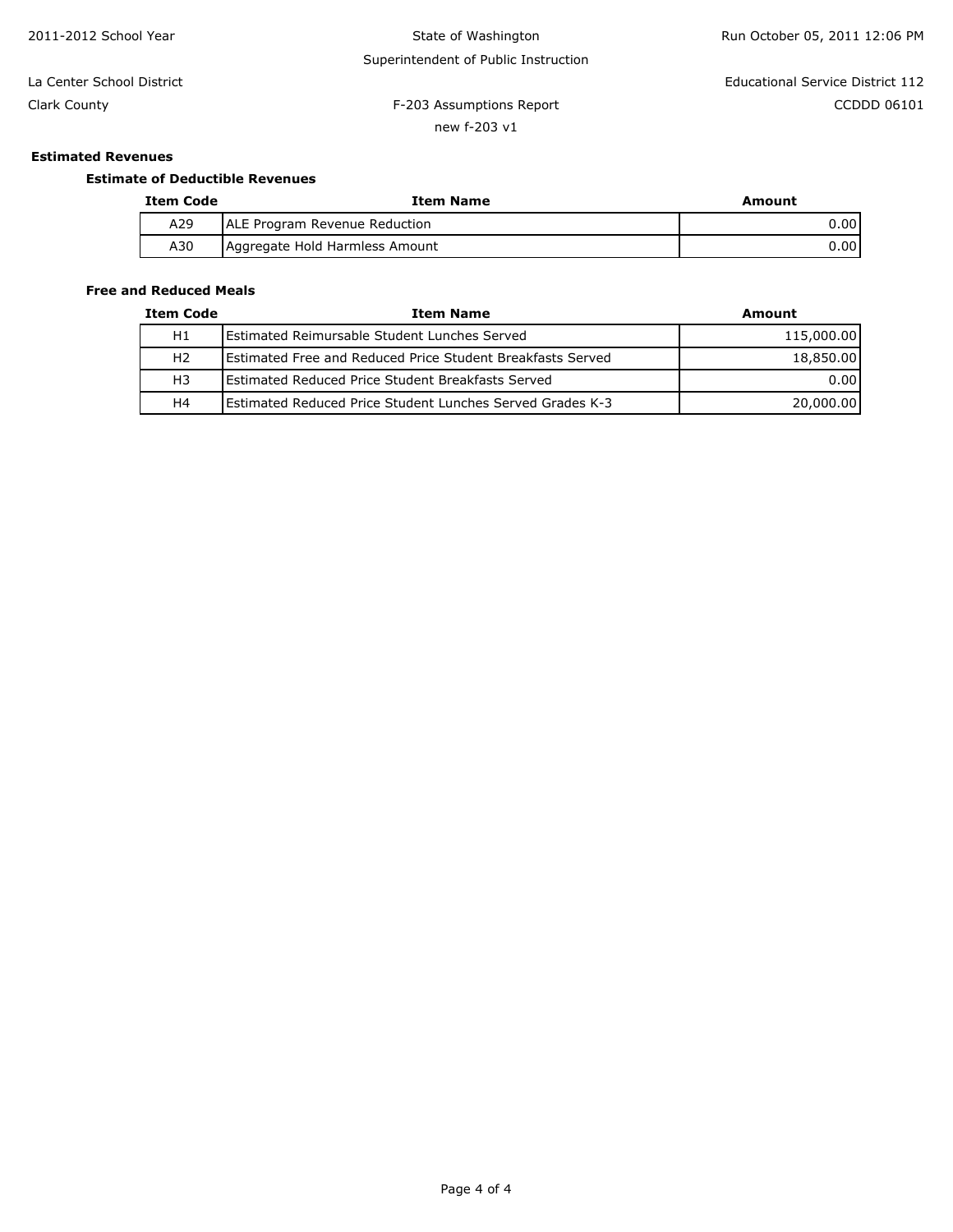State of Washington Superintendent of Public Instruction

F-203 Worksheet Report **CCDD** 06101 La Center School District Educational Service District 112

Clark County

# new f-203 v1

# **I. Apportionment - Acct 3100**

# **I. Computation for Guaranteed School - Generated Entitlement**

| <b>Item Code</b> |                                                                                                                                      | Amount             |
|------------------|--------------------------------------------------------------------------------------------------------------------------------------|--------------------|
| A33              | A. District-Wide Staff Mix (Not Including Program 31, 34 and 45)<br>1. District-Wide Staff Mix (Not Including Program 31, 34 and 45) | 1.69239            |
|                  |                                                                                                                                      |                    |
|                  | B. School Generated - Certificated Instructional Staff (CIS)                                                                         |                    |
| Z344             | 1. School CIS Salary Maint Total                                                                                                     | \$<br>3,703,061.20 |
|                  | [School Generated CIS FTE] * [CIS - Salary Maint] * [CIS Mix]                                                                        |                    |
|                  | $65.509 \times 33,401.00 \times 1.69239$                                                                                             |                    |
| Z345             | 2. School CIS Salary Increase                                                                                                        | \$<br>0.00         |
|                  | [School Generated CIS FTE] * [CIS - Salary Inc] * [CIS Mix] - [School CIS Salary Maint<br>Total]                                     |                    |
|                  | $65.509 \times 33,401.00 \times 1.69239 - 3,703,061.20$                                                                              |                    |
| Z346             | 3. Subtotal School Generated CIS Salary                                                                                              | \$<br>3,703,061.20 |
|                  | [School CIS Salary Maint Total] + [School CIS Salary Inc Total]                                                                      |                    |
|                  | $3,703,061.20 + 0.00$                                                                                                                |                    |
|                  | C. School Generated - Certificated Administrative Staff (CAS)                                                                        |                    |
| Z347             | 1. School CAS Salary Maintenance Total                                                                                               | \$<br>269,655.67   |
|                  | [School Generated CAS FTE] * [CAS - Salary Maint]                                                                                    |                    |
|                  | $4.386 \times 61,481.00$                                                                                                             |                    |
| Z348             | 2. School CAS Salary Increase Total                                                                                                  | \$<br>0.00         |
|                  | [School Generated CAS FTE] * [CAS - Salary Inc] - [School CAS Salary Maint Total]                                                    |                    |
|                  | $4.386 \times 61,481.00 - 269,655.67$                                                                                                |                    |
| Z349             | 3. Subtotal School Generated CAS Salary                                                                                              | \$<br>269,655.67   |
|                  | [School CAS Salary Maint Total] + [School CAS Salary Inc Total]                                                                      |                    |
|                  | $269,655.67 + 0.00$                                                                                                                  |                    |
|                  | D. School Generated - Classified Staff (CLS)                                                                                         |                    |
| Z350             | 1. School CLS Salary Maintenance Level                                                                                               | \$<br>512,507.70   |
|                  | [School Generated CLS FTE] * [CLS - Salary Maint]                                                                                    |                    |
|                  | $16.395 \times 31,260.00$                                                                                                            |                    |
| Z351             | 2. School CLS Salary Increase                                                                                                        | \$<br>0.00         |
|                  | [School Generated CLS FTE] * [CLS - Salary Inc] - [School CLS Salary Maint Total]                                                    |                    |
|                  | $16.395 \times 31,260.00 - 512,507.70$                                                                                               |                    |
| Z352             | 3. Subtotal School Generated CLS Salary                                                                                              | \$<br>512,507.70   |
|                  | [School CLS Salary Maint Total] + [School CLS Salary Inc Total]                                                                      |                    |
|                  | $512,507.70 + 0.00$                                                                                                                  |                    |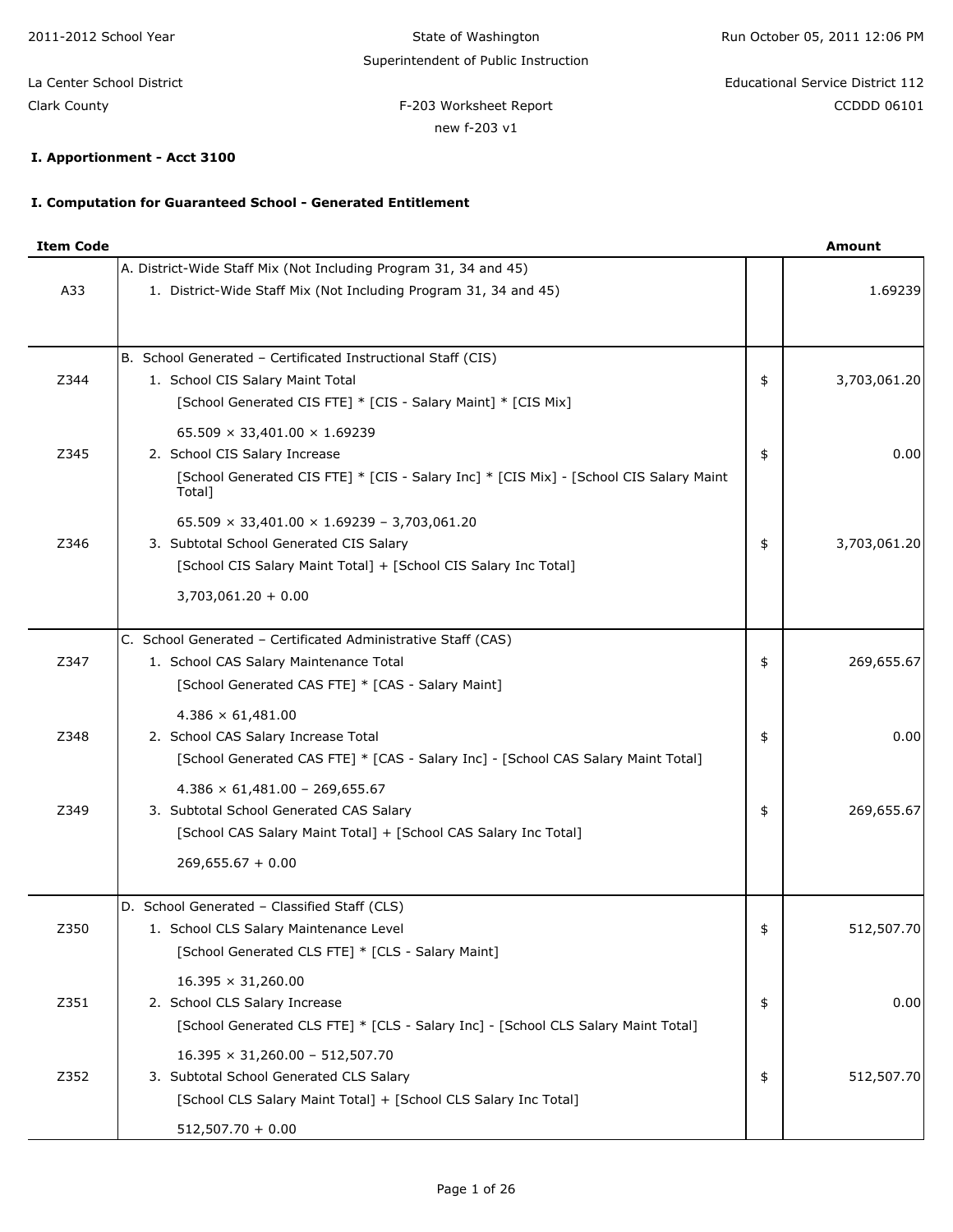| 2011-2012 School Year     | State of Washington                                                     | Run October 05, 2011 12:06 PM    |
|---------------------------|-------------------------------------------------------------------------|----------------------------------|
|                           | Superintendent of Public Instruction                                    |                                  |
| La Center School District |                                                                         | Educational Service District 112 |
| Clark County              | F-203 Worksheet Report                                                  | CCDDD 06101                      |
|                           | new f-203 v1                                                            |                                  |
|                           | E. Other School Generated Entitlements                                  |                                  |
| Z353                      | 1. Substitutes                                                          | \$<br>36,697.88                  |
|                           | [TEACHERS FTE] * [Substitutes Days] * [Substitutes Rate]                |                                  |
|                           | $60.414 \times 4.000 \times 151.86$                                     |                                  |
| z475                      | Small School District and Remote & Necessary Substitutes                | \$<br>0.00                       |
|                           | [SS RN CIS FTE] * [Teacher %] * [Substitutes Days] * [Substitutes Rate] |                                  |
|                           | $0.000 \times 0.9170 \times 4.000 \times 151.86$                        |                                  |
|                           |                                                                         |                                  |

# **II. Computation for Guaranteed District-Generated Entitlement**

| <b>Item Code</b> |                                                                                                                                                                  | <b>Amount</b>   |
|------------------|------------------------------------------------------------------------------------------------------------------------------------------------------------------|-----------------|
| Z354             | A. District Generated - Facilities, Maintenance, Grounds - Classified Staff (CLS)<br>1. Facilities Salary Maint Total<br>[Facilities FTE] * [CLS - Salary Maint] | \$<br>79,337.88 |
| Z355             | $2.538 \times 31,260.00$<br>2. Facilities Salary Inc Total<br>[Facilities FTE] * [CLS - Salary Inc] - [Facilities Salary Maint Total]                            | \$<br>0.00      |
| Z356             | $2.538 \times 31,260.00 - 79,337.88$<br>3. Facilities Salary Total<br>[Facilities Salary Maint Total] + [Facilities Salary Inc Total]<br>$79,337.88 + 0.00$      | \$<br>79,337.88 |
| Z357             | B. District Generated - Warehouse, Laborers, Mechanics - Classified Staff (CLS)<br>1. Warehouse Salary Maint Total<br>[Warehouse FTE] * [CLS - Salary Maint]     | \$<br>14,535.90 |
| Z358             | $0.465 \times 31,260.00$<br>2. Warehouse Salary Inc Total<br>[Warehouse FTE] * [CLS - Salary Inc] - [Warehouse Salary Maint Total]                               | \$<br>0.00      |
| Z359             | $0.465 \times 31,260.00 - 14,535.90$<br>3. Warehouse Salary Total<br>[Warehouse Salary Maint Total] + [Warehouse Salary Inc Total]<br>$14,535.90 + 0.00$         | \$<br>14,535.90 |
| Z360             | C. District Generated - Technology - Classified Staff (CLS)<br>1. Technology Salary Maint Total<br>[Technology FTE] * [CLS - Salary Maint]                       | \$<br>27,477.54 |
| Z361             | $0.879 \times 31,260.00$<br>2. Technology Salary Inc Total<br>[Technology FTE] * [CLS - Salary Inc] - [Technology Salary Maint Total]                            | \$<br>0.00      |
|                  | $0.879 \times 31,260.00 - 27,477.54$                                                                                                                             |                 |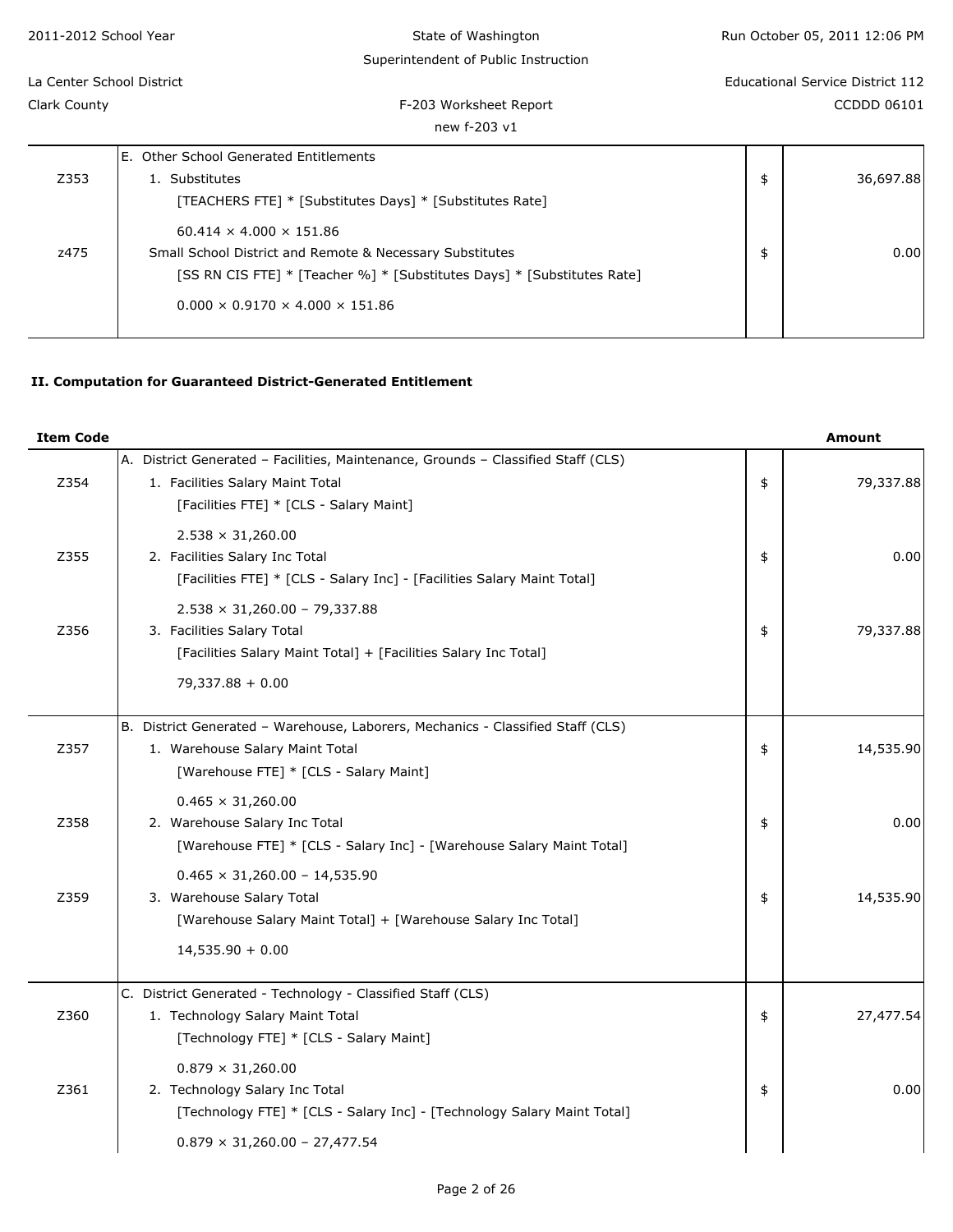| Z362 | 3. Technology Salary Total                                      | 27,477.54 |
|------|-----------------------------------------------------------------|-----------|
|      | [Technology Salary Maint Total] + [Technology Salary Inc Total] |           |
|      | $27.477.54 + 0.00$                                              |           |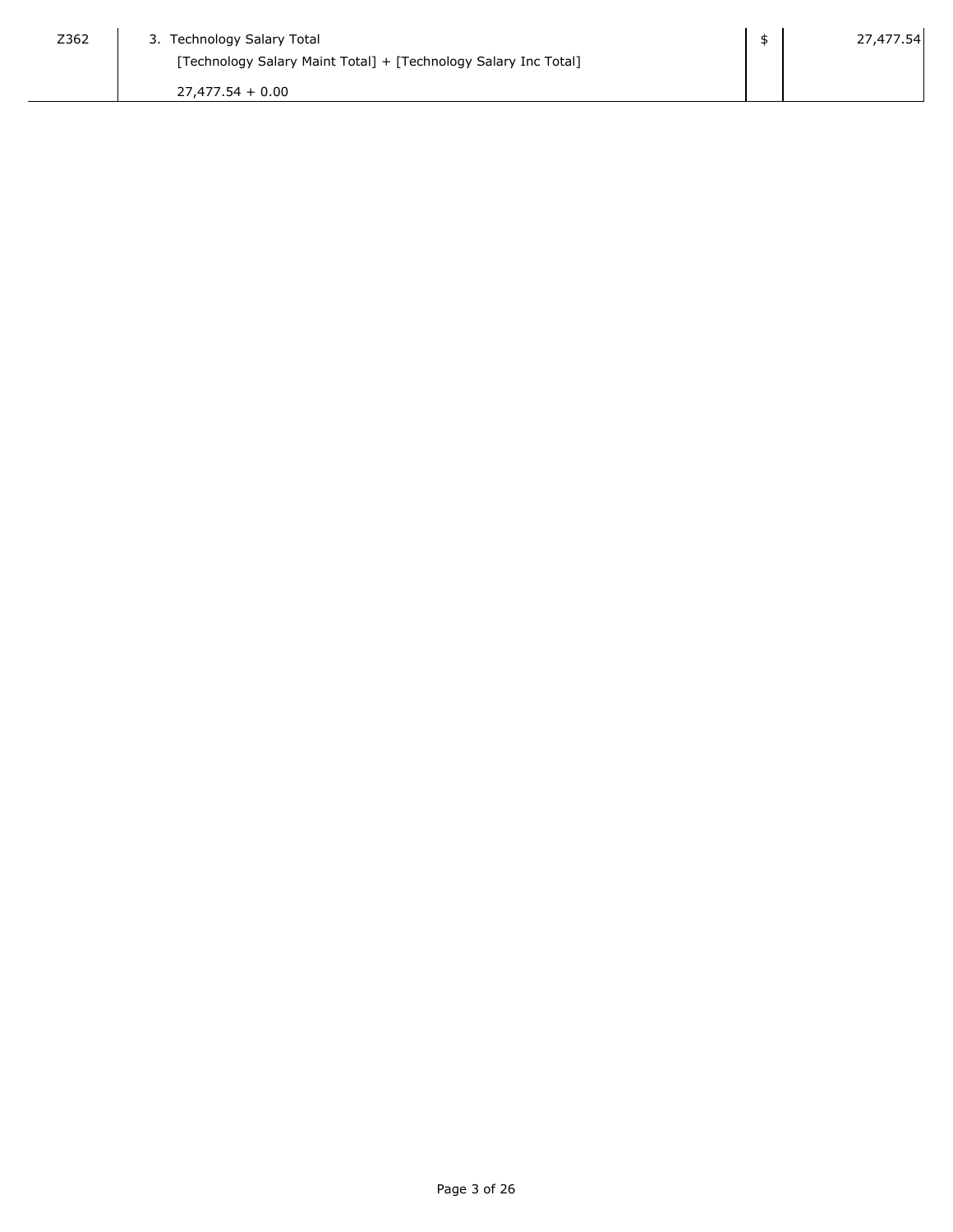| 2011-2012 School Year     | State of Washington                                                                   | Run October 05, 2011 12:06 PM           |
|---------------------------|---------------------------------------------------------------------------------------|-----------------------------------------|
|                           | Superintendent of Public Instruction                                                  |                                         |
| La Center School District |                                                                                       | <b>Educational Service District 112</b> |
| Clark County              | F-203 Worksheet Report                                                                | <b>CCDDD 06101</b>                      |
|                           | new f-203 v1                                                                          |                                         |
|                           | D. Central Administration - Classified Staff (CLS)                                    |                                         |
| Z363                      | 1. Central Admin CLS Salary Maint Total                                               | \$<br>111,348.12                        |
|                           | [Central Admin CLS FTE] * [CLS - Salary Maint]                                        |                                         |
|                           | $3.562 \times 31,260.00$                                                              |                                         |
| Z364                      | 2. Central Admin CLS Salary Inc Total                                                 | \$<br>0.00                              |
|                           | [Central Admin CLS FTE] * [CLS - Salary Inc] - [Central Admin CLS Salary Maint Total] |                                         |
|                           | $3.562 \times 31,260.00 - 111,348.12$                                                 |                                         |
| Z365                      | 3. Central Admin CLS Salary Total                                                     | \$<br>111,348.12                        |
|                           | [Central Admin CLS Salary Maint Total] + [Central Admin CLS Salary Inc Total]         |                                         |
|                           | $111,348.12 + 0.00$                                                                   |                                         |
|                           | E. Central Admin - Certificated Administrative Staff (CAS)                            |                                         |
| Z366                      | 1. Central Admin CAS Salary Maint Total                                               | \$<br>74,822.38                         |
|                           | [Central Admin CAS FTE] * [CAS - Salary Maint]                                        |                                         |
|                           | $1.217 \times 61,481.00$                                                              |                                         |
| Z367                      | 2. Central Admin CAS Salary Inc Total                                                 | \$<br>0.00                              |
|                           | [Central Admin CAS FTE] * [CAS - Salary Inc] - [Central Admin CAS Salary Maint Total] |                                         |
|                           | $1.217 \times 61,481.00 - 74,822.38$                                                  |                                         |
| Z368                      | 3. Central Admin CAS Salary Total                                                     | \$<br>74,822.38                         |
|                           | [Central Admin CAS Salary Maint Total] + [Central Admin CAS Salary Inc Total]         |                                         |
|                           | $74,822.38 + 0.00$                                                                    |                                         |
|                           |                                                                                       |                                         |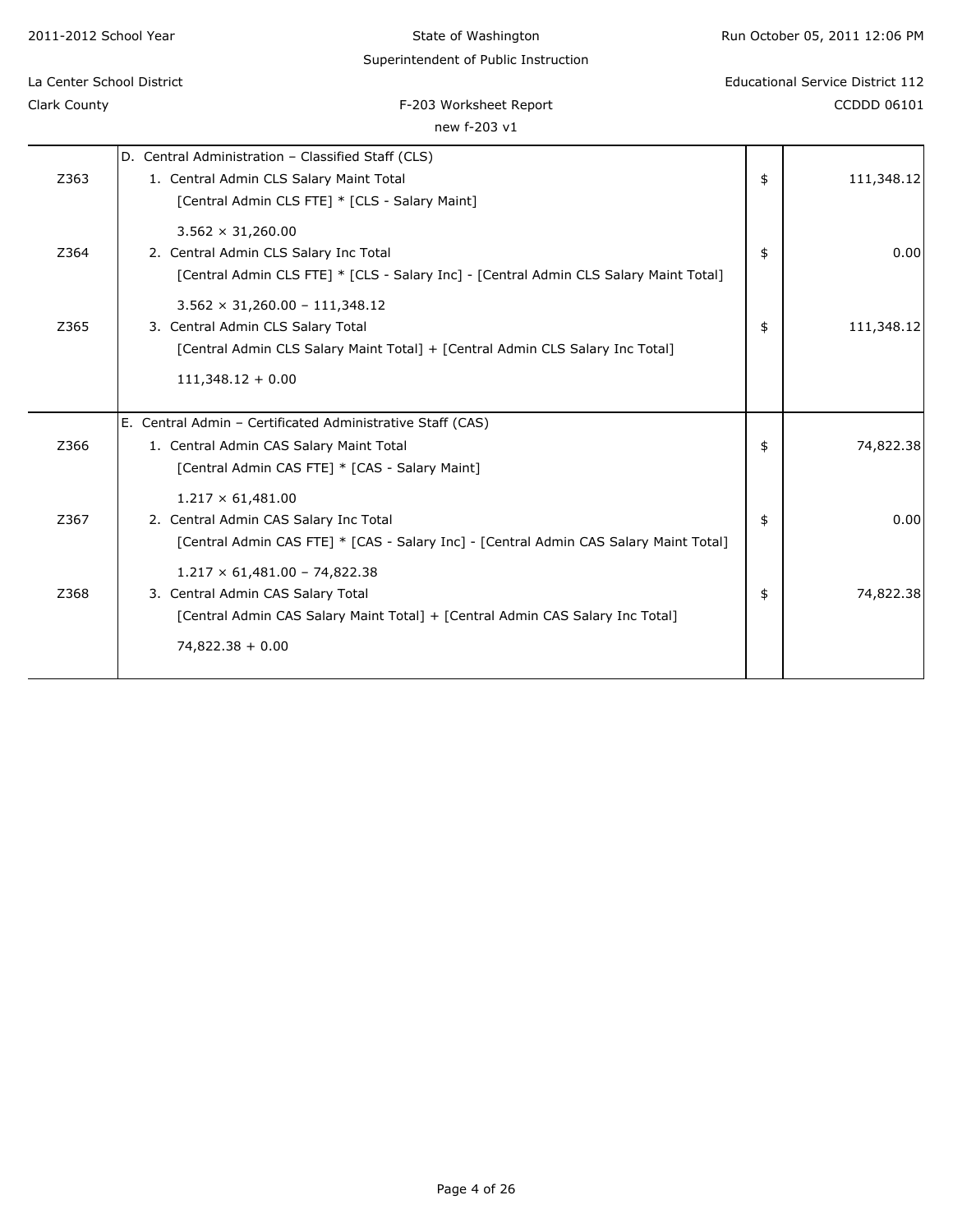State of Washington Superintendent of Public Instruction

new f-203 v1

Run October 05, 2011 12:06 PM

F-203 Worksheet Report **CCDD** 06101 La Center School District Educational Service District 112

Clark County

# **III. Summary and Benefits**

| <b>Item Code</b> |                                                                                                                                                                                                                                                                                                        | Amount             |
|------------------|--------------------------------------------------------------------------------------------------------------------------------------------------------------------------------------------------------------------------------------------------------------------------------------------------------|--------------------|
| Z344             | A. District Staffing Total Salaries<br>1. School CIS Salary Maint Total<br>[School Generated CIS FTE] * [CIS - Salary Maint] * [CIS Mix]                                                                                                                                                               | \$<br>3,703,061.20 |
| Z345             | $65.509 \times 33,401.00 \times 1.69239$<br>2. School CIS Salary Increase<br>[School Generated CIS FTE] * [CIS - Salary Inc] * [CIS Mix] - [School CIS Salary Maint<br>Total]                                                                                                                          | \$<br>0.00         |
| Z371             | $65.509 \times 33,401.00 \times 1.69239 - 3,703,061.20$<br>3. Total CAS Salary Maint<br>[Central Admin CAS Salary Maint Total] + [School CAS Salary Maint Total]                                                                                                                                       | \$<br>344,478.05   |
| Z372             | 74,822.38 + 269,655.67<br>4. Total CAS Salary Inc<br>[Central Admin CAS Salary Inc Total] + [School CAS Salary Inc Total]                                                                                                                                                                              | \$<br>0.00         |
| Z373             | $0.00 + 0.00$<br>5. Total CLS Salary Maint<br>[School CLS Salary Maint Total] + [Facilities Salary Maint Total] + [Warehouse Salary<br>Maint Total] + [Technology Salary Maint Total] + [Central Admin CLS Salary Maint Total]                                                                         | \$<br>745,207.14   |
| Z374             | $512,507.70 + 79,337.88 + 14,535.90 + 27,477.54 + 111,348.12$<br>6. Total CLS Salary Increase<br>[School CLS Salary Inc Total] + [Facilities Salary Inc Total] + [Warehouse Salary Inc<br>Total] + [Technology Salary Inc Total] + [Central Admin CLS Salary Inc Total]                                | \$<br>0.00         |
| Z375             | $0.00 + 0.00 + 0.00 + 0.00 + 0.00$<br>7. TOTAL Salaries<br>[School CIS Salary Maint Total] + [School CIS Salary Inc Total] + [Total CAS Salary<br>Maint] + [Total CAS Salary Inc] + [Total CLS Salary Maint] + [Total CLS Salary Inc]<br>$3,703,061.20 + 0.00 + 344,478.05 + 0.00 + 745,207.14 + 0.00$ | \$<br>4,792,746.39 |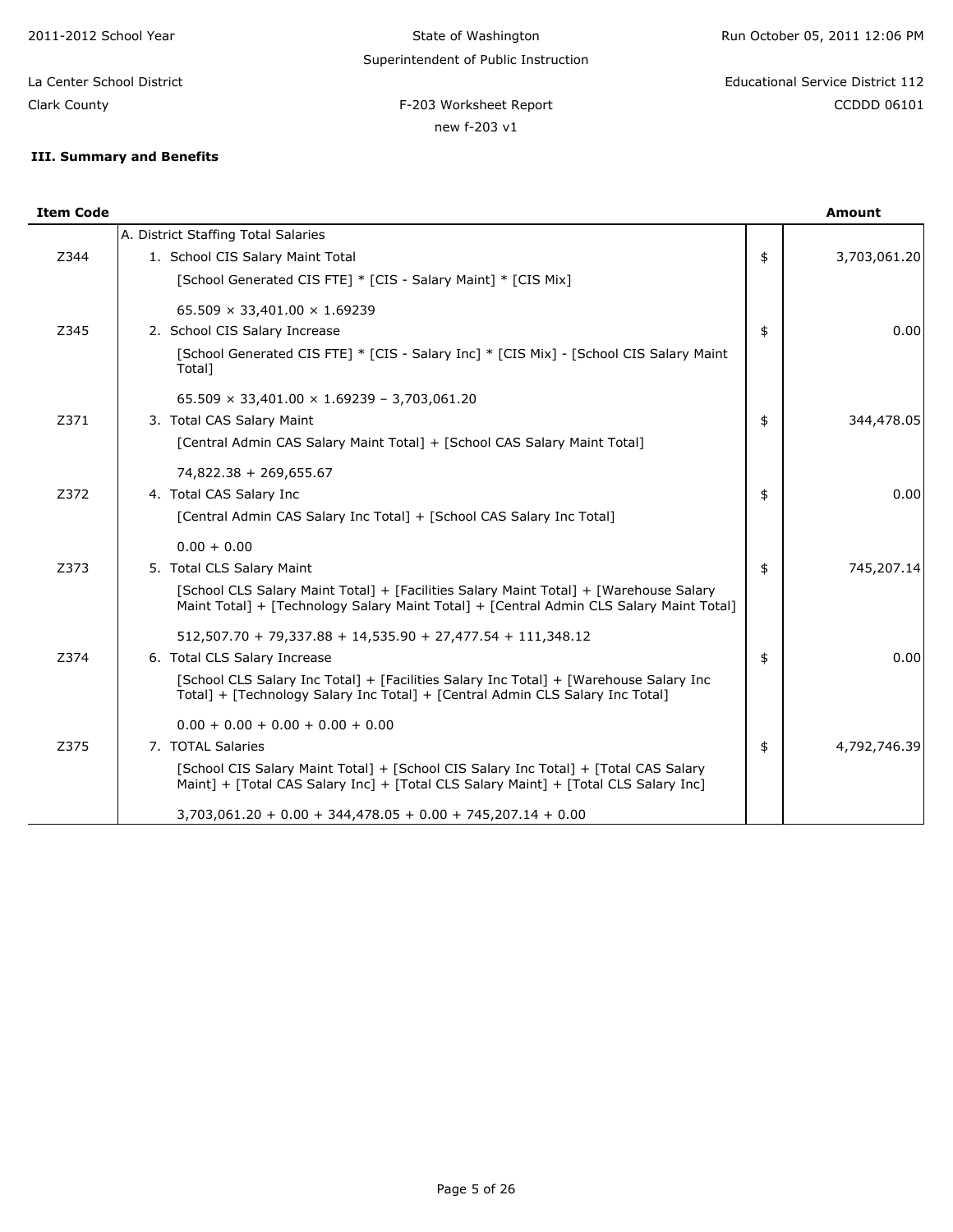| Superintendent of Public Instruction |                                                                                                                                                                                                                                                         |    |                                         |  |  |
|--------------------------------------|---------------------------------------------------------------------------------------------------------------------------------------------------------------------------------------------------------------------------------------------------------|----|-----------------------------------------|--|--|
| La Center School District            |                                                                                                                                                                                                                                                         |    | <b>Educational Service District 112</b> |  |  |
| Clark County                         | F-203 Worksheet Report                                                                                                                                                                                                                                  |    | CCDDD 06101                             |  |  |
|                                      | new f-203 v1                                                                                                                                                                                                                                            |    |                                         |  |  |
|                                      | B. Staff Units Insurance, Payroll Taxes, and Benefits                                                                                                                                                                                                   |    |                                         |  |  |
| Z376                                 | 1. CIS/CAS Insurance Maint Total                                                                                                                                                                                                                        | \$ | 655,368.19                              |  |  |
|                                      | ([School Generated CIS FTE] + [District Total CAS FTE]) * [Health Insurance]                                                                                                                                                                            |    |                                         |  |  |
|                                      | $(65.509 + 5.603) \times 9,216.00$                                                                                                                                                                                                                      |    |                                         |  |  |
| Z377                                 | 2. CIS/CAS Insurance Inc Total                                                                                                                                                                                                                          | \$ | 0.00                                    |  |  |
|                                      | ([School Generated CIS FTE] + [District Total CAS FTE]) * [Health Insurance Inc]                                                                                                                                                                        |    |                                         |  |  |
|                                      | $(65.509 + 5.603) \times 0.00$                                                                                                                                                                                                                          |    |                                         |  |  |
| Z378                                 | 3. CLS Insurance Maint Total                                                                                                                                                                                                                            | \$ | 253,094.66                              |  |  |
|                                      | [District Total CLS FTE] * [Health Insurance] * [CLS Health Factor]                                                                                                                                                                                     |    |                                         |  |  |
|                                      | $23.839 \times 9,216.00 \times 1.152$                                                                                                                                                                                                                   |    |                                         |  |  |
| Z379                                 | 4. CLS Insurance Inc Total                                                                                                                                                                                                                              | \$ | 0.00                                    |  |  |
|                                      | [District Total CLS FTE] * [Health Insurance Inc] * [CLS Health Factor]                                                                                                                                                                                 |    |                                         |  |  |
|                                      | $23.839 \times 0.00 \times 1.152$                                                                                                                                                                                                                       |    |                                         |  |  |
| Z380                                 | 5. CIS/CAS Benefits Maint Total                                                                                                                                                                                                                         | \$ | 667,439.22                              |  |  |
|                                      | ([School CIS Salary Maint Total] + [Total CAS Salary Maint]) * [CIS/CAS - Benefits<br>Maint]                                                                                                                                                            |    |                                         |  |  |
|                                      | $(3,703,061.20 + 344,478.05) \times 0.16490$                                                                                                                                                                                                            |    |                                         |  |  |
| Z381                                 | 6. CIS/CAS Benefits Inc Total                                                                                                                                                                                                                           | \$ | 0.00                                    |  |  |
|                                      | ([School CIS Salary Inc Total] + [Total CAS Salary Inc]) * [CIS/CAS - Benefits Inc]                                                                                                                                                                     |    |                                         |  |  |
|                                      | $(0.00 + 0.00) \times 0.15850$                                                                                                                                                                                                                          |    |                                         |  |  |
| Z382                                 | 7. CLS Benefits Maint Total                                                                                                                                                                                                                             | \$ | 140,546.07                              |  |  |
|                                      | [Total CLS Salary Maint] * [CLS - Benefits Maint]                                                                                                                                                                                                       |    |                                         |  |  |
|                                      | 745,207.14 x 0.18860                                                                                                                                                                                                                                    |    |                                         |  |  |
| Z383                                 | 8. CLS Benefits Inc Total                                                                                                                                                                                                                               | \$ | 0.00                                    |  |  |
|                                      | [Total CLS Salary Inc] * [CLS - Benefits inc]                                                                                                                                                                                                           |    |                                         |  |  |
|                                      | $0.00 \times 0.15360$                                                                                                                                                                                                                                   |    |                                         |  |  |
| Z384                                 | 9. TOTAL Benefits                                                                                                                                                                                                                                       | \$ | 1,716,448.14                            |  |  |
|                                      | [CIS/CAS Insurance Maint Total] + [CIS/CAS Insurance Inc Total] + [CLS Insurance<br>Maint Total] + [CLS Insurance Inc Total] + [CIS/CAS Benefits Maint Total] + [CIS/CAS<br>Benefits Inc Total] + [CLS Benefits Maint Total] + [CLS Benefits Inc Total] |    |                                         |  |  |
|                                      | $655,368.19 + 0.00 + 253,094.66 + 0.00 + 0 + 0.00 + \140,546.07 + 0.00$                                                                                                                                                                                 |    |                                         |  |  |
|                                      |                                                                                                                                                                                                                                                         |    |                                         |  |  |

State of Washington

2011-2012 School Year

Run October 05, 2011 12:06 PM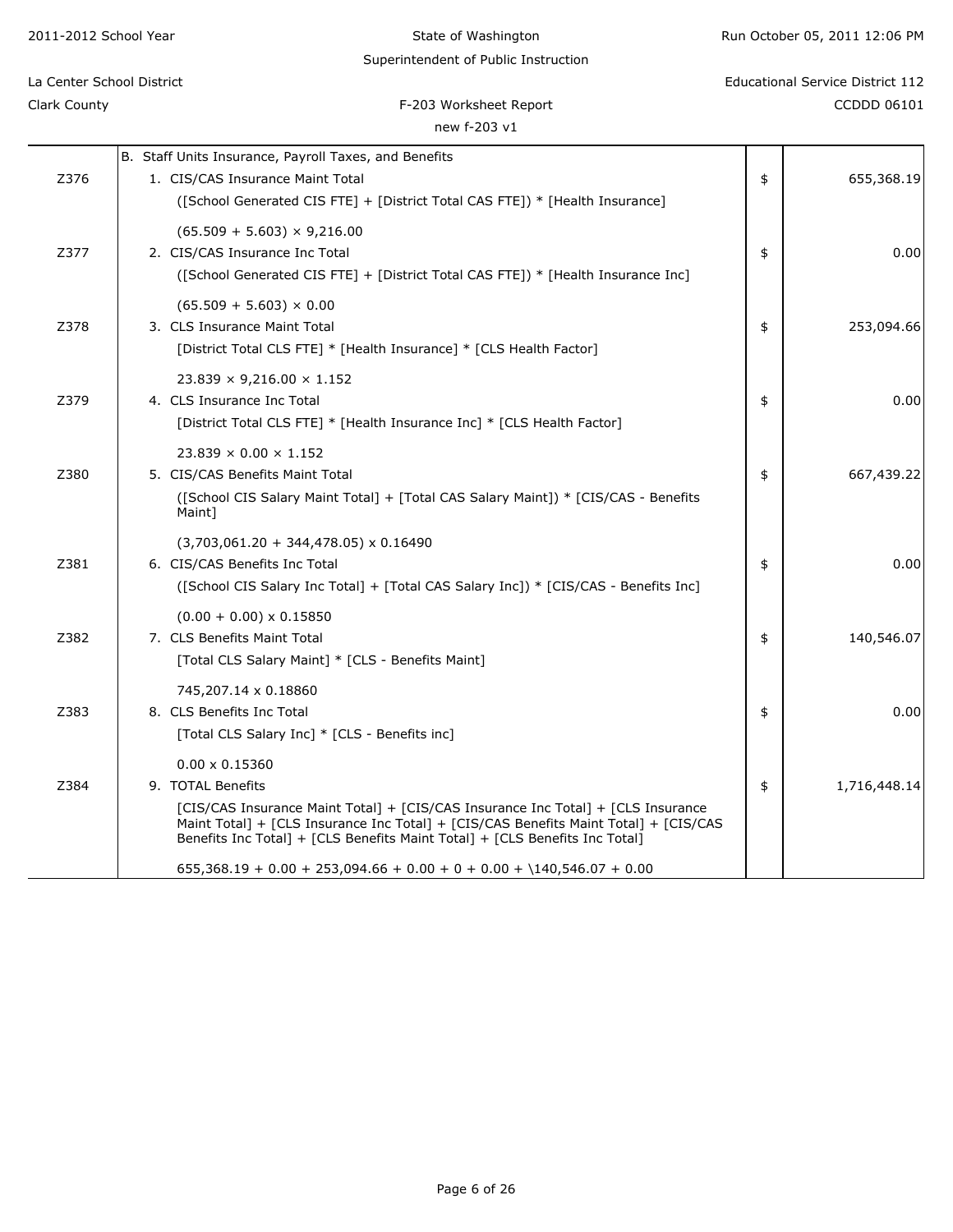| 2011-2012 School Year     |                                                               | State of Washington                                                                                                                                                                                                                                | Run October 05, 2011 12:06 PM    |
|---------------------------|---------------------------------------------------------------|----------------------------------------------------------------------------------------------------------------------------------------------------------------------------------------------------------------------------------------------------|----------------------------------|
|                           |                                                               | Superintendent of Public Instruction                                                                                                                                                                                                               |                                  |
| La Center School District |                                                               |                                                                                                                                                                                                                                                    | Educational Service District 112 |
| Clark County              |                                                               | F-203 Worksheet Report                                                                                                                                                                                                                             | CCDDD 06101                      |
|                           |                                                               | new f-203 v1                                                                                                                                                                                                                                       |                                  |
|                           | C. Running Start (Community and Technical College FTEs)       |                                                                                                                                                                                                                                                    |                                  |
| Z385                      | 1. Run Start-Reg                                              |                                                                                                                                                                                                                                                    | \$<br>123,425.00                 |
|                           | [Enroll Run Start] * [Run Start - Reg Rate]                   |                                                                                                                                                                                                                                                    |                                  |
|                           | $25.00 \times 4,937.00$                                       |                                                                                                                                                                                                                                                    |                                  |
| Z386                      | 2. Run Start-CTE                                              |                                                                                                                                                                                                                                                    | \$<br>17,469.00                  |
|                           | [Enroll Run Start CTE] * [Run Start - CTE Rate]               |                                                                                                                                                                                                                                                    |                                  |
|                           | $3.00 \times 5,823.00$                                        |                                                                                                                                                                                                                                                    |                                  |
| Z387                      | 3. Total Run Start                                            |                                                                                                                                                                                                                                                    | \$<br>140,894.00                 |
|                           | [Run Start-Reg] + [Run Start-CTE]                             |                                                                                                                                                                                                                                                    |                                  |
|                           | 123,425.00 + 17,469.00                                        |                                                                                                                                                                                                                                                    |                                  |
|                           | D. Materials, Supplies, and Operating Costs (MSOC)            |                                                                                                                                                                                                                                                    |                                  |
| M8                        | 1. Regular Instruction: Total Allocated MSOC                  |                                                                                                                                                                                                                                                    | \$<br>759,542.00                 |
|                           | Facilities-Reg] + [Total MSOC Districtwide-Reg]               | [Total MSOC Technology-Reg] + [Total MSOC Utilities-Reg] + [Total MSOC Curriciulum-<br>Reg] + [Total MSOC Library/Supplies-Reg] + [Total MSOC Prof Dvlp-Reg] + [Total MSOC                                                                         |                                  |
|                           | 74,438.00                                                     | 79,828.00 + 216,902.00 + 85,708.00 + 181,958.00 + 13,258.00 + 107,450.00 +                                                                                                                                                                         |                                  |
| M16                       | 2. Lab Science: Total Allocated MSOC                          |                                                                                                                                                                                                                                                    | \$<br>0.00                       |
|                           |                                                               | [Total MSOC Technology-LabSci] + [Total MSOC Utilities-LabSci] + [Total MSOC<br>Curriciulum-LabSci] + [Total MSOC Library/Supplies-LabSci] + [Total MSOC Prof Dvlp-<br>LabSci] + [Total MSOC Facilities-LabSci] + [Total MSOC Districtwide-LabSci] |                                  |
|                           | $0.00 + 0.00 + 0.00 + 0.00 + 0.00 + 0.00 + 0.00$              |                                                                                                                                                                                                                                                    |                                  |
| Z390                      | 3. Total GenEd MSOC                                           |                                                                                                                                                                                                                                                    | \$<br>759,542.00                 |
|                           | [Total MSOC -Reg] + [Total MSOC -LabSci]+ [Total MSOC -SS RN] |                                                                                                                                                                                                                                                    |                                  |
|                           | $759,542.00 + 0.00 + 0.00$                                    |                                                                                                                                                                                                                                                    |                                  |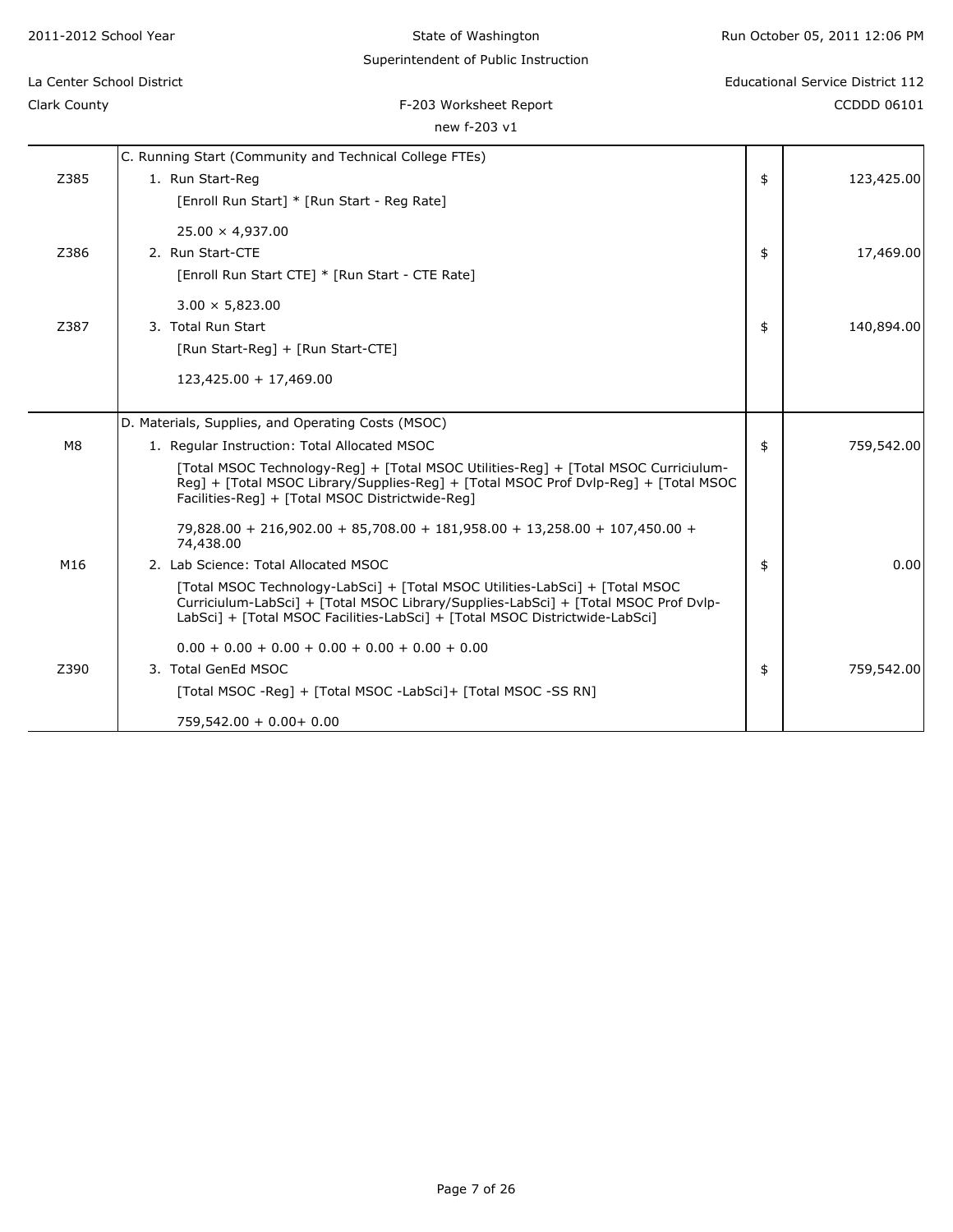new f-203 v1

# F-203 Worksheet Report **CCDD** 06101 La Center School District Educational Service District 112

Clark County

# **IV. Guaranteed Entitlement**

| <b>Item Code</b> |                                                                                                                                            | <b>Amount</b>      |
|------------------|--------------------------------------------------------------------------------------------------------------------------------------------|--------------------|
|                  | A.Totals                                                                                                                                   |                    |
| M49              | 1. Total Guaranteed Entitlement                                                                                                            | \$<br>7,697,768.97 |
|                  | [Substitutes] + [SS RN Substitutes] + [TOTAL Salaries] + [TOTAL Benefits] + [Total Run<br>Start] + [Total GenEd MSOC] + [Total CTE/Skills] |                    |
|                  | 36,697.88 + 0.00 + 4,792,746.39 + 1,716,448.14 + 140,894.00 + 759,542.00 + 0.00 +<br>$0.00 + 251,440.56$                                   |                    |
| Z457             | 2. Guar Entlmnt per Student                                                                                                                | \$<br>5,243.71     |
|                  | [Total Guaranteed Entitlement] / ([Enroll Total] + [Enroll Run Start] + [Enroll Run Start]<br>$CTE$ ])                                     |                    |
|                  | $7,697,768.97 \div (1,440.00 + 25.00 + 3.00)$                                                                                              |                    |
| Z246             | 3. Total BEA per SpEd student                                                                                                              | \$<br>5,215.42     |
|                  | [TOTAL Salary BEA] + [TOTAL Benefits BEA] + [Substitutes BEA] + [MSOC BEA Per<br>Student]                                                  |                    |
|                  | $3,421.48 + 1,225.36 + 26.05 + 542.53$                                                                                                     |                    |
| Z266             | 4. CTE Min                                                                                                                                 | \$<br>229,970.65   |
|                  | [CTE Min Less Indirects] + [CTE Min Running Start less indirects]                                                                          |                    |
|                  | $213,724.48 + 16,246.17$                                                                                                                   |                    |
|                  | 5. Computation of State Funded Support Computation of State Funded Support                                                                 |                    |
|                  | a. Local Deductible Revenue Sources                                                                                                        |                    |
| A24              | i. 1400 Local In-Lieu-of Taxes                                                                                                             | \$<br>0.00         |
| A25              | ii. 1600 County Administered Forests                                                                                                       | \$<br>0.00         |
| A26              | iii. 3600 State Forests                                                                                                                    | \$<br>0.00         |
| A27              | iv. 5400 Federal In-Lieu-of Taxes                                                                                                          | \$<br>0.00         |
| Z292             | v. Total Deductible Revenue                                                                                                                | \$<br>0.00         |
|                  | [1400 Local In-Lieu-Of Taxes] + [1600 County Administered Forests] + [3600<br>State Forests] + [5400 Federal In-Lieu-Of Taxes]             |                    |
|                  | $0.00 + 0.00 + 0.00 + 0.00$                                                                                                                |                    |
|                  |                                                                                                                                            |                    |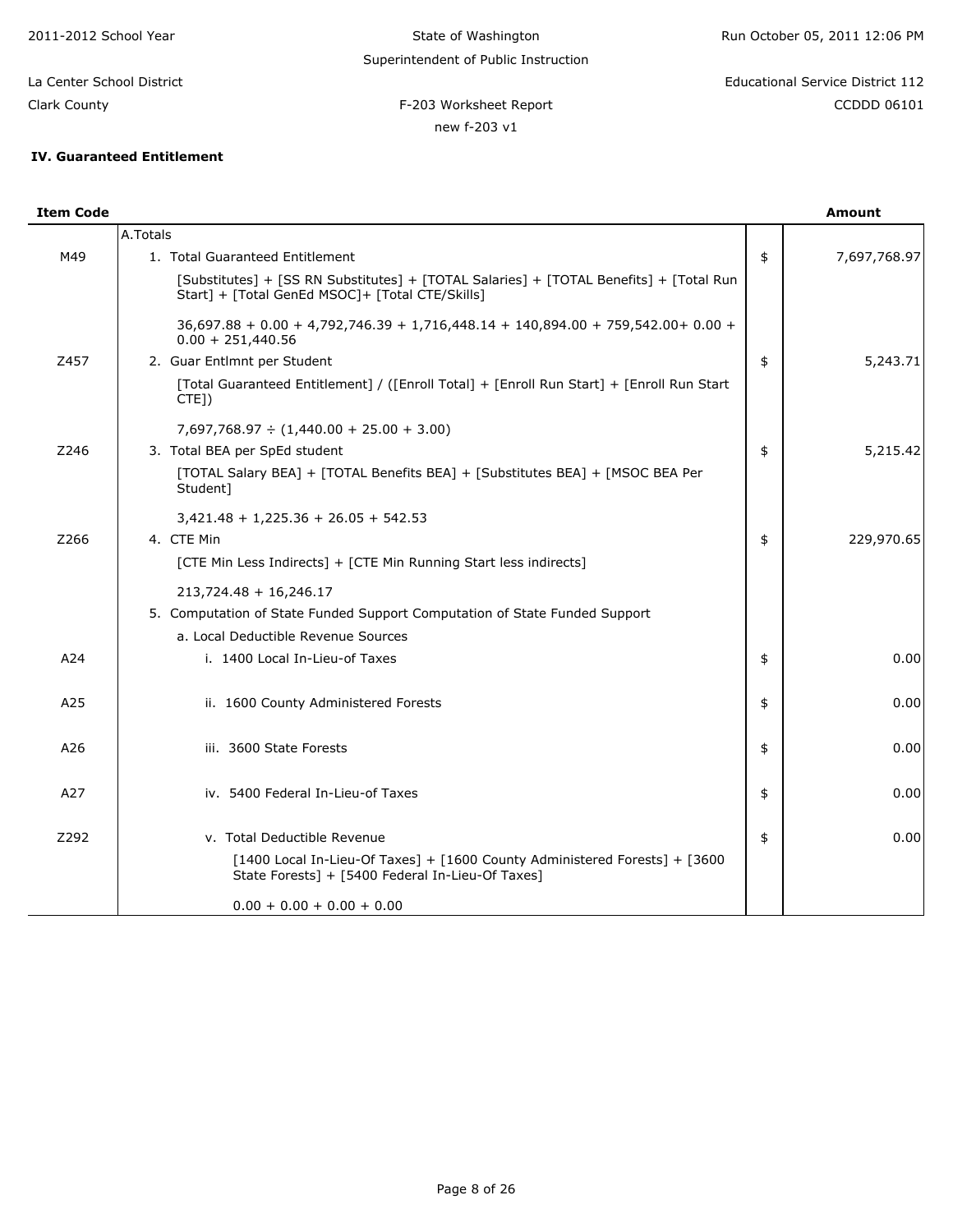State of Washington

# Superintendent of Public Instruction

# Clark County

0.00

# F-203 Worksheet Report CCDDD 06101 La Center School District Educational Service District 112

new f-203 v1

A34 b. BEA Reduce/Delay 3. a control of the set of the set of the set of the set of the set of the set of the set of the set of the set of the set of the set of the set of the set of the set of the set of the set of the se

| A35  | c. Skills Center Summer Program                                                                                                                                                                                                                                                                 | \$<br>0.00         |
|------|-------------------------------------------------------------------------------------------------------------------------------------------------------------------------------------------------------------------------------------------------------------------------------------------------|--------------------|
| Z288 | d. General Apportionment Allocation for Special Ed Account 3121<br>[SpEd Gen Apport Instruct] × [% Stdnt Avg FTE SpEd]                                                                                                                                                                          | \$<br>177,519.34   |
|      | $709,793.46 \times 0.25010$                                                                                                                                                                                                                                                                     |                    |
| A28  | e. Federal Forest Account 5500 Deduction                                                                                                                                                                                                                                                        | \$<br>0.00         |
| Z456 | f. Fire District Payment                                                                                                                                                                                                                                                                        | \$<br>1,650.00     |
|      | [Enroll Fire Dist] × [Fire Dist Rate]                                                                                                                                                                                                                                                           |                    |
|      | $1,500.00 \times 1.10$                                                                                                                                                                                                                                                                          |                    |
| M70  | g. Total Amount to be Paid Sept. 2010 - Aug 2011 in Account 3100                                                                                                                                                                                                                                | \$<br>7,521,899.63 |
|      | [Total Guaranteed Entitlement] - [Local Deductible Revenue Sources] - [BEA<br>Reduce/Delay] - [ALE Program Revenue Reduction] + [Aggregate Hold Harmless<br>Amount] + [Skills Center Summer Program] - [Gen Apport 3121] - [5500 Federal<br>Forests] + [Fire Dist Payment] + [Full Day K Alloc] |                    |

7,697,768.97 - 0.00 - 0.00 - 0.00 + 0.00 + 0.00 - 177,519.34 - 0.00 + 1,650.00 +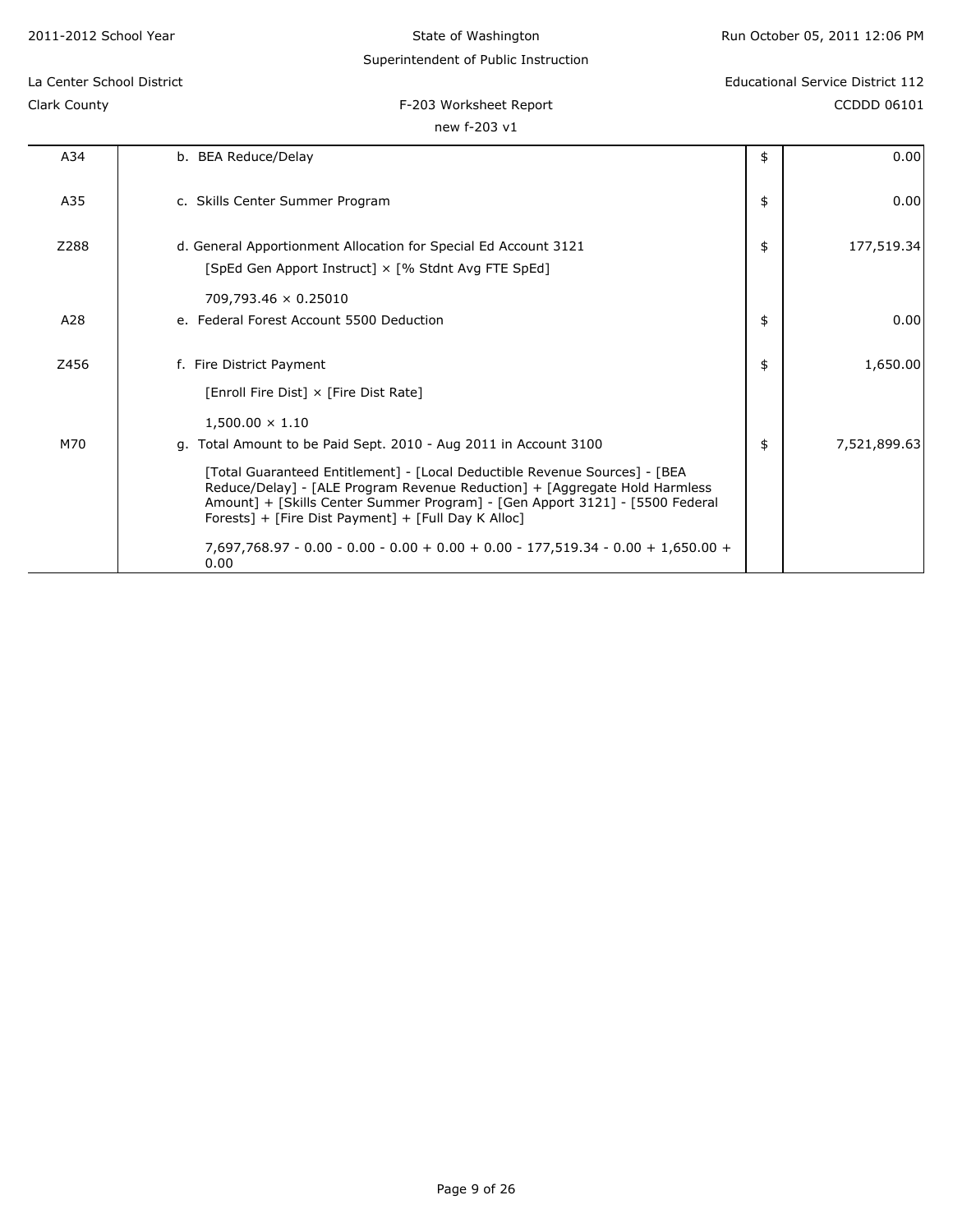State of Washington Superintendent of Public Instruction

new f-203 v1

Run October 05, 2011 12:06 PM

F-203 Worksheet Report **CCDD** 06101 La Center School District Educational Service District 112

Clark County

# 1191 SC - Skills Center

| <b>Item Code</b> |                                                                                                                                                                             | <b>Amount</b> |
|------------------|-----------------------------------------------------------------------------------------------------------------------------------------------------------------------------|---------------|
| Z096             | A. Skills Center - Certificated Instructional Staff (CIS) District Total<br>1. Skills CIS Salary Maint<br>[Skills Center CIS FTE] * [CIS - Salary Maint] * [CIS Mix Skills] | \$<br>0.00    |
| Z097             | $0.000 * 33,401.00 * 0.00000$<br>2. Skills CIS Salary Inc<br>[Skills Center CIS FTE] * [CIS - Salary Inc] * [CIS Mix Skills] - [Skills CIS Salary Maint]                    | \$<br>0.00    |
| Z098             | $0.000 * 33,401.00 * 0.00000 - 0.00$<br>3. Skills CIS Salary Total<br>[Skills CIS Salary Maint] + [Skills CIS Salary Inc]<br>$0.00 + 0.00$                                  | \$<br>0.00    |
|                  |                                                                                                                                                                             |               |
| Z099             | B. Skills Center - Certificated Administrative Staff (CAS)<br>1. Skills CAS Salary Maint<br>[Skills Center CAS FTE] * [CAS - Salary Maint]                                  | \$<br>0.00    |
| Z100             | $0.000 * 61,481.00$<br>2. Skills CAS Salary Inc<br>[Skills Center CAS FTE] * [CAS - Salary Inc] - [Skills CAS Salary Maint]                                                 | \$<br>0.00    |
| Z101             | $0.000 * 61,481.00 - 0.00$<br>3. Skills CAS Salary Total<br>[Skills CAS Salary Maint] + [Skills CAS Salary Inc]                                                             | \$<br>0.00    |
|                  | $0.00 + 0.00$                                                                                                                                                               |               |
| Z102             | C. Staff Units Insurance, Payroll Taxes, and Benefits<br>1. Skills Cert Insurance<br>[Skills Center CIS CAS FTE] * [Health Insurance]                                       | \$<br>0.00    |
| Z103             | $0.000 * 9,216.00$<br>2. Skills Cert Insurance Inc<br>[Skills Center CIS CAS FTE] * [Health Insurance Inc]                                                                  | \$<br>0.00    |
| Z104             | $0.000 * 0.00$<br>3. Skills Cert Benefits Maint<br>([Skills CIS Salary Maint] + [Skills CAS Salary Maint]) * [CIS/CAS - Benefits Maint]                                     | \$<br>0.00    |
| Z105             | $(0.00 + 0.00) * 0.16490$<br>4. Skills Cert Benefits Inc<br>([Skills CIS Salary Inc] + [Skills CAS Salary Inc]) * [CIS/CAS - Benefits Inc]                                  | \$<br>0.00    |
| Z106             | $(0.00 + 0.00) * 0.15850$<br>5. Skills insurance/Benefits Total                                                                                                             | \$<br>0.00    |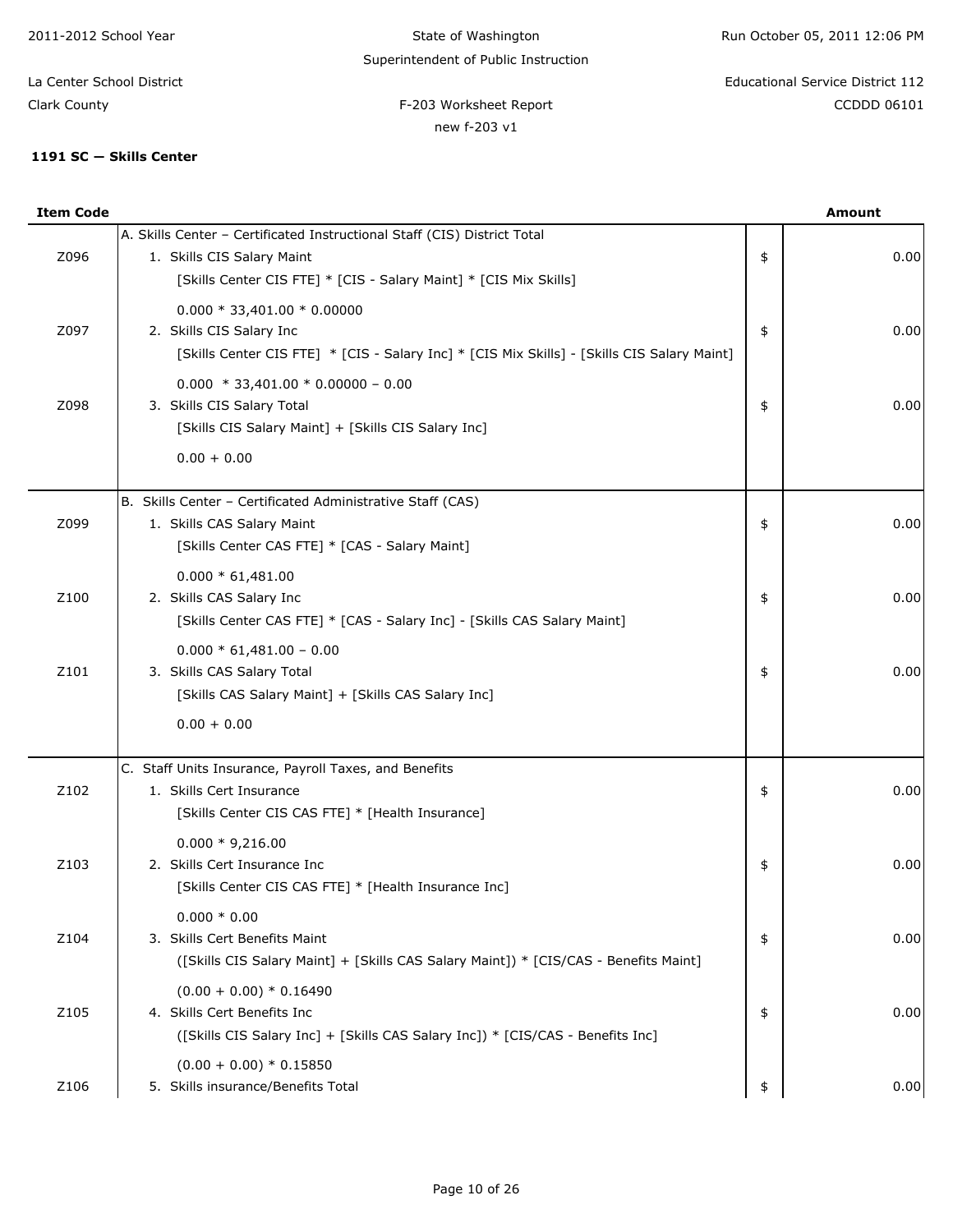$0.00 + 0.00 + 0.00 + 0.00 + 0.00 + 0.00 + 0.00 + 0.00$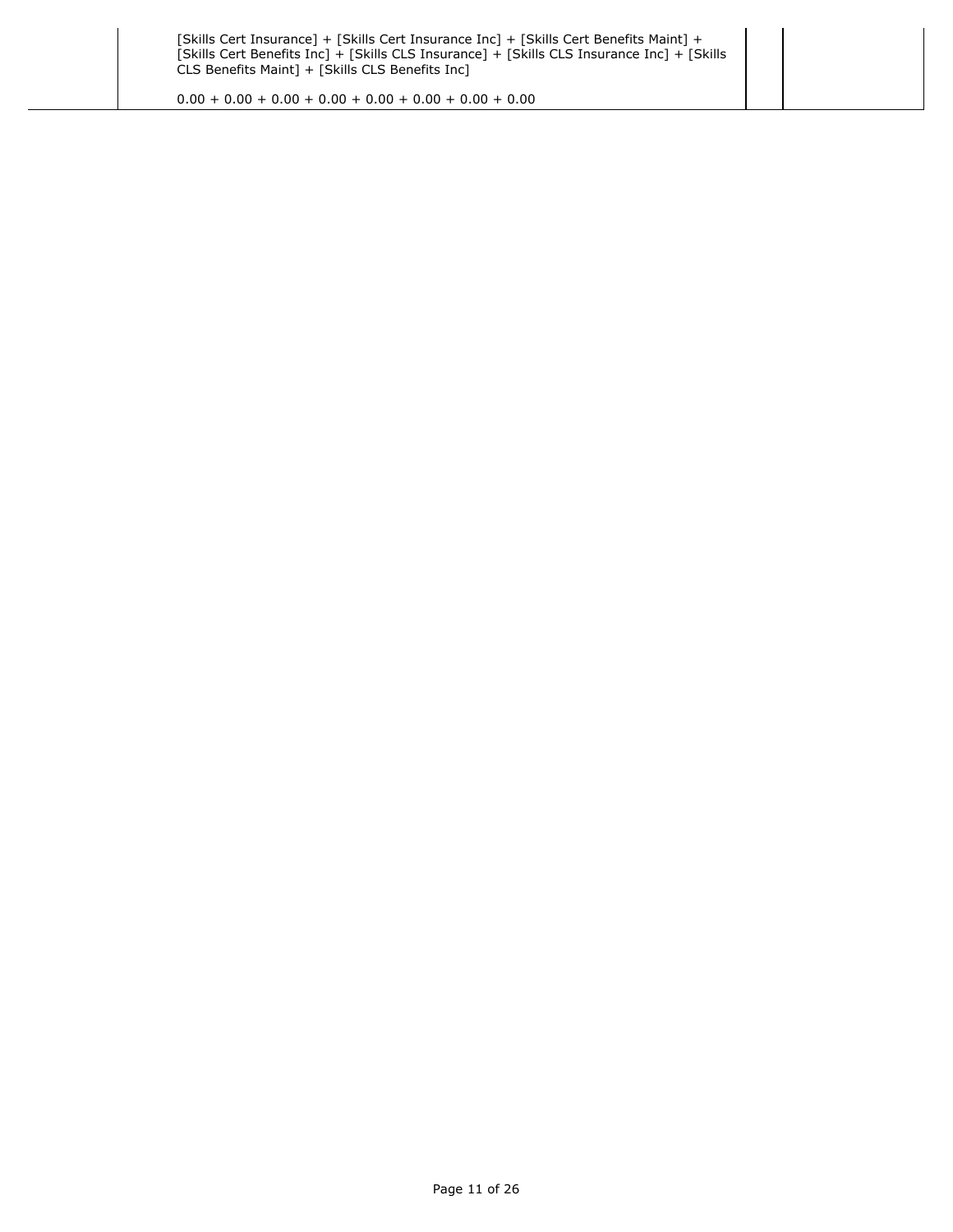| 2011-2012 School Year     | State of Washington                                                                                                                                                                                                                                                                                                                                                                                                                         | Run October 05, 2011 12:06 PM |                                         |
|---------------------------|---------------------------------------------------------------------------------------------------------------------------------------------------------------------------------------------------------------------------------------------------------------------------------------------------------------------------------------------------------------------------------------------------------------------------------------------|-------------------------------|-----------------------------------------|
|                           | Superintendent of Public Instruction                                                                                                                                                                                                                                                                                                                                                                                                        |                               |                                         |
| La Center School District |                                                                                                                                                                                                                                                                                                                                                                                                                                             |                               | <b>Educational Service District 112</b> |
| Clark County              | F-203 Worksheet Report                                                                                                                                                                                                                                                                                                                                                                                                                      |                               | CCDDD 06101                             |
|                           | new f-203 v1                                                                                                                                                                                                                                                                                                                                                                                                                                |                               |                                         |
|                           | D. Materials, Supplies, and Operating Costs (MSOC)                                                                                                                                                                                                                                                                                                                                                                                          |                               |                                         |
| M40                       | 1. Skills Center: Total Allocated MSOC                                                                                                                                                                                                                                                                                                                                                                                                      | \$                            | 0.00                                    |
| Z <sub>108</sub>          | [Total MSOC Technology-Skills] + [Total MSOC Utilities-Skills] + [Total MSOC<br>Curriciulum-Skills] + [Total MSOC Library/Supplies-Skills] + [Total MSOC Prof Dvlp-Skills]]<br>+ [Total MSOC Facilities-Skills] + [Total MSOC Districtwide-Skills]<br>$0.00 + 0.00 + 0.00 + 0.00 + 0.00 + 0.00 + 0.00$<br>2. Skills Center Substitutes<br>[Skills Center Teacher FTE] * [Substitutes Days] * [Substitutes Rate]<br>$0.000 * 4.000 * 151.86$ | \$                            | 0.00                                    |
| Z109                      | E. Total<br>1. Skills Center Total<br>[Skills CIS Salary Total] + [Skills CAS Salary Total] + [Skills CLS Salary Total] + [Skills<br>insurance/Benefits Total] + [Total MSOC -Skills] + [Skills Center Substitutes]                                                                                                                                                                                                                         | \$                            | 0.00                                    |
|                           | $0.00 + 0.00 + 0.00 + 0.00 + 0.00 + 0.00$                                                                                                                                                                                                                                                                                                                                                                                                   |                               |                                         |

## **1191 CTE**

# **Computation for Guaranteed School-Generated Entitlement (Grades 7 – 8 CTE)**

| <b>Item Code</b> |                                                                                                                                                                                               | <b>Amount</b> |
|------------------|-----------------------------------------------------------------------------------------------------------------------------------------------------------------------------------------------|---------------|
| Z110             | A. Grades 7-8 Exploratory Career & Technical Education -Certificated Instructional Staff (CIS)<br>1. CTE 7-8 CIS Salary Maint<br>[CTE 7-8 CIS FTE] * [CIS - Salary Maint] * [CIS Mix CTE 7-8] | \$<br>0.00    |
| Z111             | $0.000 * 33,401.00 * 0.00000$<br>2. CTE 7-8 CIS Salary Inc<br>[CTE 7-8 CIS FTE] * [CIS - Salary Inc] * [CIS Mix CTE 7-8] - [CTE 7-8 CIS Salary Maint]                                         | \$<br>0.00    |
| Z112             | $0.000 * 33,401.00 * 0.00000 - 0.00$<br>3. CTE 7-8 CIS Salary Total<br>[CTE 7-8 CIS Salary Maint] + [CTE 7-8 CIS Salary Inc]                                                                  | \$<br>0.00    |
|                  | $0.00 + 0.00$                                                                                                                                                                                 |               |
| Z113             | B. Grades 7-8 Exploratory Career & Technical Education - Certificated Administrative Staff (CAS)<br>1. CTE 7-8 CAS Salary Maint<br>[CTE 7-8 CAS FTE] * [CAS - Salary Maint]                   | \$<br>0.00    |
| Z114             | $0.000 * 61,481.00$<br>2. CTE 7-8 CAS Salary Inc<br>[CTE 7-8 CAS FTE] * [CAS - Salary Inc] - [CTE 7-8 CAS Salary Maint]                                                                       | \$<br>0.00    |
| Z115             | $0.000 * 61,481.00 - 0.00$<br>3. CTE 7-8 CAS Salary Total                                                                                                                                     | \$<br>0.00    |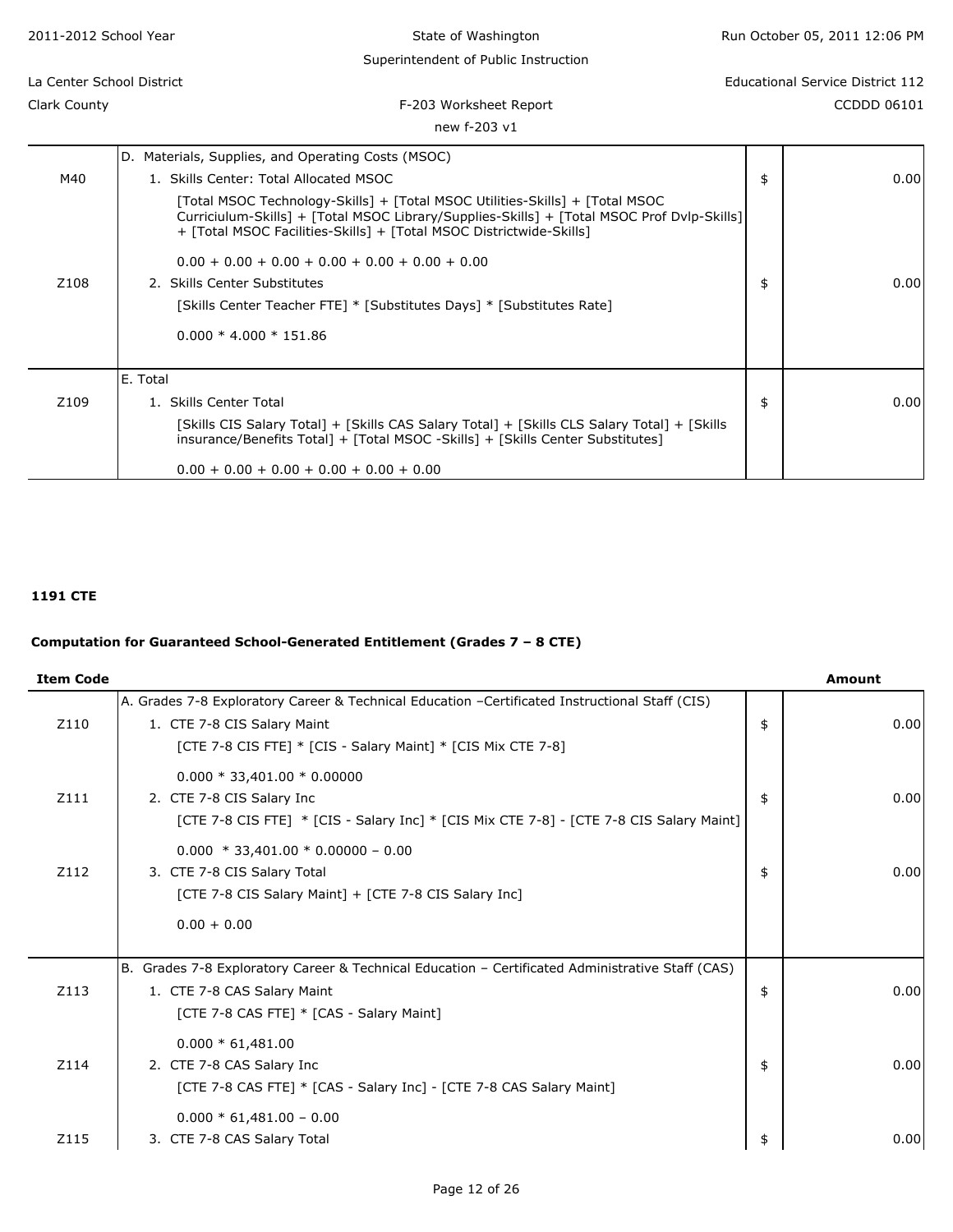$0.00 + 0.00$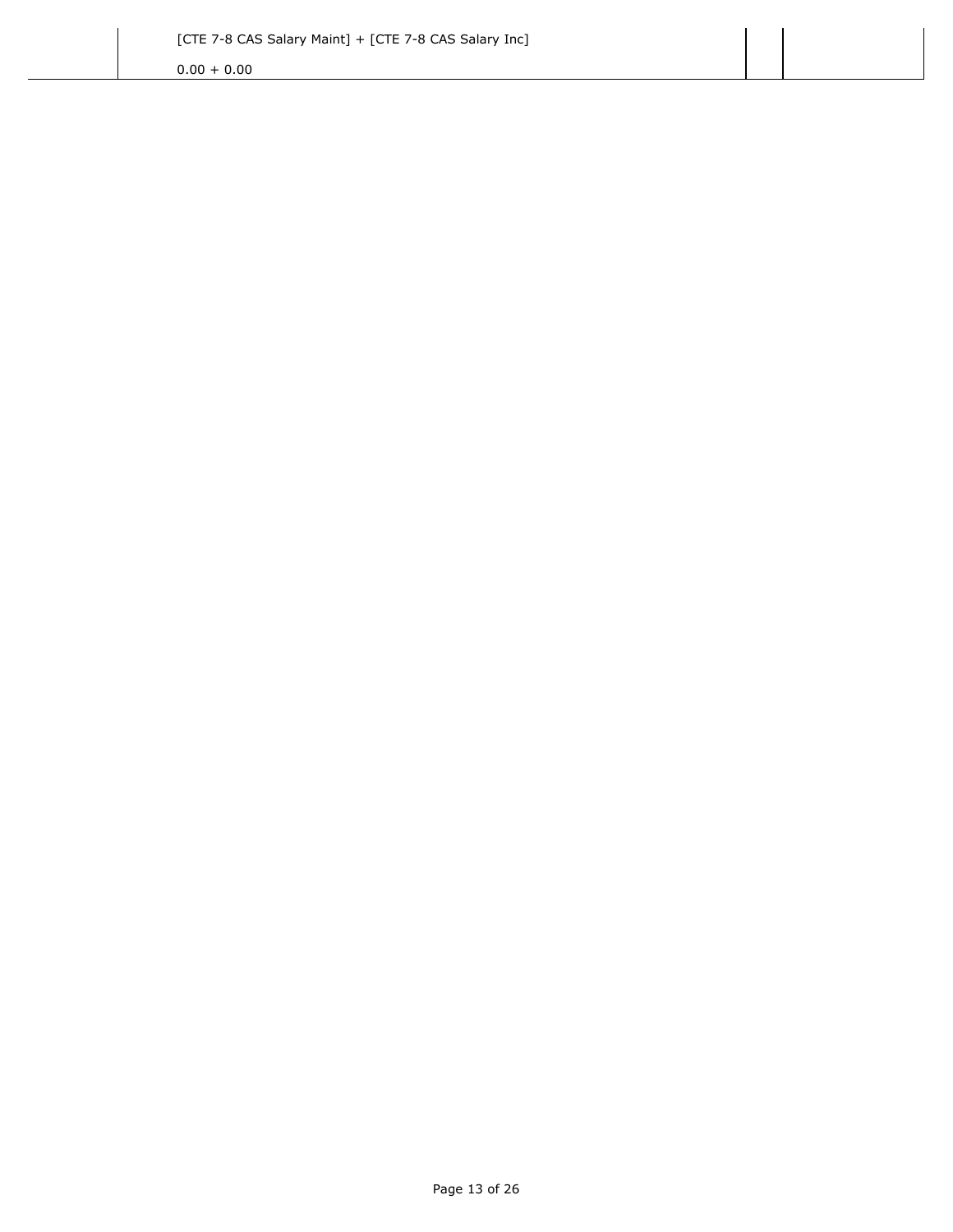| Clark County | F-203 Worksheet Report                                                                                                                                                                                                                                    | <b>CCDDD 06101</b> |
|--------------|-----------------------------------------------------------------------------------------------------------------------------------------------------------------------------------------------------------------------------------------------------------|--------------------|
|              | new f-203 v1                                                                                                                                                                                                                                              |                    |
|              | C. Staff Units Insurance, Payroll Taxes, and Benefits                                                                                                                                                                                                     |                    |
| Z116         | 1. CTE 7-8 Cert Insurance                                                                                                                                                                                                                                 | \$<br>0.00         |
|              | [CTE 7-8 CIS CAS FTE] * [Health Insurance]                                                                                                                                                                                                                |                    |
|              | $0.000 * 9,216.00$                                                                                                                                                                                                                                        |                    |
| Z117         | 2. CTE 7-8 Cert Insurance Inc                                                                                                                                                                                                                             | \$<br>0.00         |
|              | [CTE 7-8 CIS CAS FTE] * [Health Insurance Inc]                                                                                                                                                                                                            |                    |
|              | $0.000 * 0.00$                                                                                                                                                                                                                                            |                    |
| Z118         | 3. CTE 7-8 Cert Benefits Maint                                                                                                                                                                                                                            | \$<br>0.00         |
|              | (CTE 7-8 CIS Salary Maint] + [CTE 7-8 CAS Salary Maint]) * [CIS/CAS - Benefits Maint]                                                                                                                                                                     |                    |
|              | $(0.00 + 0.00) * 0.16490$                                                                                                                                                                                                                                 |                    |
| Z119         | 4. CTE 7-8 Cert Benefits Inc                                                                                                                                                                                                                              | \$<br>0.00         |
|              | ([CTE 7-8 CIS Salary Inc] + [CTE 7-8 CAS Salary Inc]) * [CIS/CAS - Benefits Inc]                                                                                                                                                                          |                    |
|              | $(0.00 + 0.00) * 0.15850$                                                                                                                                                                                                                                 |                    |
| Z120         | 5. CTE 7-8 insurance/Benefits Total                                                                                                                                                                                                                       | \$<br>0.00         |
|              | [CTE 7-8 Cert Insurance] + [CTE 7-8 Cert Insurance Inc] + [CTE 7-8 Cert Benefits Maint]<br>+ [CTE 7-8 Cert Benefits Inc] + [CTE 7-8 CLS Insurance] + [CTE 7-8 CLS Insurance Inc]<br>+ [CTE 7-8 CLS Benefits Maint] + [CTE 7-8 CLS Benefits Inc]           |                    |
|              | $0.00 + 0.00 + 0.00 + 0.00 + 0.00 + 0.00 + 0.00 + 0.00$                                                                                                                                                                                                   |                    |
|              | D. Materials, Supplies, and Operating Costs (MSOC)                                                                                                                                                                                                        |                    |
| Z164         | 1. Total MSOC CTE 7-8                                                                                                                                                                                                                                     | \$<br>0.00         |
|              | [Total MSOC Technology-CTE 7-8] + [Total MSOC Utilities-CTE 7-8] + [Total MSOC<br>Curriciulum-CTE 7-8] + [Total MSOC Library/Supplies-CTE 7-8] + [Total MSOC Prof Dvlp-<br>CTE 7-8] + [Total MSOC Facilities-CTE 7-8] + [Total MSOC Districtwide-CTE 7-8] |                    |
|              | $0.00 + 0.00 + 0.00 + 0.00 + 0.00 + 0.00 + 0.00$                                                                                                                                                                                                          |                    |
|              | Substitutes                                                                                                                                                                                                                                               |                    |
| Z122         | 1. CTE 7-8 Substitutes                                                                                                                                                                                                                                    | \$<br>0.00         |
|              | [CTE 7-8 Teacher FTE] * [Substitutes Days] * [Substitutes Rate]                                                                                                                                                                                           |                    |
|              | $0.000 * 4.000 * 151.86$                                                                                                                                                                                                                                  |                    |
|              | E. Grades 7-8 Exploratory Career & Technical Education - Total                                                                                                                                                                                            |                    |
| Z123         | 1. CTE 7-8 Total                                                                                                                                                                                                                                          | \$<br>0.00         |
|              | [CTE 7-8 CIS Salary Total] + [CTE 7-8 CAS Salary Total] + [CTE 7-8 CLS Salary Total] +<br>[CTE 7-8 insurance/Benefits Total] + [Total MSOC CTE 7-8] + [CTE 7-8 Substitutes]                                                                               |                    |

State of Washington Superintendent of Public Instruction Run October 05, 2011 12:06 PM

# La Center School District Educational Service District 112

 $0.00 + 0.00 + 0.00 + 0.00 + 0.00 + 0.00$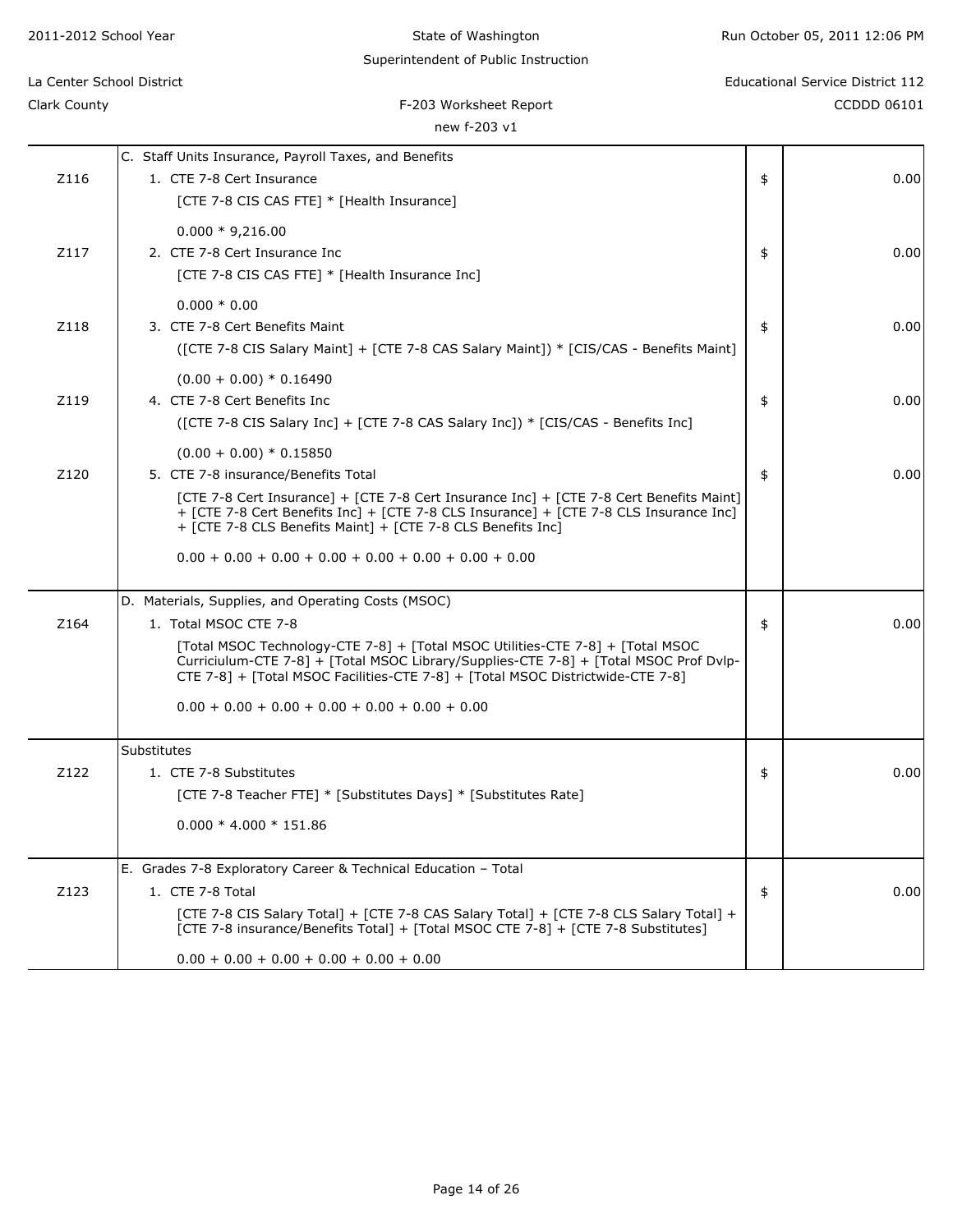State of Washington Superintendent of Public Instruction Run October 05, 2011 12:06 PM

F-203 Worksheet Report **CCDD** 06101 La Center School District Educational Service District 112

Clark County

new f-203 v1

#### **1191 CTE**

### **Computation for Guaranteed School-Generated Entitlement (Grades 9 - 12 CTE)**

| <b>Item Code</b> |                                                                                                                                                                               | <b>Amount</b>    |
|------------------|-------------------------------------------------------------------------------------------------------------------------------------------------------------------------------|------------------|
| Z124             | A. Grades 9 - 12 Career & Technical Education (Exploratory and Preparatory)<br>1. CTE 9-12 CIS Salary Maint<br>[CTE 9-12 CIS FTE] * [CIS - Salary Maint] * [CIS Mix CTE 9-12] | \$<br>114,891.63 |
| Z125             | 1.888 * 33,401.00 * 1.82191<br>2. CTE 9-12 CIS Salary Inc<br>[CTE 9-12 CIS FTE] $*$ [CIS - Salary Inc] $*$ [CIS Mix CTE 9-12] - [CTE 9-12 CIS Salary<br>Maint]                | \$<br>0.00       |
| Z126             | $1.888 * 33,401.00 * 1.82191 - 114,891.63$<br>3. CTE 9-12 CIS Salary Total<br>[CTE 9-12 CIS Salary Maint] + [CTE 9-12 CIS Salary Inc]<br>$114,891.63 + 0.00$                  | \$<br>114,891.63 |
| Z127             | B. Grades 9 - 12 Career & Technical Education (Exploratory and Preparatory)<br>1. CTE 9-12 CAS Salary Maint<br>[CTE 9-12 CAS FTE] * [CAS - Salary Maint]                      | \$<br>10,082.88  |
| Z128             | $0.164 * 61,481.00$<br>2. CTE 9-12 CAS Salary Inc<br>[CTE 9-12 CAS FTE] * [CAS - Salary Inc] - [CTE 9-12 CAS Salary Maint]                                                    | \$<br>0.00       |
| Z129             | $0.164 * 61,481.00 - 10,082.88$<br>3. CTE 9-12 CAS Salary Total<br>[CTE 9-12 CAS Salary Maint] + [CTE 9-12 CAS Salary Inc]                                                    | \$<br>10,082.88  |
|                  | $10,082.88 + 0.00$                                                                                                                                                            |                  |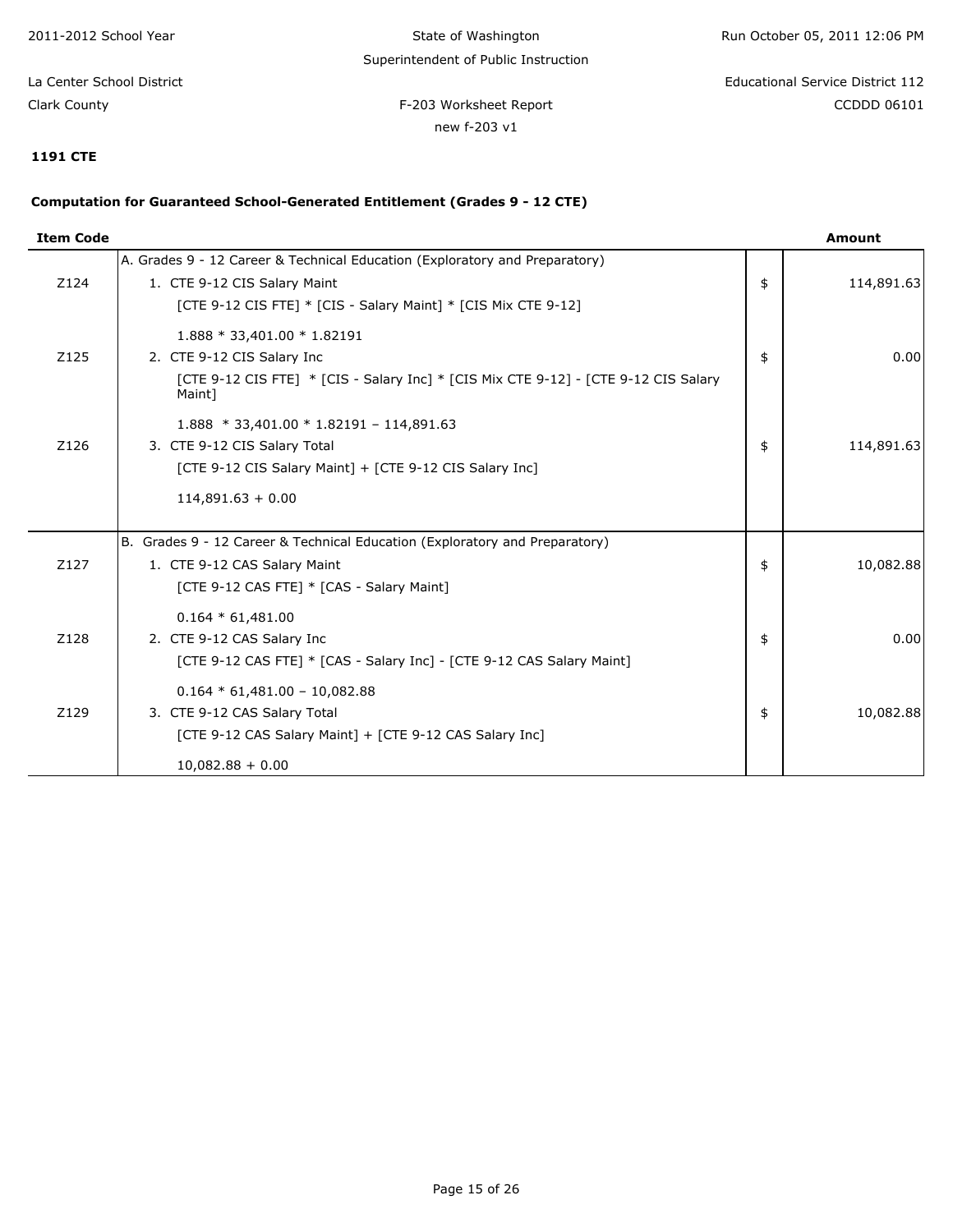| 2011-2012 School Year     | State of Washington                                                                                                                                                                                                                                     | Run October 05, 2011 12:06 PM           |
|---------------------------|---------------------------------------------------------------------------------------------------------------------------------------------------------------------------------------------------------------------------------------------------------|-----------------------------------------|
| La Center School District | Superintendent of Public Instruction                                                                                                                                                                                                                    | <b>Educational Service District 112</b> |
| Clark County              | F-203 Worksheet Report<br>new f-203 v1                                                                                                                                                                                                                  | CCDDD 06101                             |
|                           | C. Staff Units Insurance, Payroll Taxes, and Benefits                                                                                                                                                                                                   |                                         |
| Z130                      | 1. CTE 9-12 Cert Insurance                                                                                                                                                                                                                              | \$<br>18,911.23                         |
|                           | [CTE 9-12 CIS CAS FTE] * [Health Insurance]                                                                                                                                                                                                             |                                         |
|                           | $2.052 * 9,216.00$                                                                                                                                                                                                                                      |                                         |
| Z131                      | 2. CTE 9-12 Cert Insurance Inc                                                                                                                                                                                                                          | \$<br>0.00                              |
|                           | [CTE 9-12 CIS CAS FTE] * [Health Insurance Inc]                                                                                                                                                                                                         |                                         |
|                           | $2.052 * 0.00$                                                                                                                                                                                                                                          |                                         |
| Z132                      | 3. CTE 9-12 Cert Benefits Maint                                                                                                                                                                                                                         | \$<br>20,608.30                         |
|                           | ([CTE 9-12 CIS Salary Maint] + [CTE 9-12 CAS Salary Maint]) * [CIS/CAS - Benefits<br>Maint]                                                                                                                                                             |                                         |
|                           | $(114,891.63 + 10,082.88) * 0.16490$                                                                                                                                                                                                                    |                                         |
| Z133                      | 4. CTE 9-12 Cert Benefits Inc                                                                                                                                                                                                                           | \$<br>0.00                              |
|                           | ([CTE 9-12 CIS Salary Inc] + [CTE 9-12 CAS Salary Inc]) * [CIS/CAS - Benefits Inc]                                                                                                                                                                      |                                         |
|                           | $(0.00 + 0.00) * 0.15850$                                                                                                                                                                                                                               |                                         |
| Z134                      | 5. CTE 9-12 insurance/Benefits Total                                                                                                                                                                                                                    | \$<br>50,748.01                         |
|                           | [CTE 9-12 Cert Insurance] + [CTE 9-12 Cert Insurance Inc] + [CTE 9-12 Cert Benefits<br>Maint] + [CTE 9-12 Cert Benefits Inc] + [CTE 9-12 CLS Insurance] + [CTE 9-12 CLS<br>Insurance Inc] + [CTE 9-12 CLS Benefits Maint] + [CTE 9-12 CLS Benefits Inc] |                                         |
|                           | $18,911.23 + 0.00 + 20,608.30 + 0.00 + 7,219.45 + 0.00 + 4,009.03 + 0.00$                                                                                                                                                                               |                                         |
|                           | D. Materials, Supplies, and Operating Costs (MSOC)                                                                                                                                                                                                      |                                         |
|                           | CTE 9-12 Substitutes                                                                                                                                                                                                                                    |                                         |
| Z136                      | 1. CTE 9-12 Substitutes                                                                                                                                                                                                                                 | \$<br>1,097.64                          |
|                           | ([CTE 9-12 expl Teacher FTE] + [CTE 9-12 prep Teacher FTE]) * [Substitutes Days] *<br>[Substitutes Rate]                                                                                                                                                |                                         |
|                           | $(1.807 + 0.000) * 4.000 * 151.86$                                                                                                                                                                                                                      |                                         |
|                           | E. Grades 9 - 12 Exploratory Career & Technical Education - Total                                                                                                                                                                                       |                                         |
| Z137                      | 1. CTE 9-12 Total                                                                                                                                                                                                                                       | \$<br>251,440.56                        |
|                           | [CTE 9-12 CIS Salary Total] + [CTE 9-12 CAS Salary Total] + [CTE 9-12 CLS Salary<br>Total] + [CTE 9-12 insurance/Benefits Total] + [Total MSOC CTE 9-12] + [CTE 9-12]<br>Substitutes]                                                                   |                                         |
|                           | $114,891.63 + 10,082.88 + 21,256.80 + 50,748.01 + 53,363.60 + 1,097.64$                                                                                                                                                                                 |                                         |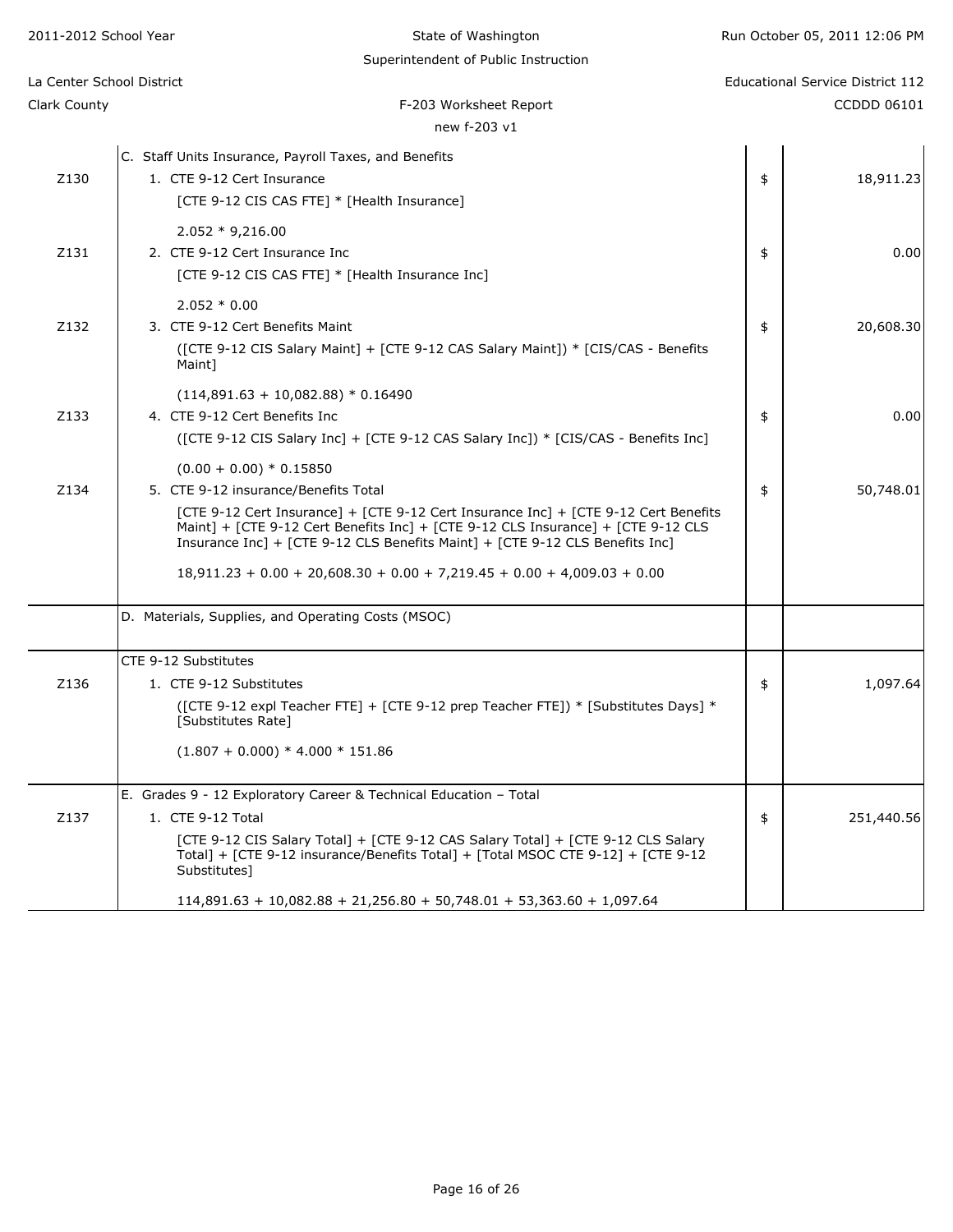#### **II. Special Education Excess Cost Allocation – Acct 4121**

| <b>Item Code</b> |                                                                                                                                                                                                                                                                                                                                                                                                                                                                                                                                                                                                                                                                      | <b>Amount</b>    |
|------------------|----------------------------------------------------------------------------------------------------------------------------------------------------------------------------------------------------------------------------------------------------------------------------------------------------------------------------------------------------------------------------------------------------------------------------------------------------------------------------------------------------------------------------------------------------------------------------------------------------------------------------------------------------------------------|------------------|
| B1               | A. Birth - Pre K                                                                                                                                                                                                                                                                                                                                                                                                                                                                                                                                                                                                                                                     | 17.00            |
| B <sub>2</sub>   | B. Kindergarten - Age 21                                                                                                                                                                                                                                                                                                                                                                                                                                                                                                                                                                                                                                             | 163.00           |
| Z272             | C. Enroll BEA Resident<br>[Enroll Total w/ Run Start] + [Adj Resident BEA]                                                                                                                                                                                                                                                                                                                                                                                                                                                                                                                                                                                           | 1,468.00         |
|                  | $1,468.00 + 0.00$                                                                                                                                                                                                                                                                                                                                                                                                                                                                                                                                                                                                                                                    |                  |
| Z273             | D. Enroll SpEd% K-21                                                                                                                                                                                                                                                                                                                                                                                                                                                                                                                                                                                                                                                 | 0.1110           |
|                  | [Enroll SpEd K-21] ÷ [Enroll BEA Resident]                                                                                                                                                                                                                                                                                                                                                                                                                                                                                                                                                                                                                           |                  |
|                  | $163.00 \div 1,468.00$                                                                                                                                                                                                                                                                                                                                                                                                                                                                                                                                                                                                                                               |                  |
| Z274             | E. SpEd K-21 Fund%                                                                                                                                                                                                                                                                                                                                                                                                                                                                                                                                                                                                                                                   | 0.1110           |
|                  | If [Enroll SpEd% K-21] < or = [SpEd Max Fund %] Then: [Enroll SpEd% K-21] Else: [SpEd<br>Max Fund %]                                                                                                                                                                                                                                                                                                                                                                                                                                                                                                                                                                 |                  |
|                  | If $0.1110 <$ or = 0.12700 Then: 0.1110 Else: 0.12700                                                                                                                                                                                                                                                                                                                                                                                                                                                                                                                                                                                                                |                  |
| Z275             | F. Enroll SpEd K-21 Funded                                                                                                                                                                                                                                                                                                                                                                                                                                                                                                                                                                                                                                           | 162.95           |
|                  | [Enroll BEA Resident] × [SpEd K-21 Fund%]                                                                                                                                                                                                                                                                                                                                                                                                                                                                                                                                                                                                                            |                  |
|                  | $1,468.00 \times 0.1110$                                                                                                                                                                                                                                                                                                                                                                                                                                                                                                                                                                                                                                             |                  |
| Z246             | G. Total BEA per SpEd student                                                                                                                                                                                                                                                                                                                                                                                                                                                                                                                                                                                                                                        | \$<br>5,215.42   |
|                  | [TOTAL Salary BEA] + [TOTAL Benefits BEA] + [Substitutes BEA] + [MSOC BEA Per Student]                                                                                                                                                                                                                                                                                                                                                                                                                                                                                                                                                                               |                  |
|                  | $3,421.48 + 1,225.36 + 26.05 + 542.53$                                                                                                                                                                                                                                                                                                                                                                                                                                                                                                                                                                                                                               |                  |
| Z277             | I. SpEd 0-PK Allocation                                                                                                                                                                                                                                                                                                                                                                                                                                                                                                                                                                                                                                              | \$<br>98,923.00  |
|                  | If [Co-op SpEd Alloc Rate] > 0 Then: [Enroll SpEd 0-Pk] x [Co-op SpEd Alloc Rate] x [SpEd 0-<br>PK Alloc Factor] Else: [Enroll SpEd 0-PK] x [SpEd BEA Rate] x [SpEd 0-PK Alloc Factor]                                                                                                                                                                                                                                                                                                                                                                                                                                                                               |                  |
|                  | If $5,060.00 > 0$ Then: $17.00 \times 5,060.00 \times 1.15$ Else: $17.00 \times 5,215.42 \times 1.15$                                                                                                                                                                                                                                                                                                                                                                                                                                                                                                                                                                |                  |
|                  | J. Age K-21 Allocation                                                                                                                                                                                                                                                                                                                                                                                                                                                                                                                                                                                                                                               |                  |
| Z278             | 1. Fed Funds Integration Rate                                                                                                                                                                                                                                                                                                                                                                                                                                                                                                                                                                                                                                        | \$<br>20.90      |
| Z280             | 2. Age K-21 Allocation                                                                                                                                                                                                                                                                                                                                                                                                                                                                                                                                                                                                                                               | \$<br>764,381.00 |
|                  | If [Co-op SpEd Alloc Rate] > 0 Then: $\{([Co-op SpEd \; Alice \; Rate] \times [SpEd \; K-21 \; Alice \; Note \; Note \; for \; the \; model \; and \; the \; model \; is \; the \; model \; and \; the \; model \; is \; the \; model \; is \; the \; model \; is \; the \; model \; is \; the \; model \; is \; the \; model \; is \; the \; model \; is \; the \; model \; is \; the \; model \; is \; the \; model \; is \; the \; model \; is \; the \; model \; is \; the \; model \; is \$<br>Factor]) - [Fed Funds Int Rate]} x [Enroll SpEd K-21] Else: {([SpEd BEA Rate] x [SpEd<br>K-21 Alloc Factor]) - [Fed Funds Int Rate]} x [Enroll SpEd K-21 Funded] |                  |
|                  | If 5,060.00 > 0 Then: {(5,060.00 x 0.9309) - 20.90} x 163.00 Else: {(5,215.42 x<br>$0.9309$ - 20.90} x 162.95                                                                                                                                                                                                                                                                                                                                                                                                                                                                                                                                                        |                  |
| B4               | L. State Safety Net Award                                                                                                                                                                                                                                                                                                                                                                                                                                                                                                                                                                                                                                            | \$<br>0.00       |
| N7               | M. Total 4121                                                                                                                                                                                                                                                                                                                                                                                                                                                                                                                                                                                                                                                        | \$<br>863,304.00 |
|                  | [SpEd 0-PK Allocation] + [SpEd K-21 Allocation] + [State Safety Net] + [Home/Hosp Ed<br>Alloc] + [Foster Care Alloc]                                                                                                                                                                                                                                                                                                                                                                                                                                                                                                                                                 |                  |
|                  | $98,923.00 + 764,381.00 + 0.00 + 0.00 + 0.00$                                                                                                                                                                                                                                                                                                                                                                                                                                                                                                                                                                                                                        |                  |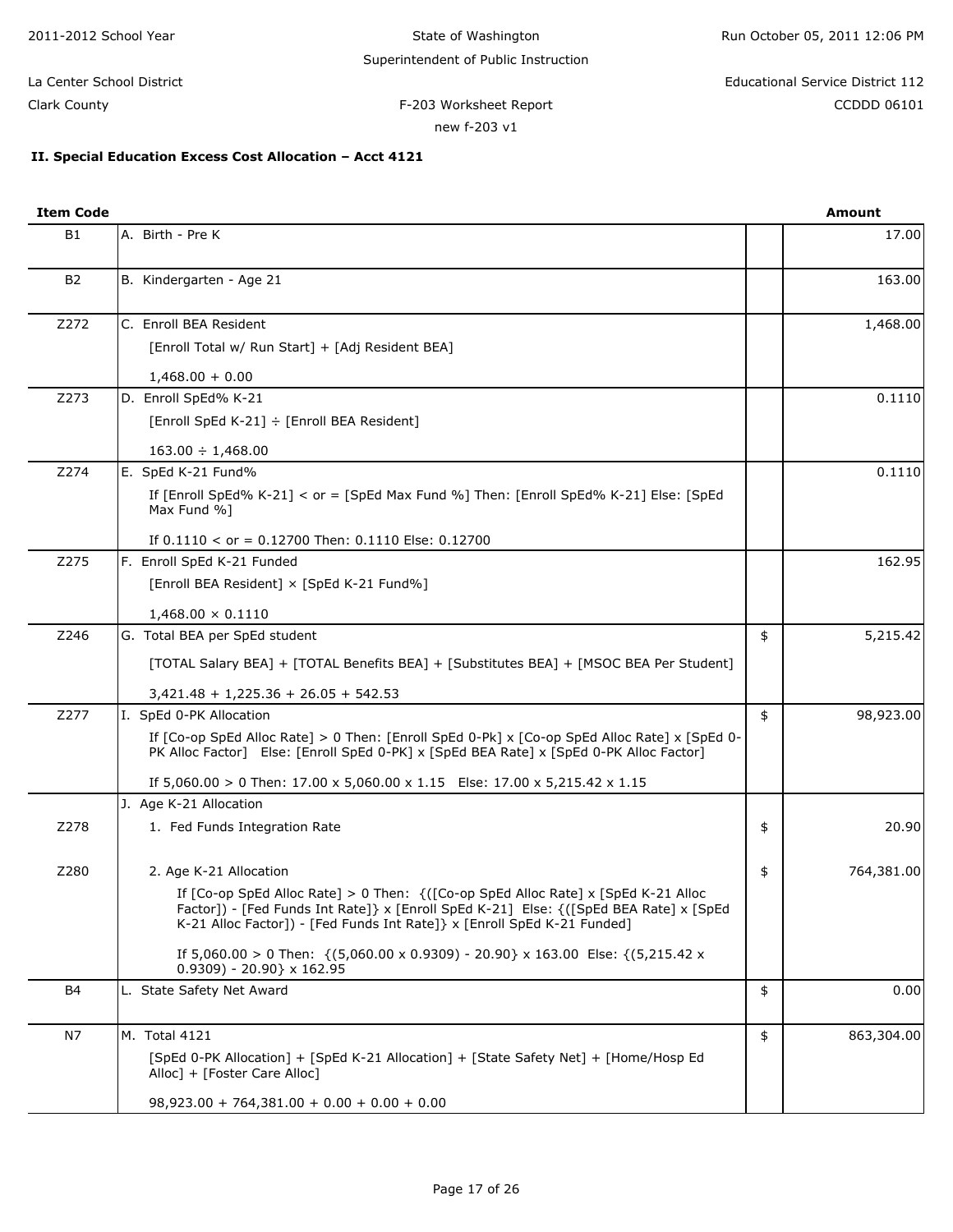| 2011-2012 School Year                                                                                                                                                                                                             | State of Washington                  | Run October 05, 2011 12:06 PM    |  |  |
|-----------------------------------------------------------------------------------------------------------------------------------------------------------------------------------------------------------------------------------|--------------------------------------|----------------------------------|--|--|
|                                                                                                                                                                                                                                   | Superintendent of Public Instruction |                                  |  |  |
| La Center School District                                                                                                                                                                                                         |                                      | Educational Service District 112 |  |  |
| Clark County                                                                                                                                                                                                                      | F-203 Worksheet Report               | CCDDD 06101                      |  |  |
|                                                                                                                                                                                                                                   | new f-203 v1                         |                                  |  |  |
| $\mathbf{A}$ . The contract of the contract of the contract of the contract of the contract of the contract of the contract of the contract of the contract of the contract of the contract of the contract of the contract of th |                                      |                                  |  |  |

#### **Account 3121 Special Education, General Apportionment**

| <b>Item Code</b> |                                                                                                                                                    | <b>Amount</b>      |
|------------------|----------------------------------------------------------------------------------------------------------------------------------------------------|--------------------|
| <b>B2</b>        | N. Kindergarten - Age 21                                                                                                                           | 163.00             |
| Z284             | O. SpEd Gen Apport                                                                                                                                 | \$<br>824,780.00   |
|                  | If $[Co$ -op SpEd Alloc Rate $] > 0$ Then: $[Co$ -op SpEd Alloc Rate $] \times$ $[Enroll SpEd K-21]$ Else:<br>[SpEd BEA Rate] x [Enroll SpEd K-21] |                    |
|                  | If $5,060.00 > 0$ Then: $5,060.00 \times 163.00$ Else: $5,215.42 \times 163.00$                                                                    |                    |
| N <sub>9</sub>   | P. Allowance for Districtwide 3121 Expenditures - State Recovery Rate                                                                              | 0.1620             |
| Z286             | R. SpEd Gen Apport Instruct                                                                                                                        | \$<br>709,793.46   |
|                  | [SpEd Gen Apport] $\div$ (1 + [Districtwide Allow])                                                                                                |                    |
|                  | $824,780.00 \div (1 + 0.1620)$                                                                                                                     |                    |
| B8               | S. % Student Av. Enrollment in Sp. Ed. Instr.                                                                                                      | 0.25010            |
| Z288             | d. General Apportionment Allocation for Special Ed Account 3121Gen Apport 3121                                                                     | \$<br>177,519.34   |
|                  | [SpEd Gen Apport Instruct] × [% Stdnt Avg FTE SpEd]                                                                                                |                    |
|                  | 709,793.46 × 0.25010                                                                                                                               |                    |
| Z291             | Total program 21                                                                                                                                   | \$<br>1,040,823.34 |
|                  | [Total 4121] + [Gen Apport 3121]                                                                                                                   |                    |
|                  | 863,304.00 + 177,519.34                                                                                                                            |                    |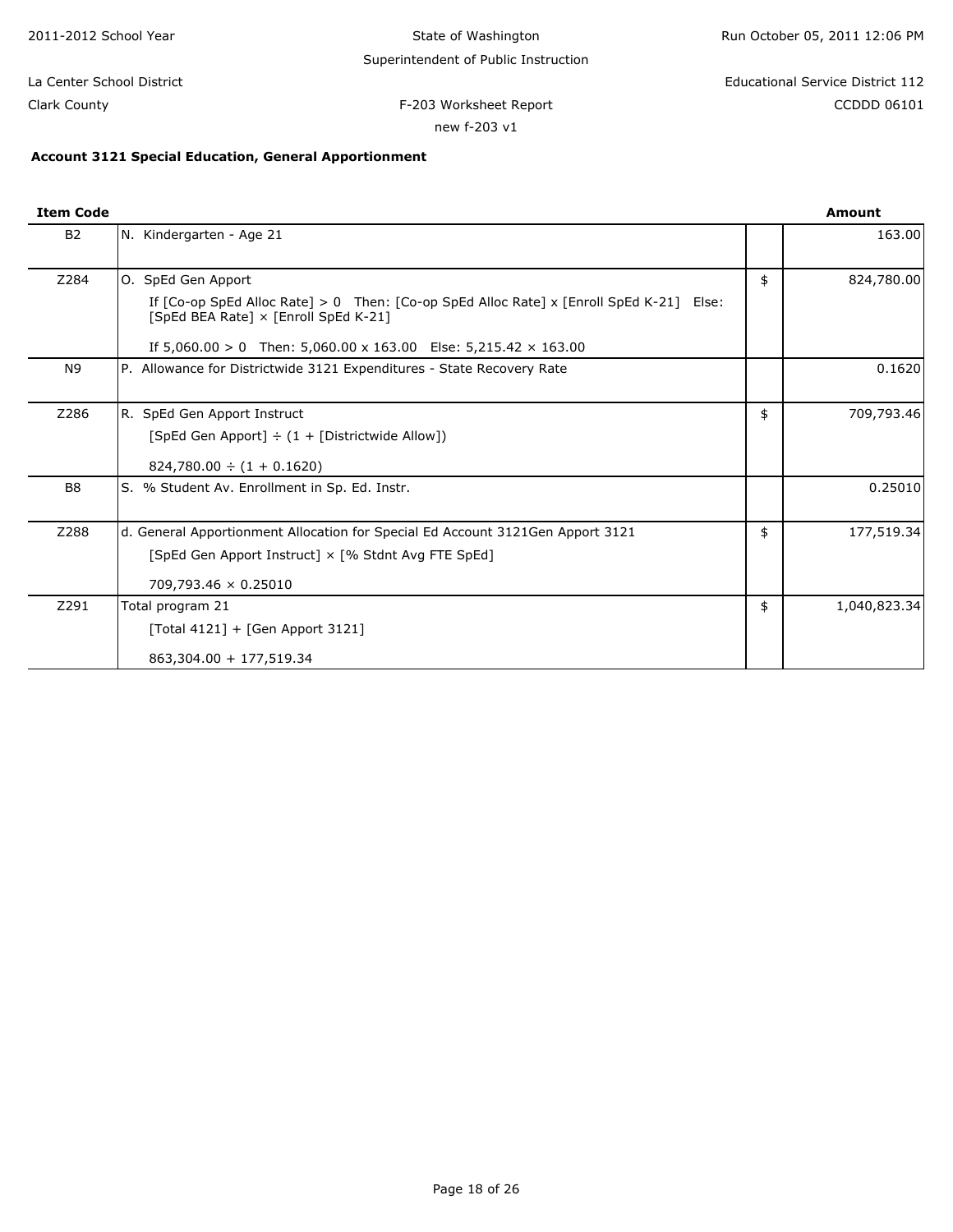F-203 Worksheet Report **CCDD** 06101 La Center School District Educational Service District 112

Clark County

new f-203 v1

### **III. Special Education BEA Rate per Student Calculation - Acct 4121**

#### **BEA Calculated Staff Units**

| <b>Item Code</b> |                                                                                                                        | <b>Amount</b> |
|------------------|------------------------------------------------------------------------------------------------------------------------|---------------|
| Z219             | CIS BEA FTE K-3                                                                                                        | 17.983        |
|                  | ([Enroll K-3] * [Pupil NoEnh K-3 CIS])                                                                                 |               |
|                  | $(367.00 \times 0.04900)$                                                                                              |               |
| Z220             | CIS BEA FTE 4                                                                                                          | 5.152         |
|                  | ([Enroll 4] * [Pupil NoEnh 4 CIS])                                                                                     |               |
|                  | $(112.00 \times 0.04600)$                                                                                              |               |
| Z221             | CIS BEA FTE 5-6                                                                                                        | 12.926        |
|                  | ([Enroll 5-6] * [Pupil 5-6 CIS])                                                                                       |               |
|                  | $(281.00 \times 0.04600)$                                                                                              |               |
| Z222             | CIS BEA FTE 7-8                                                                                                        | 11.776        |
|                  | ([Enroll 7-8] * [Pupil 7-8 CIS])                                                                                       |               |
|                  | $(256.00 \times 0.04600)$                                                                                              |               |
| Z223             | CIS BEA FTE 9-12                                                                                                       | 19.504        |
|                  | ([Enroll 9-12] * [Pupil 9-12 CIS])                                                                                     |               |
|                  | $(424.00 \times 0.04600)$                                                                                              |               |
| Z224             | CIS BEA FTE K-12                                                                                                       | 0.046765      |
|                  | ([CIS BEA FTE K-3] + [CIS BEA FTE 4] + [CIS BEA FTE 5-6] + [CIS BEA FTE 7-8] + [CIS BEA<br>FTE 9-121) / [Enroll Total] |               |
|                  | $(17.983 + 0.000 + 5.152 + 12.926 + 11.776 + 19.504) \div 1,440.00$                                                    |               |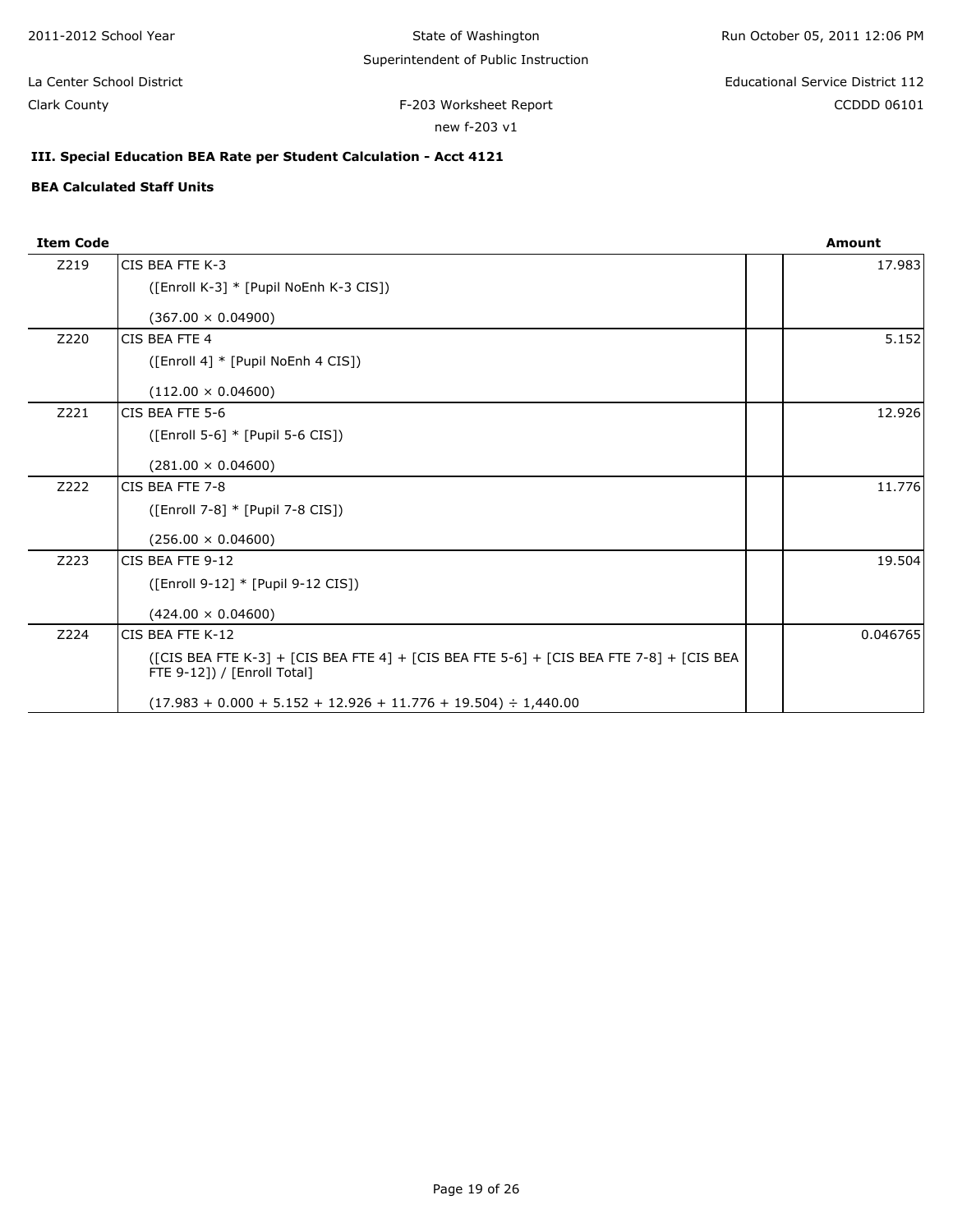| 2011-2012 School Year     | State of Washington                                                                | Run October 05, 2011 12:06 PM |                                  |
|---------------------------|------------------------------------------------------------------------------------|-------------------------------|----------------------------------|
|                           | Superintendent of Public Instruction                                               |                               |                                  |
| La Center School District |                                                                                    |                               | Educational Service District 112 |
| Clark County              | F-203 Worksheet Report                                                             |                               | <b>CCDDD 06101</b>               |
|                           | new f-203 v1                                                                       |                               |                                  |
| <b>Salary Allocation</b>  |                                                                                    |                               |                                  |
| <b>Item Code</b>          |                                                                                    |                               | <b>Amount</b>                    |
| Z225                      | CIS BEA Salary Maint Total                                                         | \$                            | 2,643.51                         |
|                           | [CIS BEA FTE K-12] * [CIS - Salary Maint] * [CIS Mix]                              |                               |                                  |
|                           | $0.046765 \times 33,401.00 \times 1.69239$                                         |                               |                                  |
| Z226                      | CIS BEA Salary Inc Total                                                           | \$                            | 0.00                             |
|                           | [CIS BEA FTE K-12] * [CIS - Salary Inc] * [CIS Mix] - [CIS BEA Salary Maint Total] |                               |                                  |
|                           | $0.046765 \times 33,401.00 \times 1.69239 - 2,643.51$                              |                               |                                  |

z227 CIS BEA Salary Total 2014 2015 12:04 2.643.51

z228 CAS BEA Salary Maint Total \$ 245.92

Z229 CAS BEA Salary Inc Total \$ 0.00

 $\begin{array}{|c|c|c|c|c|}\n\hline\n\text{Z230} & \text{CAS BEA Salary Total} \end{array}$ 

z231 CLS BEA Salary Maint Total **\$** 532.05

Z232 CLS BEA Salary Inc Total 6.000 and the set of the set of the set of the set of the set of the set of the set of the set of the set of the set of the set of the set of the set of the set of the set of the set of the se

z233 CLS BEA Salary Total 532.05

z234 TOTAL Salary BEA  $\parallel$  \$  $\parallel$  3,421.48

Page 20 of 26

[CIS BEA Salary Maint Total] + [CIS BEA Salary Inc Total]

[CAS BEA Salary Maint Total] + [CAS BEA Salary Inc Total]

[CLS BEA Salary Maint Total] + [CLS BEA Salary Inc Total]

[CAS BEA FTE K-12] \* [CAS - Salary Inc] - [CAS BEA Salary Maint Total]

[CLS BEA FTE K-12] \* [CLS - Salary Inc] - [CLS BEA Salary Maint Total]

[CIS BEA Salary Total] + [CAS BEA Salary Total] + [CLS BEA Salary Total]

[CAS BEA FTE K-12] \* [CAS - Salary Maint]

[CLS BEA FTE K-12] \* [CLS - Salary Maint]

2,643.51 + 0.00

245.92 + 0.00

532.05 + 0.00

 $0.01702 \times 31,260.00$ 

 $0.00400 \times 61,481.00$ 

 $0.00400 \times 61,481.00 - 245.92$ 

 $0.01702 \times 31,260.00 - 532.05$ 

2,643.51 + 245.92 + 532.05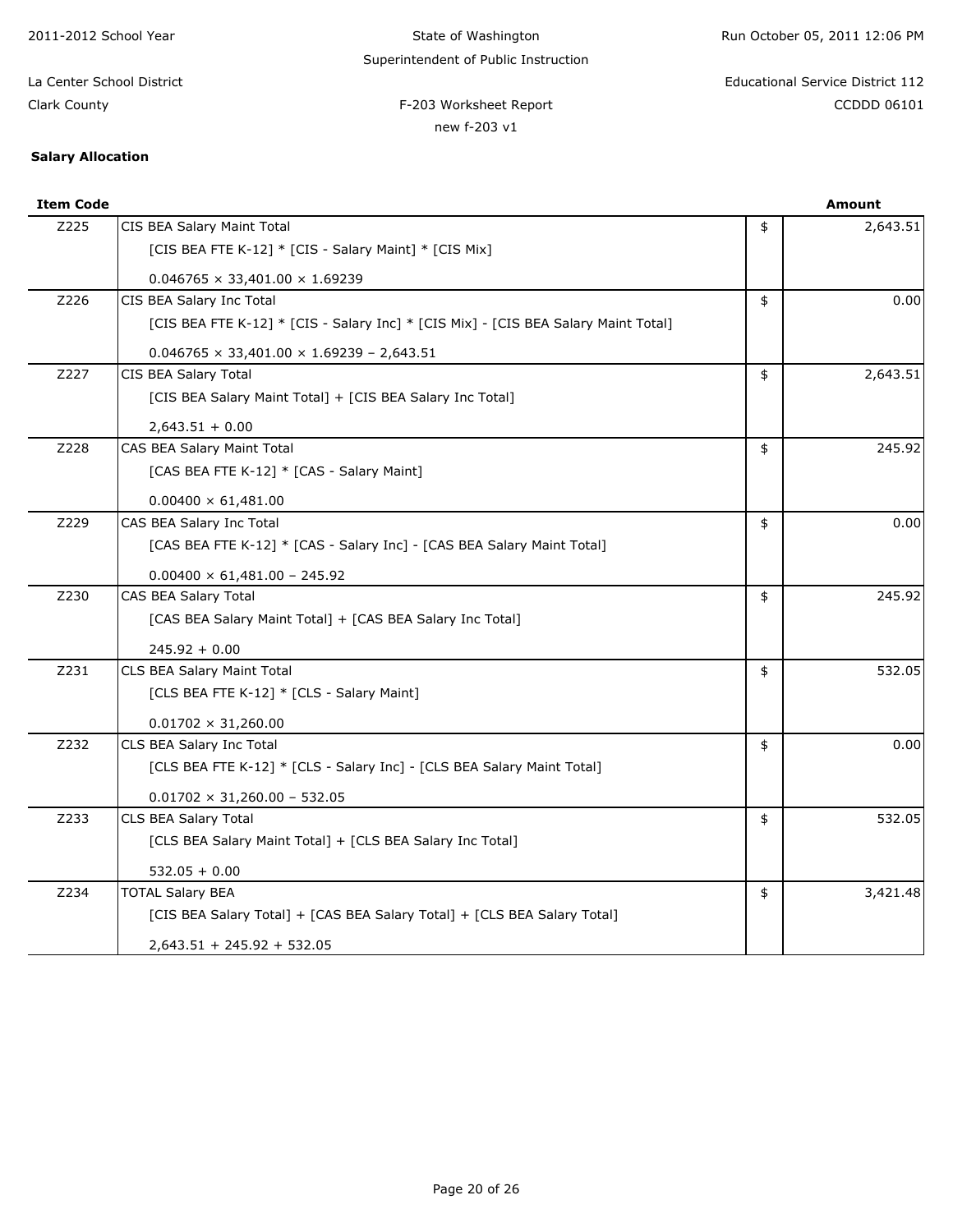| 2011-2012 School Year      | State of Washington                                                                        | Run October 05, 2011 12:06 PM |                                         |
|----------------------------|--------------------------------------------------------------------------------------------|-------------------------------|-----------------------------------------|
|                            | Superintendent of Public Instruction                                                       |                               |                                         |
| La Center School District  |                                                                                            |                               | <b>Educational Service District 112</b> |
| Clark County               | F-203 Worksheet Report                                                                     |                               | CCDDD 06101                             |
|                            | new f-203 v1                                                                               |                               |                                         |
| <b>Benefits Allocation</b> |                                                                                            |                               |                                         |
|                            |                                                                                            |                               |                                         |
| <b>Item Code</b>           |                                                                                            |                               | <b>Amount</b>                           |
| Z235                       | 1. CIS/CAS BEA Insurance Maint Total                                                       | \$                            | 467.85                                  |
|                            | ( $[CIS BEA FTE K-12] + [CAS BEA FTE K-12]) * [Health Insurance]$                          |                               |                                         |
|                            | $(0.046765 + 0.00400) \times 9,216.00$                                                     |                               |                                         |
| Z236                       | 2. CIS/CAS BEA Insurance Inc Total                                                         | \$                            | 0.00                                    |
|                            | (CIS BEA FTE K-12] + [CAS BEA FTE K-12]) * [Health Insurance Inc]                          |                               |                                         |
|                            | $(0.046765 + 0.00400) \times 0.00$                                                         |                               |                                         |
| Z237                       | 3. CLS BEA Insurance Maint Total                                                           | \$                            | 180.70                                  |
|                            | [CLS BEA FTE K-12] * [Health Insurance] * [CLS Health Factor]                              |                               |                                         |
|                            | $0.01702 \times 9.216.00 \times 1.152$                                                     |                               |                                         |
| Z238                       | 4. CLS BEA Insurance Inc Total                                                             | \$                            | 0.00                                    |
|                            | [CLS BEA FTE K-12] * [Health Insurance Inc] * [CLS Health Factor]                          |                               |                                         |
|                            | $0.01702 \times 0.00 \times 1.152$                                                         |                               |                                         |
| Z239                       | 5. CIS/CAS BEA Benefits Maint Total                                                        | \$                            | 476.47                                  |
|                            | ([CIS BEA Salary Maint Total] + [CAS BEA Salary Maint Total]) * [CIS/CAS - Benefits Maint] |                               |                                         |

Z240 6. CIS/CAS BEA Benefits Inc Total **1998** COD 2000 1 COD 3 0.00

z241 7. CLS BEA Benefits Maint Total **100.34** 100.34

z242 8. CLS BEA Benefits Inc Total **\$** 0.00

 $Z243$  9. TOTAL Benefits BEA  $\vert$  9. TOTAL Benefits BEA

([CIS BEA Salary Inc Total] + [CAS BEA Salary Inc Total]) \* [CIS/CAS - Benefits Inc]

[CIS/CAS BEA Insurance Maint Total] + [CIS/CAS BEA Insurance Inc Total] + [CLS BEA Insurance Maint Total] + [CLS BEA Insurance Inc Total] + [CIS/CAS BEA Benefits Maint Total] + [CIS/CAS BEA Benefits Inc Total] + [CLS BEA Benefits Maint Total] + [CLS BEA Benefits Inc

467.85 + 0.00 + 180.70 + 0.00 + 476.47 + 0.00 + 100.34 + 0.00

 $(2,643.51 + 245.92) \times 0.16490$ 

[CLS BEA Salary Maint Total] \* [CLS - Benefits Maint]

[CLS BEA Salary Inc Total] \* [CLS - Benefits inc]

 $(0.00 + 0.00) \times 0.15850$ 

532.05 x 0.18860

0.00 x 0.15360

Total]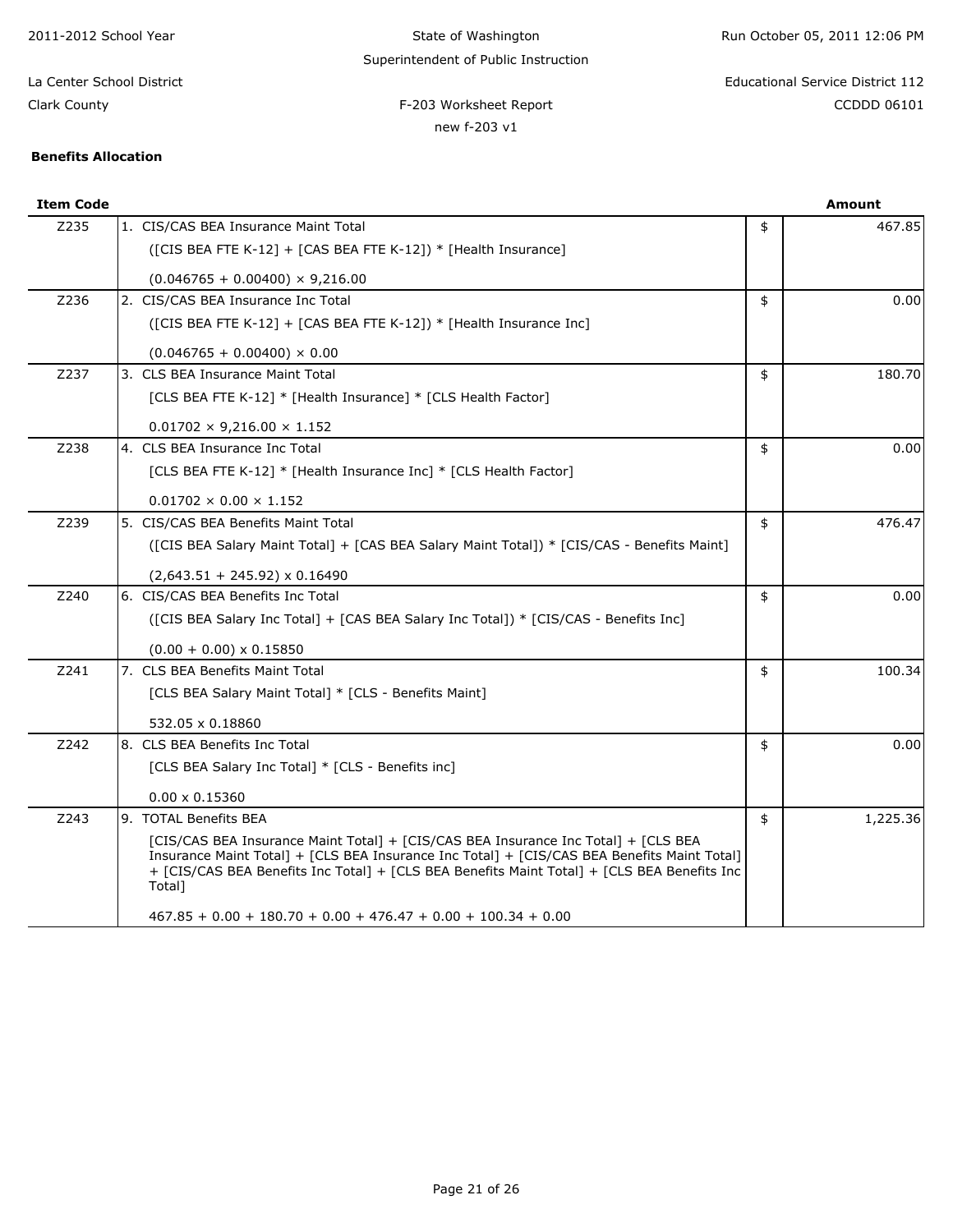| 2011-2012 School Year     | State of Washington                  | Run October 05, 2011 12:06 PM    |
|---------------------------|--------------------------------------|----------------------------------|
|                           | Superintendent of Public Instruction |                                  |
| La Center School District |                                      | Educational Service District 112 |
| Clark County              | F-203 Worksheet Report               | CCDDD 06101                      |
|                           | new f-203 v1                         |                                  |

# **Substitutes BEA**

| Item Code |                                                                              | Amount |
|-----------|------------------------------------------------------------------------------|--------|
| Z244      | Substitutes BEA                                                              | 26.05  |
|           | ([CIS BEA FTE K-12] * [Teacher %]) * [Substitutes Days] * [Substitutes Rate] |        |
|           | $(0.046765 \times 0.9170) \times 4.000 \times 151.86$                        |        |

### **MSOC BEA**

| Item Code |                      | Amount |
|-----------|----------------------|--------|
| Z245      | MSOC BEA Per Student | 542.53 |
|           |                      |        |

### **3. BEA Rate for Special Education**

| Item Code |                                                                                        | Amount   |
|-----------|----------------------------------------------------------------------------------------|----------|
| Z246      | Total BEA per SpEd student                                                             | 5.215.42 |
|           | [TOTAL Salary BEA] + [TOTAL Benefits BEA] + [Substitutes BEA] + [MSOC BEA Per Student] |          |
|           | $3,421.48 + 1,225.36 + 26.05 + 542.53$                                                 |          |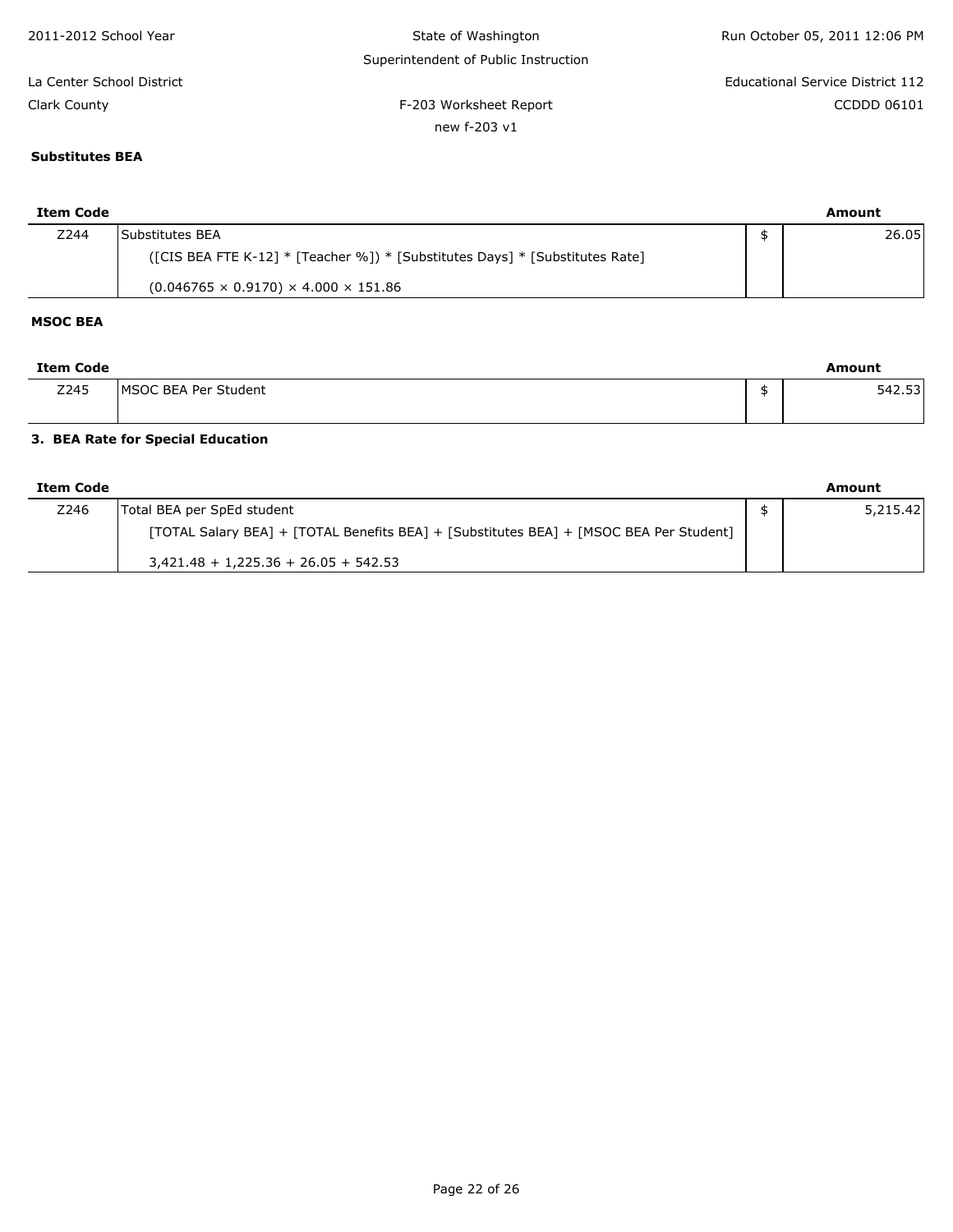| 2011-2012 School Year     |                                                   | State of Washington                  | Run October 05, 2011 12:06 PM |                                  |  |  |
|---------------------------|---------------------------------------------------|--------------------------------------|-------------------------------|----------------------------------|--|--|
|                           |                                                   | Superintendent of Public Instruction |                               |                                  |  |  |
| La Center School District |                                                   |                                      |                               | Educational Service District 112 |  |  |
| Clark County              |                                                   | F-203 Worksheet Report               |                               | CCDDD 06101                      |  |  |
|                           |                                                   | new f-203 v1                         |                               |                                  |  |  |
|                           | IV. Learning Assistance Program (LAP) - Acct 4155 |                                      |                               |                                  |  |  |
| <b>Item Code</b>          |                                                   |                                      |                               | Amount                           |  |  |
| Z067                      | A. LAP Students                                   |                                      |                               | 415.29                           |  |  |

| Z067 | A. LAP Students                                                                                                                                                                                                                 | 415.29           |
|------|---------------------------------------------------------------------------------------------------------------------------------------------------------------------------------------------------------------------------------|------------------|
|      | ([Enroll Total PY for LAP] * [LAP District Poverty %])                                                                                                                                                                          |                  |
|      | $1,455.10 \times 0.2854$                                                                                                                                                                                                        |                  |
| Z068 | <b>B. LAP CIS FTE</b>                                                                                                                                                                                                           | 1.678            |
|      | (([LAP Students] * [LAP Hr/Stdnt] * [Instruct Wks/Year]) / [LAP Class Size]) / [Instruct<br>Hr/Year]                                                                                                                            |                  |
|      | $((415.29 \times 1.51560 \times 36.00) \div 15.00) \div 900.00$                                                                                                                                                                 |                  |
| Z069 | C. LAP CIS Salary Maint                                                                                                                                                                                                         | \$<br>94,853.18  |
|      | ([LAP CIS FTE] * [CIS - Salary Maint] * [CIS Mix LAP])                                                                                                                                                                          |                  |
|      | $1.678 \times 33,401.00 \times 1.69239$                                                                                                                                                                                         |                  |
| Z070 | D. LAP CIS Salary Inc                                                                                                                                                                                                           | \$<br>0.00       |
|      | ([LAP CIS FTE] * [CIS - Salary Inc] * [CIS Mix LAP] - [LAP CIS Salary Maint])                                                                                                                                                   |                  |
|      | $1.678 \times 33,401.00 \times 1.69239 - 94,853.18$                                                                                                                                                                             |                  |
| Z071 | E. LAP CIS Insurance                                                                                                                                                                                                            | \$<br>15,464.45  |
|      | ([LAP CIS FTE] * [Health Insurance])                                                                                                                                                                                            |                  |
|      | $1.678 \times 9,216.00$                                                                                                                                                                                                         |                  |
| Z072 | F. LAP CIS Insurance Inc                                                                                                                                                                                                        | \$<br>0.00       |
|      | ([LAP CIS FTE] * [Health Insurance Inc])                                                                                                                                                                                        |                  |
|      | $1.678 \times 0.00$                                                                                                                                                                                                             |                  |
| Z073 | G. LAP CIS Benefits Maint                                                                                                                                                                                                       | \$<br>15,641.29  |
|      | ([LAP CIS Salary Maint] * [CIS/CAS - Benefits Maint])                                                                                                                                                                           |                  |
|      | 94,853.18 × 0.16490                                                                                                                                                                                                             |                  |
| Z074 | H. LAP CIS Benefits Inc                                                                                                                                                                                                         | \$<br>0.00       |
|      | ([LAP CIS Salary Inc] * [CIS/CAS - Benefits Inc])                                                                                                                                                                               |                  |
|      | $0.00 \times 0.15850$                                                                                                                                                                                                           |                  |
| M56  | I. Learning Assistance Program: Total Allocated MSOC                                                                                                                                                                            | \$<br>0.00       |
|      | ([Total MSOC Technology-LAP] + [Total MSOC Utilities-LAP] + [Total MSOC Curriciulum-LAP]<br>+ [Total MSOC Library/Supplies-LAP] + [Total MSOC Prof Dvlp-LAP] + [Total MSOC Facilities-<br>LAP] + [Total MSOC Districtwide-LAP]) |                  |
|      | $0.00 + 0.00 + 0.00 + 0.00 + 0.00 + 0.00 + 0.00$                                                                                                                                                                                |                  |
| O7   | J. Lap Total                                                                                                                                                                                                                    | \$<br>125,958.92 |
|      | ([LAP CIS Salary Maint] + [LAP CIS Salary Inc] + [LAP CIS Insurance] + [LAP CIS Insurance<br>Inc] + [LAP CIS Benefits Maint] + [LAP CIS Benefits Inc] + [Total MSOC -LAP])                                                      |                  |
|      | $94,853.18 + 0.00 + 15,464.45 + 0.00 + 15,641.29 + 0.00 + 0.00$                                                                                                                                                                 |                  |
|      |                                                                                                                                                                                                                                 |                  |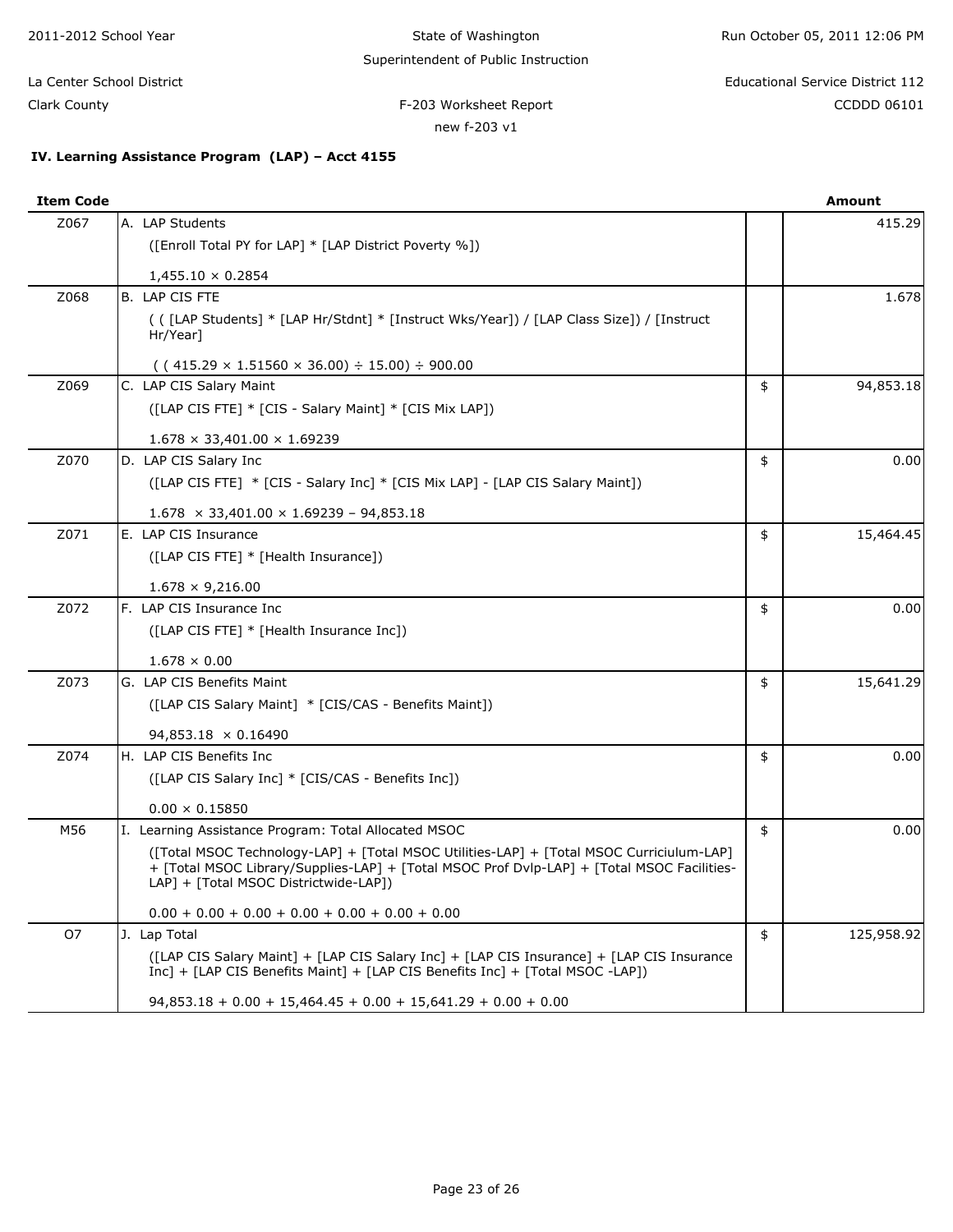| 2011-2012 School Year     | State of Washington                                  | Run October 05, 2011 12:06 PM    |
|---------------------------|------------------------------------------------------|----------------------------------|
|                           | Superintendent of Public Instruction                 |                                  |
| La Center School District |                                                      | Educational Service District 112 |
| Clark County              | F-203 Worksheet Report                               | CCDDD 06101                      |
|                           | new f-203 v1                                         |                                  |
|                           | V. Transitional Bilingual Program (TBIP) - Acct 4165 |                                  |
|                           |                                                      |                                  |
| <b>Item Code</b>          |                                                      | <b>Amount</b>                    |
| A53                       | A. Kindergarten - Grade 12                           | 16.00                            |
|                           |                                                      |                                  |
| Z077                      | B. TBIP CIS FTE                                      | 0.204                            |

| 20/7 | B. IBIP CIS FIE                                                                                                                                                                                                                        | 0.ZU4           |
|------|----------------------------------------------------------------------------------------------------------------------------------------------------------------------------------------------------------------------------------------|-----------------|
|      | (([Enroll TBIP K-12] * [TBIP Hr/Stdnt] * [Instruct Wks/Year]) / [TBIP Class Size]) / [Instruct<br>Hr/Year]                                                                                                                             |                 |
|      | $( (16.00 \times 4.7780 \times 36.00) \div 15.00) \div 900.00$                                                                                                                                                                         |                 |
| Z078 | C. TBIP CIS Salary Maint                                                                                                                                                                                                               | \$<br>11,531.61 |
|      | ([TBIP CIS FTE] * [CIS - Salary Maint] * [CIS Mix TBIP])                                                                                                                                                                               |                 |
|      | $0.204 \times 33,401.00 \times 1.69239$                                                                                                                                                                                                |                 |
| Z079 | D. TBIP CIS Salary Inc                                                                                                                                                                                                                 | \$<br>0.00      |
|      | ([TBIP CIS FTE] * [CIS - Salary Inc] * [CIS Mix TBIP] - [TBIP CIS Salary Maint])                                                                                                                                                       |                 |
|      | $0.204 \times 33,401.00 \times 1.69239 - 11,531.61$                                                                                                                                                                                    |                 |
| Z080 | E. TBIP CIS Insurance                                                                                                                                                                                                                  | \$<br>1,880.06  |
|      | ([TBIP CIS FTE] * [Health Insurance])                                                                                                                                                                                                  |                 |
|      | $0.204 \times 9,216.00$                                                                                                                                                                                                                |                 |
| Z081 | F. TBIP CIS Insurance Inc.                                                                                                                                                                                                             | \$<br>0.00      |
|      | ([TBIP CIS FTE] * [Health Insurance Inc])                                                                                                                                                                                              |                 |
|      | $0.204 \times 0.00$                                                                                                                                                                                                                    |                 |
| Z082 | G. TBIP CIS Benefits Maint                                                                                                                                                                                                             | \$<br>1,901.56  |
|      | ([TBIP CIS Salary Maint] * [CIS/CAS - Benefits Maint])                                                                                                                                                                                 |                 |
|      | $11,531.61 \times 0.16490$                                                                                                                                                                                                             |                 |
| Z083 | H. TBIP CIS Benefits Inc                                                                                                                                                                                                               | \$<br>0.00      |
|      | ([TBIP CIS Salary Inc] * [CIS/CAS - Benefits Inc])                                                                                                                                                                                     |                 |
|      | $0.00 \times 0.15850$                                                                                                                                                                                                                  |                 |
| M48  | I. Transitional Bilingual: Total Allocated MSOC                                                                                                                                                                                        | \$<br>0.00      |
|      | ([Total MSOC Technology-TBIP] + [Total MSOC Utilities-TBIP] + [Total MSOC Curriciulum-<br>TBIP] + [Total MSOC Library/Supplies-TBIP] + [Total MSOC Prof Dvlp-TBIP] + [Total MSOC<br>Facilities-TBIP] + [Total MSOC Districtwide-TBIP]) |                 |
|      | $0.00 + 0.00 + 0.00 + 0.00 + 0.00 + 0.00 + 0.00$                                                                                                                                                                                       |                 |
| Z085 | IJ. TBIP TOTAL                                                                                                                                                                                                                         | \$<br>15,313.23 |
|      | ([TBIP CIS Salary Maint] + [TBIP CIS Salary Inc] + [TBIP CIS Insurance] + [TBIP CIS<br>Insurance Inc] + [TBIP CIS Benefits Maint] + [TBIP CIS Benefits Inc] + [Total MSOC -TBIP])                                                      |                 |
|      | $11,531.61 + 0.00 + 1,880.06 + 0.00 + 1,901.56 + 0.00 + 0.00$                                                                                                                                                                          |                 |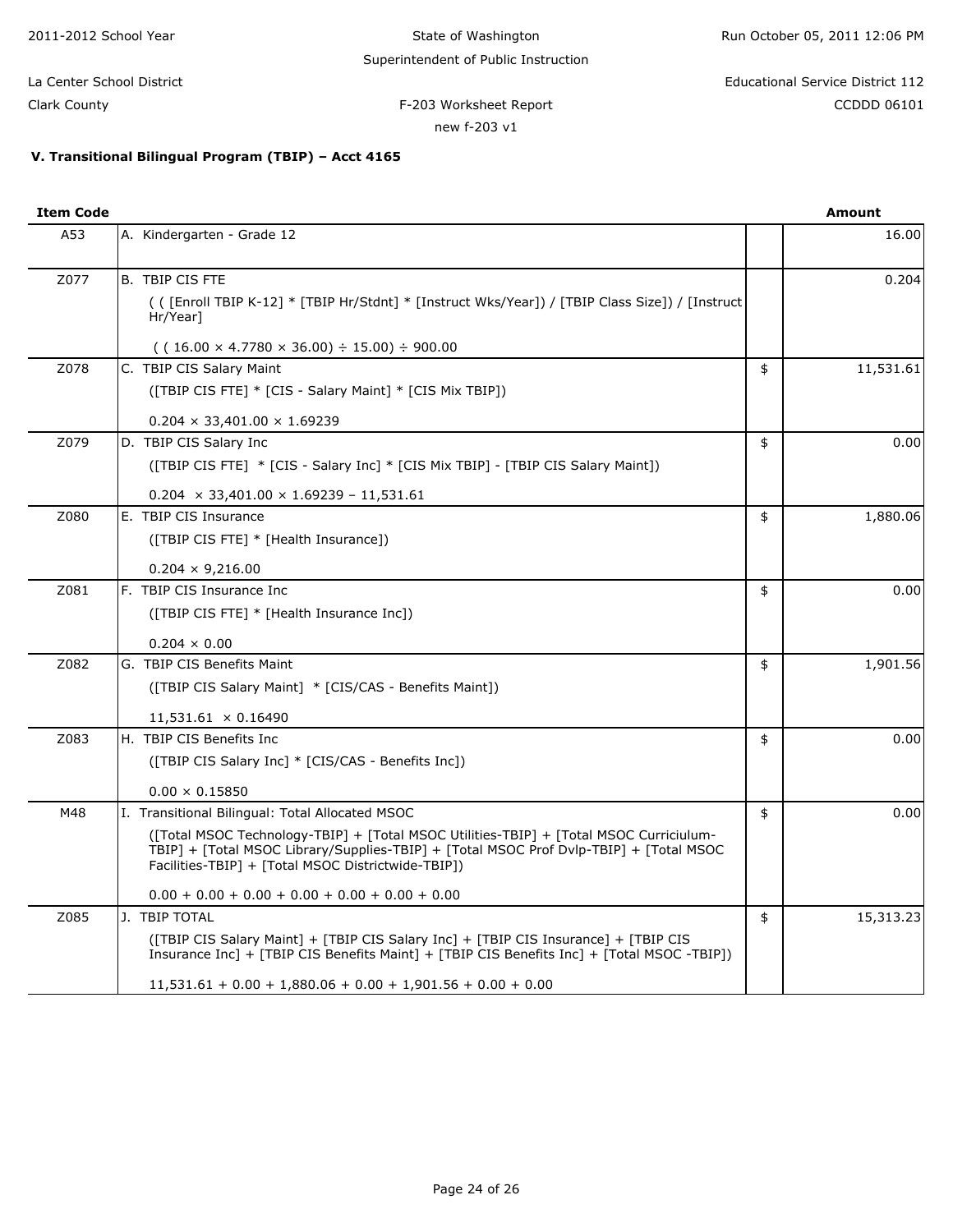State of Washington Superintendent of Public Instruction Run October 05, 2011 12:06 PM

F-203 Worksheet Report **CCDD** 06101 La Center School District Educational Service District 112

Clark County

**VI. Highly Capable (HiCap) – Acct 4174**

# new f-203 v1

| <b>Item Code</b> |                                                                                                              | Amount |
|------------------|--------------------------------------------------------------------------------------------------------------|--------|
| Z086             | IA. HiCap Students                                                                                           | 33.97  |
|                  | ([Enroll Total w/ Run Start] * [HiCap % Enroll])                                                             |        |
|                  | if ("Yes" $=$ "Yes"<br>Then $1,468.00 \times 0.02314$<br>Otherwise "0"                                       |        |
| Z087             | B. HiCap CIS FTE                                                                                             | 0.196  |
|                  | ( ( [HiCap Students] * [HiCap Hr/Stdnt] * [Instruct Wks/Year]) / [HiCap Class Size]) /<br>[Instruct Hr/Year] |        |
|                  | $(122.07 \times 2.1500 \times 26.00)$ : $15.00$ ) : 000.00                                                   |        |

|      | Otherwise "0"                                                                                                                                                                                                                                 |                 |
|------|-----------------------------------------------------------------------------------------------------------------------------------------------------------------------------------------------------------------------------------------------|-----------------|
| Z087 | B. HiCap CIS FTE                                                                                                                                                                                                                              | 0.196           |
|      | ( ( [HiCap Students] * [HiCap Hr/Stdnt] * [Instruct Wks/Year]) / [HiCap Class Size]) /<br>[Instruct Hr/Year]                                                                                                                                  |                 |
|      | $( (33.97 \times 2.1590 \times 36.00) \div 15.00) \div 900.00$                                                                                                                                                                                |                 |
| Z088 | C. HiCap CIS Salary Maint                                                                                                                                                                                                                     | \$<br>11,079.39 |
|      | ([HiCap CIS FTE] * [CIS - Salary Maint] * [CIS Mix HiCap])                                                                                                                                                                                    |                 |
|      | $0.196 \times 33,401.00 \times 1.69239$                                                                                                                                                                                                       |                 |
| Z089 | D. HiCap CIS Salary Inc                                                                                                                                                                                                                       | \$<br>0.00      |
|      | ([HiCap CIS FTE] * [CIS - Salary Inc] * [CIS Mix HiCap] - [HiCap CIS Salary Maint])                                                                                                                                                           |                 |
|      | $0.196 \times 33,401.00 \times 1.69239 - 11,079.39$                                                                                                                                                                                           |                 |
| Z090 | E. HiCap CIS Insurance                                                                                                                                                                                                                        | \$<br>1,806.34  |
|      | ([HiCap CIS FTE] * [Health Insurance])                                                                                                                                                                                                        |                 |
|      | $0.196 \times 9,216.00$                                                                                                                                                                                                                       |                 |
| Z091 | F. HiCap CIS Insurance Inc.                                                                                                                                                                                                                   | \$<br>0.00      |
|      | ([HiCap CIS FTE] * [Health Insurance Inc])                                                                                                                                                                                                    |                 |
|      | $0.196 \times 0.00$                                                                                                                                                                                                                           |                 |
| Z092 | G. HiCap CIS Benefits Maint                                                                                                                                                                                                                   | \$<br>1,826.99  |
|      | ([HiCap CIS Salary Maint] * [CIS/CAS - Benefits Maint])                                                                                                                                                                                       |                 |
|      | $11,079.39 \times 0.16490$                                                                                                                                                                                                                    |                 |
| Z093 | H. HiCap CIS Benefits Inc                                                                                                                                                                                                                     | \$<br>0.00      |
|      | ([HiCap CIS Salary Inc] * [CIS/CAS - Benefits Inc])                                                                                                                                                                                           |                 |
|      | $0.00 \times 0.15850$                                                                                                                                                                                                                         |                 |
| Z094 | I. Total MSOC - HiCap                                                                                                                                                                                                                         | \$<br>0.00      |
|      | ([Total MSOC Technology-HiCap] + [Total MSOC Utilities-HiCap] + [Total MSOC Curriciulum-<br>HiCap] + [Total MSOC Library/Supplies-HiCap] + [Total MSOC Prof Dvlp-HiCap] + [Total<br>MSOC Facilities-HiCap] + [Total MSOC Districtwide-HiCap]) |                 |
|      | $0.00 + 0.00 + 0.00 + 0.00 + 0.00 + 0.00 + 0.00$                                                                                                                                                                                              |                 |
| Z095 | J. HiCap TOTAL                                                                                                                                                                                                                                | \$<br>14,712.72 |
|      | ([HiCap CIS Salary Maint] + [HiCap CIS Salary Inc] + [HiCap CIS Insurance] + [HiCap CIS<br>Insurance Inc] + [HiCap CIS Benefits Maint] + [HiCap CIS Benefits Inc] + [Total MSOC -<br>HiCap])                                                  |                 |
|      | $11,079.39 + 0.00 + 1,806.34 + 0.00 + 1,826.99 + 0.00 + 0.00$                                                                                                                                                                                 |                 |